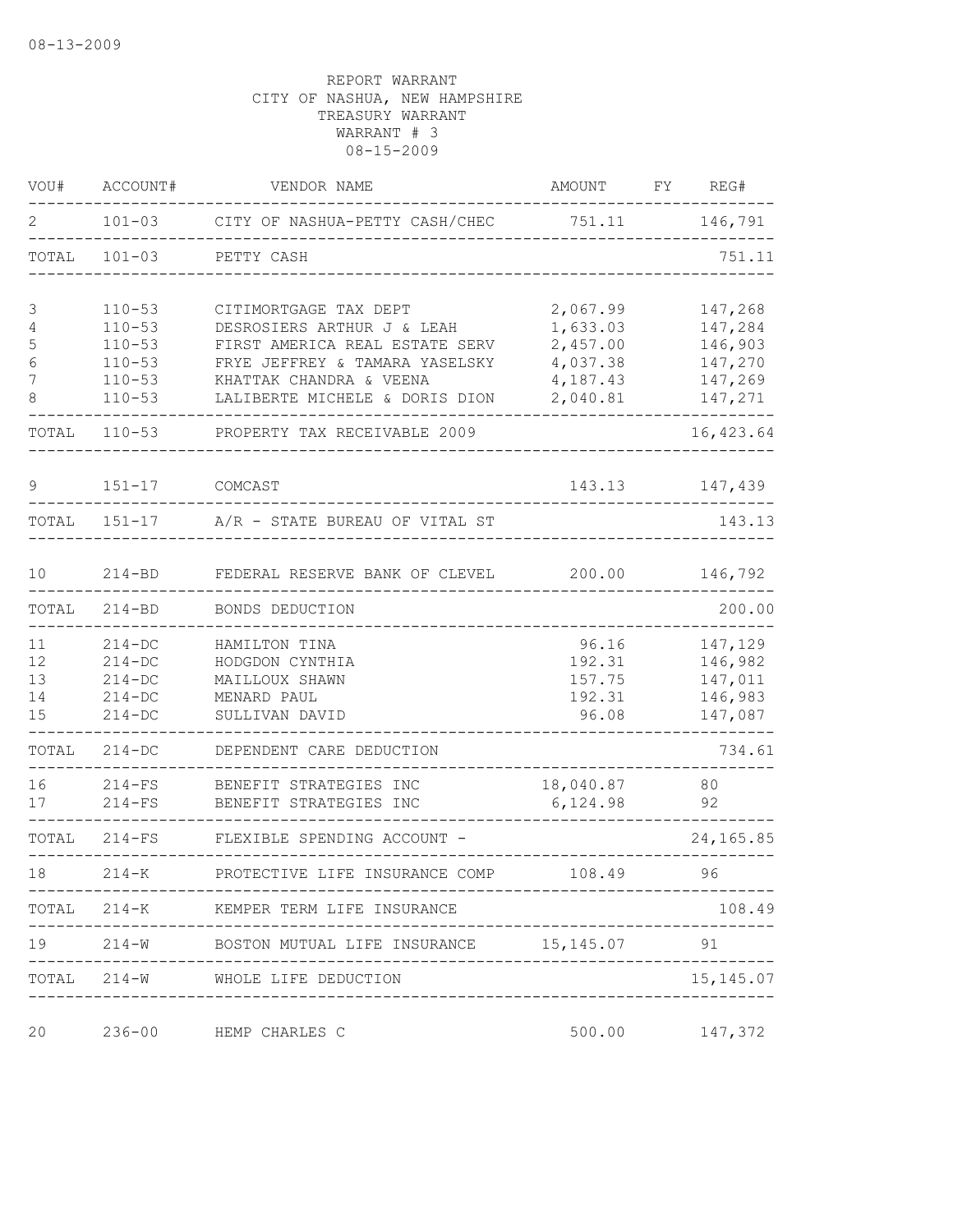|                                                    |                                                                                                                            | VOU# ACCOUNT# VENDOR NAME                                                                                                                                      | AMOUNT FY REG#                                                                                                     |                |                                  |
|----------------------------------------------------|----------------------------------------------------------------------------------------------------------------------------|----------------------------------------------------------------------------------------------------------------------------------------------------------------|--------------------------------------------------------------------------------------------------------------------|----------------|----------------------------------|
|                                                    |                                                                                                                            | TOTAL 236-00 POLICE TRAINING                                                                                                                                   |                                                                                                                    |                | 500.00                           |
| 21<br>22<br>23<br>24<br>25<br>26<br>27<br>28<br>29 | $255 - 00$<br>$255 - 00$<br>$255 - 00$<br>$255 - 00$<br>$255 - 00$<br>$255 - 00$<br>$255 - 00$<br>$255 - 00$<br>$255 - 00$ | STATE OF NH-MV<br>STATE OF NH-MV<br>STATE OF NH-MV<br>STATE OF NH-MV<br>STATE OF NH-MV<br>STATE OF NH-MV<br>STATE OF NH-MV<br>STATE OF NH-MV<br>STATE OF NH-MV | 16,287.74<br>26,488.91<br>29,011.23<br>19,534.71<br>17,791.17<br>12,865.30<br>48, 937.57<br>36,458.25<br>30,013.82 | 74<br>76<br>85 | 73<br>78<br>79<br>84<br>89<br>93 |
|                                                    |                                                                                                                            | TOTAL 255-00 STATE MVR                                                                                                                                         |                                                                                                                    |                | 237,388.70                       |
|                                                    |                                                                                                                            | 30 255-05 STATE OF NH<br>______________________________________                                                                                                |                                                                                                                    |                | 38.50 147,450                    |
|                                                    |                                                                                                                            | TOTAL 255-05 STATE OF NH-FBI FINGERPRNT FEE                                                                                                                    |                                                                                                                    |                | 38.50                            |
|                                                    |                                                                                                                            | 31 257-00 DONCHESS JAMES W<br>32 257-00 PRESS STEVEN E                                                                                                         | 35.00 147,282                                                                                                      |                | 196.80 147,286                   |
|                                                    |                                                                                                                            | TOTAL 257-00 MV REFUND PENDING                                                                                                                                 |                                                                                                                    |                | 231.80                           |
|                                                    |                                                                                                                            | 33 258-00 STEARNS JUSTIN                                                                                                                                       |                                                                                                                    |                | 80.00 147,287                    |
|                                                    |                                                                                                                            | TOTAL 258-00 TVB REFUND PENDING                                                                                                                                |                                                                                                                    |                | 80.00                            |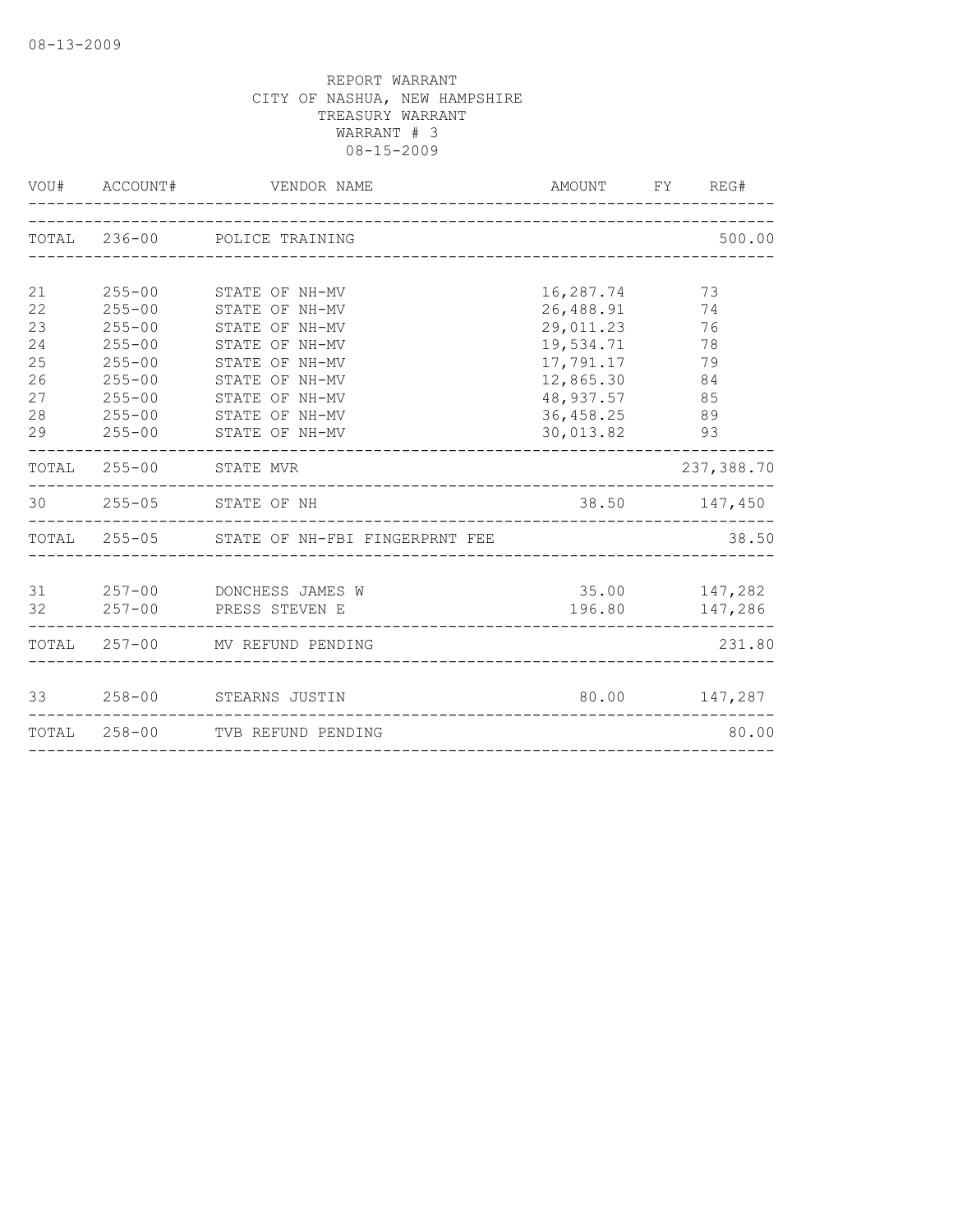| VOU# | ACCOUNT#  | VENDOR NAME                                                  | AMOUNT            |    | FY REG#        |
|------|-----------|--------------------------------------------------------------|-------------------|----|----------------|
| 34   |           | 305-59100 CURRAN KEVIN                                       | 87.50 147,126     |    |                |
| 35   | 305-59100 | <b>JEYNES MIKE</b>                                           |                   |    | 150.00 147,134 |
| 36   | 305-59100 | MCLEAN JIM                                                   |                   |    | 200.00 146,988 |
| 37   | 305-59100 | O'NEIL TIM                                                   |                   |    | 150.00 146,990 |
| 38   | 305-59100 | WALLENT FRANK J                                              |                   |    | 200.00 146,865 |
| 39   |           | 305-96900 SURPLUS OFFICE EQUIPMENT INC 499.00                |                   |    | 147,078        |
| 40   |           | 305-96900 TURNSTONE CORPORATION<br>______________            | $95.00$ $147,455$ |    |                |
|      |           | TOTAL 305 SRF - CIVIC & COMM ACTIVITIES 1,38                 |                   |    | 1,381.50       |
|      |           | 213,475 3051-705 DR CRISP ELEMENTARY SCHOOL 1,100.00 147,373 |                   |    |                |
|      |           |                                                              |                   |    |                |
|      |           | TOTAL 305 DR CRISP ELEMENTARY                                |                   |    | 1,100.00       |
| 41   |           | 308-83010 ANTHEM BLUE CROSS BLUE SHIELD 42,722.51            |                   |    | 81             |
| 42   |           | 308-83010 ANTHEM BLUE CROSS BLUE SHIELD                      | 17,722.29 86      |    |                |
| 43   | 308-83011 | ANTHEM BLUE CROSS BLUE SHIELD                                | 1,018.24 81       |    |                |
| 44   | 308-83011 | ANTHEM BLUE CROSS BLUE SHIELD                                | 885.72            |    | 86             |
| 45   | 308-83012 | ANTHEM BLUE CROSS BLUE SHIELD                                | 214, 318.88       |    | 81             |
| 46   | 308-83012 | ANTHEM BLUE CROSS BLUE SHIELD                                | 144,950.05        |    | 86             |
| 47   | 308-83013 | ANTHEM BLUE CROSS BLUE SHIELD                                | 278,706.51        |    | 81             |
| 48   | 308-83013 | ANTHEM BLUE CROSS BLUE SHIELD                                | 168,225.54        |    | 86             |
| 49   | 308-83016 | HARVARD PILGRIM HEALTH CARE                                  | 49,245.46         |    | 83             |
| 50   | 308-83016 | HARVARD PILGRIM HEALTH CARE                                  | 39,420.93         |    | 88             |
| 51   | 308-83017 | HARVARD PILGRIM HEALTH CARE                                  | 40, 447.04        | 83 |                |
| 52   | 308-83017 | HARVARD PILGRIM HEALTH CARE                                  | 50,085.02         |    | 88             |
| 53   | 308-83018 | ANTHEM BLUE CROSS BLUE SHIELD 46,624.73                      |                   |    | 81             |
| 54   | 308-83018 | ANTHEM BLUE CROSS BLUE SHIELD                                | 63,982.33         |    | 86             |
| 55   | 308-83019 | ANTHEM BLUE CROSS BLUE SHIELD                                | 89,651.28         |    | 81             |
| 56   | 308-83019 | ANTHEM BLUE CROSS BLUE SHIELD                                | 38,851.23         |    | 86             |
| 57   | 308-83020 | NORTHEAST DELTA                                              | 19,486.69         |    | 82             |
| 58   | 308-83020 | NORTHEAST DELTA                                              | 18,232.63         |    | 87             |
| 59   | 308-83021 | NORTHEAST DELTA                                              | 11,097.10         |    | 82             |
| 60   | 308-83021 | NORTHEAST DELTA                                              | 5,769.71          |    | 87             |
| 60   | 308-83022 | NORTHEAST DELTA                                              | 164,782.67        | 87 |                |
| 61   | 308-83023 | BARKER JOHN                                                  | 10.00             |    | 147,036        |
| 62   | 308-83023 | BAUTISTA CYNTHIA                                             | 10.00             |    | 147,272        |
| 63   | 308-83023 | BOLTON KATHY                                                 | 10.00             |    | 147,026        |
| 64   | 308-83023 | BONANNO CHERYL                                               | 10.00             |    | 147,280        |
| 65   | 308-83023 | DAME DOUGLAS                                                 | 10.00             |    | 146,848        |
| 66   | 308-83023 | DICKINSON JENNIFER                                           | 10.00             |    | 147,281        |
| 67   | 308-83023 | EVANS ROSEMARIE                                              | 10.00             |    | 147,374        |
| 68   | 308-83023 | FREDETTE DAVID                                               | 10.00             |    | 147,058        |
| 69   | 308-83023 | GABRIEL ROBERT                                               | 10.00             |    | 147,274        |
| 70   | 308-83023 | GILL AMY                                                     | 10.00             |    | 146,861        |
| 71   | 308-83023 | GOULDING KAREN                                               | 10.00             |    | 147,276        |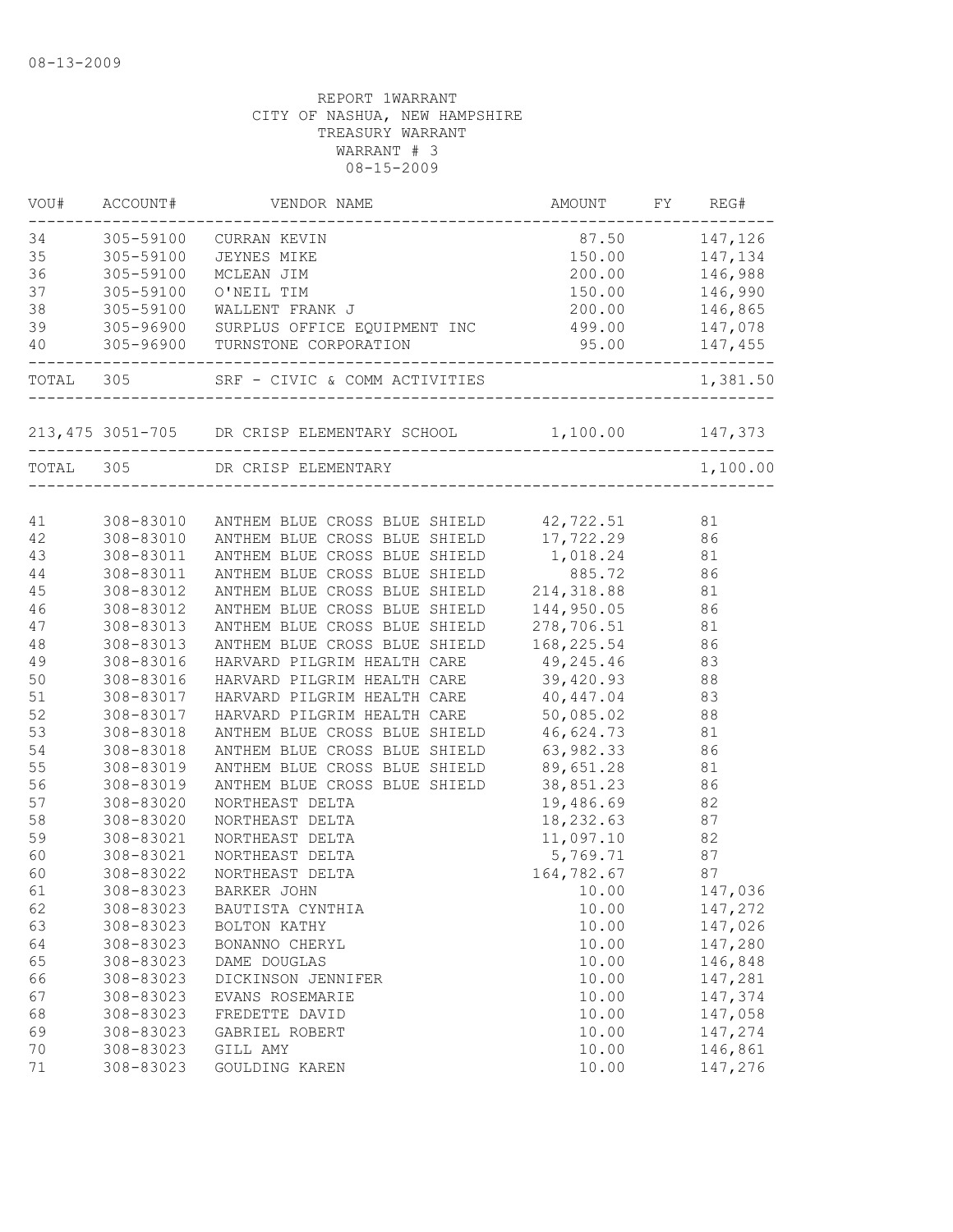| 147,275<br>308-83023<br>10.00<br>HANJRA GEETA<br>308-83023<br>147,040<br>ILG JOAN<br>10.00<br>308-83023<br>10.00<br>147,273<br>JENKINS LUCILLE J<br>308-83023<br>10.00<br>146,880<br>LIEBERMAN DENISE<br>10.00<br>147,279<br>308-83023<br>MORIN MATTHEW<br>308-83023<br>RASWYCK RUTH E<br>10.00<br>147,020<br>308-83023<br>RIOUX FLEURETTE<br>10.00<br>147,060<br>308-83023<br>10.00<br>147,277<br>SANCHEZ MARY<br>10.00<br>308-83023<br>SIMARD MARK<br>147,199<br>81<br>308-83025<br>BUCK CONSULTANTS LLC<br>4,659.36<br>147,456<br>308-83025<br>FRED C CHURCH INSURANCE<br>6,063.00<br>94<br>83<br>90<br>308-83030<br>ITT HARTFORD<br>14, 157.55<br>18,887.45<br>90<br>308-83031<br>ITT HARTFORD<br>3,965.00<br>146,845<br>308-83053<br>APPLE SERVICES NASHUA<br>308-83053<br>ASSOCIATED RADIOLOGISTS PA<br>1,289.00<br>147,017<br>W/<br>231.00<br>86<br>308-83053<br>DARTMOUTH-HITCHCOCK CLINIC<br>147,067<br>87<br>308-83053<br>366.00<br>147,045<br>FOUR SEASONS ORTHOPAEDIC CTR<br>$8\,8$<br>308-83053<br>GRANITE PHYSIATRY PLLC<br>800.00<br>147,248<br>89<br>308-83053<br>138.00<br>147,034<br>GREATER NASHUA EMERGENCY PHYS<br>$90$<br>308-83053<br>JORDAN PATRICK<br>38.00<br>146,930<br>91<br>308-83053<br>PERFORMANCE REHAB INC<br>1,125.00<br>146,874<br>92<br>308-83053<br>735.00<br>POLIVY KENNETH DR<br>147,027<br>93<br>80.00<br>308-83053<br>RS MEDICAL<br>146,803<br>94<br>11,236.74<br>308-83053<br>147,019<br>SO NH REGIONAL MEDICAL CENTER<br>95<br>308-83053<br>1,190.75<br>146,841<br>ST JOSEPH'S HOSPITAL<br>96<br>308-83053<br>203.90<br>147,038<br>STONERIVER PHARMACY SOLUTIONS<br>97<br>1,564.80<br>146,977<br>308-83053<br>WINGATES PHARMACY INC<br>98<br>308-83054<br>BASTILLE DENNIS<br>117.70<br>147,071<br>99<br>308-83054<br>BIGELOW CHIROPRACTIC CTR PLLC<br>180.00<br>147,247<br>100<br>308-83054<br>FOUR SEASONS ORTHOPAEDIC CTR<br>7,595.00<br>147,045<br>101<br>308-83054<br>W/C<br>200.00<br>147,025<br>NASHUA EYE ASSOCIATES PA<br>102<br>400.00<br>308-83054<br>NASHUA RADIOLOGY PA<br>147,018<br>103<br>308-83054<br>292.08<br>146,929<br>OCCUPATIONAL HEALTH CTRS SOUTH<br>1,085.00<br>104<br>308-83054<br>PERFORMANCE REHAB INC<br>146,874<br>5,289.92<br>105<br>308-83054<br>SO NH REGIONAL MEDICAL CENTER<br>147,019<br>106<br>ST JOSEPH BUSINESS & HEALTH<br>192.30<br>146,912<br>308-83054<br>107<br>308-83054<br>ST JOSEPH'S HOSPITAL<br>302.25<br>146,841<br>108<br>308-83054<br>270.46<br>147,038<br>STONERIVER PHARMACY SOLUTIONS<br>308-83054<br>147,301<br>109<br>849.46<br>TIBBETTS DONNA<br>110<br>308-83055<br>192.40<br>147,072<br>DELLERA BUSINESS SUPPORT SVCS<br>111<br>308-83055<br>85.80<br>146,930<br>JORDAN PATRICK<br>112<br>308-83055<br>250.00<br>147,027<br>POLIVY KENNETH DR<br>113<br>1,275.00<br>147,069<br>308-83063<br>CHABOT GLASS<br>147,300<br>114<br>308-83063<br>1,250.00<br>MARINO EDWARD W<br>147,041<br>115<br>308-83063<br>MARVELL PLATE GLASS INC<br>218.00<br>116<br>308-83064<br>5 M'S AUTOGROUP INC DBA<br>235.86<br>147,263<br>117<br>308-83064<br>STATEWIDE COLLISION LLC<br>1,491.94<br>146,923<br>200.00<br>118<br>308-83070<br>TREASURER STATE OF NH<br>147,469 | VOU#   | ACCOUNT# | VENDOR NAME | AMOUNT | FΥ | REG# |
|---------------------------------------------------------------------------------------------------------------------------------------------------------------------------------------------------------------------------------------------------------------------------------------------------------------------------------------------------------------------------------------------------------------------------------------------------------------------------------------------------------------------------------------------------------------------------------------------------------------------------------------------------------------------------------------------------------------------------------------------------------------------------------------------------------------------------------------------------------------------------------------------------------------------------------------------------------------------------------------------------------------------------------------------------------------------------------------------------------------------------------------------------------------------------------------------------------------------------------------------------------------------------------------------------------------------------------------------------------------------------------------------------------------------------------------------------------------------------------------------------------------------------------------------------------------------------------------------------------------------------------------------------------------------------------------------------------------------------------------------------------------------------------------------------------------------------------------------------------------------------------------------------------------------------------------------------------------------------------------------------------------------------------------------------------------------------------------------------------------------------------------------------------------------------------------------------------------------------------------------------------------------------------------------------------------------------------------------------------------------------------------------------------------------------------------------------------------------------------------------------------------------------------------------------------------------------------------------------------------------------------------------------------------------------------------------------------------------------------------------------------------------------------------------------------------------------------------------------------------------------------------------------------------------------------------------------------------------------------------------------------------------------------------------------------------------------------------------------------------------------------------------------------------|--------|----------|-------------|--------|----|------|
|                                                                                                                                                                                                                                                                                                                                                                                                                                                                                                                                                                                                                                                                                                                                                                                                                                                                                                                                                                                                                                                                                                                                                                                                                                                                                                                                                                                                                                                                                                                                                                                                                                                                                                                                                                                                                                                                                                                                                                                                                                                                                                                                                                                                                                                                                                                                                                                                                                                                                                                                                                                                                                                                                                                                                                                                                                                                                                                                                                                                                                                                                                                                                               | 72     |          |             |        |    |      |
|                                                                                                                                                                                                                                                                                                                                                                                                                                                                                                                                                                                                                                                                                                                                                                                                                                                                                                                                                                                                                                                                                                                                                                                                                                                                                                                                                                                                                                                                                                                                                                                                                                                                                                                                                                                                                                                                                                                                                                                                                                                                                                                                                                                                                                                                                                                                                                                                                                                                                                                                                                                                                                                                                                                                                                                                                                                                                                                                                                                                                                                                                                                                                               | 73     |          |             |        |    |      |
|                                                                                                                                                                                                                                                                                                                                                                                                                                                                                                                                                                                                                                                                                                                                                                                                                                                                                                                                                                                                                                                                                                                                                                                                                                                                                                                                                                                                                                                                                                                                                                                                                                                                                                                                                                                                                                                                                                                                                                                                                                                                                                                                                                                                                                                                                                                                                                                                                                                                                                                                                                                                                                                                                                                                                                                                                                                                                                                                                                                                                                                                                                                                                               | 74     |          |             |        |    |      |
|                                                                                                                                                                                                                                                                                                                                                                                                                                                                                                                                                                                                                                                                                                                                                                                                                                                                                                                                                                                                                                                                                                                                                                                                                                                                                                                                                                                                                                                                                                                                                                                                                                                                                                                                                                                                                                                                                                                                                                                                                                                                                                                                                                                                                                                                                                                                                                                                                                                                                                                                                                                                                                                                                                                                                                                                                                                                                                                                                                                                                                                                                                                                                               | 75     |          |             |        |    |      |
|                                                                                                                                                                                                                                                                                                                                                                                                                                                                                                                                                                                                                                                                                                                                                                                                                                                                                                                                                                                                                                                                                                                                                                                                                                                                                                                                                                                                                                                                                                                                                                                                                                                                                                                                                                                                                                                                                                                                                                                                                                                                                                                                                                                                                                                                                                                                                                                                                                                                                                                                                                                                                                                                                                                                                                                                                                                                                                                                                                                                                                                                                                                                                               | 76     |          |             |        |    |      |
|                                                                                                                                                                                                                                                                                                                                                                                                                                                                                                                                                                                                                                                                                                                                                                                                                                                                                                                                                                                                                                                                                                                                                                                                                                                                                                                                                                                                                                                                                                                                                                                                                                                                                                                                                                                                                                                                                                                                                                                                                                                                                                                                                                                                                                                                                                                                                                                                                                                                                                                                                                                                                                                                                                                                                                                                                                                                                                                                                                                                                                                                                                                                                               | 77     |          |             |        |    |      |
|                                                                                                                                                                                                                                                                                                                                                                                                                                                                                                                                                                                                                                                                                                                                                                                                                                                                                                                                                                                                                                                                                                                                                                                                                                                                                                                                                                                                                                                                                                                                                                                                                                                                                                                                                                                                                                                                                                                                                                                                                                                                                                                                                                                                                                                                                                                                                                                                                                                                                                                                                                                                                                                                                                                                                                                                                                                                                                                                                                                                                                                                                                                                                               | 78     |          |             |        |    |      |
|                                                                                                                                                                                                                                                                                                                                                                                                                                                                                                                                                                                                                                                                                                                                                                                                                                                                                                                                                                                                                                                                                                                                                                                                                                                                                                                                                                                                                                                                                                                                                                                                                                                                                                                                                                                                                                                                                                                                                                                                                                                                                                                                                                                                                                                                                                                                                                                                                                                                                                                                                                                                                                                                                                                                                                                                                                                                                                                                                                                                                                                                                                                                                               | 79     |          |             |        |    |      |
|                                                                                                                                                                                                                                                                                                                                                                                                                                                                                                                                                                                                                                                                                                                                                                                                                                                                                                                                                                                                                                                                                                                                                                                                                                                                                                                                                                                                                                                                                                                                                                                                                                                                                                                                                                                                                                                                                                                                                                                                                                                                                                                                                                                                                                                                                                                                                                                                                                                                                                                                                                                                                                                                                                                                                                                                                                                                                                                                                                                                                                                                                                                                                               | $8\,0$ |          |             |        |    |      |
|                                                                                                                                                                                                                                                                                                                                                                                                                                                                                                                                                                                                                                                                                                                                                                                                                                                                                                                                                                                                                                                                                                                                                                                                                                                                                                                                                                                                                                                                                                                                                                                                                                                                                                                                                                                                                                                                                                                                                                                                                                                                                                                                                                                                                                                                                                                                                                                                                                                                                                                                                                                                                                                                                                                                                                                                                                                                                                                                                                                                                                                                                                                                                               |        |          |             |        |    |      |
|                                                                                                                                                                                                                                                                                                                                                                                                                                                                                                                                                                                                                                                                                                                                                                                                                                                                                                                                                                                                                                                                                                                                                                                                                                                                                                                                                                                                                                                                                                                                                                                                                                                                                                                                                                                                                                                                                                                                                                                                                                                                                                                                                                                                                                                                                                                                                                                                                                                                                                                                                                                                                                                                                                                                                                                                                                                                                                                                                                                                                                                                                                                                                               | 82     |          |             |        |    |      |
|                                                                                                                                                                                                                                                                                                                                                                                                                                                                                                                                                                                                                                                                                                                                                                                                                                                                                                                                                                                                                                                                                                                                                                                                                                                                                                                                                                                                                                                                                                                                                                                                                                                                                                                                                                                                                                                                                                                                                                                                                                                                                                                                                                                                                                                                                                                                                                                                                                                                                                                                                                                                                                                                                                                                                                                                                                                                                                                                                                                                                                                                                                                                                               |        |          |             |        |    |      |
|                                                                                                                                                                                                                                                                                                                                                                                                                                                                                                                                                                                                                                                                                                                                                                                                                                                                                                                                                                                                                                                                                                                                                                                                                                                                                                                                                                                                                                                                                                                                                                                                                                                                                                                                                                                                                                                                                                                                                                                                                                                                                                                                                                                                                                                                                                                                                                                                                                                                                                                                                                                                                                                                                                                                                                                                                                                                                                                                                                                                                                                                                                                                                               | 83     |          |             |        |    |      |
|                                                                                                                                                                                                                                                                                                                                                                                                                                                                                                                                                                                                                                                                                                                                                                                                                                                                                                                                                                                                                                                                                                                                                                                                                                                                                                                                                                                                                                                                                                                                                                                                                                                                                                                                                                                                                                                                                                                                                                                                                                                                                                                                                                                                                                                                                                                                                                                                                                                                                                                                                                                                                                                                                                                                                                                                                                                                                                                                                                                                                                                                                                                                                               | 84     |          |             |        |    |      |
|                                                                                                                                                                                                                                                                                                                                                                                                                                                                                                                                                                                                                                                                                                                                                                                                                                                                                                                                                                                                                                                                                                                                                                                                                                                                                                                                                                                                                                                                                                                                                                                                                                                                                                                                                                                                                                                                                                                                                                                                                                                                                                                                                                                                                                                                                                                                                                                                                                                                                                                                                                                                                                                                                                                                                                                                                                                                                                                                                                                                                                                                                                                                                               | 85     |          |             |        |    |      |
|                                                                                                                                                                                                                                                                                                                                                                                                                                                                                                                                                                                                                                                                                                                                                                                                                                                                                                                                                                                                                                                                                                                                                                                                                                                                                                                                                                                                                                                                                                                                                                                                                                                                                                                                                                                                                                                                                                                                                                                                                                                                                                                                                                                                                                                                                                                                                                                                                                                                                                                                                                                                                                                                                                                                                                                                                                                                                                                                                                                                                                                                                                                                                               |        |          |             |        |    |      |
|                                                                                                                                                                                                                                                                                                                                                                                                                                                                                                                                                                                                                                                                                                                                                                                                                                                                                                                                                                                                                                                                                                                                                                                                                                                                                                                                                                                                                                                                                                                                                                                                                                                                                                                                                                                                                                                                                                                                                                                                                                                                                                                                                                                                                                                                                                                                                                                                                                                                                                                                                                                                                                                                                                                                                                                                                                                                                                                                                                                                                                                                                                                                                               |        |          |             |        |    |      |
|                                                                                                                                                                                                                                                                                                                                                                                                                                                                                                                                                                                                                                                                                                                                                                                                                                                                                                                                                                                                                                                                                                                                                                                                                                                                                                                                                                                                                                                                                                                                                                                                                                                                                                                                                                                                                                                                                                                                                                                                                                                                                                                                                                                                                                                                                                                                                                                                                                                                                                                                                                                                                                                                                                                                                                                                                                                                                                                                                                                                                                                                                                                                                               |        |          |             |        |    |      |
|                                                                                                                                                                                                                                                                                                                                                                                                                                                                                                                                                                                                                                                                                                                                                                                                                                                                                                                                                                                                                                                                                                                                                                                                                                                                                                                                                                                                                                                                                                                                                                                                                                                                                                                                                                                                                                                                                                                                                                                                                                                                                                                                                                                                                                                                                                                                                                                                                                                                                                                                                                                                                                                                                                                                                                                                                                                                                                                                                                                                                                                                                                                                                               |        |          |             |        |    |      |
|                                                                                                                                                                                                                                                                                                                                                                                                                                                                                                                                                                                                                                                                                                                                                                                                                                                                                                                                                                                                                                                                                                                                                                                                                                                                                                                                                                                                                                                                                                                                                                                                                                                                                                                                                                                                                                                                                                                                                                                                                                                                                                                                                                                                                                                                                                                                                                                                                                                                                                                                                                                                                                                                                                                                                                                                                                                                                                                                                                                                                                                                                                                                                               |        |          |             |        |    |      |
|                                                                                                                                                                                                                                                                                                                                                                                                                                                                                                                                                                                                                                                                                                                                                                                                                                                                                                                                                                                                                                                                                                                                                                                                                                                                                                                                                                                                                                                                                                                                                                                                                                                                                                                                                                                                                                                                                                                                                                                                                                                                                                                                                                                                                                                                                                                                                                                                                                                                                                                                                                                                                                                                                                                                                                                                                                                                                                                                                                                                                                                                                                                                                               |        |          |             |        |    |      |
|                                                                                                                                                                                                                                                                                                                                                                                                                                                                                                                                                                                                                                                                                                                                                                                                                                                                                                                                                                                                                                                                                                                                                                                                                                                                                                                                                                                                                                                                                                                                                                                                                                                                                                                                                                                                                                                                                                                                                                                                                                                                                                                                                                                                                                                                                                                                                                                                                                                                                                                                                                                                                                                                                                                                                                                                                                                                                                                                                                                                                                                                                                                                                               |        |          |             |        |    |      |
|                                                                                                                                                                                                                                                                                                                                                                                                                                                                                                                                                                                                                                                                                                                                                                                                                                                                                                                                                                                                                                                                                                                                                                                                                                                                                                                                                                                                                                                                                                                                                                                                                                                                                                                                                                                                                                                                                                                                                                                                                                                                                                                                                                                                                                                                                                                                                                                                                                                                                                                                                                                                                                                                                                                                                                                                                                                                                                                                                                                                                                                                                                                                                               |        |          |             |        |    |      |
|                                                                                                                                                                                                                                                                                                                                                                                                                                                                                                                                                                                                                                                                                                                                                                                                                                                                                                                                                                                                                                                                                                                                                                                                                                                                                                                                                                                                                                                                                                                                                                                                                                                                                                                                                                                                                                                                                                                                                                                                                                                                                                                                                                                                                                                                                                                                                                                                                                                                                                                                                                                                                                                                                                                                                                                                                                                                                                                                                                                                                                                                                                                                                               |        |          |             |        |    |      |
|                                                                                                                                                                                                                                                                                                                                                                                                                                                                                                                                                                                                                                                                                                                                                                                                                                                                                                                                                                                                                                                                                                                                                                                                                                                                                                                                                                                                                                                                                                                                                                                                                                                                                                                                                                                                                                                                                                                                                                                                                                                                                                                                                                                                                                                                                                                                                                                                                                                                                                                                                                                                                                                                                                                                                                                                                                                                                                                                                                                                                                                                                                                                                               |        |          |             |        |    |      |
|                                                                                                                                                                                                                                                                                                                                                                                                                                                                                                                                                                                                                                                                                                                                                                                                                                                                                                                                                                                                                                                                                                                                                                                                                                                                                                                                                                                                                                                                                                                                                                                                                                                                                                                                                                                                                                                                                                                                                                                                                                                                                                                                                                                                                                                                                                                                                                                                                                                                                                                                                                                                                                                                                                                                                                                                                                                                                                                                                                                                                                                                                                                                                               |        |          |             |        |    |      |
|                                                                                                                                                                                                                                                                                                                                                                                                                                                                                                                                                                                                                                                                                                                                                                                                                                                                                                                                                                                                                                                                                                                                                                                                                                                                                                                                                                                                                                                                                                                                                                                                                                                                                                                                                                                                                                                                                                                                                                                                                                                                                                                                                                                                                                                                                                                                                                                                                                                                                                                                                                                                                                                                                                                                                                                                                                                                                                                                                                                                                                                                                                                                                               |        |          |             |        |    |      |
|                                                                                                                                                                                                                                                                                                                                                                                                                                                                                                                                                                                                                                                                                                                                                                                                                                                                                                                                                                                                                                                                                                                                                                                                                                                                                                                                                                                                                                                                                                                                                                                                                                                                                                                                                                                                                                                                                                                                                                                                                                                                                                                                                                                                                                                                                                                                                                                                                                                                                                                                                                                                                                                                                                                                                                                                                                                                                                                                                                                                                                                                                                                                                               |        |          |             |        |    |      |
|                                                                                                                                                                                                                                                                                                                                                                                                                                                                                                                                                                                                                                                                                                                                                                                                                                                                                                                                                                                                                                                                                                                                                                                                                                                                                                                                                                                                                                                                                                                                                                                                                                                                                                                                                                                                                                                                                                                                                                                                                                                                                                                                                                                                                                                                                                                                                                                                                                                                                                                                                                                                                                                                                                                                                                                                                                                                                                                                                                                                                                                                                                                                                               |        |          |             |        |    |      |
|                                                                                                                                                                                                                                                                                                                                                                                                                                                                                                                                                                                                                                                                                                                                                                                                                                                                                                                                                                                                                                                                                                                                                                                                                                                                                                                                                                                                                                                                                                                                                                                                                                                                                                                                                                                                                                                                                                                                                                                                                                                                                                                                                                                                                                                                                                                                                                                                                                                                                                                                                                                                                                                                                                                                                                                                                                                                                                                                                                                                                                                                                                                                                               |        |          |             |        |    |      |
|                                                                                                                                                                                                                                                                                                                                                                                                                                                                                                                                                                                                                                                                                                                                                                                                                                                                                                                                                                                                                                                                                                                                                                                                                                                                                                                                                                                                                                                                                                                                                                                                                                                                                                                                                                                                                                                                                                                                                                                                                                                                                                                                                                                                                                                                                                                                                                                                                                                                                                                                                                                                                                                                                                                                                                                                                                                                                                                                                                                                                                                                                                                                                               |        |          |             |        |    |      |
|                                                                                                                                                                                                                                                                                                                                                                                                                                                                                                                                                                                                                                                                                                                                                                                                                                                                                                                                                                                                                                                                                                                                                                                                                                                                                                                                                                                                                                                                                                                                                                                                                                                                                                                                                                                                                                                                                                                                                                                                                                                                                                                                                                                                                                                                                                                                                                                                                                                                                                                                                                                                                                                                                                                                                                                                                                                                                                                                                                                                                                                                                                                                                               |        |          |             |        |    |      |
|                                                                                                                                                                                                                                                                                                                                                                                                                                                                                                                                                                                                                                                                                                                                                                                                                                                                                                                                                                                                                                                                                                                                                                                                                                                                                                                                                                                                                                                                                                                                                                                                                                                                                                                                                                                                                                                                                                                                                                                                                                                                                                                                                                                                                                                                                                                                                                                                                                                                                                                                                                                                                                                                                                                                                                                                                                                                                                                                                                                                                                                                                                                                                               |        |          |             |        |    |      |
|                                                                                                                                                                                                                                                                                                                                                                                                                                                                                                                                                                                                                                                                                                                                                                                                                                                                                                                                                                                                                                                                                                                                                                                                                                                                                                                                                                                                                                                                                                                                                                                                                                                                                                                                                                                                                                                                                                                                                                                                                                                                                                                                                                                                                                                                                                                                                                                                                                                                                                                                                                                                                                                                                                                                                                                                                                                                                                                                                                                                                                                                                                                                                               |        |          |             |        |    |      |
|                                                                                                                                                                                                                                                                                                                                                                                                                                                                                                                                                                                                                                                                                                                                                                                                                                                                                                                                                                                                                                                                                                                                                                                                                                                                                                                                                                                                                                                                                                                                                                                                                                                                                                                                                                                                                                                                                                                                                                                                                                                                                                                                                                                                                                                                                                                                                                                                                                                                                                                                                                                                                                                                                                                                                                                                                                                                                                                                                                                                                                                                                                                                                               |        |          |             |        |    |      |
|                                                                                                                                                                                                                                                                                                                                                                                                                                                                                                                                                                                                                                                                                                                                                                                                                                                                                                                                                                                                                                                                                                                                                                                                                                                                                                                                                                                                                                                                                                                                                                                                                                                                                                                                                                                                                                                                                                                                                                                                                                                                                                                                                                                                                                                                                                                                                                                                                                                                                                                                                                                                                                                                                                                                                                                                                                                                                                                                                                                                                                                                                                                                                               |        |          |             |        |    |      |
|                                                                                                                                                                                                                                                                                                                                                                                                                                                                                                                                                                                                                                                                                                                                                                                                                                                                                                                                                                                                                                                                                                                                                                                                                                                                                                                                                                                                                                                                                                                                                                                                                                                                                                                                                                                                                                                                                                                                                                                                                                                                                                                                                                                                                                                                                                                                                                                                                                                                                                                                                                                                                                                                                                                                                                                                                                                                                                                                                                                                                                                                                                                                                               |        |          |             |        |    |      |
|                                                                                                                                                                                                                                                                                                                                                                                                                                                                                                                                                                                                                                                                                                                                                                                                                                                                                                                                                                                                                                                                                                                                                                                                                                                                                                                                                                                                                                                                                                                                                                                                                                                                                                                                                                                                                                                                                                                                                                                                                                                                                                                                                                                                                                                                                                                                                                                                                                                                                                                                                                                                                                                                                                                                                                                                                                                                                                                                                                                                                                                                                                                                                               |        |          |             |        |    |      |
|                                                                                                                                                                                                                                                                                                                                                                                                                                                                                                                                                                                                                                                                                                                                                                                                                                                                                                                                                                                                                                                                                                                                                                                                                                                                                                                                                                                                                                                                                                                                                                                                                                                                                                                                                                                                                                                                                                                                                                                                                                                                                                                                                                                                                                                                                                                                                                                                                                                                                                                                                                                                                                                                                                                                                                                                                                                                                                                                                                                                                                                                                                                                                               |        |          |             |        |    |      |
|                                                                                                                                                                                                                                                                                                                                                                                                                                                                                                                                                                                                                                                                                                                                                                                                                                                                                                                                                                                                                                                                                                                                                                                                                                                                                                                                                                                                                                                                                                                                                                                                                                                                                                                                                                                                                                                                                                                                                                                                                                                                                                                                                                                                                                                                                                                                                                                                                                                                                                                                                                                                                                                                                                                                                                                                                                                                                                                                                                                                                                                                                                                                                               |        |          |             |        |    |      |
|                                                                                                                                                                                                                                                                                                                                                                                                                                                                                                                                                                                                                                                                                                                                                                                                                                                                                                                                                                                                                                                                                                                                                                                                                                                                                                                                                                                                                                                                                                                                                                                                                                                                                                                                                                                                                                                                                                                                                                                                                                                                                                                                                                                                                                                                                                                                                                                                                                                                                                                                                                                                                                                                                                                                                                                                                                                                                                                                                                                                                                                                                                                                                               |        |          |             |        |    |      |
|                                                                                                                                                                                                                                                                                                                                                                                                                                                                                                                                                                                                                                                                                                                                                                                                                                                                                                                                                                                                                                                                                                                                                                                                                                                                                                                                                                                                                                                                                                                                                                                                                                                                                                                                                                                                                                                                                                                                                                                                                                                                                                                                                                                                                                                                                                                                                                                                                                                                                                                                                                                                                                                                                                                                                                                                                                                                                                                                                                                                                                                                                                                                                               |        |          |             |        |    |      |
|                                                                                                                                                                                                                                                                                                                                                                                                                                                                                                                                                                                                                                                                                                                                                                                                                                                                                                                                                                                                                                                                                                                                                                                                                                                                                                                                                                                                                                                                                                                                                                                                                                                                                                                                                                                                                                                                                                                                                                                                                                                                                                                                                                                                                                                                                                                                                                                                                                                                                                                                                                                                                                                                                                                                                                                                                                                                                                                                                                                                                                                                                                                                                               |        |          |             |        |    |      |
|                                                                                                                                                                                                                                                                                                                                                                                                                                                                                                                                                                                                                                                                                                                                                                                                                                                                                                                                                                                                                                                                                                                                                                                                                                                                                                                                                                                                                                                                                                                                                                                                                                                                                                                                                                                                                                                                                                                                                                                                                                                                                                                                                                                                                                                                                                                                                                                                                                                                                                                                                                                                                                                                                                                                                                                                                                                                                                                                                                                                                                                                                                                                                               |        |          |             |        |    |      |
|                                                                                                                                                                                                                                                                                                                                                                                                                                                                                                                                                                                                                                                                                                                                                                                                                                                                                                                                                                                                                                                                                                                                                                                                                                                                                                                                                                                                                                                                                                                                                                                                                                                                                                                                                                                                                                                                                                                                                                                                                                                                                                                                                                                                                                                                                                                                                                                                                                                                                                                                                                                                                                                                                                                                                                                                                                                                                                                                                                                                                                                                                                                                                               |        |          |             |        |    |      |
|                                                                                                                                                                                                                                                                                                                                                                                                                                                                                                                                                                                                                                                                                                                                                                                                                                                                                                                                                                                                                                                                                                                                                                                                                                                                                                                                                                                                                                                                                                                                                                                                                                                                                                                                                                                                                                                                                                                                                                                                                                                                                                                                                                                                                                                                                                                                                                                                                                                                                                                                                                                                                                                                                                                                                                                                                                                                                                                                                                                                                                                                                                                                                               |        |          |             |        |    |      |
|                                                                                                                                                                                                                                                                                                                                                                                                                                                                                                                                                                                                                                                                                                                                                                                                                                                                                                                                                                                                                                                                                                                                                                                                                                                                                                                                                                                                                                                                                                                                                                                                                                                                                                                                                                                                                                                                                                                                                                                                                                                                                                                                                                                                                                                                                                                                                                                                                                                                                                                                                                                                                                                                                                                                                                                                                                                                                                                                                                                                                                                                                                                                                               |        |          |             |        |    |      |
|                                                                                                                                                                                                                                                                                                                                                                                                                                                                                                                                                                                                                                                                                                                                                                                                                                                                                                                                                                                                                                                                                                                                                                                                                                                                                                                                                                                                                                                                                                                                                                                                                                                                                                                                                                                                                                                                                                                                                                                                                                                                                                                                                                                                                                                                                                                                                                                                                                                                                                                                                                                                                                                                                                                                                                                                                                                                                                                                                                                                                                                                                                                                                               |        |          |             |        |    |      |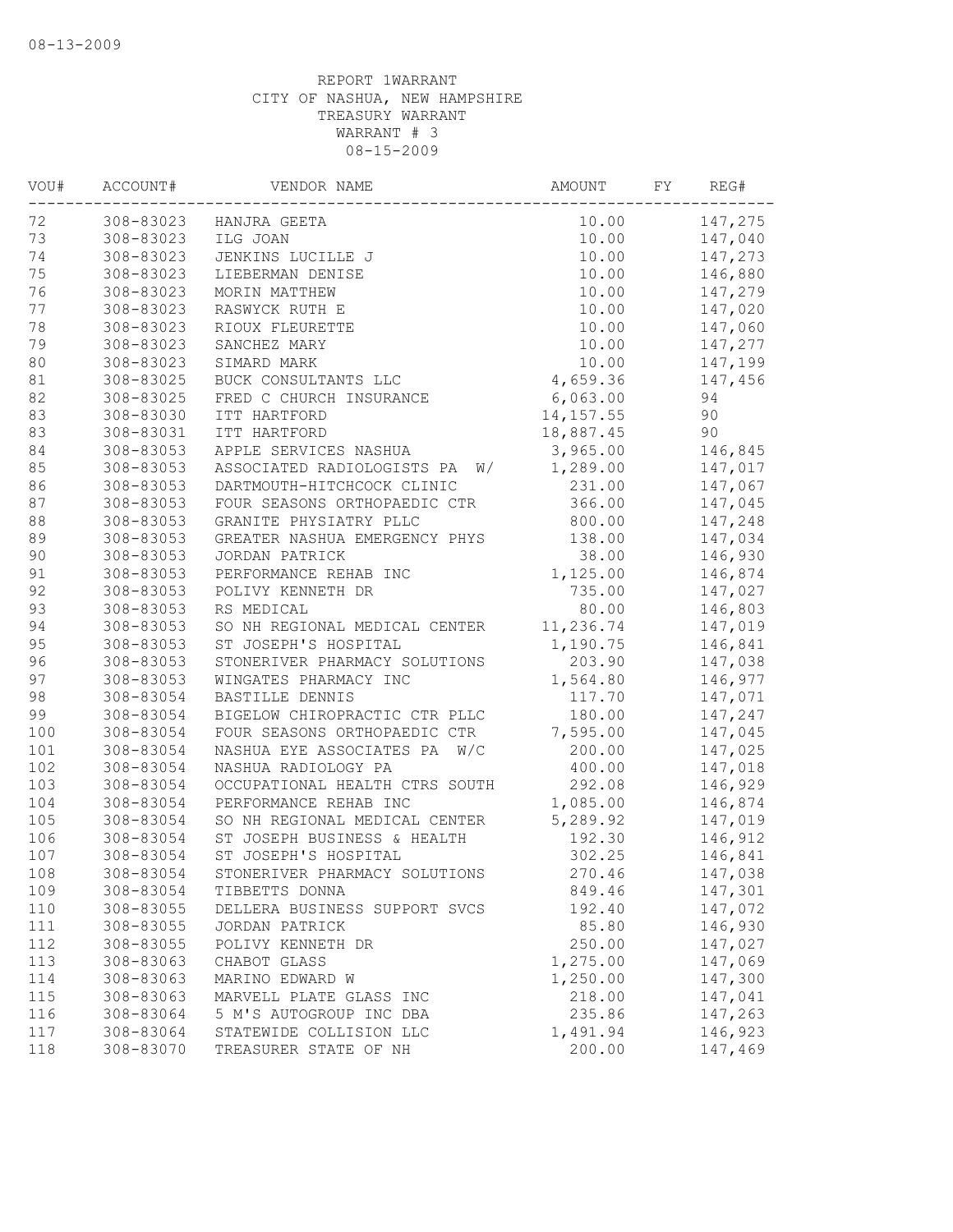| 119 308-83102 FOUNDATION NEUROLOGY<br>$15.00$ $147,457$<br>308 SRF - INSURANCE<br>1,595,145.28<br>--------------------------------<br>213,476 3086-83004 VISION SERVICE PLAN-NH<br>16.29 147,489<br>TOTAL 308 JAVITS GRANT PROGRAM<br>213, 477 3097-41015<br>600.53<br>147,073<br>STAPLES BUSINESS ADVANTAGE<br>213, 478 3097-49075<br>146,921<br>SERV-PAK CORPORATION<br>882.80<br>213, 479 3097-49085<br>COCA COLA<br>76.25 147,155<br>213,480 3097-74092<br>82.50 147,110<br>GOOD MORNING SALES INC<br>213,481 3097-83004 VISION SERVICE PLAN-NH<br>130.32<br>147,489<br>TOTAL 309<br>SRF - FOOD SERVICES<br>213,482 3117-66005 LVR INC<br>210.80 147,152<br>213,483 3117-78007 MAC MULKIN CHEVROLET INC 456.80 147,339<br>TOTAL 311 DRIVER'S EDUCATION<br>213,484 3118-49050<br>147,204<br>KEATING BAYRD STEPHANIE<br>359.41<br>213, 485 3118-49050<br>316.04<br>147,214<br>PAPANICOLAU MICHELLE<br>213,486 3118-49050<br>1,066.68<br>146,854<br>SARGENT-WELCH<br>213, 487 3118-705<br>147,327<br>CRUZ BERTHA<br>10.00<br>213,488 3118-705<br>147,331<br>GALLEGO JESSICA<br>10.00<br>213,489 3118-705<br>JAIME LETICIA<br>10.00<br>147,329<br>213,490 3118-705<br>10.00<br>147,328<br>RUDY CHRISTINE<br>213, 491 3118-705<br>40.00<br>147,228<br>SANCHEZ STACEY<br>213,492 3118-91005 SILVERMAN BARRY<br>47.44<br>147,138<br>TOTAL 311<br>SUMMER SCHOOL<br>______________________________________<br>95<br>312-43005<br>850.00<br>PRINTGRAPHICS OF MAINE<br>$312 - 705$<br>95.00<br>147,335<br>D & R TOWING INC<br>$312 - 705$<br>60.00<br>147,291<br>LAWSON ROBERT<br>60.00<br>$312 - 705$<br>147,285<br>MILLE JENNIFER<br>$312 - 705$<br>PELLETIER LINDA<br>210.00<br>147,266<br>312-78007<br>317.90<br>147,339<br>MAC MULKIN CHEVROLET INC<br>312<br>SRF - FINANCIAL SERVICES | VOU#                                   | ACCOUNT# | VENDOR NAME | AMOUNT FY REG# |          |
|--------------------------------------------------------------------------------------------------------------------------------------------------------------------------------------------------------------------------------------------------------------------------------------------------------------------------------------------------------------------------------------------------------------------------------------------------------------------------------------------------------------------------------------------------------------------------------------------------------------------------------------------------------------------------------------------------------------------------------------------------------------------------------------------------------------------------------------------------------------------------------------------------------------------------------------------------------------------------------------------------------------------------------------------------------------------------------------------------------------------------------------------------------------------------------------------------------------------------------------------------------------------------------------------------------------------------------------------------------------------------------------------------------------------------------------------------------------------------------------------------------------------------------------------------------------------------------------------------------------------------------------------------------------------------------------------------------------------------------------------------------------------------------------|----------------------------------------|----------|-------------|----------------|----------|
|                                                                                                                                                                                                                                                                                                                                                                                                                                                                                                                                                                                                                                                                                                                                                                                                                                                                                                                                                                                                                                                                                                                                                                                                                                                                                                                                                                                                                                                                                                                                                                                                                                                                                                                                                                                      |                                        |          |             |                |          |
|                                                                                                                                                                                                                                                                                                                                                                                                                                                                                                                                                                                                                                                                                                                                                                                                                                                                                                                                                                                                                                                                                                                                                                                                                                                                                                                                                                                                                                                                                                                                                                                                                                                                                                                                                                                      | TOTAL                                  |          |             |                |          |
|                                                                                                                                                                                                                                                                                                                                                                                                                                                                                                                                                                                                                                                                                                                                                                                                                                                                                                                                                                                                                                                                                                                                                                                                                                                                                                                                                                                                                                                                                                                                                                                                                                                                                                                                                                                      |                                        |          |             |                |          |
|                                                                                                                                                                                                                                                                                                                                                                                                                                                                                                                                                                                                                                                                                                                                                                                                                                                                                                                                                                                                                                                                                                                                                                                                                                                                                                                                                                                                                                                                                                                                                                                                                                                                                                                                                                                      |                                        |          |             |                | 16.29    |
|                                                                                                                                                                                                                                                                                                                                                                                                                                                                                                                                                                                                                                                                                                                                                                                                                                                                                                                                                                                                                                                                                                                                                                                                                                                                                                                                                                                                                                                                                                                                                                                                                                                                                                                                                                                      |                                        |          |             |                |          |
|                                                                                                                                                                                                                                                                                                                                                                                                                                                                                                                                                                                                                                                                                                                                                                                                                                                                                                                                                                                                                                                                                                                                                                                                                                                                                                                                                                                                                                                                                                                                                                                                                                                                                                                                                                                      |                                        |          |             |                | 1,772.40 |
|                                                                                                                                                                                                                                                                                                                                                                                                                                                                                                                                                                                                                                                                                                                                                                                                                                                                                                                                                                                                                                                                                                                                                                                                                                                                                                                                                                                                                                                                                                                                                                                                                                                                                                                                                                                      |                                        |          |             |                |          |
|                                                                                                                                                                                                                                                                                                                                                                                                                                                                                                                                                                                                                                                                                                                                                                                                                                                                                                                                                                                                                                                                                                                                                                                                                                                                                                                                                                                                                                                                                                                                                                                                                                                                                                                                                                                      |                                        |          |             |                | 667.60   |
|                                                                                                                                                                                                                                                                                                                                                                                                                                                                                                                                                                                                                                                                                                                                                                                                                                                                                                                                                                                                                                                                                                                                                                                                                                                                                                                                                                                                                                                                                                                                                                                                                                                                                                                                                                                      |                                        |          |             |                |          |
|                                                                                                                                                                                                                                                                                                                                                                                                                                                                                                                                                                                                                                                                                                                                                                                                                                                                                                                                                                                                                                                                                                                                                                                                                                                                                                                                                                                                                                                                                                                                                                                                                                                                                                                                                                                      |                                        |          |             |                | 1,869.57 |
|                                                                                                                                                                                                                                                                                                                                                                                                                                                                                                                                                                                                                                                                                                                                                                                                                                                                                                                                                                                                                                                                                                                                                                                                                                                                                                                                                                                                                                                                                                                                                                                                                                                                                                                                                                                      | 120<br>121<br>122<br>123<br>124<br>125 |          |             |                |          |
|                                                                                                                                                                                                                                                                                                                                                                                                                                                                                                                                                                                                                                                                                                                                                                                                                                                                                                                                                                                                                                                                                                                                                                                                                                                                                                                                                                                                                                                                                                                                                                                                                                                                                                                                                                                      | TOTAL                                  |          |             |                | 1,592.90 |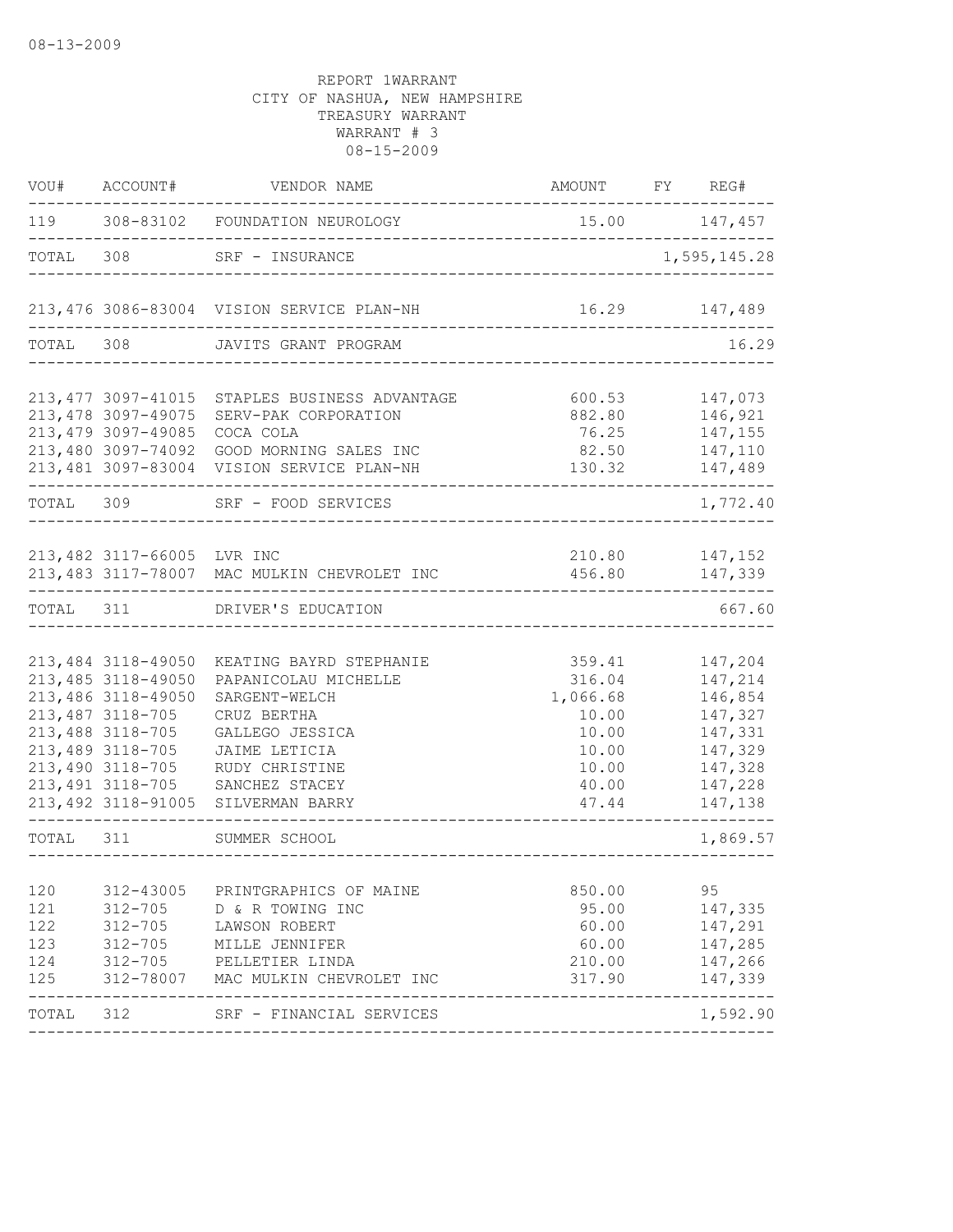| VOU#      | ACCOUNT#                     | VENDOR NAME                                               | AMOUNT   | FY | REG#               |
|-----------|------------------------------|-----------------------------------------------------------|----------|----|--------------------|
|           | 213,493 3122-49075 GIOVANNIS |                                                           | 214.61   |    | 147,244            |
|           | 213,494 3122-49075           | HIRNI CHERYL                                              | 35.22    |    | 147,144            |
|           | 213,495 3122-49075           | WALMART COMMUNITY                                         | 147.85   |    | 147,116            |
| TOTAL     | 312                          | ADULT ED/CONTINUING ED                                    |          |    | 397.68             |
|           |                              | 213,496 3150-64192 SHIFFLER EQUIPMENT SALES INC 16,160.00 |          |    | 147,133            |
| TOTAL     | 315                          | STIMULUS GRANT                                            |          |    | 16,160.00          |
|           |                              | 213,497 3247-46040 RIDDELL/ALL AMERICAN                   | 1,260.80 |    | 147,231            |
| TOTAL     | 324                          | ATHLETICS-ENTERPRISE FUND                                 |          |    | 1,260.80           |
|           |                              | ANSWER                                                    | 50.00    |    |                    |
|           | 213,498 3248-49050           | 213,499 3248-49050 WRS GROUP LTD                          | 1,347.96 |    | 147,321<br>146,906 |
| TOTAL 324 |                              | REDUCING THE RISK                                         |          |    | 1,397.96           |
|           |                              | 213,500 3249-49050 WHOLE PERSON ASSOCIATES                | 652.40   |    | 147,209            |
| TOTAL     | 324                          | LAEP - WAIT TRAINING                                      |          |    | 652.40             |
|           |                              | 213,501 3289-91040 SOLUTION TREE INC                      | 1,469.00 |    | 147,315            |
| TOTAL     | 328                          | TITLE IIA CORRECTIVE ACTION                               |          |    | 1,469.00           |
|           |                              | 213,502 3299-53102 EDWARDS EDUCATIONAL SERVICES, 2,100.00 |          |    | 147,226            |
| TOTAL     | 329                          |                                                           |          |    | 2,100.00           |
|           |                              | TITLE I SINI FOLLOW THE CHILD                             |          |    |                    |
| 126       | 331-01500                    | LAW REALTY CO INC                                         | 416.67   |    | 147,467            |
| 127       | 331-01500                    | RAPID REAL ESTATE LLC                                     | 1,500.00 |    | 147,436            |
| 128       | 331-31050                    | VERIZON WIRELESS                                          | 368.99   |    | 147,449            |
| 129       | 331-59100                    | COMCAST                                                   | 107.00   |    | 147,440            |
| 130       | 331-59100                    | LEXISNEXIS                                                | 100.00   |    | 147,448            |
| 131       | 331-64030                    | ADVANCED EMERGENCY PRODUCTS                               | 5,000.00 |    | 146,938            |
| 132       | 331-64192                    | RAD SYSTEMS                                               | 3,338.50 |    | 147,433            |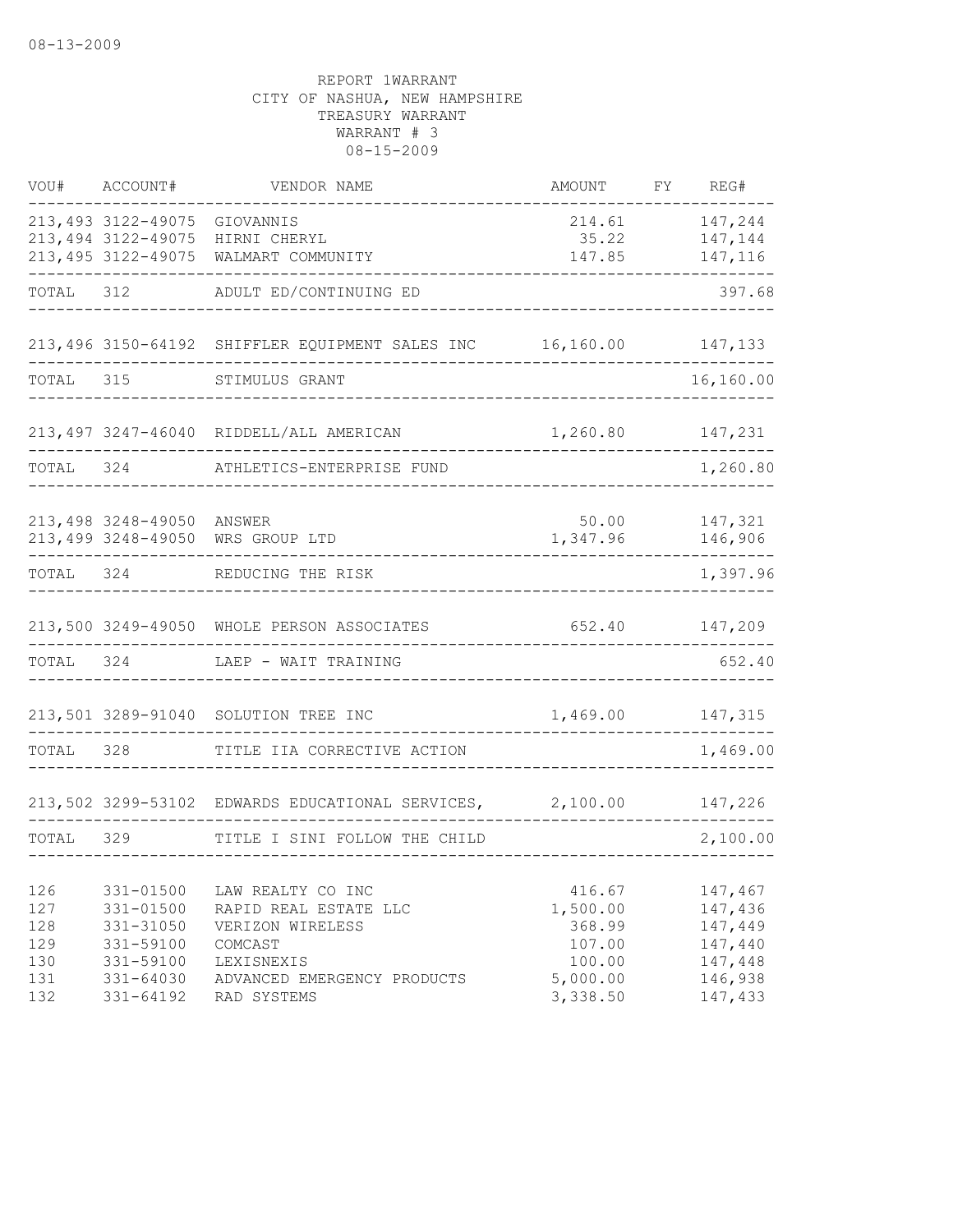|            | VOU# ACCOUNT#      | VENDOR NAME                                       | AMOUNT                          | FY REG#            |
|------------|--------------------|---------------------------------------------------|---------------------------------|--------------------|
| TOTAL      | 331 7              | SRF - POLICE DEPARTMENT                           |                                 | 10,831.16          |
| 133        | 332-64192          | FIRE TECH & SAFETY OF NEW ENGL 6,842.50           |                                 | 147,064            |
| 134        | 332-64192          | FIREMATIC SUPPLY CO INC                           | 180.88                          | 146,957            |
| 135        | 332-64192          | WISE EL SANTO CO, INC                             | 610.29<br>----------            | 147,251            |
|            | TOTAL 332          | SRF - FIRE DEPARTMENT                             |                                 | 7,633.67           |
|            |                    | 213,503 3350-49075 STAPLES BUSINESS ADVANTAGE     | 334.94                          | 147,035            |
|            | TOTAL 335          | TITLE IIA TQ RESTRUCTURING GRT                    |                                 | 334.94             |
|            | 213,504 3359-49050 | SCHOOL SPECIALTY                                  |                                 |                    |
|            | 213,505 3359-49075 | STAPLES BUSINESS ADVANTAGE                        | 134.85<br>249.41                | 147,153<br>147,035 |
|            |                    | 213,506 3359-83004 VISION SERVICE PLAN-NH         | 16.29                           | 147,489            |
| TOTAL 335  |                    | TITLE IB READ 1ST MT PLEASANT                     |                                 | 400.55             |
|            |                    | 213,507 3369-49050 ETA CUISENAIRE                 |                                 | 106.29 147,168     |
| TOTAL      | 336                | TITLE I SCHL IMPRV DR CRISP                       |                                 | 106.29             |
| 136        | 341-47010          | MCKESSON MEDICAL-SURGICAL 4,669.32                |                                 | 147,235            |
| 137        | 341-53025          | DAVENPORT LOIS C                                  | 240.00                          | 146,973            |
| TOTAL      | 341                | SRF - COMMUNITY SERVICES                          |                                 | 4,909.32           |
| 138        | 342-01940          | IJAZ FOQIA                                        | 152.53                          | 147, 115           |
| 139        | 342-01945          | ACCURATE PRINTING INCORPORATED                    | 410.00                          | 147,348            |
| 140        | 342-47010          | NH MEDICAL/DENTAL SUPPLY LLC/D                    | 42.38                           | 146,942            |
| 140        | 342-49070          | NH MEDICAL/DENTAL SUPPLY LLC/D                    | 120.35                          | 146,942            |
| 141        | 342-59133          | STERICYCLE INC                                    | 36.75                           | 146,799            |
| 142        |                    | 342-91025 BISSELL NANCY                           | 41.80                           | 147,076            |
| 143        |                    | 342-91025 CARON CHRISTINE                         |                                 | 94.15 146,919      |
| 144<br>145 |                    | 342-91025    PORRES LUIS<br>342-91025 WENDT BETTY | 65.60<br>81.20                  | 146,961<br>147,080 |
|            |                    |                                                   |                                 | $- - - - - - -$    |
|            |                    | TOTAL 342 SRF - COMMUNITY HEALTH                  | ------------------------------- | 1,044.76           |
|            |                    | 213,508 3440-31005 NEXTEL COMMUNICATIONS          |                                 | 363.73 147,421     |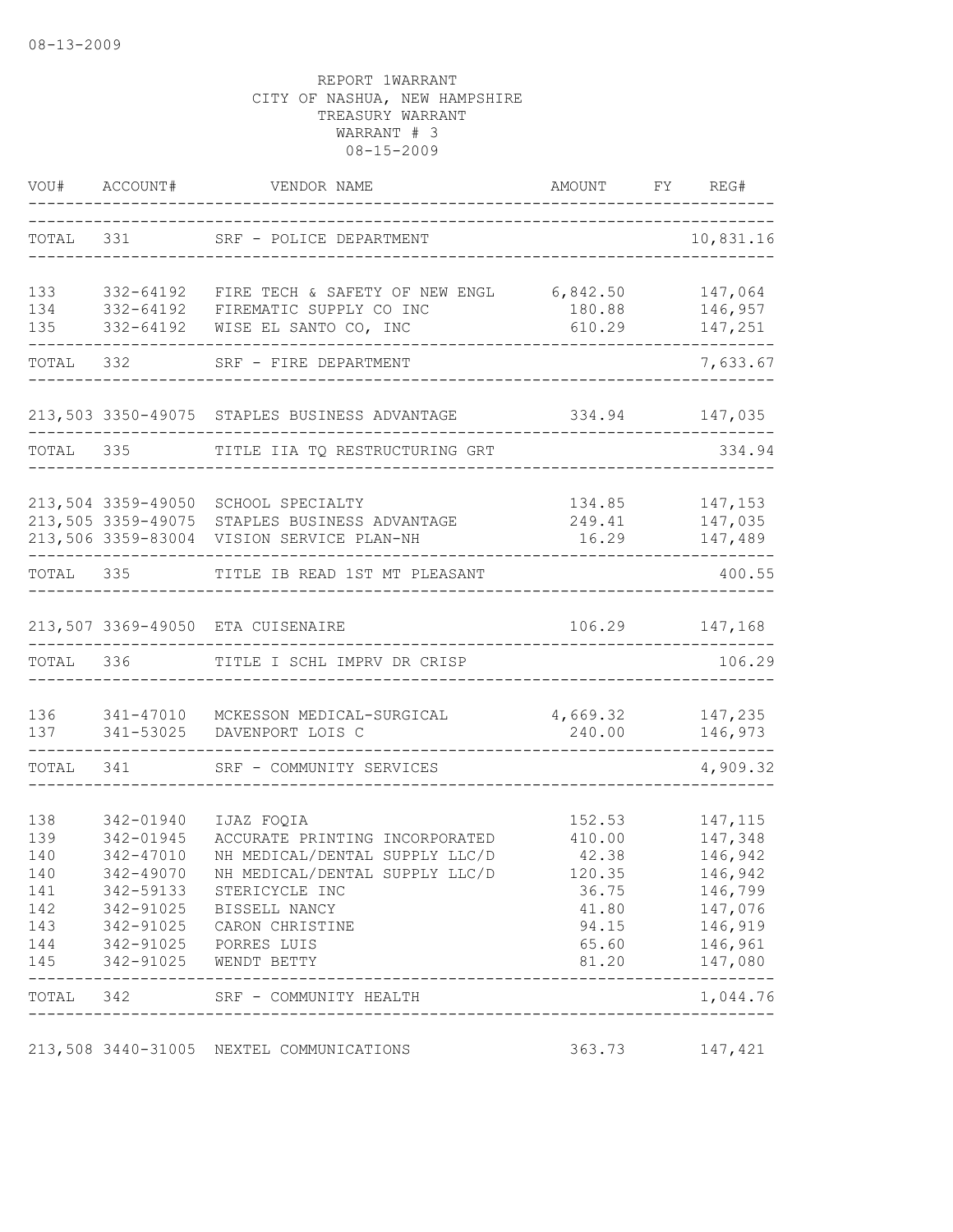|            | VOU# ACCOUNT#                                   | VENDOR NAME                                                | AMOUNT             | FY REG#            |
|------------|-------------------------------------------------|------------------------------------------------------------|--------------------|--------------------|
|            | 213,509 3440-49075                              | AC MOORE INC                                               | 47.29              | 147,178            |
|            | 213,510 3440-49075                              | ALMEIDA SUSAN                                              | 112.74             | 147,176            |
|            | 213,511 3440-49075                              | BAYSTATE TENT & PARTY                                      | 996.85             | 147,225            |
|            | 213,512 3440-49075                              | BOSTEELS DIANE                                             | 17.65              | 147,205            |
|            | 213, 513 3440-49075                             | COSTCO WHOLESALE #307                                      | 403.26             | 147,482            |
|            | 213,514 3440-49075                              | GARELICK FARMS-LYNN                                        | 582.63             | 147,010            |
|            | 213,515 3440-49075                              | HULLINGER JULIE                                            | 200.00             | 147,256            |
|            | 213,516 3440-49075                              | M SAUNDERS INC                                             | 444.10             | 147,187            |
|            | 213,517 3440-49075<br>213,518 3440-49075        | MARKET BASKET<br>WALMART COMMUNITY                         | 198.63             | 146,955<br>147,116 |
|            | 213,519 3440-55020                              | FIRST STUDENT INC                                          | 194.30<br>1,224.53 | 147,174            |
|            | 213,520 3440-91040                              | BOSTEELS DIANE                                             | 77.70              | 147,205            |
|            | 213,521 3440-91040                              | CHANDLER MELISSA                                           | 138.55             | 147,196            |
|            |                                                 | TOTAL 344 AFTER SCHOOL PROGRAM                             |                    | 5,001.96           |
|            |                                                 |                                                            |                    |                    |
|            |                                                 | 213,522 3450-83004 VISION SERVICE PLAN-NH                  | 16.29 147,489      |                    |
|            | 213,523 3450-91040                              | AFTERSCHOOL EXCHANGE INC                                   | 850.00 147,491     |                    |
|            | 213,524 3450-91040<br>------------------------- | BOSTEELS DIANE                                             |                    | 33.78 147,205      |
|            |                                                 | TOTAL 345 21 ST CENTURY ELEM. AFTER SCHL                   |                    | 900.07             |
|            |                                                 | 213,525 3460-91040 AFTERSCHOOL EXCHANGE INC 200.00 147,491 |                    |                    |
|            |                                                 | TOTAL 346 21 ST CENTURY AFTER SCH MIDDLE                   |                    | 200.00             |
|            |                                                 |                                                            |                    |                    |
|            | 213,526 3468-83004                              | VISION SERVICE PLAN-NH                                     | 16.29              | 147,489            |
|            | 213,527 3468-91040<br>213,528 3468-91040        | BENNETT JEAN<br>GABRIEL KELLIE A                           | 134.58<br>74.12    | 147,150<br>147,143 |
|            | 213,529 3468-91040                              | KRONES ALLISON                                             | 160.16             | 147,179            |
|            | 213,530 3468-91040                              | REYNOLDS MARGARET                                          | 71.30              | 147,146            |
|            | 213,531 3468-91040                              | WING JAYNE                                                 | 137.96             | 147,148            |
|            |                                                 | TOTAL 346 SMALLER LEARNING COMMUNITY                       |                    | 594.41             |
|            |                                                 | 213,532 3508-91040 THOMAS INGE                             | 160.00             | 147,245            |
| TOTAL      | 350                                             | TITLE 11A TEACHER QUALITY                                  |                    | 160.00             |
|            |                                                 |                                                            |                    |                    |
| 146        | 352-46005                                       | EMBROIDERY CREATONS                                        | 1,190.00           | 147,230            |
| 147        | 352-59020                                       | CITY OF NASHUA-PETTY CASH                                  | 95.25              | 147,375            |
| 148<br>149 | 352-59020<br>352-59050                          | THE COACH COMPANY<br>ACKERMAN CAITLIN                      | 1,074.60<br>60.00  | 146,895<br>147,098 |
|            |                                                 |                                                            |                    |                    |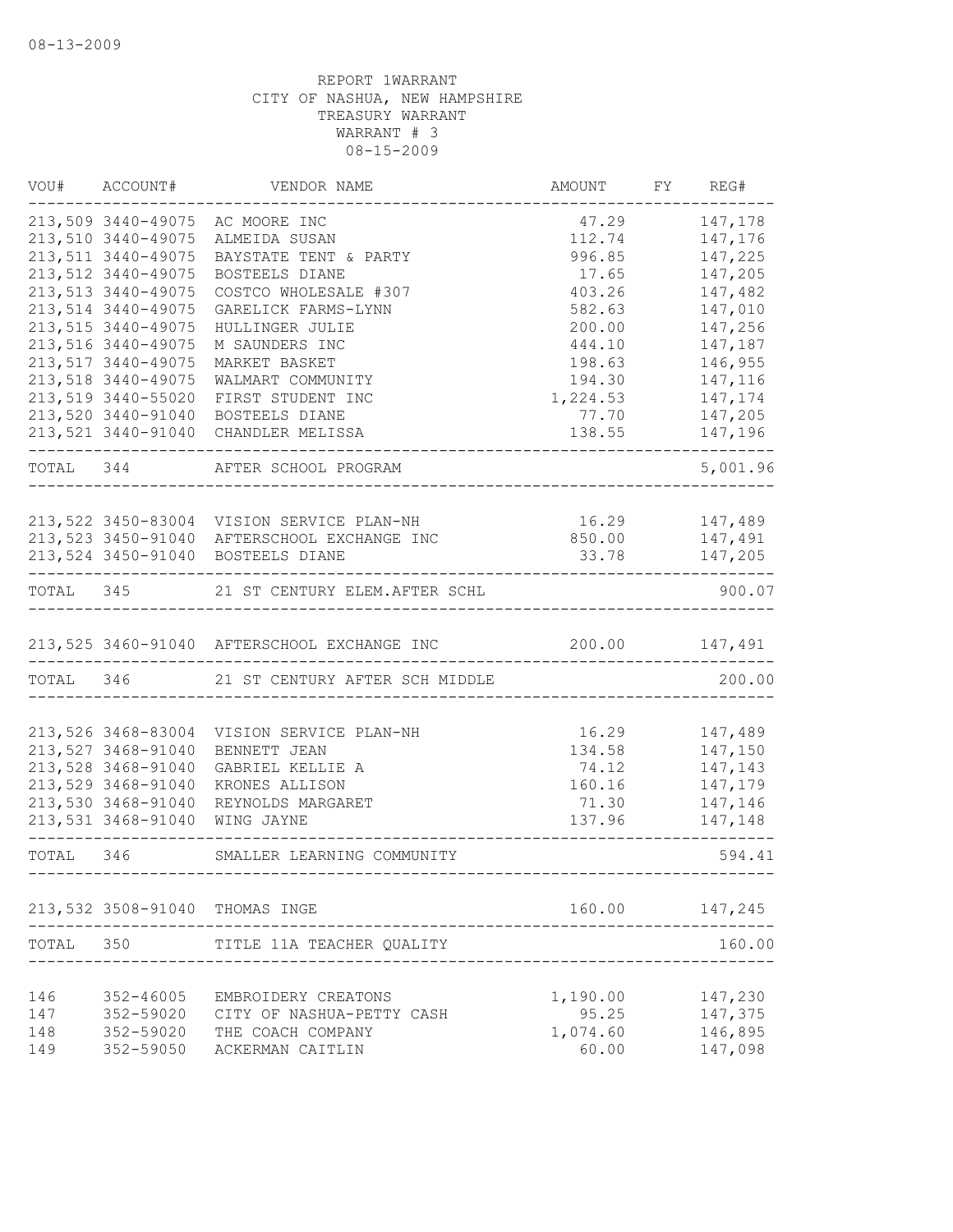| VOU#  | ACCOUNT#           | VENDOR NAME                               | AMOUNT   | FY | REG#       |
|-------|--------------------|-------------------------------------------|----------|----|------------|
| 150   |                    | 352-59050 BASORA NILSSON                  | 180.00   |    | 147,001    |
| 151   | 352-59050          | BEAULAC MICHAEL                           | 120.00   |    | 147,099    |
| 152   | 352-59050          | BOWEN TROY                                | 450.00   |    | 146,869    |
| 153   | 352-59050          | CORTEZ JESUS                              | 300.00   |    | 147,265    |
| 154   | 352-59050          | COX BRANDON                               | 300.00   |    | 147,249    |
| 155   | 352-59050          | DREWELLO ANN                              | 150.00   |    | 147,092    |
| 156   | 352-59050          | FEINBERG JAMIE                            | 60.00    |    | 147,259    |
| 157   | 352-59050          | FIERLEY JULIE                             | 60.00    |    | 147,096    |
| 158   | 352-59050          | FLEURY DARREN                             | 1,085.00 |    | 147,114    |
| 159   | 352-59050          | GAUDET NICOLE                             | 60.00    |    | 147,278    |
| 160   | 352-59050          | GILL MARY ALICE                           | 225.00   |    | 146,917    |
| 161   | 352-59050          | JAMIESON KIMBERLY                         | 225.00   |    | 146,998    |
| 162   | 352-59050          | KLINK DANIEL                              | 187.50   |    | 147,095    |
| 163   | 352-59050          | MALONEY EMILY                             | 500.00   |    | 147,093    |
| 164   | 352-59050          | NELSON JACOB                              | 240.00   |    | 147,002    |
| 165   | 352-59050          | OSBORN DAVID                              | 480.00   |    | 146,846    |
| 166   | 352-59050          | OTHOT ANDREW                              | 150.00   |    | 147,258    |
| 167   | 352-59050          | POLLEY MICHAEL                            | 450.00   |    | 146,995    |
| 168   | 352-59050          | ROXAS MARGARITA                           | 300.00   |    | 146,884    |
| 169   | 352-59050          | RUGGLES MARY                              | 600.00   |    | 147,290    |
| 170   | 352-59050          | RZASA TAVIA                               | 60.00    |    | 147,097    |
| 171   | 352-59050          | SCHROEDER DAVID                           | 217.50   |    | 147,094    |
| 172   | 352-59050          | SEYMOUR COLTON                            | 217.50   |    | 146,920    |
| 173   | 352-59050          | TERRELL RHETT                             | 450.00   |    | 146,996    |
| 174   | 352-59050          | TREACY LAUREN                             | 225.00   |    | 146,999    |
| 175   | 352-59050          | TWOMEY ALEX                               | 240.00   |    | 147,299    |
| 176   | 352-59055          | MAD SCIENCE OF SOUTHERN NH & N            | 8,125.00 |    | 147,257    |
| 177   | 352-59055          | SKYHAWKS SPORTS ACADEMY INC               | 4,427.00 |    | 146,873    |
| 178   | $352 - 705$        | CLARKE-POUNDER JOANNA                     | 90.00    |    | 147,296    |
| 179   | $352 - 705$        | HOGAN COLLEEN                             | 15.00    |    | 147,260    |
| 180   | $352 - 705$        | LANDRY SARA                               | 105.00   |    | 147,293    |
| 181   | $352 - 705$        | MADDEN VINCE                              | 70.00    |    | 147,088    |
| 182   | $352 - 705$        | NORRIS JULIE                              | 125.00   |    | 147,261    |
| 183   | $352 - 705$        | RUSSO ROSE                                | 125.00   |    | 147,294    |
| 184   | $352 - 705$        | RUTAGENGWA CHRISTINE                      | 90.00    |    | 147,297    |
| 185   | $352 - 705$        | TOTH KELLEY                               | 90.00    |    | 147,262    |
| TOTAL | 352                | SRF - PARKS AND RECREATION                |          |    | 23, 214.35 |
|       |                    | 213,533 3559-83004 VISION SERVICE PLAN-NH | 32.58    |    | 147,489    |
|       |                    | TOTAL 355 TITLE IB READING 1ST FES        |          |    | 32.58      |
|       |                    |                                           |          |    |            |
|       | 213,534 3687-49075 | CENTRAL PAPER                             | 280.70   |    | 147,180    |
|       | 213,535 3687-49075 | KIMBELL JEANETTE                          | 46.06    |    | 147,158    |
|       | 213,536 3687-49075 | SLOSEK ODETTE                             | 44.14    |    | 147,147    |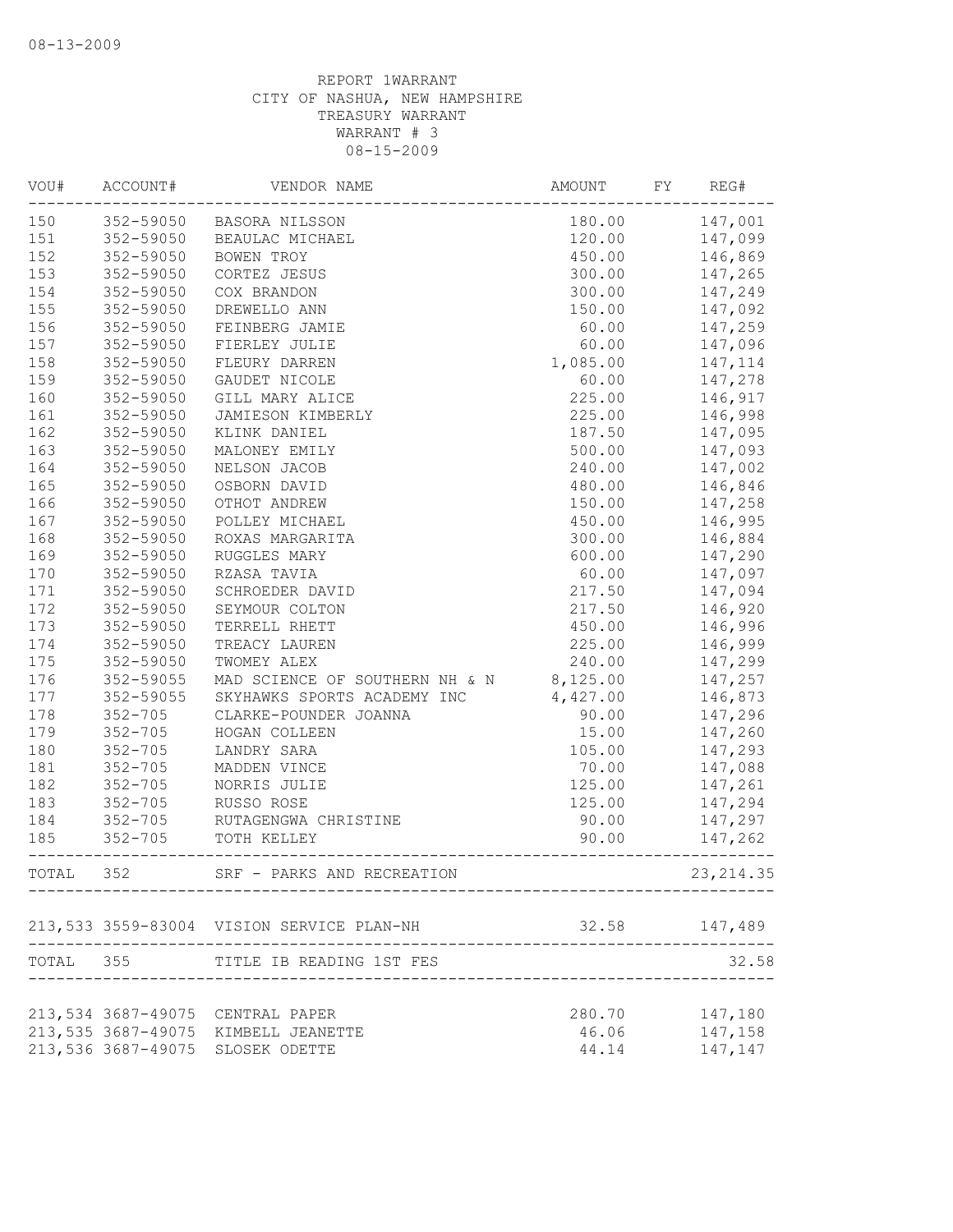|           | VOU# ACCOUNT#      | VENDOR NAME                    | AMOUNT    | FY REG#        |
|-----------|--------------------|--------------------------------|-----------|----------------|
|           | 213,537 3687-49085 | COSTA FRUIT & PRODUCE CO INC   | 2,313.01  | 147,368        |
|           | 213,538 3687-49085 | FANTINI BAKING CO., INC.       | 452.61    | 147,207        |
|           | 213,539 3687-49085 | GARELICK FARMS-LYNN            | 2,468.65  | 147,010        |
|           | 213,540 3687-49085 | GILL'S PIZZA CO.               | 525.00    | 147,197        |
|           | 213,541 3687-49085 | M SAUNDERS INC                 | 786.97    | 147,187        |
| TOTAL 368 |                    | SUMMER FEEDING PROGRAM         |           | 6,917.14       |
| 186       |                    | 371-07508 HERSH KATHY          |           | 160.42 147,376 |
| TOTAL     | 371                | SRF - COMMUNITY DEVELOPMENT    |           | 160.42         |
| 187       |                    | 373-03 NH BAR FOUNDATION       | 25,000.00 | 75             |
| 188       |                    | 373-53025 LOAN PACKAGING LLC   | 800.00    | 147,003        |
| TOTAL 373 |                    | SRF - ECONOMIC DEVELOPMENT     |           | 25,800.00      |
|           |                    |                                |           |                |
| 189       | 374-01966          | NASHUA PASTORAL CARE CENTER    | 1,526.00  | 147, 111       |
| 190       | 374-07120          | NASHUA AREA HEALTH CENTER      | 1,218.20  | 147,079        |
| 191       | 374-07156          | IDEAL PROPERTY MAINTENANCE &   | 6,300.00  | 147,380        |
| 192       | 374-07340          | FOUGERE PLANNING & DEVELOPMENT | 562.00    | 146,907        |
| 193       | 374-07340          | HILLSBOROUGH COUNTY TREASURER  | 194.40    | 147,350        |
| 194       | 374-07470          | ADULT LEARNING CENTER AND      | 9,648.00  | 147,381        |
| 195       | 374-07600          | 85 1/2 WEST HOLLIS STREET LLC  | 3,547.50  | 147,385        |
| 196       | 374-07600          | KEHAISIS THEOGINIS & DAD'S ABA | 40,000.00 | 147,384        |
| 197       | 374-07600          | MWANGI STEPHEN & DAD'S ABATEME | 18,000.00 | 147,377        |
| 198       | 374-07600          | NEIGHBORHOOD HSNG SVCS GREATER | 5,500.00  | 147,379        |
| 199       | 374-07600          | POITRAS THERESA & ABAP LLC     | 17,460.00 | 147,378        |
| 200       | 374-07600          | PSADELAKIS WILLIAM & SUSAN AND | 15,750.00 | 147,382        |
| 201       | 374-07620          | CLIFFORD JAMES                 | 400.00    | 147,383        |
| 202       | 374-07620          | MOTEL 6 - NASHUA #1062         | 854.20    | 147,310        |
| 203       | 374-08041          | FACTORY EXPRESS                | 1,264.00  | 147,311        |
| 204       | 374-08237          | MANCHESTER FOUNDATIONS CO INC  | 1,321.00  | 147,253        |
| 205       | 374-09031          | LOOMIS FARGO & CO              | 182.40    | 146,898        |
| 206       | 374-09061          | ARAMARK UNIFORM SERVICES       | 121.72    | 146,894        |
| 207       | 374-09061          | AUTO ELECTRIC WAREHOUSE INC    | 325.00    | 146,794        |
| 208       | 374-09061          | KINNEY TOWING & TRANSPORTATION | 550.00    | 146,960        |
| 209       | 374-09061          | SAFETY KLEEN INC               | 522.13    | 146,976        |
| 210       | 374-09061          | TURNER GLASS                   | 230.00    | 147,090        |
| 211       | 374-09091          | ARCSOURCE INC                  | 162.00    | 146,946        |
| 212       | 374-09091          | BALDWIN FILTERS                | 147.35    | 146,882        |
| 213       | 374-09091          | GILLIG LLC                     | 983.15    | 147,024        |
| 214       | 374-09091          | GRAINGER                       | 56.01     | 146,886        |
| 215       | 374-09091          | HOME DEPOT CREDIT SERVICES     | 262.59    | 147,427        |
| 216       | 374-09091          | NAPA AUTO PARTS                | 634.42    | 147,049        |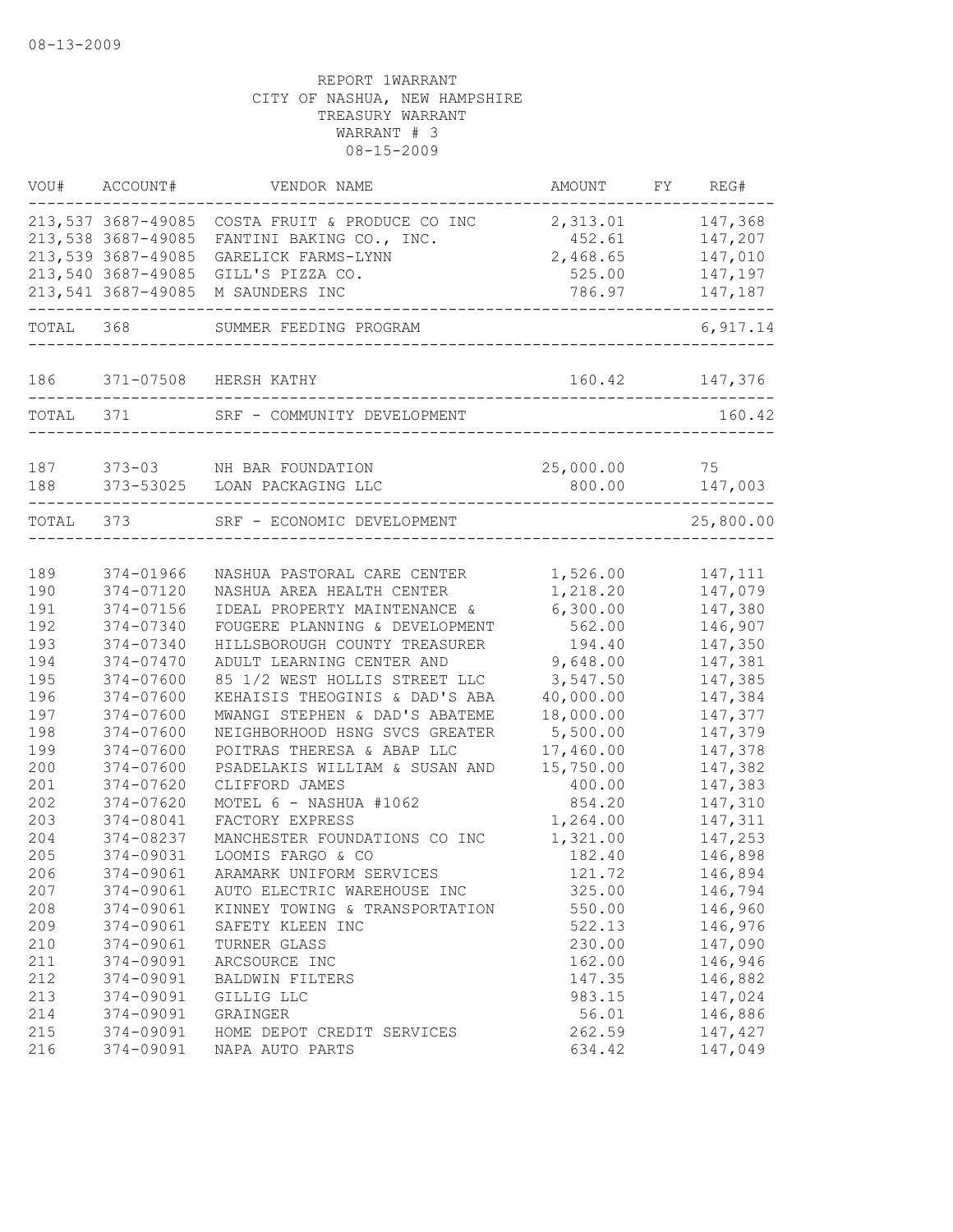| VOU#      | ACCOUNT#           | VENDOR NAME                             | AMOUNT            | FY | REG#               |
|-----------|--------------------|-----------------------------------------|-------------------|----|--------------------|
| 217       | 374-09091          | PREMIER SOUTHERN TICKET CO              | 1,009.64          |    | 146,805            |
| 218       | 374-09091          | RYDER FLEET PRODUCTS.COM INC            | 269.43            |    | 147,051            |
| 219       | 374-09091          | STAPLES BUSINESS ADVANTAGE              | 314.09            |    | 147, 112           |
| 220       | 374-09114          | NATIONAL GRID                           | 37.32             |    | 147,445            |
| 221       | 374-09133          | FAIRPOINT COMMUNICATIONS                | 153.10            |    | 147,459            |
| 222       | 374-09261          | PURE WATERS OF NEW ENGLAND LLC          | 31.50             |    | 147,009            |
| 223       | 374-59188          | ASAP ENVIRONMENTAL INC                  | 1,690.00          |    | 147,107            |
| 224       | 374-59188          | INSTITUTE FOR ENVIRONMENTAL ED          | 1,990.00          |    | 147,083            |
| 225       | 374-64038          | COMPUTER HUT OF N E INC                 | 249.95            |    | 147,358            |
| 226       | 374-64038          | PC MALL GOV INC                         | 3,794.00          |    | 147,159            |
| 227       | 374-78120          | KINNEY TOWING & TRANSPORTATION          | 300.00            |    | 146,960            |
| TOTAL     | 374                | SRF - URBAN PROGRAMS                    |                   |    | 137,561.10         |
| 228       | 375-59100          | SWANK MOTION PICTURES INC               | 662.00            |    | 147,431            |
| TOTAL 375 |                    | SRF - PUBLIC LIBRARIES                  |                   |    | 662.00             |
|           |                    | 213,542 3760-95010 SCHOLASTIC MAGAZINES | 299.26            |    | 146,979            |
|           |                    |                                         |                   |    |                    |
| TOTAL     | 376                | TITLE I                                 |                   |    | 299.26             |
|           | 3769-31005         | FAIRPOINT COMMUNICATIONS                | 152.98            |    | 147,452            |
|           | 213,543 3769-42010 | BURNS PATRICIA                          | 35.65             |    | 147,142            |
|           | 213,544 3769-49050 | EDUCATORS PUBLISHING SERVICE I          | 406.60            |    | 146,820            |
|           | 213,545 3769-49050 | ERIC ARMIN INC                          | 1,843.15          |    | 147,170            |
|           | 213,546 3769-53101 | ACES                                    | 1,975.00          |    | 147,241            |
|           | 213,547 3769-53101 | ATS PROJECT SUCCESS                     | 180.00            |    | 147,243            |
|           | 213,548 3769-53101 | CHADWELL GARY                           | 2,582.50          |    | 147,194            |
|           | 213,549 3769-53101 | CLUB Z! TUTORING SERVICES               | 475.00            |    | 147,240            |
|           | 213,550 3769-83004 |                                         |                   |    |                    |
|           | 213,551 3769-91040 | VISION SERVICE PLAN-NH                  | 16.29<br>3,742.00 |    | 147,489            |
|           | 213,551 3769-94030 | SOLUTION TREE INC<br>SOLUTION TREE INC  | 1,198.00          |    | 147,315<br>147,315 |
| TOTAL     | 376                | TITLE I ESEA                            |                   |    | 12,607.17          |
|           |                    |                                         |                   |    |                    |
|           | 213,552 3909-83004 | VISION SERVICE PLAN-NH                  | 16.29             |    | 147,489            |
|           | 213,553 3909-91040 | FINOCCHIARO JOHN                        | 211.20            |    | 147,330            |
|           | 213,554 3909-91040 | LEONE SAMANTHA                          | 264.00            |    | 147,332            |
|           | 213,555 3909-91040 | TREMBLAY KATHRYN                        | 264.00            |    | 147,175            |
|           | 213,556 3909-91040 | VERLEY ALAN                             | 264.00            |    | 147,322            |
|           | 213,557 3909-91040 | WALSH KENNETH                           | 105.29            |    | 147,220            |
|           |                    |                                         |                   |    |                    |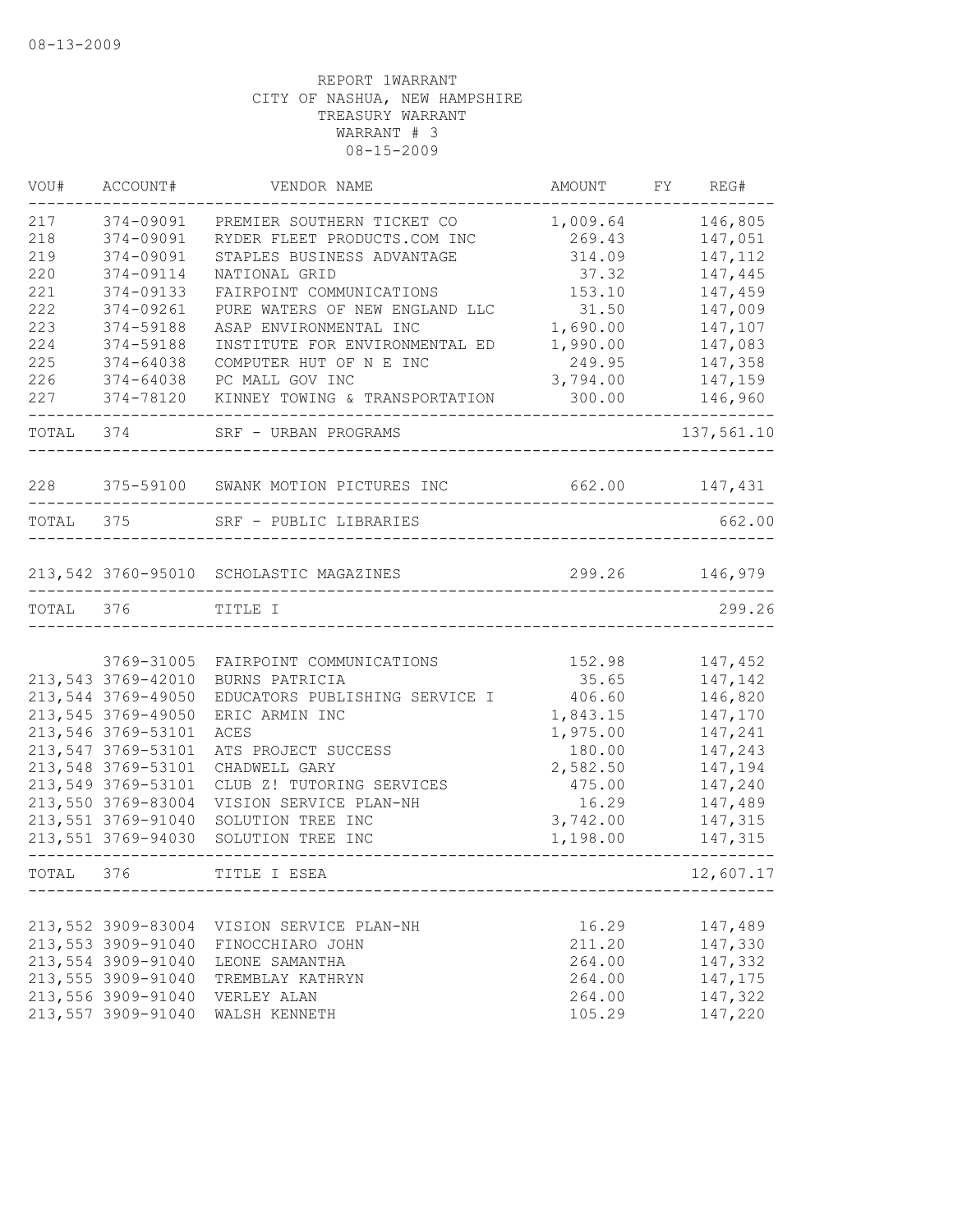|                                                                                                            |                                                                                                                                                                                                                                                                                                                                              | 1,124.78                                                                                                                                                                                                                                            |
|------------------------------------------------------------------------------------------------------------|----------------------------------------------------------------------------------------------------------------------------------------------------------------------------------------------------------------------------------------------------------------------------------------------------------------------------------------------|-----------------------------------------------------------------------------------------------------------------------------------------------------------------------------------------------------------------------------------------------------|
|                                                                                                            |                                                                                                                                                                                                                                                                                                                                              |                                                                                                                                                                                                                                                     |
|                                                                                                            |                                                                                                                                                                                                                                                                                                                                              |                                                                                                                                                                                                                                                     |
|                                                                                                            |                                                                                                                                                                                                                                                                                                                                              | 16.29                                                                                                                                                                                                                                               |
|                                                                                                            |                                                                                                                                                                                                                                                                                                                                              |                                                                                                                                                                                                                                                     |
|                                                                                                            |                                                                                                                                                                                                                                                                                                                                              |                                                                                                                                                                                                                                                     |
|                                                                                                            |                                                                                                                                                                                                                                                                                                                                              |                                                                                                                                                                                                                                                     |
|                                                                                                            |                                                                                                                                                                                                                                                                                                                                              |                                                                                                                                                                                                                                                     |
|                                                                                                            |                                                                                                                                                                                                                                                                                                                                              | 147,140                                                                                                                                                                                                                                             |
|                                                                                                            |                                                                                                                                                                                                                                                                                                                                              |                                                                                                                                                                                                                                                     |
|                                                                                                            |                                                                                                                                                                                                                                                                                                                                              |                                                                                                                                                                                                                                                     |
|                                                                                                            |                                                                                                                                                                                                                                                                                                                                              |                                                                                                                                                                                                                                                     |
|                                                                                                            |                                                                                                                                                                                                                                                                                                                                              | 8,950.93                                                                                                                                                                                                                                            |
|                                                                                                            |                                                                                                                                                                                                                                                                                                                                              |                                                                                                                                                                                                                                                     |
|                                                                                                            |                                                                                                                                                                                                                                                                                                                                              |                                                                                                                                                                                                                                                     |
|                                                                                                            |                                                                                                                                                                                                                                                                                                                                              | 46.99                                                                                                                                                                                                                                               |
| 213,560 3950-49075<br>213,561 3950-49075<br>213,562 3950-53109<br>213,563 3950-64192<br>213,564 3950-64192 | VOU# ACCOUNT# VENDOR NAME<br>TOTAL 390 VOC ED SECONDARY PERKINS<br>TOTAL 393 DAY CARE<br>213,559 3950-49075 ABILITATIONS<br>NCS PEARSON INC<br>THERAPRO INC<br>ABILITATIONS<br>FLAGHOUSE INC<br>213,565 3950-64192 RIFTON EQUIPMENT<br>TOTAL 395 IDEA B SPECIAL EDUCATION<br>213,566 3959-49075 ABILITATIONS<br>TOTAL 395 IDEA BASIC SPEC ED | AMOUNT FY REG#<br>213,558 3937-83004 VISION SERVICE PLAN-NH 16.29 147,489<br>773.59 147,136<br>533.90 147,171<br>3,637.17 147,201<br>BOLICK TERESA DBA BOLICK TERES 650.00<br>364.57 147,136<br>1,943.20 147,119<br>748.50 147,239<br>46.99 147,136 |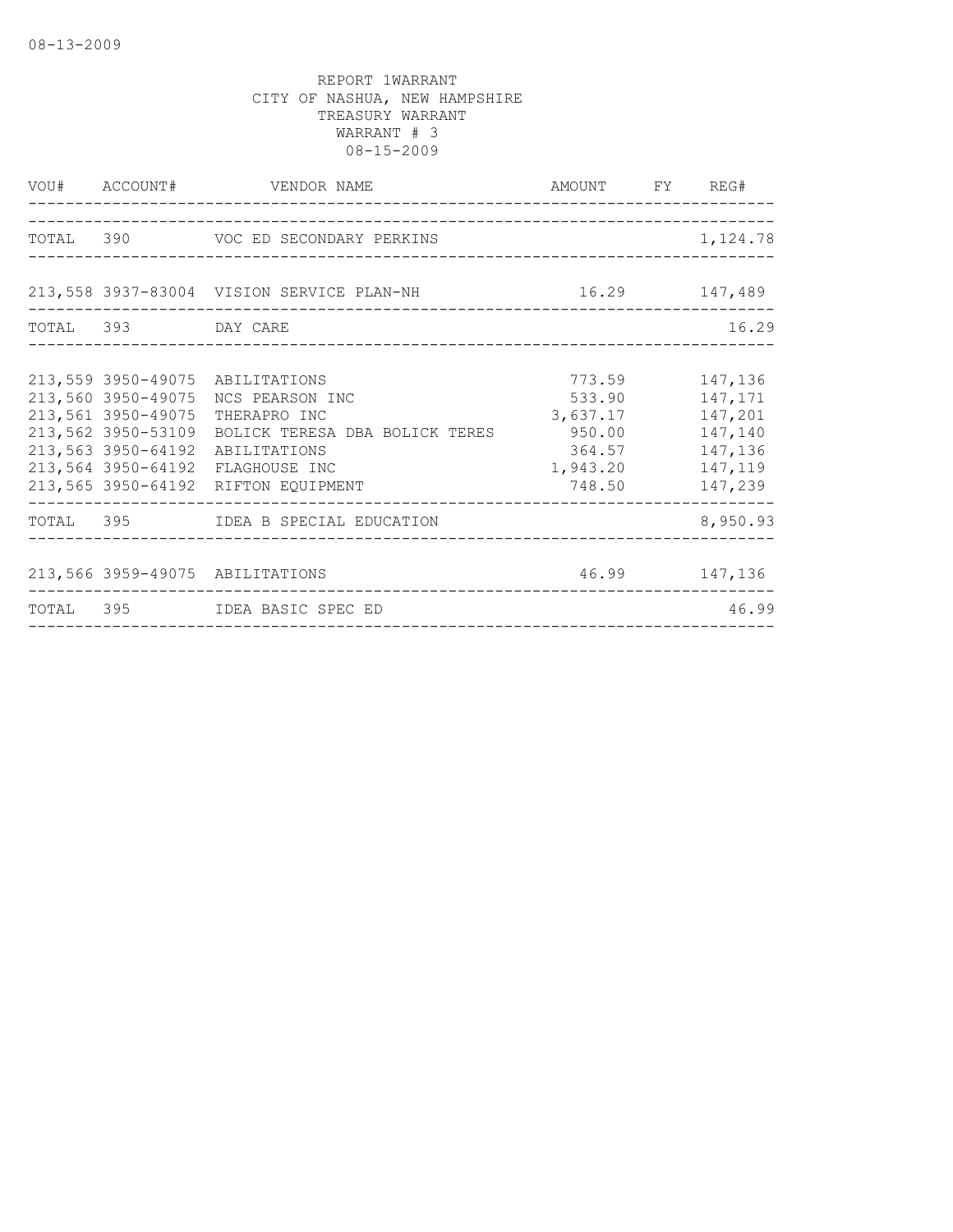| VOU#              |         | ACCOUNT# VENDOR NAME                                                  | AMOUNT FY REG#                      |                    |
|-------------------|---------|-----------------------------------------------------------------------|-------------------------------------|--------------------|
|                   |         | 230 412-162 HILLSBOROUGH COUNTY TREASURER 234.37 147,350              |                                     |                    |
|                   |         | TOTAL 412-16 FINANCIAL SERVICES<br>INT & COST ON REDEMPTION           |                                     | 234.37             |
| 231<br>232<br>233 | 412-180 | 412-180 BOUCHER LOUISE J<br>HARMAN MARTIN<br>412-180 MCDONALD JAMES F | 235.00 147,255<br>61.00<br>101.00   | 147,289<br>147,288 |
|                   |         | TOTAL 412-18 FINANCIAL SERVICES<br>AUTO PERMITS                       |                                     | 397.00             |
| 234<br>235        | 452-583 | 452-583 LUKASZEWICZ DEBBEY<br>METCALF ANDREA                          | 20.00<br>20.00                      | 147,292<br>147,295 |
| TOTAL             |         | 452-58 PARKS AND RECREATION<br>SWIMMING CLASSES/LOCKER FEES           | ___________________________________ | 40.00              |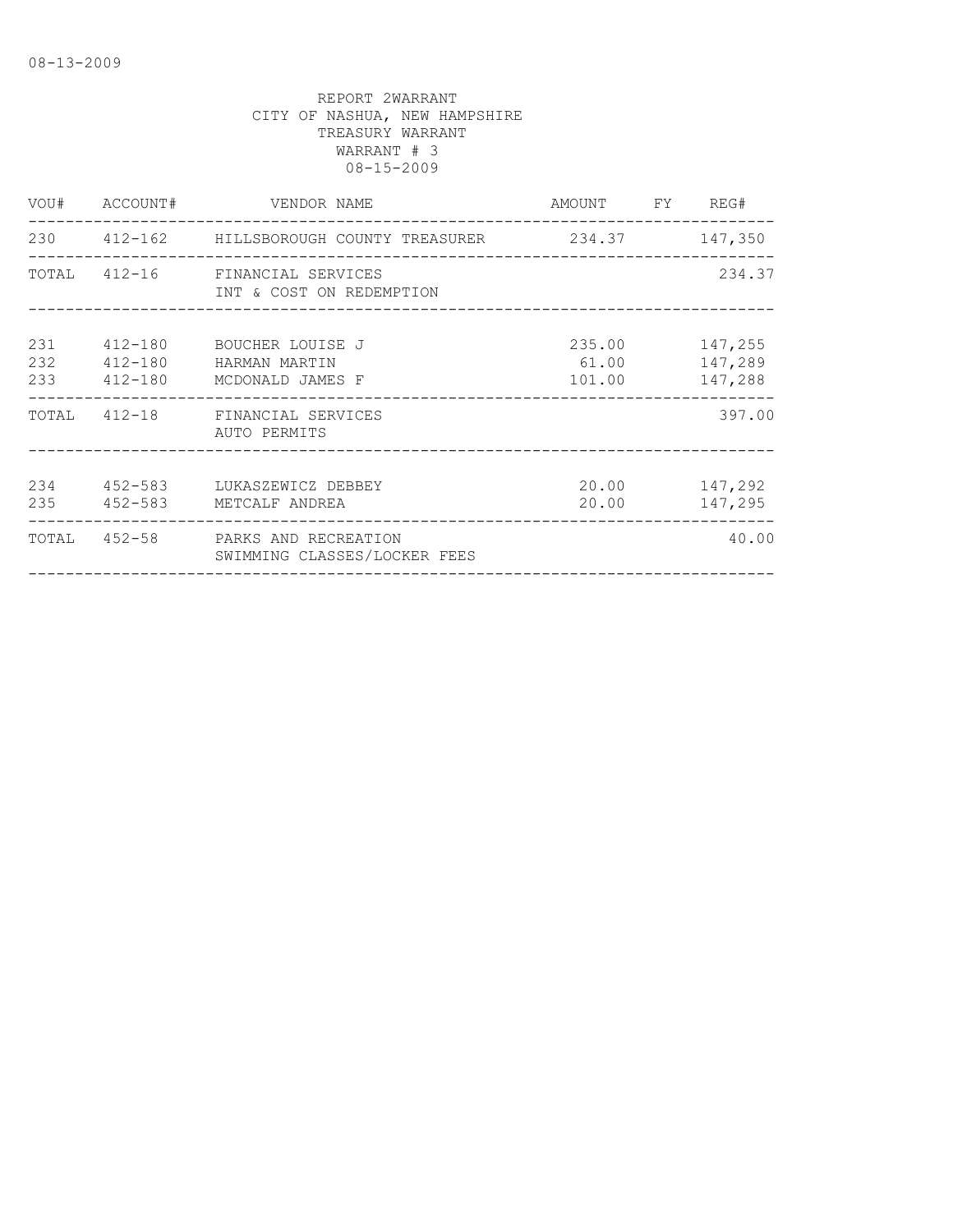| VOU#       | ACCOUNT#               | VENDOR NAME                                                                  | AMOUNT             | FY | REG#               |
|------------|------------------------|------------------------------------------------------------------------------|--------------------|----|--------------------|
| 236        |                        | 501-61022 FLETCHER'S APPLIANCE                                               |                    |    | 39.00 146,858      |
| TOTAL      | 501                    | MAYOR'S OFFICE                                                               |                    |    | 39.00              |
| 237        | 503-66025              | CONWAY OFFICE PRODUCTS                                                       | 1,882.00           |    | 146,997            |
| TOTAL      | 503                    | BOARD OF ALDERMEN                                                            |                    |    | 1,882.00           |
| 238        | 505-81058              | BRIDGES DOMESTIC & SEXUAL VIOL                                               | 6, 250.00          |    | 146,839            |
| 239<br>240 | 505-81025<br>505-81024 | GIRLS INCORPORATED OF NH<br>HOME HEALTH & HOSPICE CARE                       | 696.25<br>9,625.00 |    | 146,959<br>146,897 |
| 241        | 505-81039              | HUMANE SOCIETY OF NEW ENGLAND                                                | 8,256.75           |    | 146,899            |
| 242        | 505-81121              | NASHUA POLICE ATHLETIC LEAGUE                                                | 8,750.00           |    | 147,091            |
| 243        | 505-81068              | NASHUA YOUTH COUNCIL INC                                                     | 5,571.25           |    | 146,810            |
| 244        | 505-81014              | THE CAREGIVERS INC                                                           | 1,500.00           |    | 147,043            |
| TOTAL      | 505                    | CIVIC & COMM. ACTIVITIES                                                     |                    |    | 40,649.25          |
|            |                        |                                                                              |                    |    |                    |
| 245        | 506-31005              | BAYRING COMMUNICATIONS                                                       | 2,191.15           |    | 147,451            |
| 246        | 506-31005              | FAIRPOINT COMMUNICATIONS                                                     | 863.02             |    | 147,452            |
| 247        | 506-31005              | PAETEC COMMUNICATIONS INC                                                    | 600.00             |    | 147,422            |
| TOTAL      | 506                    | TELECOMMUNICATIONS                                                           |                    |    | 3,654.17           |
| 248        | 508-83100              | STATE OF NH UC                                                               | 1,258.40           |    | 147,471            |
| 248        | 508-83101              | STATE OF NH UC                                                               | 6,252.32           |    | 147,471            |
| TOTAL      | 508                    | INSURANCE-EMPLOYEE BENEFITS                                                  |                    |    | 7,510.72           |
|            |                        |                                                                              |                    |    |                    |
| 249        | 512-59095              | ANACOMP INC                                                                  | 362.37             |    | 146,840            |
| 250        | 512-49025              | BUSINESS REVIEW                                                              | 20.00              |    | 147,447            |
| 251        | 512-52010              | MELANSON HEATH & COMPANY PC                                                  | 15,000.00          |    | 146,924            |
| 252        | 512-43005              | PRINTGRAPHICS OF MAINE                                                       | 850.00             |    | 95                 |
| 253<br>253 |                        | 512-41015 STAPLES BUSINESS ADVANTAGE<br>512-41055 STAPLES BUSINESS ADVANTAGE | 47.27<br>18.89     |    | 147,112<br>147,112 |
|            |                        | TOTAL 512 FINANCIAL SERVICES                                                 |                    |    | 16,298.53          |
|            |                        |                                                                              |                    |    | _________          |
| 254        |                        | 513-59100 OCCUPATIONAL DRUG TESTING LLC                                      | 650.00             |    | 147,012            |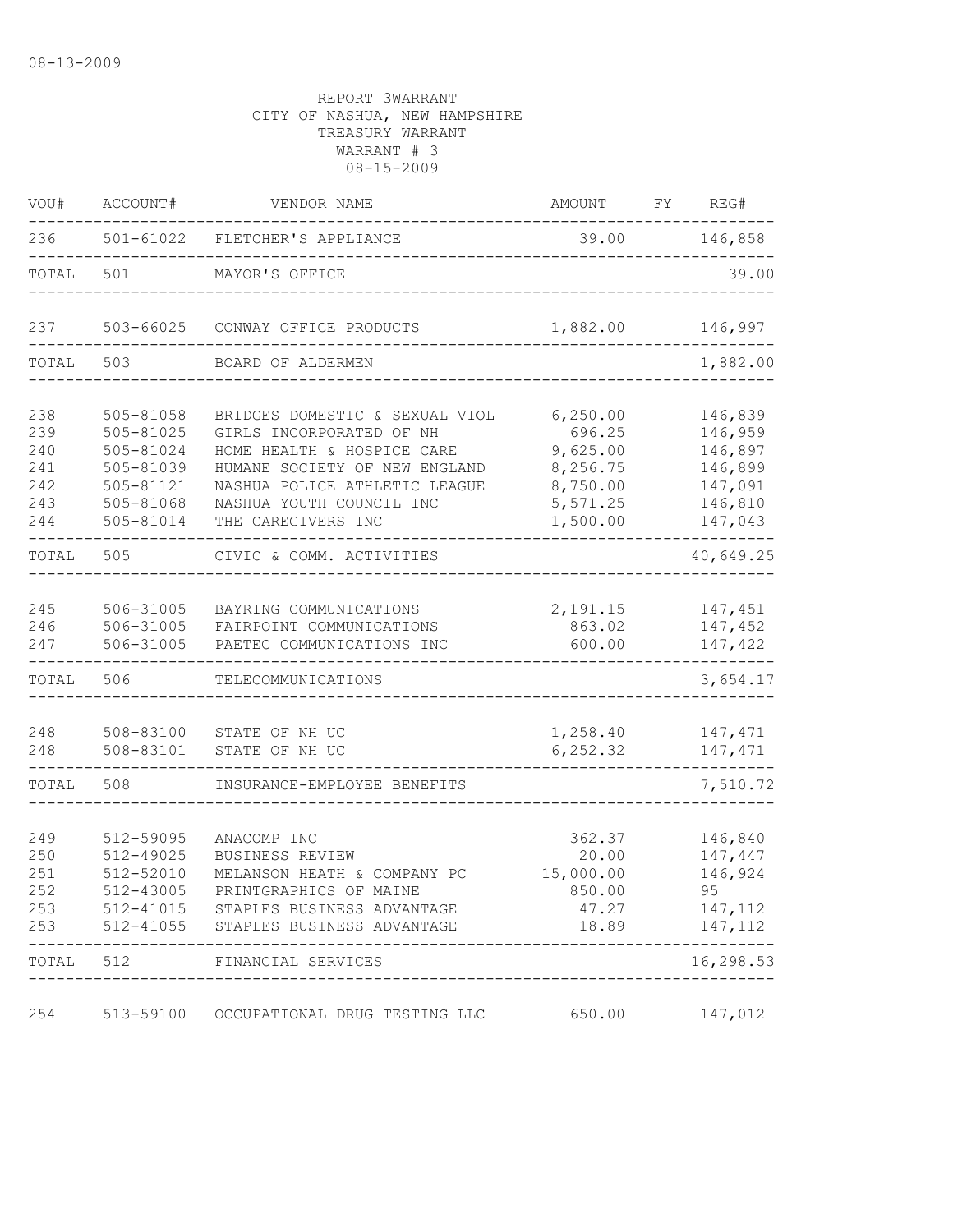|                                                                                         | VOU# ACCOUNT#                                                                                                                                                                                                | VENDOR NAME<br>_____________                                                                                                                                                                                                                                                                                                                                                     | AMOUNT FY REG#<br>--------------------------------                                                                           |                                                                                                                                                         |
|-----------------------------------------------------------------------------------------|--------------------------------------------------------------------------------------------------------------------------------------------------------------------------------------------------------------|----------------------------------------------------------------------------------------------------------------------------------------------------------------------------------------------------------------------------------------------------------------------------------------------------------------------------------------------------------------------------------|------------------------------------------------------------------------------------------------------------------------------|---------------------------------------------------------------------------------------------------------------------------------------------------------|
|                                                                                         |                                                                                                                                                                                                              | TOTAL 513 CITY CLERK'S OFFICE                                                                                                                                                                                                                                                                                                                                                    |                                                                                                                              | 650.00                                                                                                                                                  |
| 255                                                                                     |                                                                                                                                                                                                              | 514-72010 CONWAY OFFICE PRODUCTS LLC                                                                                                                                                                                                                                                                                                                                             | 90.00                                                                                                                        | 146,904                                                                                                                                                 |
| TOTAL                                                                                   | 514                                                                                                                                                                                                          | INSURANCE-PROPERTY & CASUALTY                                                                                                                                                                                                                                                                                                                                                    |                                                                                                                              | 90.00                                                                                                                                                   |
| 256<br>257<br>258                                                                       | 516-54016                                                                                                                                                                                                    | NAFA INC<br>516-45240 RIS PAPER COMPANY INC<br>516-95005 SAM'S CLUB DIRECT                                                                                                                                                                                                                                                                                                       | 50.00<br>2,586.97<br>35.00                                                                                                   | 147,312<br>146,885<br>147,434                                                                                                                           |
| TOTAL 516                                                                               |                                                                                                                                                                                                              | PURCHASING DEPARTMENT                                                                                                                                                                                                                                                                                                                                                            |                                                                                                                              | 2,671.97                                                                                                                                                |
| 259<br>260<br>261<br>262<br>263<br>264<br>265<br>266<br>267<br>268<br>269<br>269<br>270 | 517-75901<br>517-59135<br>$517 - 64192$<br>$517 - 64192$<br>517-75130<br>517-75023<br>517-75130<br>517-34015<br>517-64192<br>517-32005<br>517-75023<br>517-75105<br>517-75160<br>--------------<br>TOTAL 517 | B & S LOCKSMITH INC<br>BAIN PEST CONTROL SERVICE INC<br>BATTERIES PLUS<br>GRANITE INDUSTRIAL TRUCKS INC<br>HEATING SPECIALTIES OF NH INC<br>HOME DEPOT CREDIT SERVICES<br>J LAWRENCE HALL INC<br>NATIONAL GRID<br>PRIDE SECURITY SYSTEMS LLC<br>PSNH<br>STANLEY ELEVATOR COMPANY INC<br>STANLEY ELEVATOR COMPANY INC<br>UNITED SUPPLY COMPANY INC<br>BUILDING MAINT - CITY ADMIN | 219.05<br>150.00<br>22.49<br>180.00<br>120.24<br>5.30<br>2,476.80<br>234.26<br>300.00<br>33.32<br>225.00<br>382.50<br>174.33 | 146,994<br>147,355<br>147,081<br>147,367<br>147,338<br>147,427<br>147,365<br>147,445<br>147,181<br>147,464<br>147,360<br>147,360<br>147,351<br>4,523.29 |
| 271<br>272<br>273<br>273<br>274                                                         | 519-72010<br>519-91005<br>519-41005<br>519-41010<br>519-91005                                                                                                                                                | CONWAY OFFICE PRODUCTS LLC<br>GAGNE ROBERT<br>STAPLES BUSINESS ADVANTAGE<br>STAPLES BUSINESS ADVANTAGE<br>TURGISS GARY                                                                                                                                                                                                                                                           | 90.00<br>124.35<br>231.48<br>52.66<br>102.85                                                                                 | 146,904<br>147,082<br>147,112<br>147, 112<br>146,887                                                                                                    |
| TOTAL 519                                                                               |                                                                                                                                                                                                              | ASSESSORS                                                                                                                                                                                                                                                                                                                                                                        |                                                                                                                              | 601.34                                                                                                                                                  |
| 275<br>276<br>277                                                                       | 520-34015<br>$520 - 41015$<br>520-32005                                                                                                                                                                      | NATIONAL GRID<br>PRINT FACTORY<br>PSNH                                                                                                                                                                                                                                                                                                                                           | 37.11<br>129.70<br>257.80                                                                                                    | 147,445<br>146,793<br>147,464                                                                                                                           |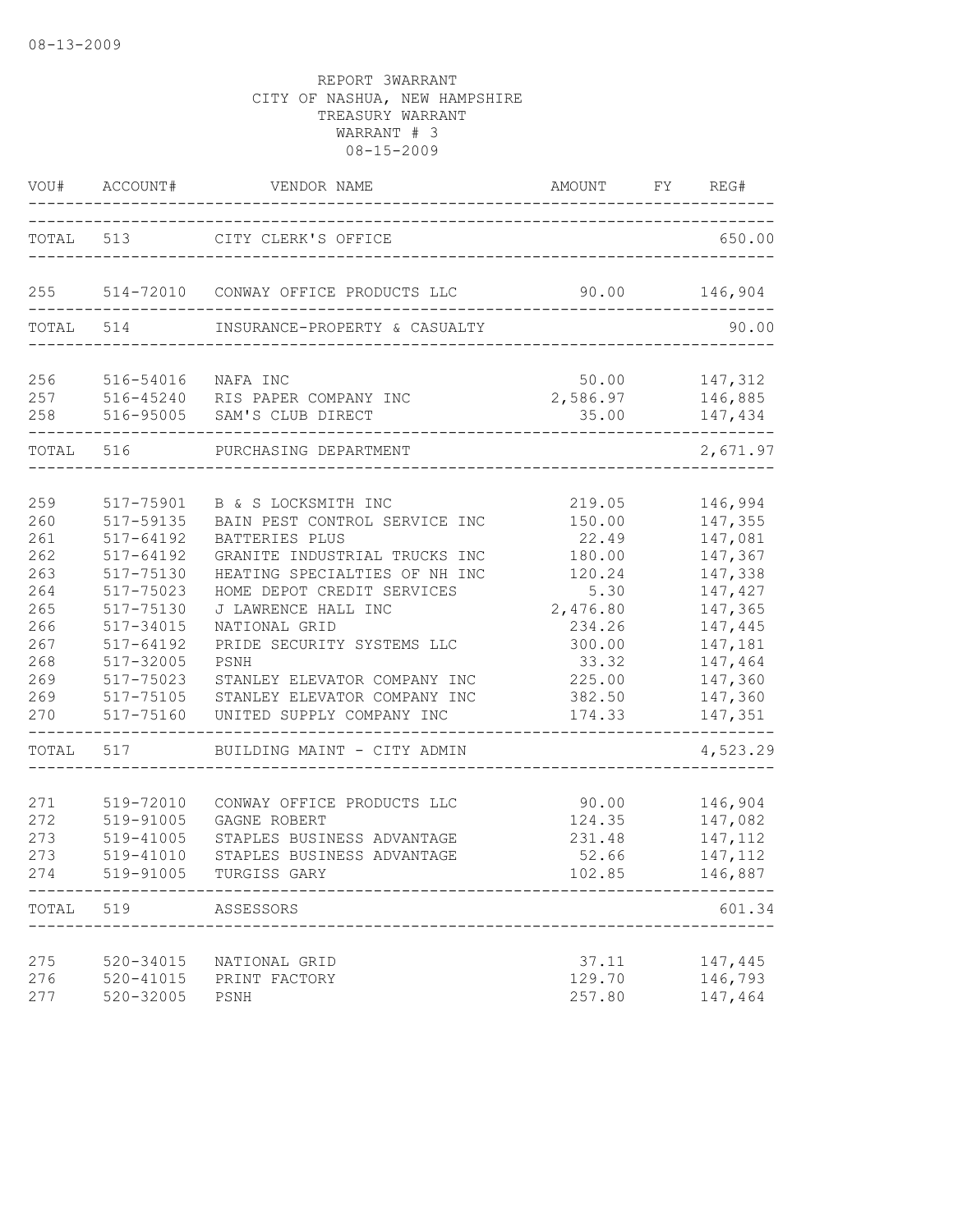|     |               | VOU# ACCOUNT# VENDOR NAME AMOUNT FY REG                 | AMOUNT FY REG# |                    |
|-----|---------------|---------------------------------------------------------|----------------|--------------------|
|     |               | TOTAL 520 HUNT BUILDING                                 |                | 424.61             |
|     |               | 278 522-74030 CONWAY OFFICE PRODUCTS LLC 200.99 146,904 |                |                    |
|     |               | TOTAL 522 INFORMATION TECHNOLOGY                        |                | 206.09             |
|     |               |                                                         |                |                    |
| 280 |               | 531-53056 AAA CREDIT SCREENING SERV LLC 25.00 146,814   |                |                    |
| 281 |               | 531-78007 ADAMSON INDUSTRIES CORP                       | 439.85 146,984 |                    |
| 282 | $531 - 64250$ | ADVANCED EMERGENCY PRODUCTS 1,300.00 146,938            |                |                    |
| 283 | 531-46040     | ALBERT JOSHUA                                           | 43.72 147,394  |                    |
| 284 | 531-46045     | ALEC'S SHOE STORE INC                                   | 79.95 146,931  |                    |
| 285 | 531-46040     | ALL SPORTS HEROES UNIFORMS,                             | 73.19 146,891  |                    |
| 286 | $531 - 46040$ | ALLARD CRAIG                                            | 425.75         | 147,397            |
| 287 | 531-74040     | APC CORPORATION                                         | 3,889.20       | 147,461            |
| 288 | 531-78007     | B & S LOCKSMITH INC                                     | 272.54         | 146,994<br>146,964 |
| 289 | 531-59100     | BAER ALEXANDRA                                          | 271.66         |                    |
| 290 | 531-46030     | BEN'S UNIFORMS                                          | 147.00         | 147,361            |
| 290 | $531 - 46040$ | BEN'S UNIFORMS                                          |                | 764.95 147,361     |
| 291 | 531-78007     | BEST FORD/BEST CYCLE                                    |                | 772.04 146,816     |
| 292 | 531-46040     | BOLTON THOMAS                                           | 86.96 147,386  |                    |
| 293 | $531 - 46040$ | BOULAY MICHAEL                                          |                | 255.00 147,391     |
| 294 | 531-91025     | BROOKS NICOLE                                           | 44.00          | 147,399            |
| 295 | 531-46040     | CAMACHO CARLOS                                          | 39.95          | 147,400            |
| 296 | 531-59045     | CAMERALAND                                              | 392.37         | 147,085            |
| 297 | 531-78007     | CARPARTS OF NASHUA                                      | 203.31         | 146,815            |
| 298 | 531-42000     | CENTRAL PAPER PRODUCTS CO                               |                | 116.24 147,105     |
| 299 | $531 - 46040$ | CHILDS SCOTT                                            |                | 624.96 147,402     |
| 300 | 531-31025     | CINFO PETER                                             |                | 91.92 147,398      |
| 301 | 531-91025     | CLAY NICOLE M                                           |                | 44.00 147,401      |
| 302 | 531-78007     | CREATIVE SIGNS LLC                                      |                | 75.00    147,031   |
| 303 | 531-47010     | DHP HOME DELIVERY CO, INC.                              | 31.99          | 147,305            |
| 304 | 531-74035     | ESRI INC                                                | 700.00         | 147,478<br>147,452 |
| 305 | 531-31020     | FAIRPOINT COMMUNICATIONS                                | 202.30         |                    |
| 306 |               | 531-48015 FLEET SERVICES                                | 1,000.82       | 146,985            |
| 307 | $531 - 46040$ | GEORGE'S APPAREL                                        | 181.00         | 146,860            |
| 308 | 531-98035     | GOOD MORNING SALES INC                                  | 53.25          | 147,110            |
| 309 | 531-78065     | GOODYEAR AUTO SERVICE CENTER                            | 447.36         | 146,797            |
| 309 | 531-78100     | GOODYEAR AUTO SERVICE CENTER                            | 72.00          | 146,797            |
| 310 | 531-53125     | GORMAN ALEXANDER                                        | 200.00         | 147,389            |
| 311 | 531-64045     | GOVCONNECTION INC                                       | 538.23         | 146,802            |
| 312 | 531-78007     | GRAPPONE AUTOMOTIVE GROUP                               | 37.76          | 147,106            |
| 313 | 531-94005     | GREATER NASHUA CHAMBER OF COMM                          | 1,000.00       | 147,066            |
| 314 | 531-74092     | HARRIS EQUIPMENT REPAIR SERVIC                          | 43.20          | 147,342            |
| 315 | 531-75130     | HARRY W WELLS & SON INC                                 | 136.90         | 147,183            |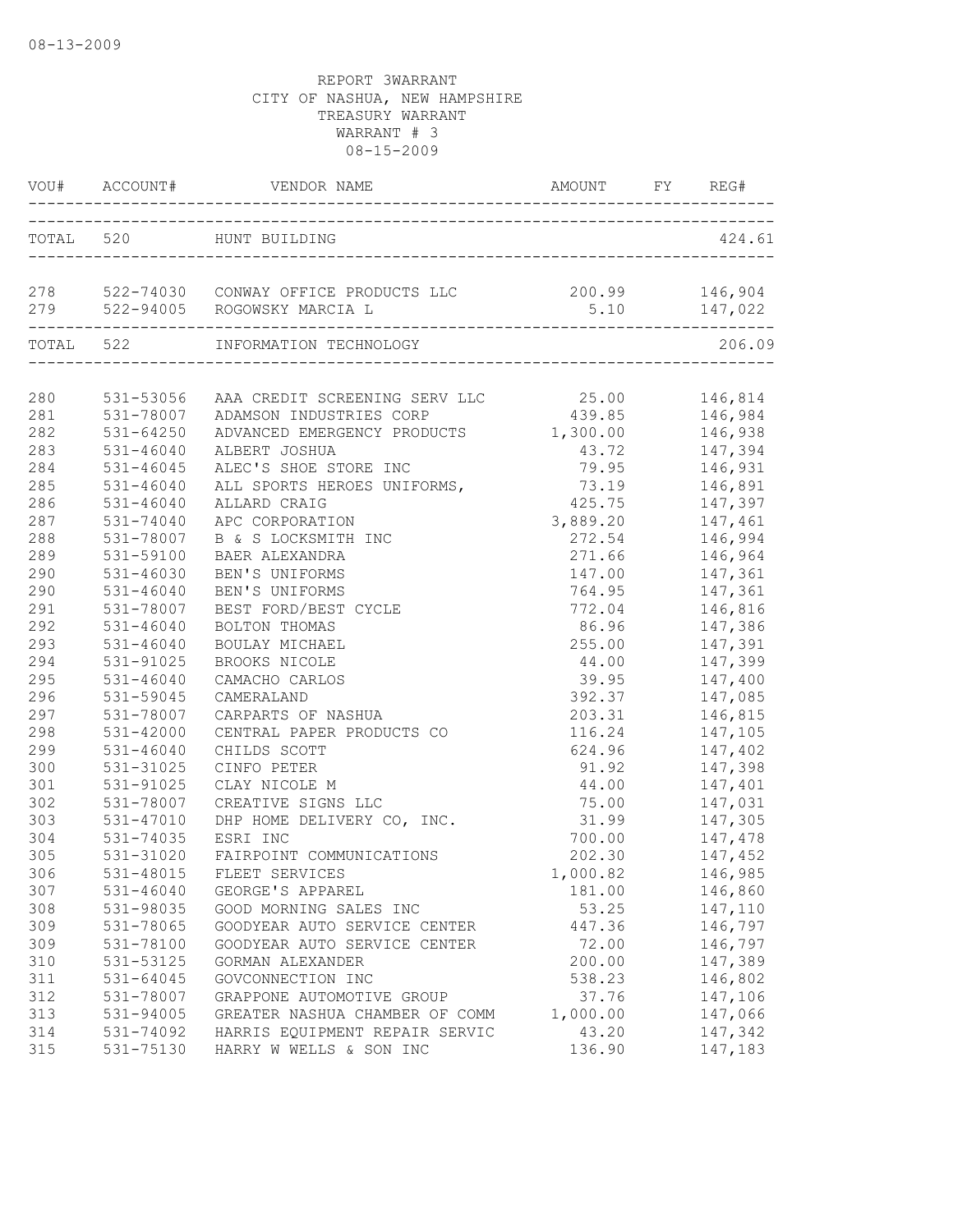| WOU#      | ACCOUNT#      | VENDOR NAME                           | AMOUNT        | FY | REG#      |
|-----------|---------------|---------------------------------------|---------------|----|-----------|
| 316       |               | 531-78007 HOME DEPOT CREDIT SERVICES  | 24.15 147,441 |    |           |
| 317       |               | 531-75130 J LAWRENCE HALL INC         | 965.05        |    | 147,365   |
| 318       | 531-46040     | KENNEY BRIAN                          | 39.95         |    | 147,387   |
| 319       | 531-59100     | KERRY FIRE PROTECTION INC             | 375.00        |    | 146,947   |
| 320       | 531-46040     | LEDOUX MICHAEL                        | 89.97         |    | 147,406   |
| 321       | 531-75023     | LIGHTEC INC                           | 187.68        |    | 146,851   |
| 322       | $531 - 42000$ | LOWE'S                                | 53.90         |    | 147,442   |
| 322       | 531-78007     | LOWE'S                                | 119.59        |    | 147,442   |
| 323       | 531-78007     | MAC MULKIN CHEVROLET INC              | 458.23        |    | 147,339   |
| 323       | 531-78075     | MAC MULKIN CHEVROLET INC              | 1, 132.39     |    | 147,339   |
| 324       | 531-46040     | MACLEOD THOMAS M                      | 214.91        |    | 147,403   |
| 325       | $531 - 46040$ | MCCARTHY GEORGE                       | 454.39        |    | 147,405   |
| 326       | 531-53125     | MOSSCROP RICHARD                      | 200.00        |    | 147,393   |
| 327       | 531-78007     | NASHUA HARLEY DAVIDSON                | 10.35         |    | 146,850   |
| 328       | 531-94005     | NATIONAL ASSOCIATION OF SCHOOL        | 395.00        |    | 147,446   |
| 329       | $531 - 46040$ | NEWELL JOHN T                         | 129.90        |    | 147,407   |
| 330       | 531-78007     | NORTHERN FOREIGN CAR PARTS INC        | 21.79         |    | 147,369   |
| 331       | 531-33005     | PENNICHUCK WATER                      | 16.55         |    | 147,430   |
| 332       | 531-53125     | PHELPS LAKISHA                        | 124.00        |    | 147,396   |
| 333       | 531-41015     | PITNEY BOWES INCORPORATED             | 51.29         |    | 147,356   |
| 334       | 531-56015     | POSTMASTER                            | 250.00        |    | 147,404   |
| 335       | 531-94005     | POWERS ROBERT                         | 2,807.43      |    | 147,392   |
| 336       | 531-32035     | PSNH                                  | 192.30        |    | 147,464   |
| 337       | 531-78007     | QUIRK GM PARTS DEPOT                  | 47.59         |    | 147,008   |
| 338       | 531-78007     | ROBBINS AUTO PARTS                    | 213.86        |    | 147,236   |
| 339       | $531 - 42000$ | SAM'S CLUB DIRECT                     | 98.74         |    | 147,434   |
| 339       | 531-95000     | SAM'S CLUB DIRECT                     | 15.00         |    | 147,434   |
| 340       | 531-74035     | SHAVLIK TECHNOLOGIES                  | 2,250.00      |    | 146,925   |
| 341       | 531-53045     | ST JOSEPH BUSINESS & HEALTH           | 750.70        |    | 146,912   |
| 342       | 531-75023     | STANLEY ELEVATOR COMPANY INC          | 30.08         |    | 147,360   |
| 343       | 531-41005     | STAPLES BUSINESS ADVANTAGE            | 385.77        |    | 147,112   |
| 343       | 531-41015     | STAPLES BUSINESS ADVANTAGE            | 1,029.26      |    | 147,112   |
| 344       | 531-46040     | SULLIVAN MICHAEL                      | 93.00         |    | 147,388   |
| 345       | $531 - 42000$ | THE DURKIN CO INC                     | 355.14        |    | 146,971   |
| 346       | 531-75130     | THE METRO GROUP INC                   | 150.00        |    | 147,004   |
| 347       | 531-78007     | TOWERS MOTOR PARTS CORP               | 119.04        |    | 147,056   |
| 348       | 531-74145     | TREASURER STATE OF NH                 | 97.50         |    | 146,893   |
| 349       | 531-46040     | TREFRY BRIAN                          | 230.92        |    | 147,395   |
| 350       | 531-43005     | UNITED PARCEL SERVICE                 | 7.18          |    | 147,475   |
| 351       | $531 - 46040$ | URBAN PETER                           | 97.94         |    | 147,390   |
| 352       | 531-31050     | USA MOBILITY WIRELESS INC             | 429.81        |    | 147,444   |
| 353       | 531-74040     | WINCO IDENTIFICATION CORP             | 750.00        |    | 146,951   |
| TOTAL 531 |               | POLICE DEPARTMENT                     |               |    | 30,588.72 |
| 354       |               | 532-78075 ADVANCED EMERGENCY PRODUCTS | 21.76         |    | 146,938   |
| 355       | 532-75023     | AE MECHANICAL INC                     | 849.50        |    | 147,237   |
|           |               |                                       |               |    |           |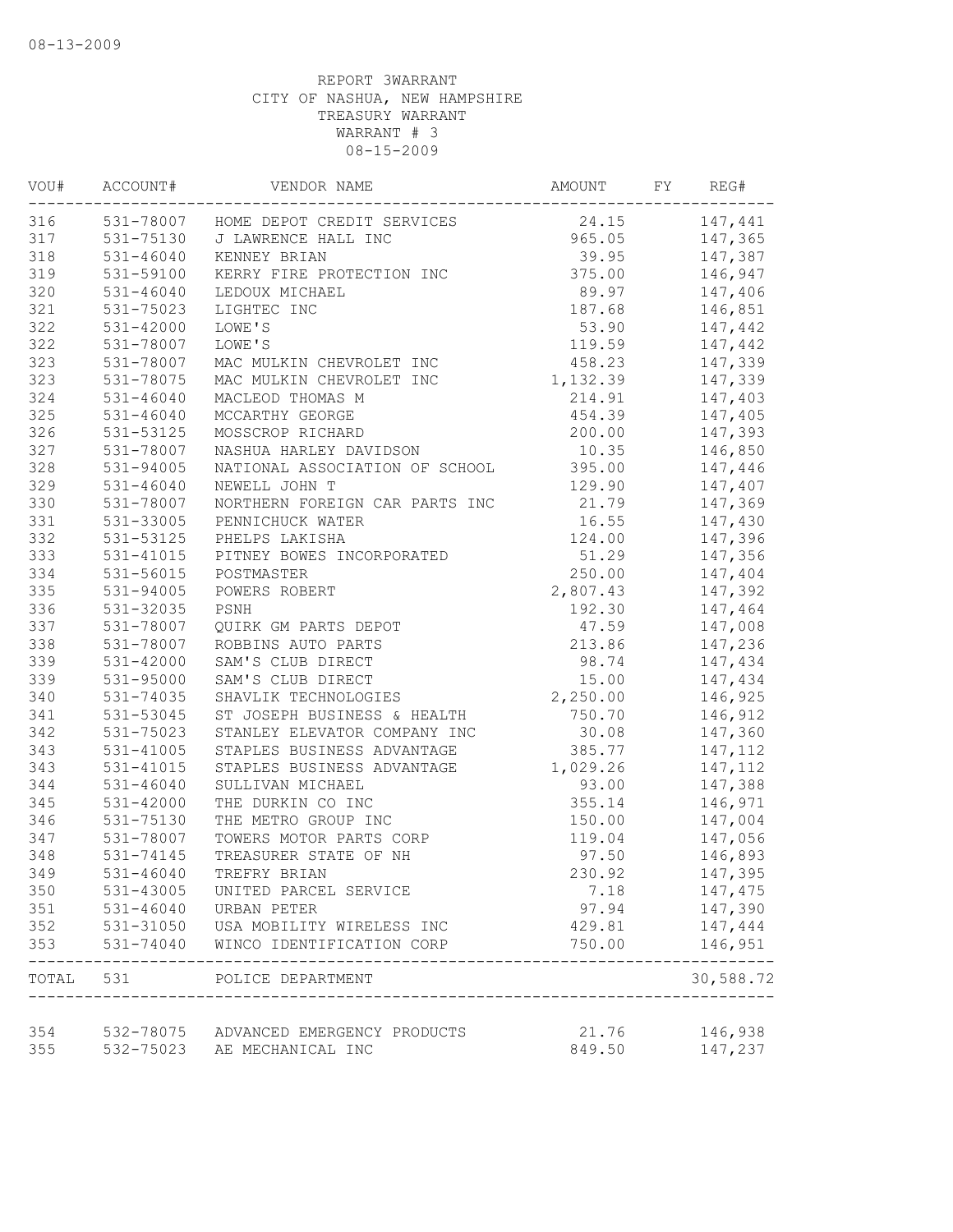| WOU# | ACCOUNT#      | VENDOR NAME                    | AMOUNT   | FY | REG#     |
|------|---------------|--------------------------------|----------|----|----------|
| 355  |               | 532-75130 AE MECHANICAL INC    | 6,846.50 |    | 147,237  |
| 356  | 532-75023     | AIR CLEANING SPECIALISTS OF NE | 212.10   |    | 147,065  |
| 357  | 532-41015     | ANCO SIGNS & STAMPS INC        | 143.00   |    | 147,033  |
| 358  | 532-75023     | BELLETETES INC                 | 274.03   |    | 146,939  |
| 359  | 532-73005     | CASCO                          | 157.25   |    | 146,818  |
| 360  | 532-95010     | EDM PUBLISHERS INC             | 98.78    |    | 147,432  |
| 361  | 532-64080     | FIRE TECH & SAFETY OF NEW ENGL | 936.00   |    | 147,064  |
| 362  | 532-46030     | INDUSTRIAL PROTECTION SERVICES | 186.85   |    | 146,849  |
| 362  | 532-64094     | INDUSTRIAL PROTECTION SERVICES | 2,689.60 |    | 146,849  |
| 363  | 532-53025     | INTEGRATED ENGINEERED SYSTEMS  | 733.90   |    | 146,896  |
| 364  | 532-75160     | J LAWRENCE HALL INC            | 797.97   |    | 147,365  |
| 365  | 532-78007     | JACK YOUNG COMPANY, INC        | 320.82   |    | 147,089  |
| 366  | 532-53055     | JONES & BARTLETT PUBLISHERS IN | 1,026.94 |    | 146,916  |
| 367  | 532-75023     | JUST ASK JOE YARD MAINTENANCE  | 560.00   |    | 147,131  |
| 368  | $532 - 46045$ | LINGLEY THOMAS                 | 268.00   |    | 147,408  |
| 369  | 532-75105     | LONGCHAMPS ELECTRIC CO         | 348.00   |    | 146,817  |
| 370  | 532-64192     | LW BILLS/ALARM ENGINEERING     | 1,196.65 |    | 146,962  |
| 371  | 532-75105     | M & M ELECTRICAL SUPPLY CO INC | 25.70    |    | 147,317  |
| 372  | 532-75090     | MARVELL PLATE GLASS INC        | 147.00   |    | 147,041  |
| 373  | 532-59100     | MAYNARD & LESIEUR INCORPORATED | 49.95    |    | 147,343  |
| 374  | 532-78100     | MINUTEMAN TRUCKS INC           | 1,206.49 |    | 146,987  |
| 375  | 532-75023     | MOBLEY CONSTRUCTION SERVICES L | 560.00   |    | 147,086  |
| 376  | 532-64080     | MOORE MEDICAL LLC              | 184.81   |    | 147,063  |
| 377  | 532-34015     | NATIONAL GRID                  | 366.82   |    | 147,445  |
| 378  | 532-42005     | NEW ENGLAND PAPER & SUPPLY     | 966.88   |    | 146,966  |
| 378  | 532-42010     | NEW ENGLAND PAPER & SUPPLY     | 722.05   |    | 146,966  |
| 378  | 532-42020     | NEW ENGLAND PAPER & SUPPLY     | 680.63   |    | 146,966  |
| 379  | 532-33005     | PENNICHUCK WATER               | 442.54   |    | 147,430  |
| 380  | 532-79025     | PROGRESSIVE ALARM SERVICES     | 380.00   |    | 147,198  |
| 381  | 532-32005     | PSNH                           | 2,766.18 |    | 147,464  |
| 382  | 532-64192     | RADIOSHACK                     | 80.00    |    | 147,473  |
| 382  | 532-79045     | RADIOSHACK                     | 46.95    |    | 147,473  |
| 383  | 532-78075     | REV LIMIT AUTO                 | 629.00   |    | 147,303  |
| 384  | 532-79045     | REXEL CLS                      | 281.97   |    | 147,219  |
| 385  | 532-95005     | SAM'S CLUB DIRECT              | 15.00    |    | 147,434  |
| 386  | 532-78007     | SANEL AUTO PARTS CO            | 361.81   |    | 146,945  |
| 386  | 532-78100     | SANEL AUTO PARTS CO            | 735.85   |    | 146,945  |
| 387  | 532-47010     | SMITHS MEDICAL PM, INC         | 261.04   |    | 147,304  |
| 388  | 532-94010     | ST JOSEPH HOSPITAL             | 88.75    |    | 147,443  |
| 389  | 532-41015     | STAPLES BUSINESS ADVANTAGE     | 69.46    |    | 147, 112 |
| 390  | 532-94010     | STEPNEY NICHOLAS               | 150.00   |    | 147,267  |
| 391  | 532-94010     | STEPNEY THOMAS                 | 150.00   |    | 147,028  |
| 392  | 532-75023     | THE METRO GROUP INC            | 750.00   |    | 147,004  |
| 393  | 532-98029     | TJ'S DELI                      | 87.82    |    | 146,798  |
| 394  | 532-78100     | TOWNSEND FORD                  | 160.73   |    | 146,993  |
| 395  | 532-59100     | TRUE BLUE CLEANERS             | 363.70   |    | 146,986  |
| 396  | 532-78095     | TST EQUIPMENT INC              | 383.66   |    | 146,910  |
| 397  | 532-75023     | UNITED SUPPLY COMPANY INC      | 19.16    |    | 147,351  |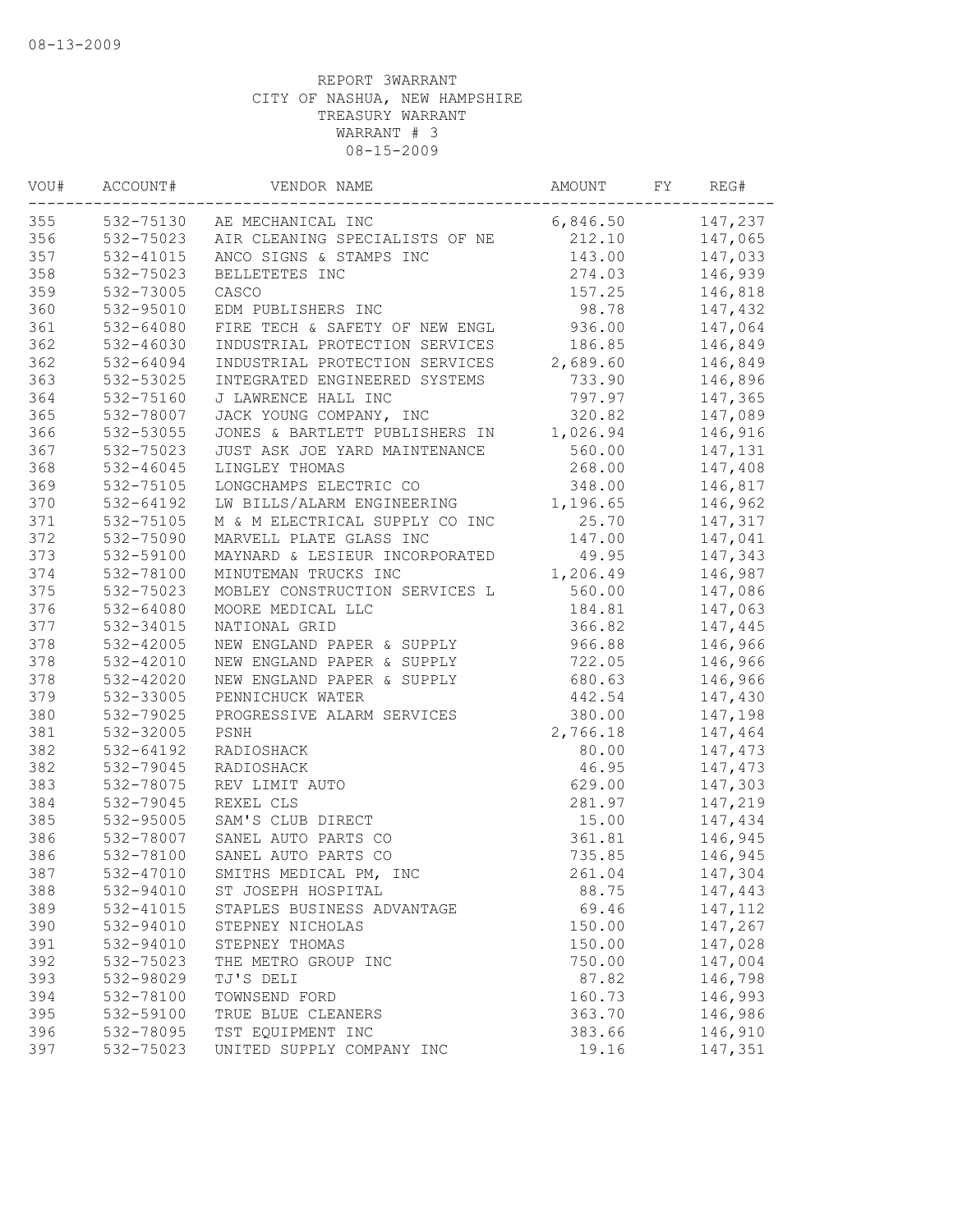| VOU#       | ACCOUNT#               | VENDOR NAME                                           | AMOUNT             | FΥ | REG#               |
|------------|------------------------|-------------------------------------------------------|--------------------|----|--------------------|
| 398        | 532-78095              | WD PERKINS FIRE PUMP SPECIALIS                        | 580.00             |    | 147,030            |
| 399        | 532-45160              | WISE EL SANTO CO, INC                                 | 834.10             |    | 147,251            |
| 399<br>399 | 532-45165<br>532-69025 | WISE EL SANTO CO, INC<br>WISE EL SANTO CO, INC        | 571.10<br>378.50   |    | 147,251<br>147,251 |
| 400        | 532-78020              | YANKEE TRUCKS                                         | 70.50              |    | 146,830            |
|            |                        |                                                       |                    |    |                    |
| TOTAL      | 532                    | FIRE DEPARTMENT                                       |                    |    | 33, 235.80         |
| 401        | 534-32020              | PSNH                                                  | 13.99              |    | 147,464            |
| 402        | 534-32020              | PUBLIC SERVICE OF NH                                  | 51,088.30          |    | 147,468            |
| TOTAL      | 534                    | STREET LIGHTING                                       |                    |    | 51,102.29          |
| 403        | 536-74015              | MOTOROLA                                              | 22,560.00          |    | 147,460            |
| 404        | 536-74150              | MOTOROLA                                              | 500.00             |    | 146,883            |
| 405        | 536-78007              | NORTHERN FOREIGN CAR PARTS INC                        | 26.00              |    | 147,369            |
| 406        | 536-32035              | PSNH                                                  | 367.87             |    | 147,464            |
| 407        | 536-64255              | TESSCO INC                                            | 315.32             |    | 147,250            |
| 408        | 536-78007              | TOWERS MOTOR PARTS CORP                               | 15.50              |    | 147,056            |
| TOTAL      | 536                    | CITYWIDE COMMUNICATIONS                               |                    |    | 23,784.69          |
| 409        | 541-53165              | LANGUAGE LINE SERVICES                                | 93.06              |    | 146,875            |
| 410        | 541-41015              | STAPLES BUSINESS ADVANTAGE                            | 99.44              |    | 147,112            |
| TOTAL      | 541                    | COMMUNITY SERVICES DIVISION                           |                    |    | 192.50             |
| 411        | 542-91005              | WENDT BETTY                                           | 26.30              |    | 147,080            |
| TOTAL      | 542                    | COMMUNITY HEALTH                                      |                    |    | 26.30              |
|            |                        |                                                       |                    |    |                    |
| 412        | 543-53075              | DRAGON MOSQUITO CONTROL INC                           | 9,600.00           |    | 147,014            |
| 413        | 543-41015              | STAPLES BUSINESS ADVANTAGE                            | 99.44              |    | 147,112            |
|            |                        | TOTAL 543 ENVIRONMENTAL HEALTH DEPT.                  |                    |    | 9,699.44           |
|            |                        |                                                       |                    |    |                    |
| 414        | 545-97020              | 11 GRANITE ST LLC                                     | 270.50             |    | 147,104            |
| 415        | 545-97020              | 188 CONCORD ST LLC DBA LILLIAN                        | 301.00             |    | 147,015            |
| 416        | 545-97020              | 23-25 TEMPLE ST REALTY LLC                            | 620.00             |    | 147,023            |
| 417<br>418 | 545-97020              | 28-34 RR SQUARE LLC<br>545-97020 A-PRO PROPERTIES LLC | 1,088.60<br>850.00 |    | 146,831<br>147,000 |
| 419        | 545-97020              | BLANCHARD BLDG INVESTS/KENNETH                        | 2,100.00           |    | 146,871            |
|            |                        |                                                       |                    |    |                    |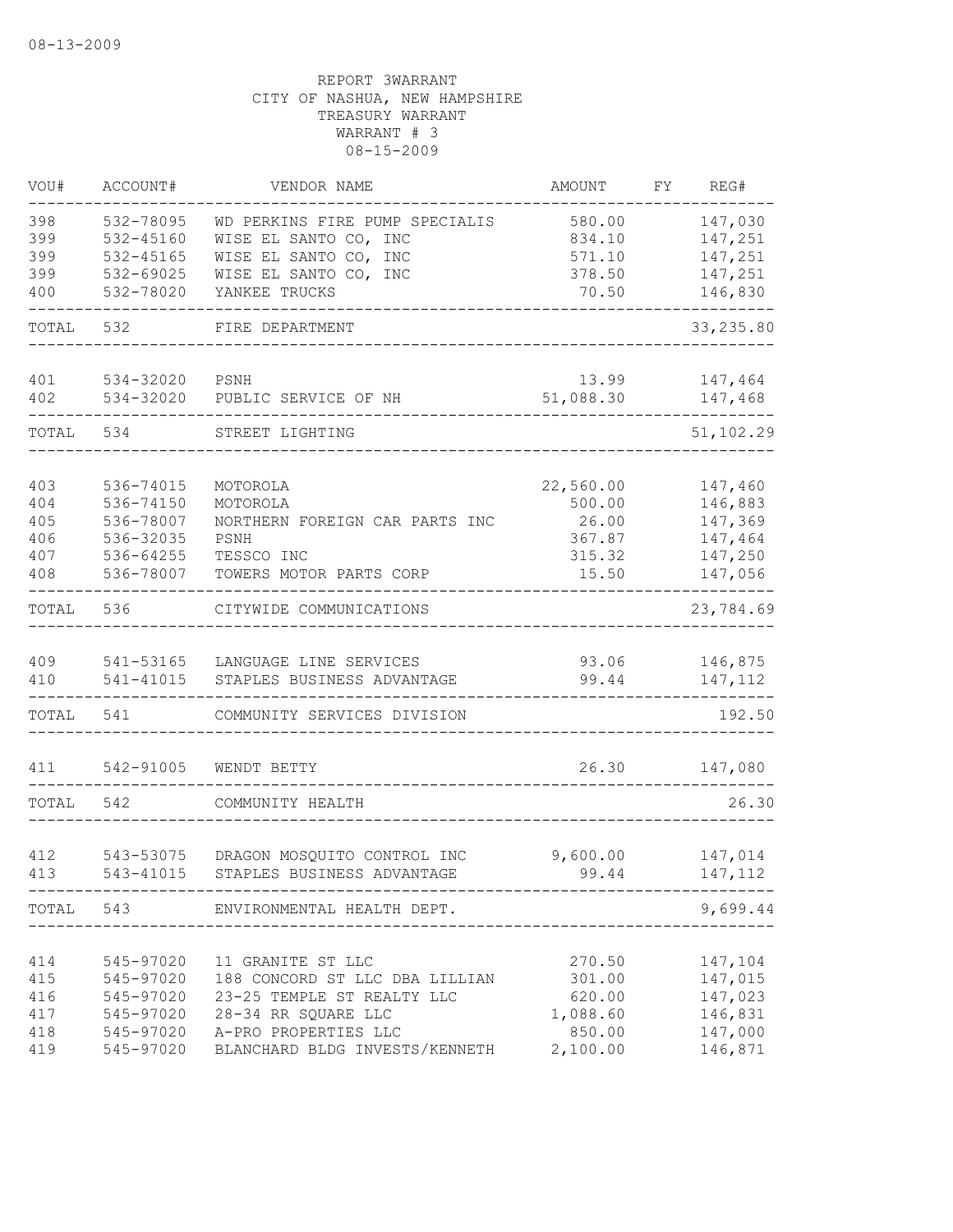| VOU# | ACCOUNT#  | VENDOR NAME                    | AMOUNT             | FY | REG#    |
|------|-----------|--------------------------------|--------------------|----|---------|
| 420  | 545-97020 | BRODEUR PRISCILLA              | 1, 111.00 147, 123 |    |         |
| 421  | 545-97020 | BROWN SCOTT                    | 276.50             |    | 146,928 |
| 422  | 545-97020 | CARDIN RICHARD                 | 675.00             |    | 146,953 |
| 423  | 545-97020 | CENTRAL REALTY                 | 1,973.45           |    | 146,965 |
| 424  | 545-97020 | CLOCKTOWER HOUSING ASSOCIATES  | 661.00             |    | 147,477 |
| 425  | 545-97020 | COTE JOSEPH                    | 550.00             |    | 147,103 |
| 426  | 545-97020 | COUNTRY BARN MOTEL             | 805.00             |    | 146,940 |
| 427  | 545-97020 | CRONIN MARYANNE                | 257.06             |    | 147,122 |
| 428  | 545-97020 | DERBY DOLORES                  | 300.00             |    | 146,967 |
| 429  | 545-97020 | DICHARD DOUGLAS J              | 530.36             |    | 146,826 |
| 430  | 545-97020 | DIGESSE WALTER J               | 342.60             |    | 146,878 |
| 431  | 545-97020 | DOBENS SUSAN                   | 410.28             |    | 146,876 |
| 432  | 545-97020 | DOWNTOWNER NELSON/DAVID A GREG | 960.82             |    | 146,828 |
| 433  | 545-97020 | DUCHARME DIANE                 | 700.00             |    | 146,808 |
| 434  | 545-97020 | FANDINO ARELIS                 | 205.47             |    | 147,120 |
| 435  | 545-97020 | FLAGLER PROPERTIES             | 893.00             |    | 147,075 |
| 436  | 545-97020 | FOREST RIDGE ASSOC             | 876.89             |    | 146,877 |
| 437  | 545-97020 | FORTIER CARMEN Y               | 746.76             |    | 147,039 |
| 438  | 545-97020 | FREEDOM APARTMENTS LLC         | 658.43             |    | 146,935 |
| 439  | 545-97020 | GAUTHIER CONRAD J              | 589.25             |    | 146,941 |
| 440  | 545-97020 | GAUTHIER REALTY/CONNIE GAUTHIE | 1,105.43           |    | 147,102 |
| 441  | 545-97020 | JMR CONSTRUCTION INC           | 833.50             |    | 146,915 |
| 442  | 545-97020 | JOHNSON STEVEN J               | 800.00             |    | 146,937 |
| 443  | 545-97020 | KOLOCOTRONIS CHARLES           | 875.00             |    | 146,864 |
| 444  | 545-97020 | LAMERAND ENTERPRISES/KYLE LAME | 949.43             |    | 147,050 |
| 445  | 545-97020 | LAVOIE LEO M                   | 1,509.00           |    | 147,048 |
| 446  | 545-97020 | LAVOIE NORMAN                  | 893.00             |    | 147,109 |
| 447  | 545-97020 | MACERO RONALD                  | 1,111.00           |    | 147,125 |
| 448  | 545-97020 | MEJIA MANAGEMENT GROUP         | 650.00             |    | 147,411 |
| 449  | 545-97020 | MOTEL 6                        | 4,381.15           |    | 147,054 |
| 450  | 545-97020 | NASHUA HOUSING AUTHORITY       | 631.00             |    | 147,062 |
| 451  | 545-97020 | NUTMEG PROPERTY GROUP LLC      | 714.49             |    | 147,121 |
| 452  | 545-97020 | OH ASH STREET HOLDINGS LLC/DAN | 500.00             |    | 147,016 |
| 453  | 545-97015 | PENNICHUCK WATER WORKS INC     | 521.26             |    | 147,428 |
| 454  | 545-97020 | PLAMONDON CONSTANCE            | 800.00             |    | 147,118 |
| 455  | 545-97020 | POMBEIRO MIGUEL                | 600.00             |    | 147,410 |
| 456  | 545-97015 | PSNH                           | 1,853.30           |    | 147,466 |
| 457  | 545-97020 | REGENT PARK ASSOCIATES         | 1,981.00           |    | 146,890 |
| 458  | 545-97020 | RJ REAL ESTATE                 | 1,238.43           |    | 146,927 |
| 459  | 545-97020 | RODRIGUE ROBERT N              | 686.00             |    | 146,859 |
| 460  | 545-97020 | RYAN FRANCINE                  | 650.00             |    | 146,926 |
| 461  | 545-97020 | SMITH LUANE                    | 423.33             |    | 147,124 |
| 462  | 545-97020 | ST LAURENT FUNERAL HOME        | 495.00             |    | 147,306 |
| 463  | 545-97020 | SUND ANDERS                    | 603.26             |    | 147,108 |
| 464  | 545-97020 | TLD PROPERTIES LLC             | 420.00             |    | 146,980 |
| 465  | 545-97020 | ZEE PAIKEN                     | 207.84             |    | 147,409 |
| 466  | 545-97020 | ZHAO CHANG                     | 500.00             |    | 146,853 |
|      |           |                                |                    |    |         |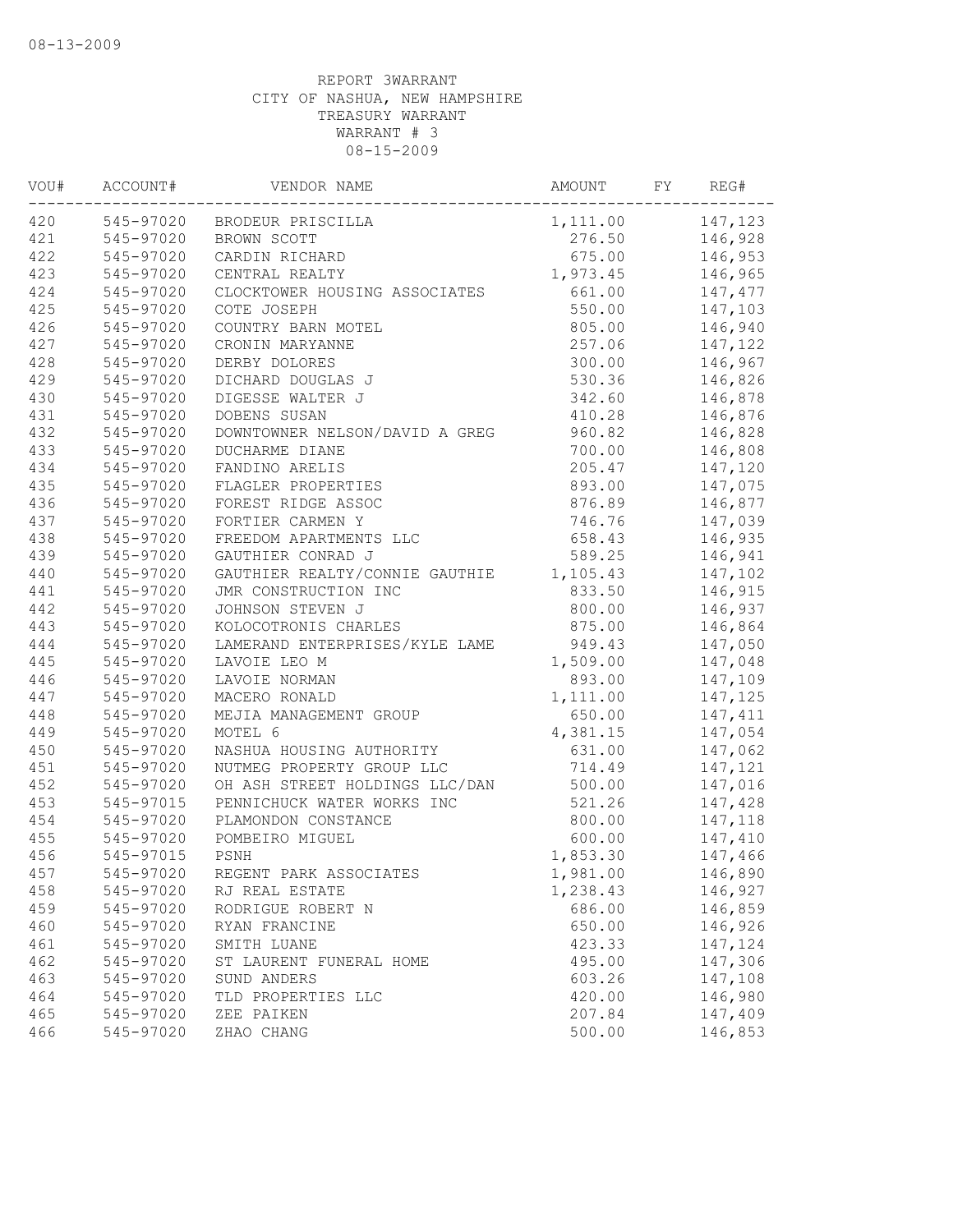| VOU#      | ACCOUNT#                          | VENDOR NAME                    | <b>AMOUNT</b> | FΥ | REG#      |
|-----------|-----------------------------------|--------------------------------|---------------|----|-----------|
| TOTAL 545 |                                   | WELFARE COSTS                  |               |    | 44,685.39 |
|           |                                   |                                |               |    |           |
| 467       | 551-59100                         | BAIN PEST CONTROL SERVICE INC  | 262.50        |    | 147,425   |
| 468       | $551 - 66020$                     | CONWAY OFFICE PRODUCTS         | 1,303.00      |    | 146,997   |
| 469       | 551-59100                         | CORBETT CLEANING CO/STEPHEN CO | 320.00        |    | 146,956   |
| 470       | $551 - 91005$                     | DOOKRAN STEPHEN                | 37.40         |    | 147,053   |
| 471       | 551-41015<br>-------------------- | STAPLES BUSINESS ADVANTAGE     | 20.74         |    | 147,112   |
| TOTAL 551 |                                   | PUBLIC WORKS DIV & ENGINEERING |               |    | 1,943.64  |
|           |                                   |                                |               |    |           |
| 472       | 552-78007                         | B-B CHAIN                      | 287.25        |    | 146,833   |
| 473       | $552 - 42010$                     | BANNER SYSTEMS OF MASSACHUSETT | 1,676.26      |    | 147,314   |
| 473       | 552-75040                         | BANNER SYSTEMS OF MASSACHUSETT | 897.60        |    | 147,314   |
| 473       | 552-75165                         | BANNER SYSTEMS OF MASSACHUSETT | 63.66         |    | 147,314   |
| 474       | 552-75022                         | BELLETETES INC                 | 71.58         |    | 146,939   |
| 474       | 552-75040                         | BELLETETES INC                 | 30.94         |    | 146,939   |
| 475       | 552-59050                         | BROOKS RICK                    | 200.00        |    | 147,298   |
| 476       | 552-75021                         | C J ROUSSEAU TRUCKING          | 453.75        |    | 146,888   |
| 477       | 552-75022                         | CORBETT CLEANING CO/STEPHEN CO | 375.00        |    | 146,956   |
| 478       | 552-78100                         | D & R TOWING INC               | 95.00         |    | 147,335   |
| 479       | $552 - 48015$                     | DENNIS K BURKE INC             | 1,415.24      |    | 147,476   |
| 480       | 552-75135                         | F W WEBB COMPANY               | 33.70         |    | 146,872   |
| 481       | $552 - 45110$                     | FILLION ASSOCIATES INC         | 4,665.22      |    | 146,842   |
| 481       | $552 - 45235$                     | FILLION ASSOCIATES INC         | 72.38         |    | 146,842   |
| 482       | 552-75021                         | FRANKLIN PAINT CO INC          | 3,228.80      |    | 147,169   |
| 482       | 552-75040                         | FRANKLIN PAINT CO INC          | 1,138.75      |    | 147,169   |
| 483       | 552-75135                         | GRANITE STATE GLASS            | 217.60        |    | 147,013   |
| 484       | $552 - 45200$                     | HARRIS TROPHY                  | 1,698.75      |    | 146,913   |
| 485       | 552-59050                         | HENDERSON MICHAEL              | 90.00         |    | 147,212   |
| 486       | $552 - 46030$                     | HOME DEPOT CREDIT SERVICES     | 124.82        |    | 147,427   |
| 486       | 552-69035                         | HOME DEPOT CREDIT SERVICES     | 61.94         |    | 147,427   |
| 486       | 552-75021                         | HOME DEPOT CREDIT SERVICES     | 222.13        |    | 147,427   |
| 486       | 552-75170                         | HOME DEPOT CREDIT SERVICES     | 5.98          |    | 147,427   |
| 486       | 552-75175                         | HOME DEPOT CREDIT SERVICES     | 11.94         |    | 147,427   |
| 487       | $552 - 46030$                     | HUDSON SMALL ENGINE            | 22.00         |    | 146,932   |
| 487       | 552-74085                         | HUDSON SMALL ENGINE            | 295.00        |    | 146,932   |
| 487       | 552-75021                         | HUDSON SMALL ENGINE            | 161.00        |    | 146,932   |
| 487       | 552-78007                         | HUDSON SMALL ENGINE            | 12.00         |    | 146,932   |
| 488       | $552 - 45200$                     | HUDSON TROPHY COMPANY          | 162.00        |    | 146,949   |
| 489       | 552-75021                         | JOHN DEERE LANDSCAPES/LESCO    | 112.60        |    | 147,164   |
| 490       | 552-45235                         | KIEFER                         | 96.90         |    | 147,172   |
| 491       | $552 - 46005$                     | LYONS JOHN                     | 82.00         |    | 147, 412  |
| 492       | 552-75022                         | M & M ELECTRICAL SUPPLY CO INC | 4.60          |    | 147,317   |
| 493       | 552-64225                         | M E O'BRIEN & SONS INC         | 1,000.00      |    | 146,905   |
| 494       | 552-45285                         | MARSHALL SIGNS INC             | 236.00        |    | 147,362   |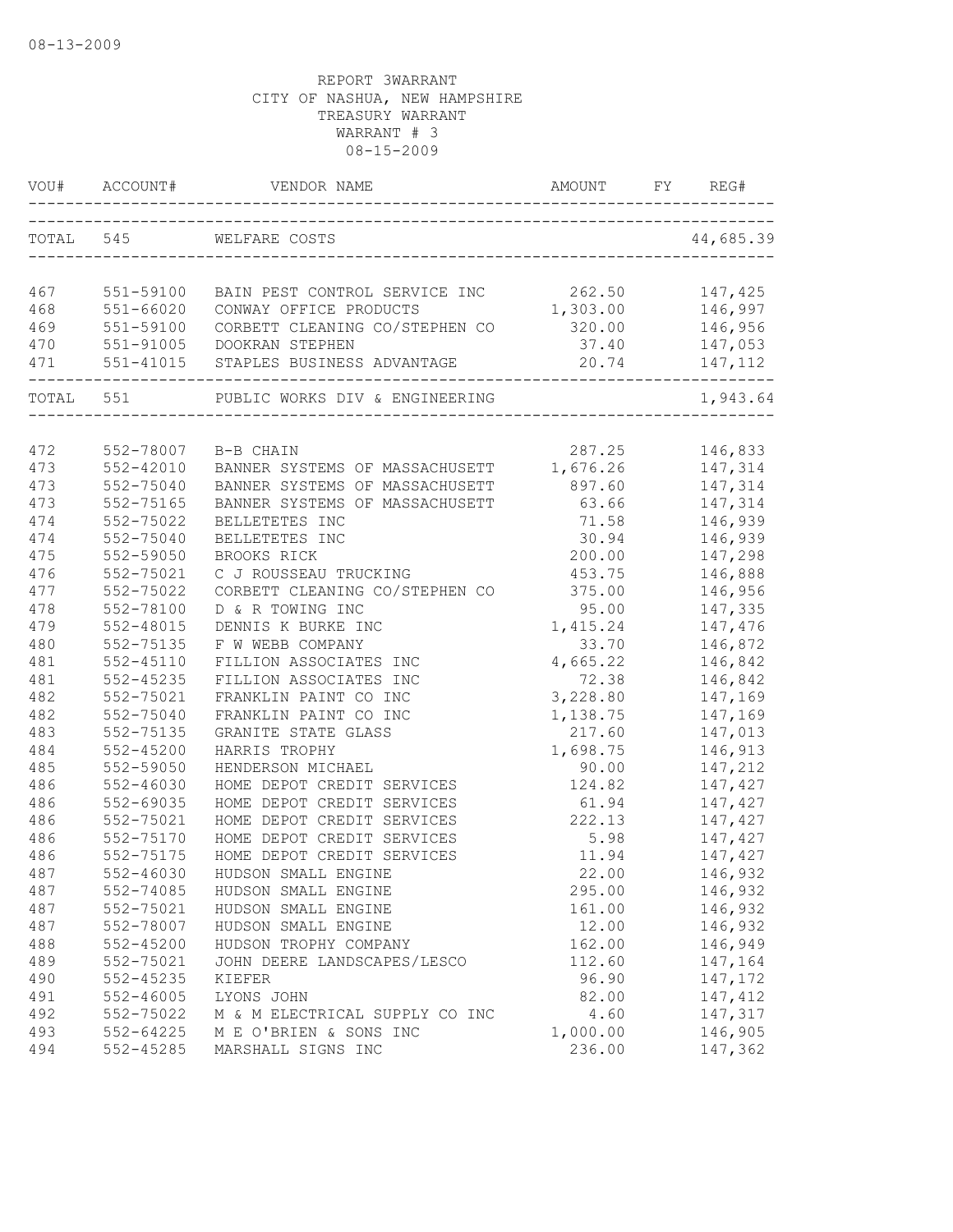| WOU#  | ACCOUNT#      | VENDOR NAME                                    | AMOUNT    | FY | REG#      |
|-------|---------------|------------------------------------------------|-----------|----|-----------|
| 495   | 552-78065     | MAYNARD & LESIEUR INCORPORATED 546.60          |           |    | 147,343   |
| 496   | 552-59050     | MICHAEL BARBARA                                | 485.00    |    | 147,208   |
| 497   | 552-59050     | MURPHY DENNIS JR                               | 85.00     |    | 146,922   |
| 498   | 552-46030     | NASHUA OUTDOOR POWER EQUIP                     | 33.58     |    | 146,950   |
| 499   | 552-75021     | NASHUA WALLPAPER & PAINT CO                    | 81.98     |    | 146,954   |
| 500   | 552-34015     | NATIONAL GRID                                  | 49.35     |    | 147,445   |
| 500   | 552-34045     | NATIONAL GRID                                  | 150.15    |    | 147,445   |
| 501   | 552-75021     | PARTAC PEAT CORPORATION                        | 637.10    |    | 146,934   |
| 502   | 552-33005     | PENNICHUCK WATER                               | 1,221.70  |    | 147,430   |
| 502   | 552-33045     | PENNICHUCK WATER                               | 1,559.66  |    | 147,430   |
| 502   | 552-33050     | PENNICHUCK WATER                               | 186.21    |    | 147,430   |
| 503   | 552-75021     | PIONEER MANUFACTURING COMPANY                  | 1,368.00  |    | 146,844   |
| 503   | 552-75040     | PIONEER MANUFACTURING COMPANY                  | 513.00    |    | 146,844   |
| 504   | 552-59180     | PIONEER TREE SERVICE                           | 3,600.00  |    | 147,163   |
| 505   | 552-74085     | POWERPLAN                                      | 45.07     |    | 147,084   |
| 506   | 552-32005     | PSNH                                           | 2,927.45  |    | 147,464   |
| 506   | 552-32030     | PSNH                                           | 7,116.07  |    | 147,464   |
| 507   | 552-74085     | R WHITE EQUIPMENT CENTER INC                   | 20.00     |    | 147,345   |
| 507   | 552-75021     | R WHITE EQUIPMENT CENTER INC                   | 36.00     |    | 147,345   |
| 508   | 552-75021     | S V MOFFETT CO INC                             | 351.83    |    | 146,958   |
| 509   | 552-95005     | SAM'S CLUB DIRECT                              | 15.00     |    | 147,434   |
| 510   | 552-78007     | SANEL AUTO PARTS CO                            | 91.03     |    | 146,945   |
| 511   | 552-45110     | SEASONAL SPECIALTY STORES                      | 71.92     |    | 147,077   |
| 512   | 552-78007     | SORCO CORPORATION                              | 45.00     |    |           |
|       |               |                                                |           |    | 147,302   |
| 513   | $552 - 41015$ | STAPLES BUSINESS ADVANTAGE                     | 281.77    |    | 147,112   |
| 514   | 552-46045     | UNIFIRST CORPORATION                           | 359.26    |    | 147,070   |
| 515   | 552-75022     | UNITED SUPPLY COMPANY INC                      | 115.04    |    | 147,351   |
| 516   | 552-59050     | WEBSTER DAVID                                  | 40.00     |    | 147,046   |
| TOTAL | 552           | PARKS AND RECREATION                           |           |    | 41,355.16 |
| 517   |               | 553-47010 BASS FIRST AID SERVICE COMPANY 62.15 |           |    | 146,870   |
| 518   | 553-42010     | BELLETETES INC                                 | 52.76     |    | 146,939   |
| 518   | 553-45060     | BELLETETES INC                                 | 9.19      |    | 146,939   |
| 518   | 553-69025     | BELLETETES INC                                 | 30.58     |    | 146,939   |
| 518   | 553-75023     | BELLETETES INC                                 | 26.63     |    | 146,939   |
| 519   | 553-78100     | BEST FORD/BEST CYCLE                           | 16.78     |    |           |
|       |               |                                                |           |    | 146,816   |
| 520   | 553-45015     | BROX INDUSTRIES INC                            | 5,851.56  |    | 146,838   |
| 520   | 553-45025     | BROX INDUSTRIES INC                            | 225.00    |    | 146,838   |
| 520   | 553-45190     | BROX INDUSTRIES INC                            | 1,088.36  |    | 146,838   |
| 521   | 553-49075     | CCP INDUSTRIES INC                             | 165.47    |    | 146,948   |
| 522   | 553-45015     | CONTINENTAL PAVING INC                         | 510.20    |    | 147,352   |
| 523   | 553-59105     | CORBETT CLEANING CO/STEPHEN CO                 | 500.00    |    | 146,956   |
| 524   | 553-45060     | CORRIVEAU ROUTHIER INC                         | 238.00    |    | 147,333   |
| 525   | 553-48015     | DENNIS K BURKE INC                             | 10,616.07 |    | 147,476   |
| 526   | 553-78100     | DUNN BATTERY LLC                               | 173.90    |    | 147,021   |
| 527   | 553-78100     | FREIGHTLINER OF NH INC                         | 53.44     |    | 147,068   |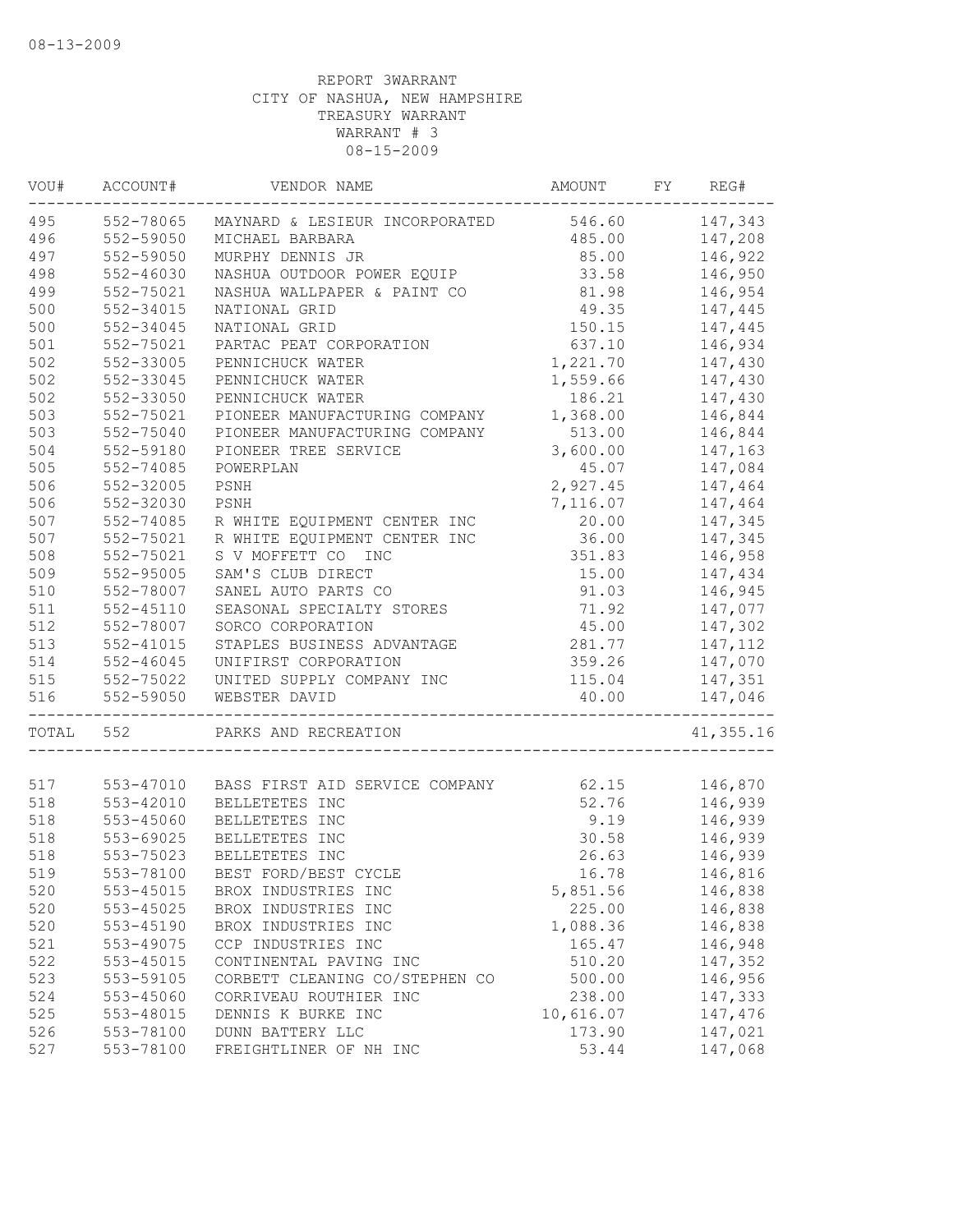| VOU#      | ACCOUNT#      | VENDOR NAME                                                | AMOUNT    | FY | REG#      |
|-----------|---------------|------------------------------------------------------------|-----------|----|-----------|
| 528       | 553-59100     | GMS HYDRAULICS INC                                         | 192.05    |    | 147,363   |
| 529       | 553-49075     | GRAINGER                                                   | 131.70    |    | 146,886   |
| 530       | 553-77020     | HOWARD P FAIRFIELD, LLC                                    | 4,983.18  |    | 147,213   |
| 530       | 553-78100     | HOWARD P FAIRFIELD, LLC                                    | 350.00    |    | 147,213   |
| 531       | 553-98032     | KENISON LEON                                               | 64.29     |    | 146,790   |
| 532       | 553-78100     | LIBERTY INTN'L TRUCKS OF NH LL                             | 223.93    |    | 147,341   |
| 533       | 553-59100     | MASS CRANE & HOIST SERVICE INC                             | 175.00    |    | 146,852   |
| 534       | $553 - 69025$ | MAYNARD & LESIEUR INCORPORATED                             | 20.00     |    | 147,343   |
| 535       | 553-49075     | NAPA AUTO PARTS                                            | 538.33    |    | 147,049   |
| 535       | 553-69025     | NAPA AUTO PARTS                                            | 77.63     |    | 147,049   |
| 535       | 553-78100     | NAPA AUTO PARTS                                            | 6.20      |    | 147,049   |
| 536       | 553-78035     | NEW G.H. BERLIN OIL COMPANY                                | 1,622.37  |    | 146,975   |
| 537       | 553-49075     | PERMA-LINE CORP OF NEW ENGLAND                             | 1,159.00  |    | 146,829   |
| 538       | $553 - 46045$ | ROCKY BRANDS RETAIL LLC                                    | 567.97    |    | 147,100   |
| 539       | 553-64040     | RON TURLEY ASSOCIATES INC                                  | 700.00    |    | 147,059   |
| 540       | 553-59100     | SAFETY-KLEEN SYSTEMS INC                                   | 304.47    |    | 146,836   |
| 541       | 553-49075     | SANEL AUTO PARTS CO                                        | 126.17    |    | 146,945   |
| 541       | 553-78100     | SANEL AUTO PARTS CO                                        | 80.07     |    | 146,945   |
| 542       | 553-48005     | SHATTUCK MALONE OIL CO                                     | 11,708.70 |    | 147,419   |
| 543       | 553-45060     | SZETELA LAWRENCE                                           | 49.97     |    | 147,313   |
| 544       | 553-46045     | UNIFIRST CORPORATION                                       | 1,811.40  |    | 147,070   |
| 545       | 553-78100     | USP OF NEW ENGLAND                                         | 79.04     |    | 147,042   |
| 546       | 553-69025     | WOOD'S CRW CORP OF NH                                      | 88.99     |    | 147,055   |
| TOTAL 553 |               | _____________________________________<br>STREET DEPARTMENT |           |    | 44,680.55 |
|           |               |                                                            |           |    |           |
| 547       | 555-49075     | BELLETETES INC                                             | 9.26      |    | 146,939   |
| 548       | 555-59105     | CORBETT CLEANING CO/STEPHEN CO                             | 320.00    |    | 146,956   |
| 549       | 555-75023     | F W WEBB COMPANY                                           | 126.86    |    | 146,872   |
| 550       | 555-49075     | HOME DEPOT CREDIT SERVICES                                 | 114.79    |    | 147,427   |
| 551       | 555-45107     | PERMA-LINE CORP OF NEW ENGLAND                             | 38.48     |    | 146,829   |
| 551       | 555-45285     | PERMA-LINE CORP OF NEW ENGLAND                             | 224.55    |    | 146,829   |
| 552       | 555-32025     | PSNH                                                       | 511.91    |    | 147,464   |
| 552       | 555-32025     | PSNH                                                       | 1,335.27  |    | 147,465   |
| 553       | 555-41015     | STAPLES BUSINESS ADVANTAGE                                 | 105.58    |    | 147,112   |
| 554       | 555-75023     | UNIFIRST CORPORATION                                       | 23.75     |    | 147,070   |
| 555       | 555-49075     | W E AUBUCHON COMPANY INC                                   | 17.92     |    | 146,825   |
|           |               | TOTAL 555 TRAFFIC DEPARTMENT                               |           |    | 2,828.37  |
|           |               |                                                            |           |    |           |
| 556       | 557-59105     | CORBETT CLEANING CO/STEPHEN CO                             | 450.00    |    | 146,956   |
| 557       | 557-78140     | D & R TOWING INC                                           | 95.00     |    | 147,335   |
| 558       | 557-59105     | HANDY HOUSE INC                                            | 55.00     |    | 147,437   |
| 559       | 557-42010     | NEW ENGLAND PAPER & SUPPLY                                 | 145.00    |    | 146,966   |
| 560       | 557-49075     | W E AUBUCHON COMPANY INC                                   | 48.58     |    | 146,825   |
| 560       | 557-75023     | W E AUBUCHON COMPANY INC                                   | 102.05    |    | 146,825   |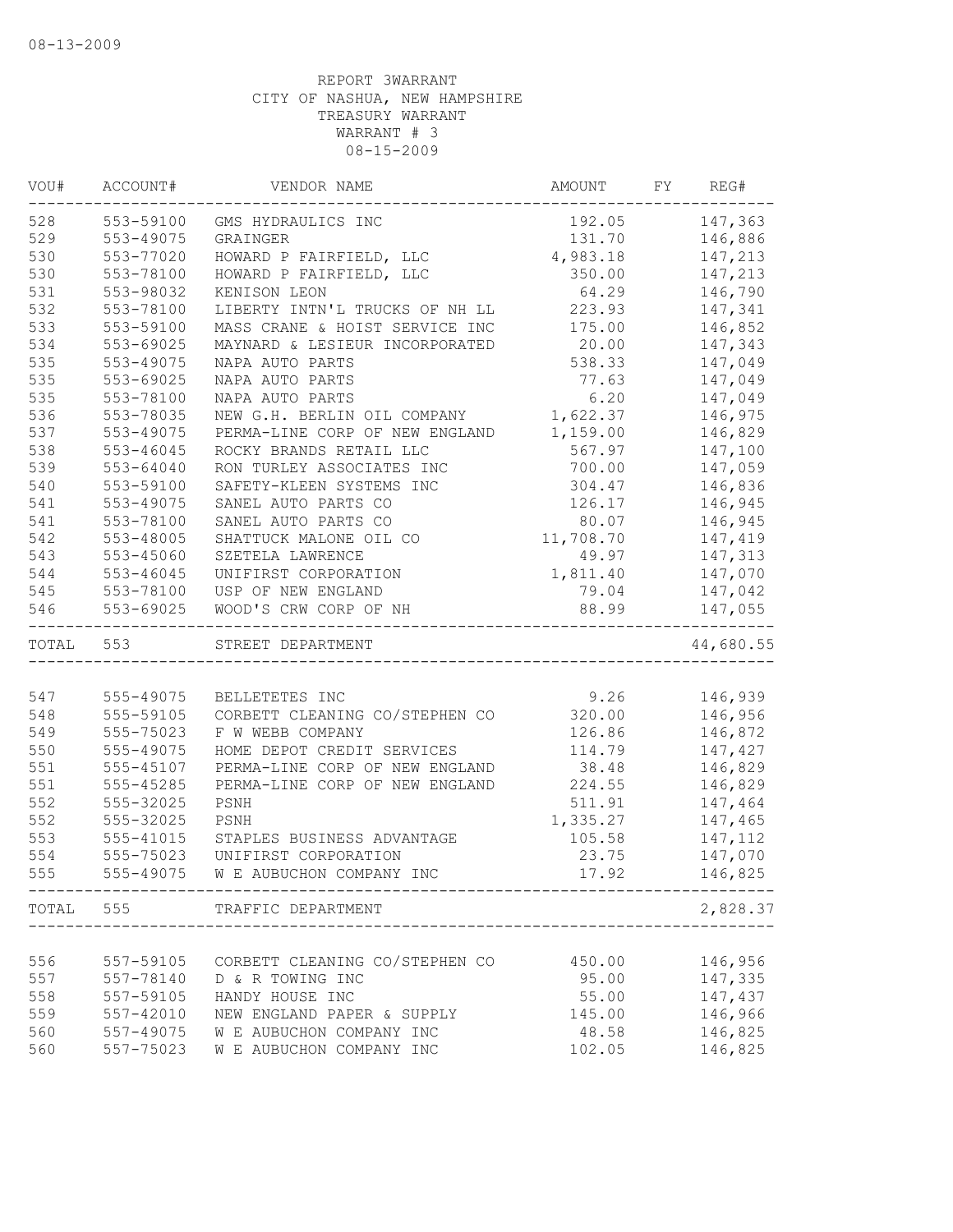| VOU#       | ACCOUNT#               | VENDOR NAME                                                       | AMOUNT            | FY | REG#                  |
|------------|------------------------|-------------------------------------------------------------------|-------------------|----|-----------------------|
| TOTAL 557  |                        | PARKING LOTS                                                      |                   |    | 895.63                |
|            |                        |                                                                   |                   |    |                       |
| 561        | 561-78007              | CARPARTS OF NASHUA                                                | 68.35             |    | 146,815               |
| 562<br>563 | 561-75023              | HOME DEPOT CREDIT SERVICES                                        | 138.60<br>74.94   |    | 147,427               |
| 564        | 561-75023              | LOWE'S                                                            |                   |    | 147,442<br>147,318    |
| 565        | 561-78100              | MAFFEE'S GARAGE INC<br>NASHUA OUTDOOR POWER EQUIP                 | 66.30<br>11.16    |    | 146,950               |
| 566        | 561-74085<br>561-33005 | PENNICHUCK WATER                                                  | 101.17            |    |                       |
| 567        | 561-32005              | PSNH                                                              | 88.07             |    | 147,430<br>147,465    |
|            |                        |                                                                   |                   |    |                       |
| TOTAL 561  |                        | EDGEWOOD CEMETERY                                                 |                   |    | 548.59                |
| 568        |                        | 563-75023 HOME DEPOT CREDIT SERVICES                              | 58.62             |    | 147,427               |
| 569        | 563-74092              | MAYNARD & LESIEUR INCORPORATED                                    | 18.45             |    | 147,343               |
|            | TOTAL 563              | WOODLAWN CEMETERY                                                 |                   |    | 77.07                 |
|            |                        |                                                                   |                   |    |                       |
| 570<br>571 | 571-72010              | 571-62025 CONWAY OFFICE PRODUCTS<br>SPILLERS SUPPLIES & EQUIPMENT | 4,053.69<br>64.92 |    | 146,997<br>147,160    |
| TOTAL      | 571                    | COMMUNITY DEVELOPMENT                                             |                   |    | ---------<br>4,118.61 |
|            |                        |                                                                   |                   |    |                       |
| 572        | 575-78100              | 1400 MOTORS                                                       | 284.66            |    | 146,819               |
| 573        | $575 - 41015$          | ANCO SIGNS & STAMPS INC                                           | 8.65              |    | 147,033               |
| 574        | $575 - 45050$          | BAKER & TAYLOR                                                    | 2,597.86          |    | 146,866               |
| 574        | $575 - 45050$          | BAKER & TAYLOR                                                    | 1,560.19          |    | 146,867               |
| 574        | 575-45050              | BAKER & TAYLOR                                                    | 27.95             |    | 146,868               |
| 575        | $575 - 45085$          | BAKER & TAYLOR ENTERTAINMENT                                      | 211.49            |    | 146,855               |
| 575        | 575-45315              | BAKER & TAYLOR ENTERTAINMENT                                      | 808.61            |    | 146,855               |
| 576        | 575-45220              | BRODART CO                                                        | 237.59            |    | 146,901               |
| 577        | 575-45220              | CD TAG AND STORAGE LLC                                            | 134.99            |    | 147,254               |
| 578        | 575-45320              | CENTURION TECHNOLOGIES INC                                        | 57.82             |    | 147,435               |
| 579        | 575-45050              | GALE                                                              | 250.90            |    | 147,057               |
| 580        | $575 - 45220$          | GENERAL BOOK COVERS                                               | 279.48            |    | 146,824               |
| 581        | 575-75901              | HOME DEPOT CREDIT SERVICES                                        | 58.42             |    | 147,427               |
| 582        | 575-45903              | INFOBASE PUBLISHING                                               | 1,498.46          |    | 147,438               |
| 583        | 575-45085              | MICROMARKETING LLC                                                | 36.99             |    | 146,936               |
| 584        | 575-45050              | MULTICULTURAL BOOKS & VIDEOS                                      | 107.75            |    | 146,963               |
| 585        | 575-57010              | MV COMMUNICATIONS INC                                             | 294.00            |    | 146,809               |
| 586        | 575-34015              | NATIONAL GRID                                                     | 172.75            |    | 147,445               |
| 587        | 575-95005              | NEW ENGLAND LIBRARY ASSN                                          | 80.00             |    | 147,479               |
| 588        | 575-42005              | NEW ENGLAND PAPER & SUPPLY                                        | 180.13            |    | 146,966               |
| 588        | 575-42020              | NEW ENGLAND PAPER & SUPPLY                                        | 398.28            |    | 146,966               |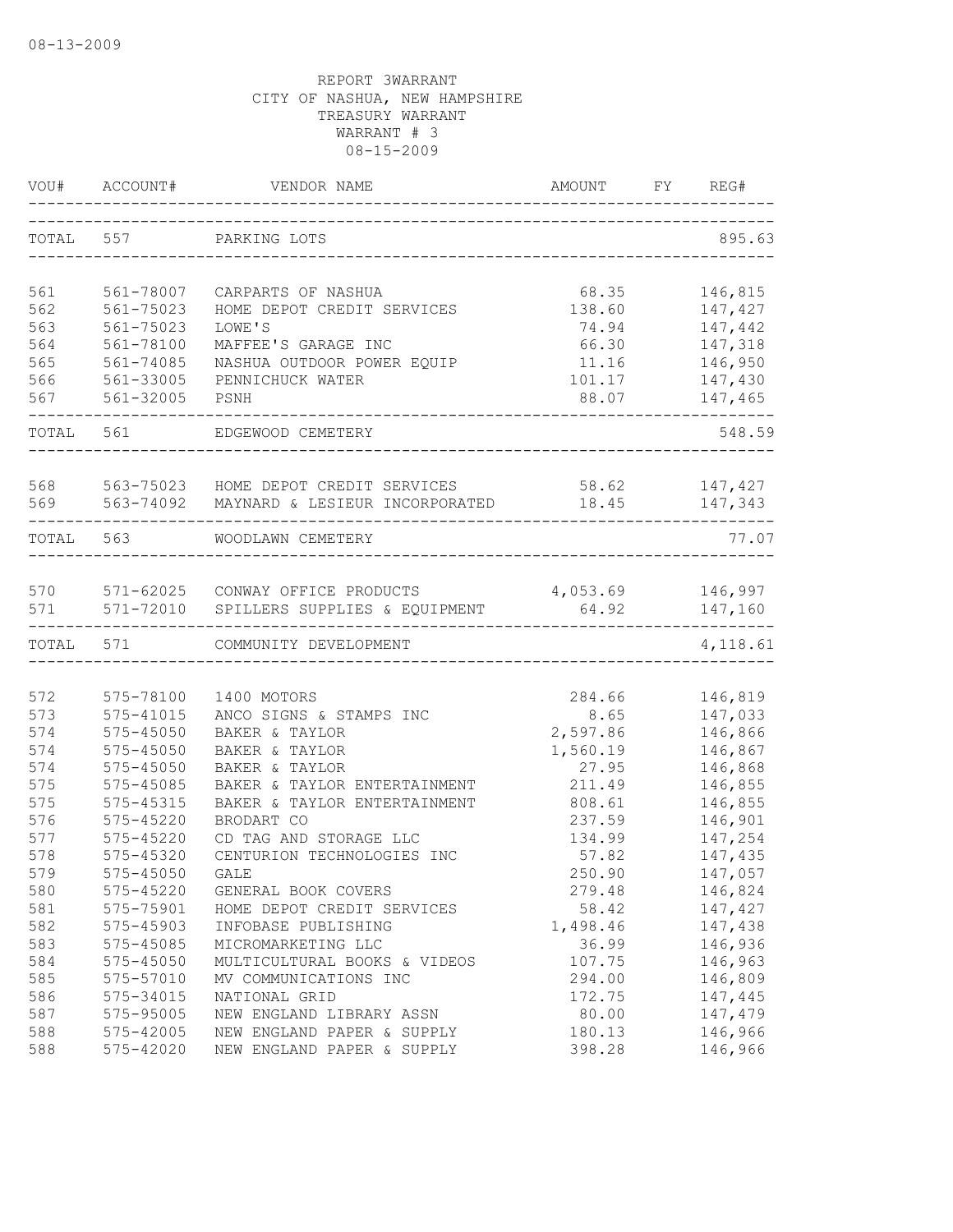| VOU#  | ACCOUNT#          | VENDOR NAME                    | AMOUNT                | FY REG#   |
|-------|-------------------|--------------------------------|-----------------------|-----------|
| 589   | 575-32005         | PUBLIC SERVICE OF NH           | 8,126.17              | 147,468   |
| 590   | 575-45085         | RANDOM HOUSE INC               | 228.00                | 147, 117  |
| 591   | 575-45085         | RECORDED BOOKS LLC             | 598.07                | 147,074   |
| 592   | 575-95005         | SAM'S CLUB DIRECT              | 15.00                 | 147,434   |
| 593   | 575-45050         | SIMON & SCHUSTER               | 99.02                 | 146,856   |
| 594   | 575-41015         | STAPLES BUSINESS ADVANTAGE     | 157.86                | 147,112   |
| 595   | 575-45050         | TOWER PUBLISHING               | 174.00<br>__________. | 146,806   |
| TOTAL | 575               | PUBLIC LIBRARIES               |                       | 18,685.09 |
|       |                   |                                |                       |           |
| 596   | 576-91005         | COLLINS MARK                   | 172.30                | 147,037   |
| 597   | 576-95005         | EDM PUBLISHERS INC             | 89.00                 | 147,432   |
| 598   | 576-91005         | MARCUM RUSS                    | 49.50                 | 147,413   |
| 599   | 576-91005         | MICHAUD DAWN                   | 50.00                 | 147,029   |
| TOTAL | 576               | BUILDING DEPARTMENT            |                       | 360.80    |
| 600   |                   | 577-91005 ORTEGA NELSON        | 400.40                | 147,414   |
| TOTAL | 577               | CODE ENFORCEMENT               |                       | 400.40    |
|       |                   |                                |                       |           |
|       | 213,566 581-49050 | ABILITATIONS                   | 52.41                 | 147,136   |
|       | 213,567 581-44005 | ACCURATE LABEL DESIGNS INC     | 504.95                | 147,184   |
|       | 213,568 581-49050 | ACORN NATURALISTS              | 61.80                 | 147,182   |
|       | 213,569 581-53100 | ACTE                           | 70.00                 | 147,483   |
|       | 213,570 581-31005 | ALTERNATIVE COMMUNICATIONS SER | 100.00                | 147,044   |
| 601   | 581-53100         | ANACOMP INC                    | 62.80                 | 146,840   |
|       | 213,571 581-64040 | ANDREW'S NETWORK ENTERPRISES I | 24,000.00             | 147,233   |
|       | 213,572 581-49075 | B & S LOCKSMITH INC            | 672.30                | 146,994   |
|       | 213,573 581-31005 | BAYRING COMMUNICATIONS         | 2,369.75              | 147,487   |
|       | 213,574 581-49075 | BELLETETES INC                 | 423.64                | 146,939   |
|       | 213,575 581-49050 | BLICK ART MATERIALS            | 748.24                | 147,217   |
|       | 213,576 581-54015 | <b>BOSTON GLOBE</b>            | 1,353.00              | 147,490   |
|       | 213,577 581-49035 | BRIDGEPORT NATIONAL BINDERY IN | 1,066.45              | 147,167   |
|       | 213,578 581-49050 | BRODART COMPANY                | 133.47                | 147,340   |
|       | 213,579 581-49910 | BROX INDUSTRIES INC            | 421.80                | 146,838   |
|       | 213,580 581-55015 | CANFIELD BRAD                  | 990.00                | 147,186   |
|       | 213,581 581-42130 | CAPP INC                       | 199.00                | 147,127   |
|       | 213,582 581-55018 | CARING HANDS TRANSPORTATION LL | 6,300.00              | 147,221   |
|       | 213,583 581-49050 | CARLEX                         | 98.15                 | 147,128   |
|       | 213,584 581-49050 | CASEY'S WOOD PRODUCTS INC      | 245.92                | 147,238   |
|       | 213,585 581-42110 | CED                            | 11.25                 | 146,857   |
|       | 213,586 581-42010 | CENTRAL PAPER PRODUCTS CO      | 14,702.96             | 147,354   |
|       | 213,587 581-78007 | CHUCK'S AUTO REPAIR INC        | 243.60                | 147,185   |
|       | 213,588 581-53103 | CLARK ASSOCIATES/DEBBIE CLARK  | 6,890.00              | 146,843   |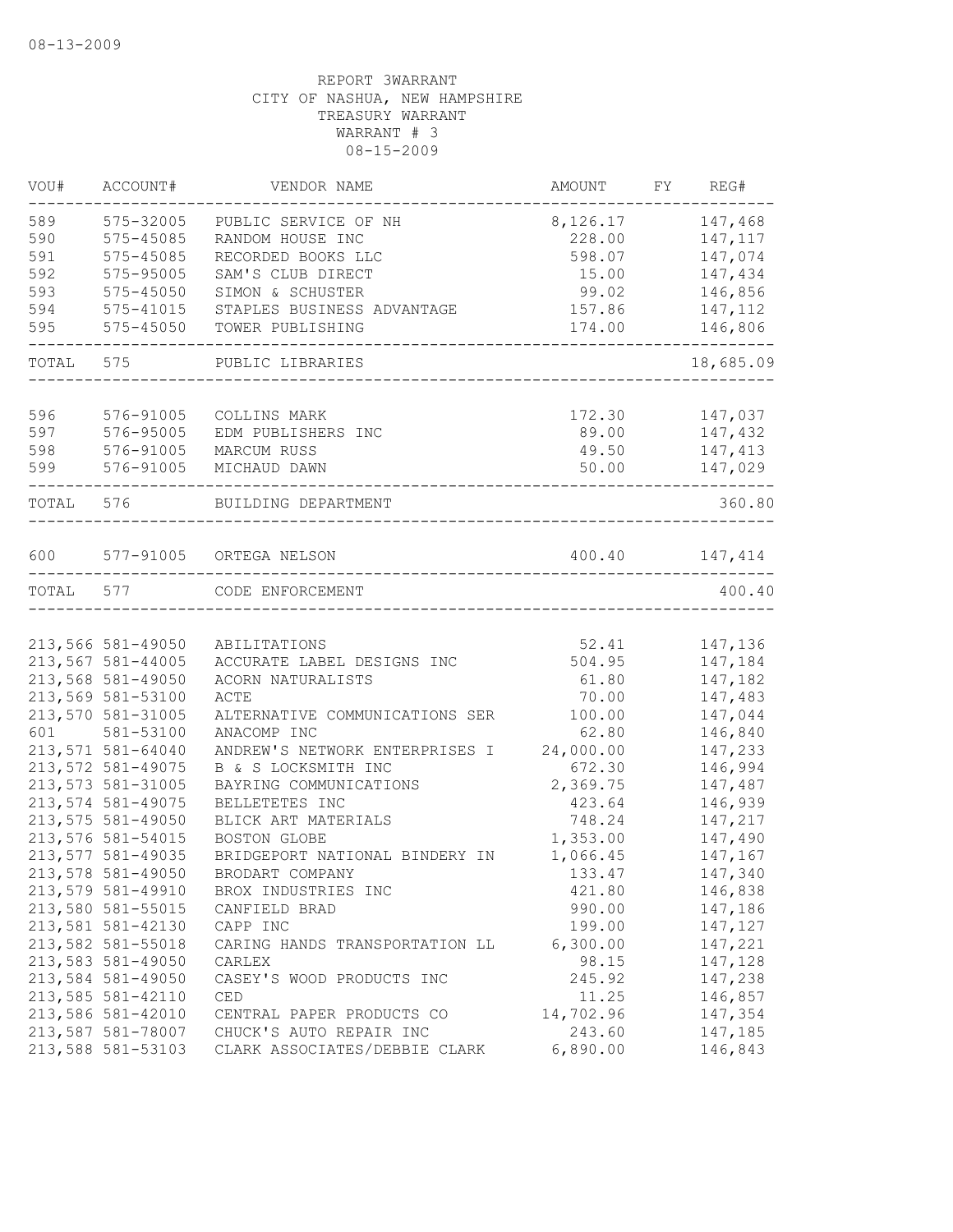| VOU# | ACCOUNT#          | VENDOR NAME                    | AMOUNT    | FY | REG#    |
|------|-------------------|--------------------------------|-----------|----|---------|
|      | 213,589 581-49050 | COLEMAN CAROL                  | 39.98     |    | 147,145 |
|      | 213,590 581-74092 | COMPUTER HUT OF N E INC        | 1,456.75  |    | 147,358 |
|      | 213,591 581-32005 | CONSTELLATION NEW ENERGY       | 86,261.81 |    | 147,488 |
|      | 213,592 581-49910 | CORRIVEAU ROUTHIER INC         | 244.72    |    | 147,333 |
|      | 213,593 581-49050 | CPO SCIENCE                    | 191.09    |    | 147,190 |
|      | 213,594 581-49050 | DELTA EDUCATION                | 34.95     |    | 147,166 |
|      | 213,595 581-49050 | DIDAX INC                      | 34.35     |    | 146,811 |
|      | 213,596 581-49050 | DISCOVERY EDUCATION            | 56.45     |    | 147,206 |
|      | 213,597 581-49050 | DURACO EXPRESS CHICAGO         | 425.75    |    | 147,246 |
|      | 213,598 581-42010 | E-Z WAY PRODUCTS               | 1,378.27  |    | 147,334 |
|      | 213,599 581-45910 | EBSCO INFORMATION SERVICES     | 755.76    |    | 147,353 |
|      | 213,600 581-49050 | EDUCATORS OUTLET INC           | 53.98     |    | 147,135 |
|      | 213,601 581-49035 | ELSEVIER                       | 3,633.79  |    | 147,200 |
|      | 213,602 581-49050 | ERIC ARMIN INC                 | 126.80    |    | 147,170 |
|      | 213,603 581-49050 | ETA CUISENAIRE                 | 392.00    |    | 147,168 |
|      | 213,604 581-42130 | F W WEBB COMPANY               | 1,969.71  |    | 146,872 |
|      | 213,605 581-31005 | FAIR POINT COMMUNICATIONS INC  | 52.28     |    | 147,486 |
| 602  | 581-31005         | FAIRPOINT COMMUNICATIONS       | 746.87    |    | 147,452 |
|      | 213,606 581-31005 | FAIRPOINT COMMUNICATIONS INC   | 68.48     |    | 147,484 |
|      | 213,607 581-31005 | FAIRPOINT COMMUNICATIONS INC   | 115.68    |    | 147,485 |
|      | 213,608 581-49075 | FASTENAL COMPANY               | 111.80    |    | 147,006 |
|      | 213,609 581-55015 | FIRST STUDENT INC              | 81,766.35 |    | 147,174 |
|      | 213,609 581-55018 | FIRST STUDENT INC              | 1,358.56  |    | 147,174 |
|      | 213,609 581-55020 | FIRST STUDENT INC              | 652.45    |    | 147,174 |
|      | 213,610 581-49050 | FISHER LEANNE                  | 234.33    |    | 147,232 |
|      | 213,611 581-49050 | FLAGHOUSE INC                  | 476.88    |    | 147,119 |
|      | 213,612 581-49050 | FLINN SCIENTIFIC INC           | 399.82    |    | 146,879 |
|      | 213,613 581-49050 | FOLLETT EDUCATIONAL SERVICES   | 2,053.66  |    | 146,823 |
|      | 213,614 581-49030 | FOLLETT LIBRARY RESOURCES      | 2,107.72  |    | 146,827 |
|      | 213,615 581-49050 | FORESTRY SUPPLIERS INC         | 22.86     |    | 146,796 |
|      | 213,616 581-49050 | FREY SCIENTIFIC                | 14.21     |    | 146,900 |
|      | 213,617 581-74092 | GARY BLOOM SALES INC           | 525.00    |    | 147,202 |
|      | 213,618 581-42130 | GRAINGER                       | 887.65    |    | 146,886 |
|      | 213,619 581-49050 | HALKOSE SAMBA                  | 10.36     |    | 147,316 |
|      | 213,620 581-74092 | HARRIS EQUIPMENT REPAIR SERVIC | 187.65    |    | 147,342 |
|      | 213,621 581-49050 | HIGHSMITH INC                  | 229.00    |    | 147,347 |
|      | 213,622 581-49035 | HM RECEIVABLES CO LLC          | 869.70    |    | 147,242 |
|      | 213,622 581-49050 | HM RECEIVABLES CO LLC          | 94.79     |    | 147,242 |
|      | 213,623 581-49050 | ICAT PUBLISHING LLC            | 474.64    |    | 147,319 |
|      | 213,624 581-72060 | IDEAL BUSINESS MACHINES INC    | 119.90    |    | 147,359 |
|      | 213,625 581-41040 | INTEGRATED OFFICE SOLUTIONS    | 1,216.00  |    | 147,224 |
|      | 213,626 581-44005 | JOSTENS INC                    | 6.88      |    | 147,151 |
|      | 213,627 581-49050 | LIBRARY VIDEO COMPANY          | 76.85     |    | 147,139 |
|      | 213,628 581-91005 | LUCAS MARK                     | 44.55     |    | 147,264 |
|      | 213,629 581-42110 | M & M ELECTRICAL SUPPLY CO INC | 486.78    |    | 147,317 |
|      | 213,630 581-55018 | MANCHESTER SCHOOL DISTRICT     | 1,161.25  |    | 147,215 |
|      | 213,631 581-75090 | MARVELL PLATE GLASS INC        | 89.00     |    | 146,821 |
|      | 213,632 581-78007 | MAYNARD & LESIEUR INCORPORATED | 24.70     |    | 147,343 |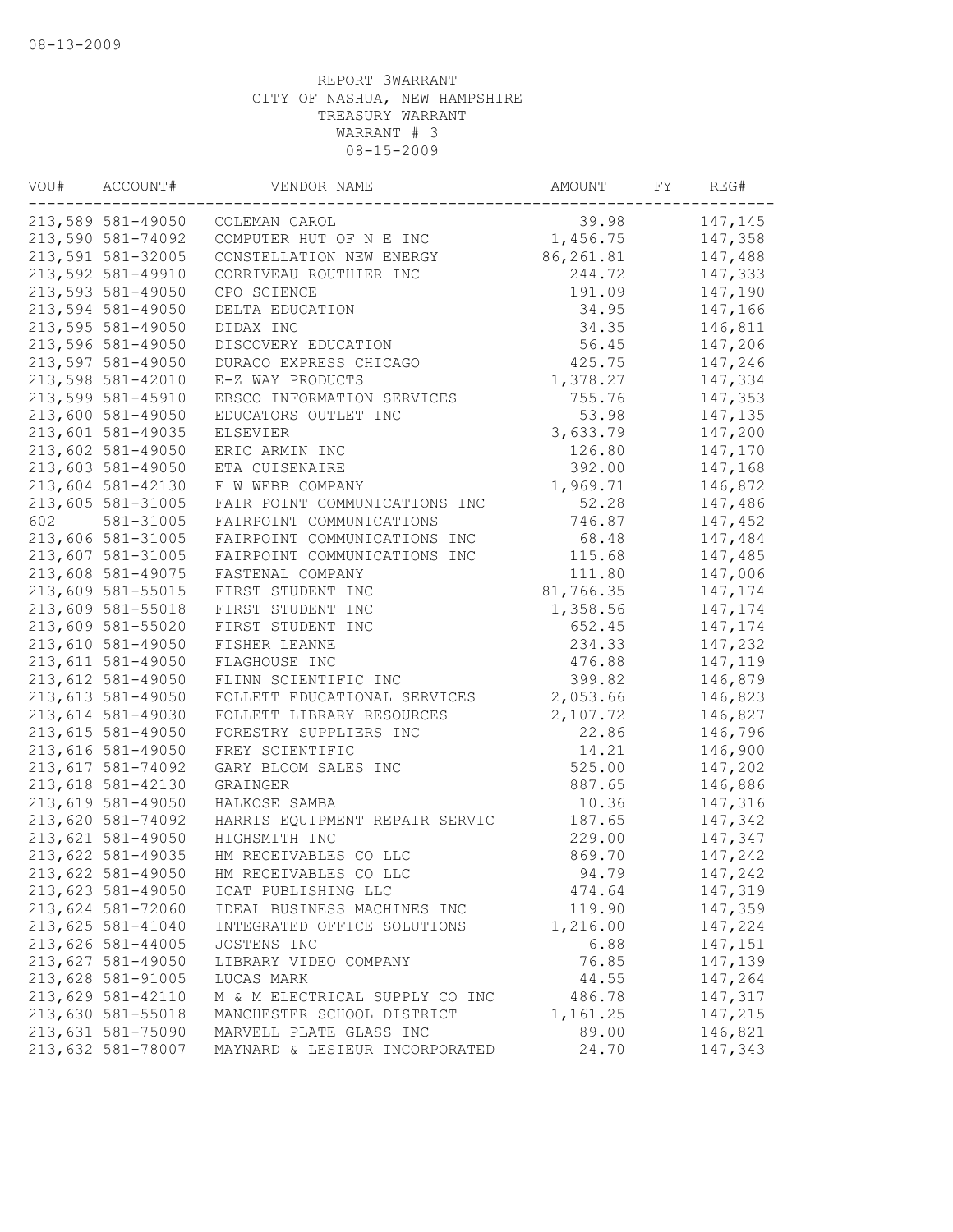| VOU# | ACCOUNT#          | VENDOR NAME                    | AMOUNT    | FY | REG#    |
|------|-------------------|--------------------------------|-----------|----|---------|
|      | 213,633 581-53103 | MCCARTNEY AMY                  | 2,754.00  |    | 147,222 |
|      | 213,634 581-49035 | MCGRAW HILL COMPANIES          | 12,047.29 |    | 146,918 |
|      | 213,634 581-49050 | MCGRAW HILL COMPANIES          | 71.08     |    | 146,918 |
|      | 213,635 581-49050 | MCGREEVY TERRY                 | 77.24     |    | 147,320 |
|      | 213,636 581-41015 | MCINTIRE BUSINESS PRODUCTS INC | 419.80    |    | 147,366 |
|      | 213,636 581-41040 | MCINTIRE BUSINESS PRODUCTS INC | 1,511.28  |    | 147,366 |
|      | 213,636 581-49050 | MCINTIRE BUSINESS PRODUCTS INC | 4,156.02  |    | 147,366 |
|      | 213,636 581-72035 | MCINTIRE BUSINESS PRODUCTS INC | 5,444.00  |    | 147,366 |
|      | 213,637 581-53100 | METRO GROUP INC (THE)          | 1,213.00  |    | 147,234 |
|      | 213,638 581-49910 | NASHUA OUTDOOR POWER EQUIP     | 77.99     |    | 146,950 |
|      | 213,639 581-49075 | NASHUA WALLPAPER & PAINT CO    | 3,110.12  |    | 146,954 |
|      | 213,640 581-49050 | NATIONAL GEOGRAPHIC SCHOOL PUB | 148.96    |    | 147,047 |
|      | 213,641 581-34015 | NATIONAL GRID                  | 682.90    |    | 147,492 |
|      | 213,642 581-95005 | NATIONAL MIDDLE SCHOOL ASSN    | 65.00     |    | 147,462 |
|      | 213,643 581-42010 | NATIONWIDE SALES & SERVICE     | 32.11     |    | 147,149 |
|      | 213,644 581-95005 | <b>NELMS</b>                   | 245.00    |    | 146,801 |
|      | 213,645 581-66005 | NEOPOST LEASING                | 145.22    |    | 147,189 |
|      | 213,646 581-31005 | NEXTEL COMMUNICATIONS          | 2,346.50  |    | 147,421 |
|      | 213,647 581-95005 | <b>NHASP</b>                   | 18,318.00 |    | 147,420 |
|      | 213,648 581-95005 | NHASP                          | 6, 201.00 |    | 147,426 |
|      | 213,649 581-95005 | NHMEA                          | 350.00    |    | 147,141 |
|      | 213,650 581-53100 | NORTHEAST RECORD RETENTION LLC | 420.00    |    | 147,371 |
|      | 213,651 581-31005 | PAETEC COMMUNICATIONS INC      | 17.15     |    | 147,188 |
|      | 213,652 581-49050 | PEARSON EDUCATION              | 2,226.94  |    | 147,191 |
|      | 213,653 581-49035 | PEARSON EDUCATION              | 1,817.11  |    | 147,192 |
|      | 213,654 581-49050 | PELLETS INC                    | 241.00    |    | 146,832 |
|      | 213,655 581-33005 | PENNICHUCK WATER WORKS INC     | 1,523.92  |    | 147,424 |
|      | 213,656 581-49050 | PETTY CASH                     | 165.00    |    | 147,418 |
|      | 213,656 581-49075 | PETTY CASH                     | 127.50    |    | 147,418 |
|      | 213,657 581-74092 | PIPETTE CALIBRATION SERVICES I | 855.00    |    | 147,336 |
|      | 213,658 581-43005 | PITNEY BOWES INCORPORATED      | 138.05    |    | 147,356 |
|      | 213,659 581-49050 | PLANK ROAD PUBLISHING INC      | 196.10    |    | 146,835 |
|      | 213,660 581-74092 | POWER TOOL & FASTENER INC      | 142.82    |    | 146,968 |
|      | 213,661 581-74092 | PRO AV SYSTEMS INC             | 1,920.00  |    | 147,211 |
|      | 213,662 581-45910 | PROQUEST LLC                   | 2,005.00  |    | 146,807 |
|      | 213,662 581-64040 | PROQUEST LLC                   | 3,245.00  |    | 146,807 |
|      | 213,663 581-55018 | PROVIDER ENTERPRISES INC (THE) | 12,910.00 |    | 147,161 |
|      | 213,664 581-32005 | PSNH                           | 1,572.09  |    | 147,470 |
|      | 213,665 581-32005 | PUBLIC SERVICE OF NH           | 8,958.15  |    | 147,468 |
|      | 213,666 581-42110 | REXEL CLS                      | 40.05     |    | 147,219 |
|      | 213,667 581-66005 | RICOH AMERICAS CORP            | 1,029.49  |    | 147,193 |
|      | 213,668 581-49050 | SADDLEBACK EDUCATIONAL INC     | 158.17    |    | 146,812 |
|      | 213,669 581-64040 | SAF-T-NET INC                  | 24,588.00 |    | 147,324 |
|      | 213,670 581-49050 | SARGENT-WELCH                  | 1,315.12  |    | 146,854 |
|      | 213,671 581-74092 | SAULNIER ALLAN                 | 423.50    |    | 146,978 |
|      | 213,672 581-49050 | SCANTRON CORP                  | 265.21    |    | 147,218 |
|      | 213,673 581-49050 | SCHOOL SPECIALTY               | 12,479.61 |    | 147,153 |
|      | 213,673 581-49050 | SCHOOL SPECIALTY               | 1,363.80  |    | 147,154 |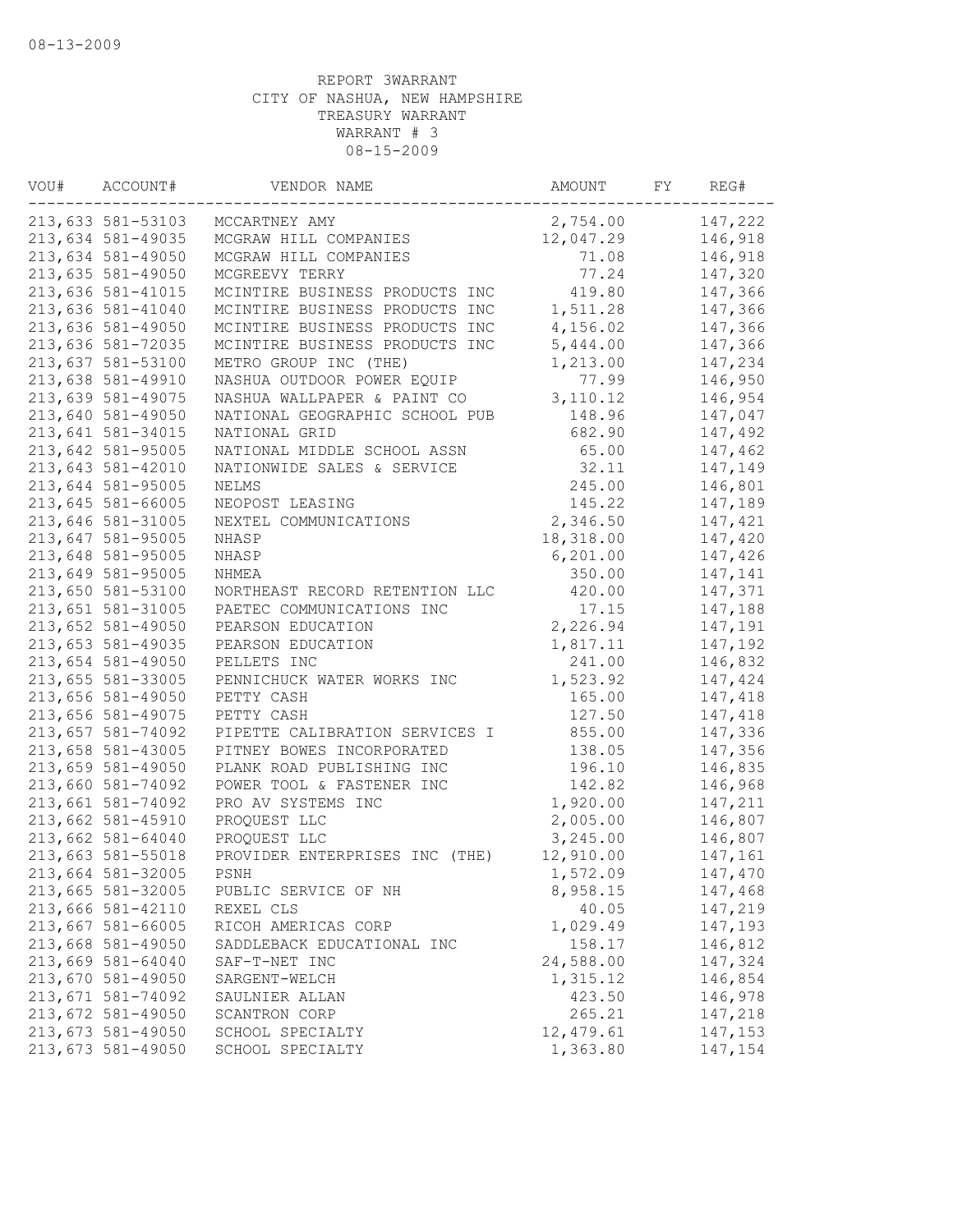| VOU#  | ACCOUNT#<br>VENDOR NAME |                                | AMOUNT           | FY | REG#       |
|-------|-------------------------|--------------------------------|------------------|----|------------|
|       | 213,674 581-91005       | SCHWARZ RENEE                  | 49.50            |    | 147,173    |
|       | 213,675 581-49075       | SHIFFLER EQUIPMENT SALES INC   | 295.76           |    | 147,133    |
|       | 213,676 581-42130       | SIEMENS BUILDING TECHNOLOGIES  | 114.22           |    | 147,195    |
|       | 213,677 581-49050       | STANTON'S SHEET MUSIC INC      | 301.52           |    | 146,813    |
|       | 213,678 581-41015       | STAPLES BUSINESS ADVANTAGE     | 868.90           |    | 147,035    |
|       | 213,678 581-41045       | STAPLES BUSINESS ADVANTAGE     | 194.61           |    | 147,035    |
|       | 213,678 581-49050       | STAPLES BUSINESS ADVANTAGE     | 94.15            |    | 147,035    |
|       | 213,678 581-64045       | STAPLES BUSINESS ADVANTAGE     | 480.68           |    | 147,035    |
|       | 213,679 581-49050       | SUMMIT LEARNING                | 204.55           |    | 147,177    |
|       | 213,680 581-49050       | TEACHER'S DISCOVERY            | 363.66           |    | 147,162    |
|       | 213,681 581-42120       | TOTAL AIR SUPPLY INC           | 445.05           |    | 147,032    |
|       | 213,682 581-75023       | TREASURER STATE OF NH          | 452.02           |    | 147,463    |
|       | 213,683 581-43005       | U S POSTAL SERVICES            | 728.00           |    | 147,416    |
|       | 213,684 581-43005       | U S POSTAL SERVICES            | 350.00           |    | 147,417    |
|       | 213,685 581-43005       | UNITED PARCEL SERVICE          | 31.82            |    | 147,132    |
| 603   | 581-43005               | US POSTAL SERVICES             | 500.00           |    | 147,415    |
|       | 213,686 581-31005       | VERIZON BUSINESS               | 4,405.19         |    | 146,795    |
|       | 213,687 581-75180       | VIKING ROOFING, INC.           | 2,106.00         |    | 147,203    |
|       | 213,688 581-83004       | VISION SERVICE PLAN-NH         | 2,105.87         |    | 147,489    |
|       | 213,689 581-49075       | W E AUBUCHON CO INC            | 161.08           |    | 147,481    |
|       | 213,690 581-49075       | WALMART COMMUNITY              | 129.91           |    | 147,116    |
|       | 213,691 581-55018       | WALTHAM CENTRAL SCHOOL         | 280.00           |    | 147,326    |
|       |                         |                                |                  |    | 147,325    |
|       | 213,692 581-74092       | WASP BAR CODE                  | 357.00<br>262.50 |    |            |
|       | 213,693 581-41045       | WB MASON COMPANY INC           |                  |    | 146,834    |
|       | 213,694 581-49050       | WEST MUSIC                     | 36.99            |    | 147,137    |
|       | 213,695 581-49050       | WRS GROUP LTD                  | 155.03           |    | 146,906    |
|       | 213,696 581-64040       | X2 DEVELOPMENT                 | 130,860.00       |    | 147,216    |
| TOTAL | 581                     | SCHOOL DEPARTMENT              |                  |    | 541,358.60 |
| 604   | 590-24501               | FLETCHER'S APPLIANCE           | 2,220.00         |    | 146,858    |
| 605   | 590-24506               | INSIGHT PUBLIC SECTOR          | 967.00           |    | 146,847    |
| 606   | 590-24522               | CAMP DRESSER & MCKEE INC       | 4,000.00         |    | 147,346    |
| 607   | 590-24531               | INDUSTRIAL PROTECTION SERVICES | 6,680.00         |    | 146,849    |
| 608   | 590-24531               | MHQ MUNICIPAL VEHICLES         | 1,020.00         |    | 146,992    |
| 609   | 590-24543               | DRAGON MOSQUITO CONTROL INC    | 400.00           |    | 147,014    |
| 610   |                         |                                |                  |    |            |
|       | 590-24553               | LEMELIN ENVIRONMENTAL SERVICES | 27, 163. 15      |    | 147,458    |
| 610   | 590-24553               | LEMELIN ENVIRONMENTAL SERVICES | 19,961.00        |    | 147,458    |
| 611   | 590-24553               | LEMELIN ENVIRONMENTAL SVCS-RET | 5,236.00         |    | 99         |
|       | 213,697 590-24581       | ALLEN COHEN & ASSOCIATES       | 500.00           |    | 147,227    |
|       | 213,698 590-24581       | ALTO US INC                    | 7,137.20         |    | 147,157    |
|       | 213,699 590-24581       | ANTON LESLIE                   | 1,524.00         |    | 147,229    |
|       | 213,700 590-24581       | ASCD                           | 2,382.30         |    | 147,480    |
|       | 213,701 590-24581       | CAWLEY MAUREEN                 | 1,000.00         |    | 147,165    |
|       | 213,702 590-24581       | CED                            | 5,089.64         |    | 146,857    |
|       | 213,703 590-24581       | CONTROL TECHNOLOGIES INC       | 3,000.00         |    | 147,130    |
|       | 213,704 590-24581       | CONWAY OFFICE PRODUCTS LLC     | 7,596.41         |    | 146,904    |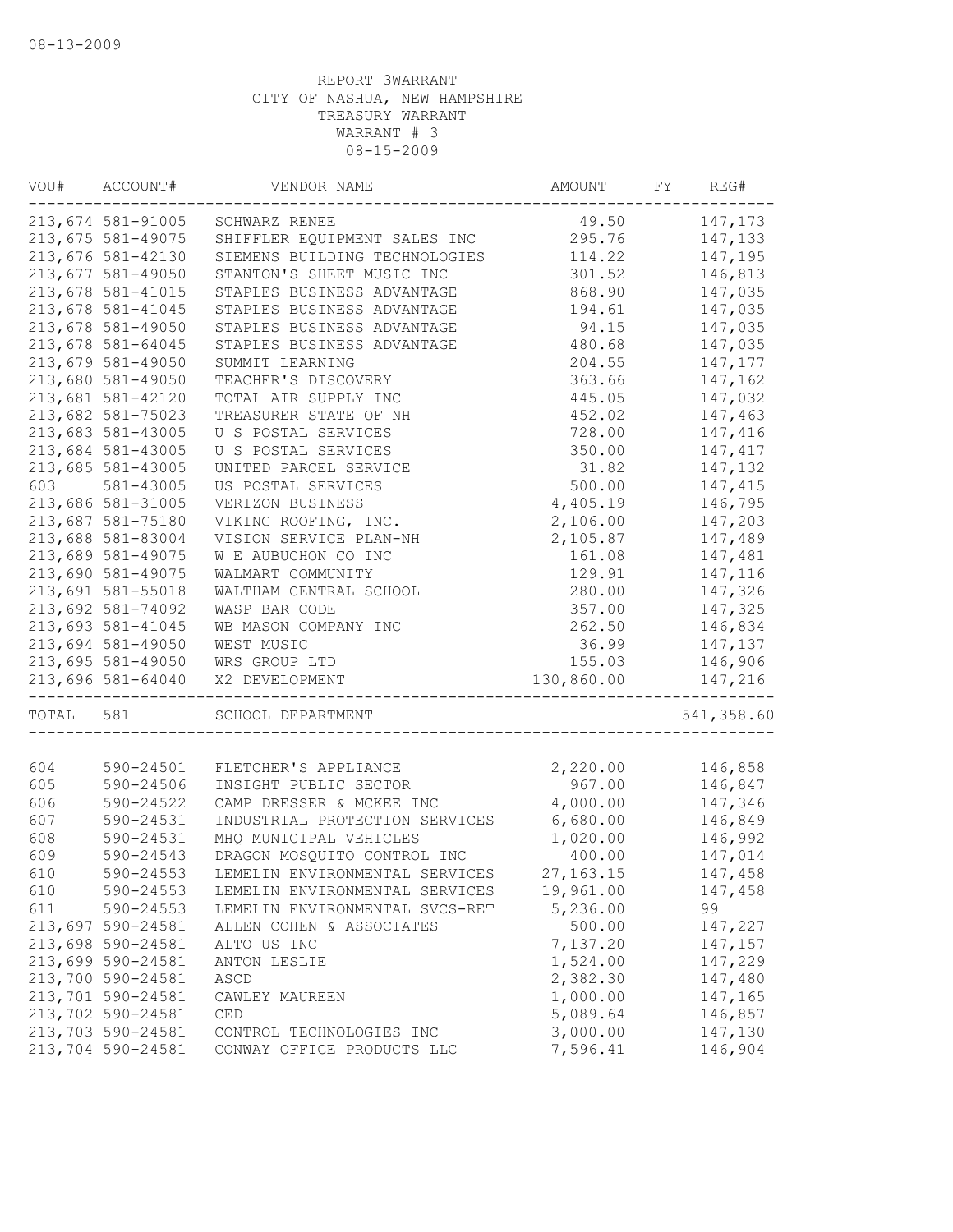|       | VOU# ACCOUNT#                                                                                         | VENDOR NAME                                                                                                                                     | AMOUNT FY REG#                                                    |                                                                |
|-------|-------------------------------------------------------------------------------------------------------|-------------------------------------------------------------------------------------------------------------------------------------------------|-------------------------------------------------------------------|----------------------------------------------------------------|
|       | 213,705 590-24581<br>213,706 590-24581<br>213,707 590-24581<br>213,708 590-24581<br>213,708 590-24581 | KNAPP DEBORAH<br>LONERGAN ANGELICA R<br>SPARGO LORNA<br>TOTAL PLASTICS INC<br>TOTAL PLASTICS INC<br>213,709 590-24581    VERIZON WIRELESS ARENA | 584.00<br>3,124.80<br>824.00<br>1,292.77<br>1,000.00<br>12,608.20 | 147,223<br>147,210<br>147,252<br>147,323<br>147,323<br>147,370 |
|       |                                                                                                       | TOTAL 590 PRIOR YEAR OBLIGATIONS                                                                                                                |                                                                   | 115,310.47                                                     |
|       | 612 592-85005 FEDEX                                                                                   |                                                                                                                                                 |                                                                   | 117.40 147,423                                                 |
|       |                                                                                                       | TOTAL 592 BONDED DEBT SERVICE                                                                                                                   |                                                                   | 117.40                                                         |
|       |                                                                                                       | 613 599-64080 INDUSTRIAL PROTECTION SERVICES 29,882.00                                                                                          |                                                                   | 146,849                                                        |
| TOTAL |                                                                                                       | 599 "CERF" - EQUIPMENT PURCHASES                                                                                                                |                                                                   | 29,882.00                                                      |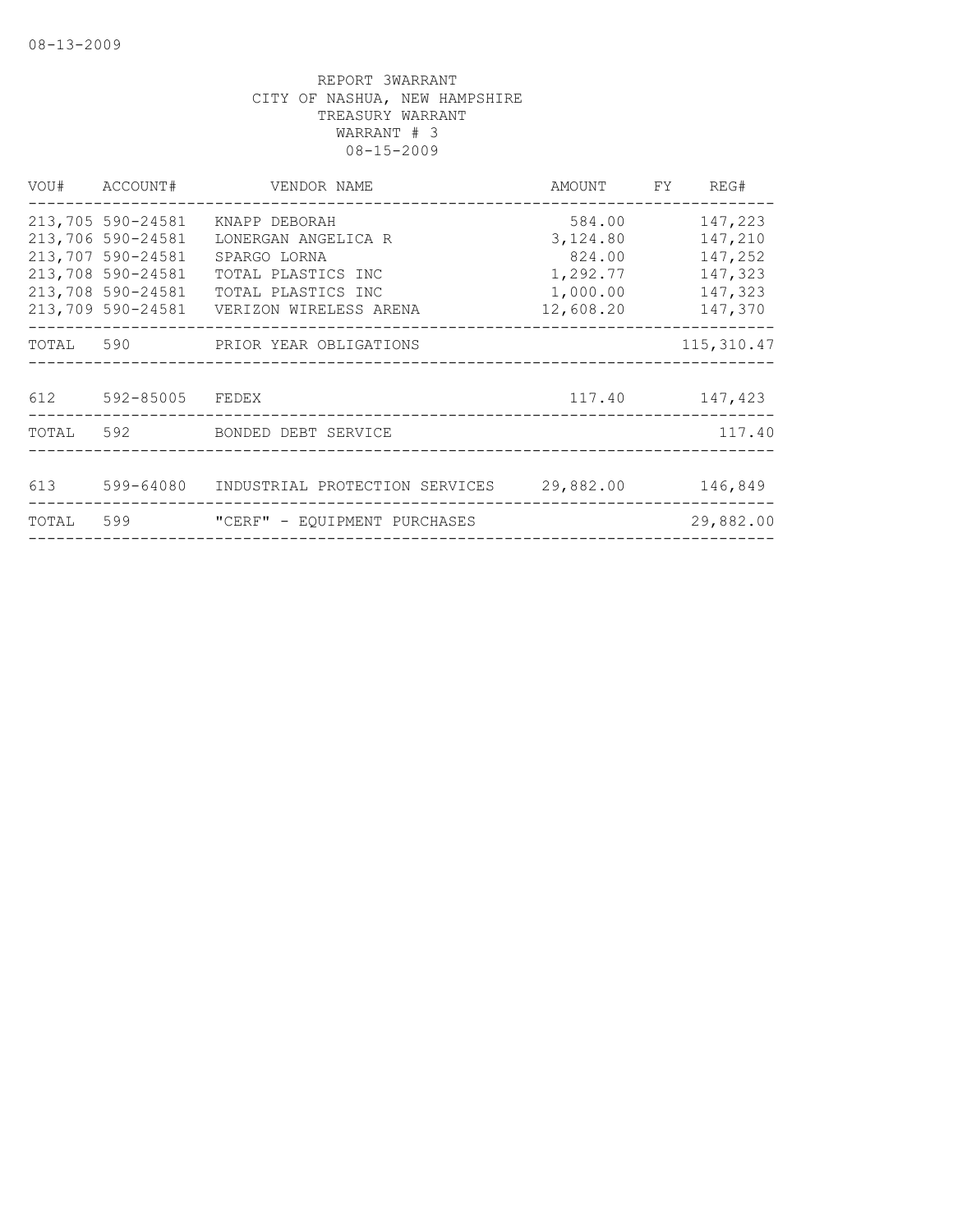| VOU#       | ACCOUNT#   | VENDOR NAME                                                      | AMOUNT FY                          | REG#          |
|------------|------------|------------------------------------------------------------------|------------------------------------|---------------|
|            |            | 614 655-08 TRI-STATE CURB INC                                    | 3,237.50                           | 147,052       |
| TOTAL      |            | 655-08 CAP IMP - TRAFFIC<br>PEDESTRIAN SAFETY IMPROVEMENTS       |                                    | 3,237.50      |
| 615<br>616 | $675 - 10$ | 675-10 MULTI-STATE ROOFING INC<br>MULTI-STATE ROOFING INC/RETAIN | 48,106.80<br>5,345.20              | 147,156<br>97 |
| TOTAL      |            | 675-10 CAP IMP - PUBLIC LIBRARIES<br>NEW ROOF/BRICK REPOINTING   | __________________________________ | 53,452.00     |
|            |            | 213,710 681-12 MC CONTRACTING INC                                | 19,720.00                          | 147,337       |
|            |            | TOTAL 681-12 CAP IMP - SCHOOL<br>DEFERRED MAINTENANCE FY09       |                                    | 19,720.00     |
|            |            |                                                                  |                                    |               |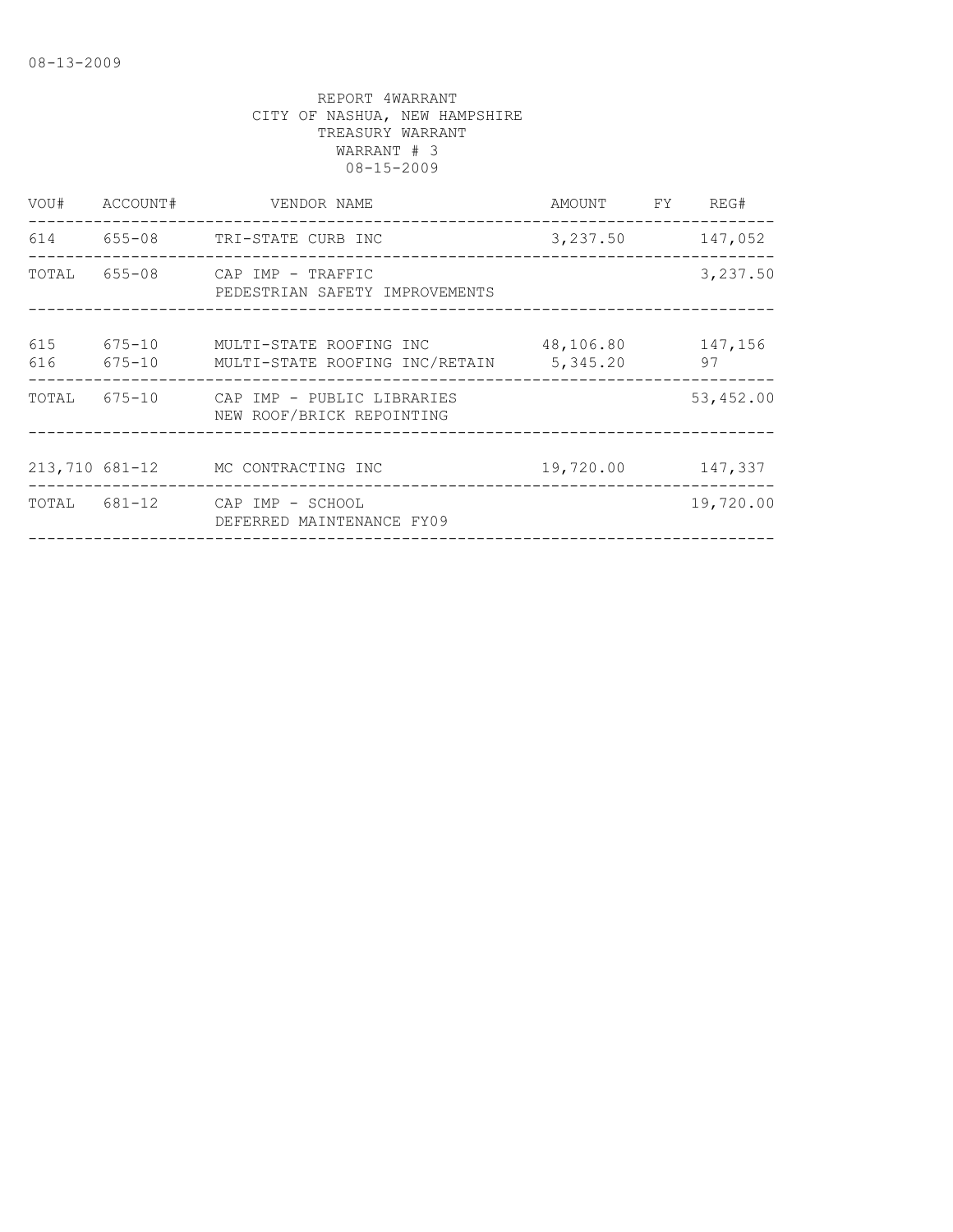|                   | VOU# ACCOUNT# PROGRAM VENDOR NAME                                                                                           | ________________________ | AMOUNT FY REG# |
|-------------------|-----------------------------------------------------------------------------------------------------------------------------|--------------------------|----------------|
|                   |                                                                                                                             |                          |                |
|                   | TOTAL 771 CPF - COMM DEVLPMNT DIV                                                                                           | 150.00                   |                |
|                   | 618 772-01339 3720 WAVEGUIDE INC                                                                                            |                          | 300.00 146,892 |
|                   | TOTAL 772 CPF-PLANNING DEPT                                                                                                 | 300.00                   |                |
|                   |                                                                                                                             |                          |                |
|                   | TOTAL 774 CPF-URBAN PROGRAMS                                                                                                | 262.50                   |                |
| 620<br>621<br>622 | 792-43005 3742 UNITED PARCEL SERVICE<br>792-59232 3795 PARK CONSTRUCTION CORP<br>792-59232 3795 PARK CONSTRUCTION/RETAINAGE | 71,216.80<br>7,913.00    | 146,881<br>98  |
| TOTAL             | 792 CPF-WASTEWATER USER FUND                                                                                                | 79,146.97                | -------------- |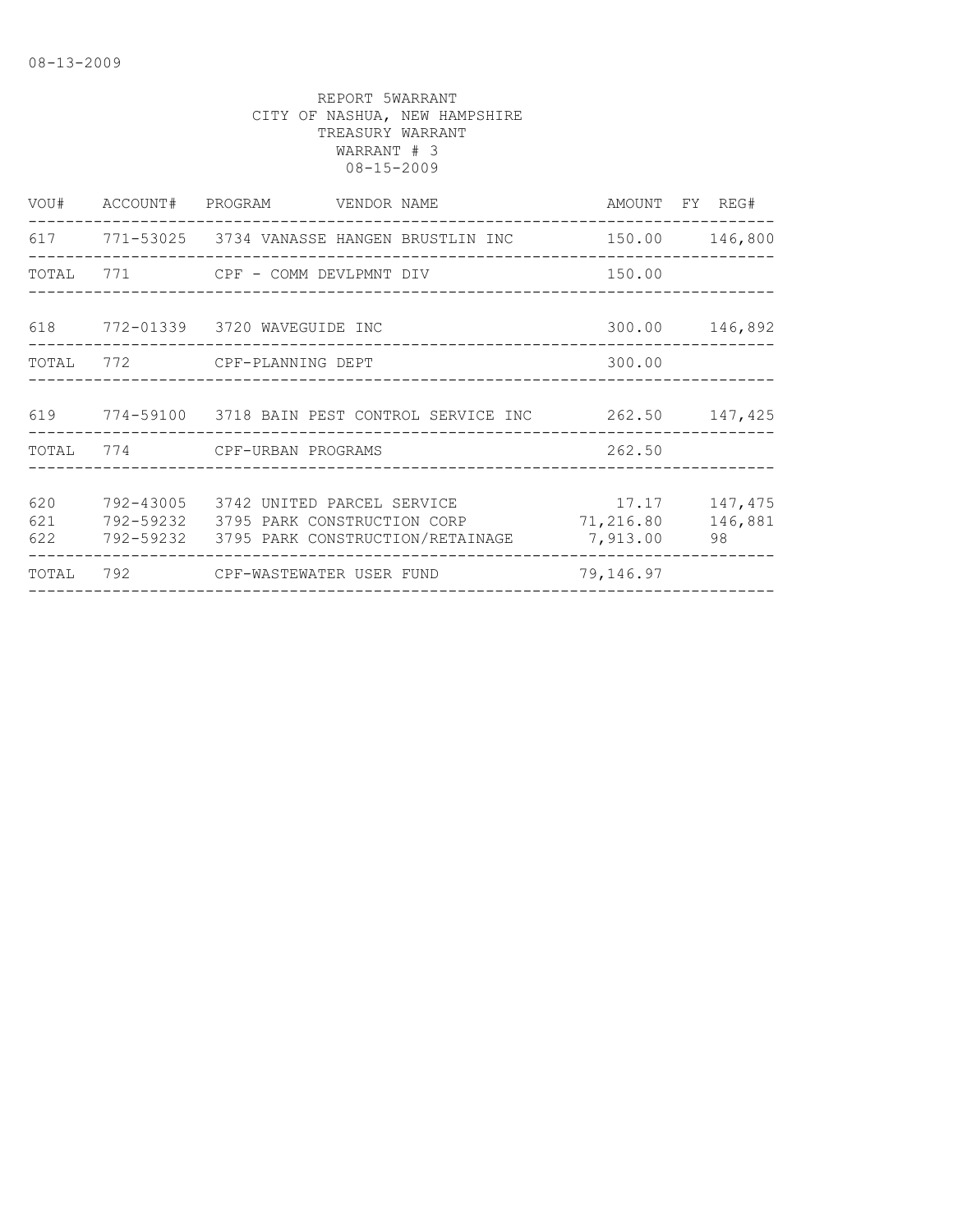| VOU#  | ACCOUNT#    | VENDOR NAME                    | AMOUNT    | FY | REG#     |
|-------|-------------|--------------------------------|-----------|----|----------|
| 623   | 801-32005   | PSNH                           | 32.87     |    | 147,465  |
| 624   | 801-43005   | FEDEX                          | 14.09     |    | 147,423  |
| 625   | 801-48005   | SHATTUCK MALONE OIL CO         | 604.01    |    | 147,419  |
| 625   | 801-48005   | SHATTUCK MALONE OIL CO         | 694.62    |    | 147,419  |
| 625   | 801-48005   | SHATTUCK MALONE OIL CO         | 211.40    |    | 147,419  |
| 626   | 801-59100   | AMHERST APPLIANCE REPAIR/STEVE | 1,932.00  |    | 146,981  |
| 627   | 801-59105   | BILL'S WORLD CLASS CLEANING IN | 780.00    |    | 147,308  |
| 628   | 801-59238   | ANACOMP INC                    | 24.35     |    | 146,840  |
| 629   | 801-64192   | TREASURER STATE OF NH          | 360.00    |    | 147,472  |
| 630   | 801-78065   | MAYNARD & LESIEUR INCORPORATED | 840.00    |    | 147,343  |
| 631   | 801-78100   | LIBERTY INTN'L TRUCKS OF NH LL | 3.25      |    | 147,341  |
| 632   | 801-95005   | SWANA                          | 171.00    |    | 147,429  |
| 633   | 801-95010   | APWA PUBLICATIONS              | 69.00     |    | 147,474  |
| 634   | 801-95010   | SWANA                          | 301.00    |    | 147,429  |
| TOTAL | 801         | SOLID WASTE DISPOSAL           |           |    | 6,037.59 |
|       |             |                                |           |    |          |
| 635   | 802-31005   | BAYRING COMMUNICATIONS         | 60.42     |    | 147,451  |
| 636   | 802-31005   | FAIRPOINT COMMUNICATIONS       | 679.75    |    | 147,452  |
| 637   | 802-31005   | FAIRPOINT COMMUNICATIONS       | 62.94     |    | 147,459  |
| 638   | 802-32005   | PSNH                           | 1,508.61  |    | 147,465  |
| 639   | 802-33005   | PENNICHUCK WATER               | 138.58    |    | 147,430  |
| 640   | 802-41015   | MOORE MEDICAL LLC              | 186.08    |    | 146,972  |
| 641   | 802-41015   | STAPLES BUSINESS ADVANTAGE     | 256.01    |    | 147,112  |
| 642   | 802-42010   | CENTRAL PAPER PRODUCTS CO      | 341.51    |    | 147,105  |
| 643   | 802-42010   | OMEGA INDUSTRIAL SUPPLY INC    | 1,366.32  |    | 147,007  |
| 644   | 802-45101   | CIBA CORPORATION               | 11,736.00 |    | 146,862  |
| 645   | 802-45103   | JCI JONES CHEMICALS INC        | 3,388.06  |    | 146,969  |
| 646   | 802-45106   | KEMIRA WATER SOLUTIONS INC     | 4,413.82  |    | 146,970  |
| 647   | 802-45175   | ARCSOURCE INC                  | 63.20     |    | 146,946  |
| 648   | 802-46045   | UNIFIRST CORPORATION           | 141.48    |    | 147,070  |
| 648   | 802-46045   | UNIFIRST CORPORATION           | 534.85    |    | 147,070  |
| 649   | $802 - 467$ | HILLSBOROUGH COUNTY TREASURER  | 59.76     |    | 147,350  |
| 650   | 802-49070   | HACH COMPANY                   | 2,171.33  |    | 147,061  |
| 651   | 802-49070   | VWR INTERNATIONAL INC          | 620.83    |    | 147,113  |
| 652   | 802-49075   | <b>CUES</b>                    | 1,482.20  |    | 146,909  |
| 653   | 802-49075   | FEDEX                          | 144.45    |    | 147,423  |
| 654   | 802-53030   | EASTERN ANALYTICAL INC         | 65.00     |    | 146,943  |
| 655   | 802-59100   | ANSWERING SERVICES OF NH LLC   | 70.00     |    | 146,991  |
| 656   | 802-59100   | SIMPLEX TIME RECORDER COMPANY  | 320.00    |    | 147,357  |
| 657   | 802-59105   | GREENLEAF WILLIAM              | 340.00    |    | 147,005  |
| 658   | 802-59220   | PRINTGRAPHICS OF MAINE         | 6, 255.00 |    | 77       |
| 659   | 802-59225   | RESOURCE MANAGEMENT INC        | 22,809.21 |    | 146,804  |
| 660   | 802-59230   | BROX INDUSTRIES INC            | 1,496.96  |    | 146,838  |
| 661   | 802-59230   | CONCRETE SYSTEMS INC           | 246.00    |    | 147,364  |
| 662   | 802-59238   | ANACOMP INC                    | 244.08    |    | 146,840  |
| 663   | 802-59320   | D & R TOWING INC               | 120.96    |    | 147,335  |
|       |             |                                |           |    |          |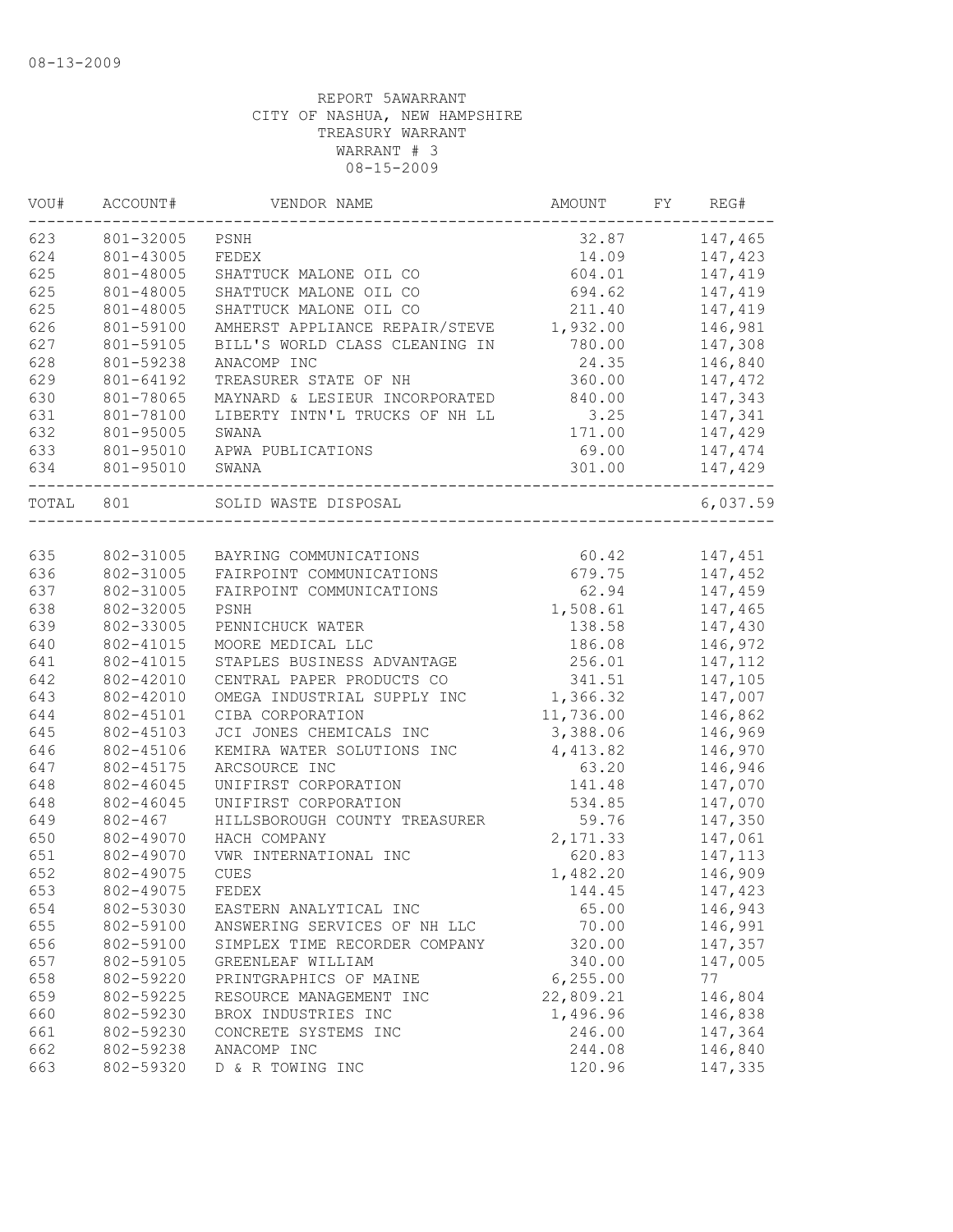| WOU#  | ACCOUNT#  | VENDOR NAME                    | AMOUNT     | FY<br>REG# |
|-------|-----------|--------------------------------|------------|------------|
| 664   | 802-59320 | DICK RAYMOND INC               | 74.95      | 147,349    |
| 665   | 802-59320 | LIBERTY INTN'L TRUCKS OF NH LL | 53.63      | 147,341    |
| 666   | 802-59320 | MAC MULKIN CHEVROLET INC       | 594.50     | 147,339    |
| 667   | 802-59320 | NAPA AUTO PARTS                | 106.76     | 147,049    |
| 668   | 802-59320 | PINE MOTOR PARTS               | 106.85     | 147,344    |
| 669   | 802-59320 | TST EQUIPMENT INC              | 107.01     | 146,910    |
| 670   | 802-64045 | CAT5ECABLEGUY.COM              | 199.97     | 147,307    |
| 671   | 802-64192 | <b>CUES</b>                    | 365.05     | 146,909    |
| 672   | 802-64192 | FASTENAL COMPANY               | 15.15      | 147,006    |
| 673   | 802-64192 | GRAINGER                       | 83.16      | 146,886    |
| 674   | 802-64192 | HOME DEPOT CREDIT SERVICES     | 50.91      | 147,427    |
| 674   | 802-64192 | HOME DEPOT CREDIT SERVICES     | 580.24     | 147,427    |
| 675   | 802-64192 | M & M ELECTRICAL SUPPLY CO INC | 355.44     | 147,317    |
| 676   | 802-64192 | PINE MOTOR PARTS               | 5.98       | 147,344    |
| 677   | 802-64192 | SNAP ON TOOLS                  | 9.80       | 146,837    |
| 678   | 802-77050 | EASTERN BEARINGS INC           | 24.12      | 146,902    |
| 679   | 802-77050 | FASTENAL COMPANY               | 103.95     | 147,006    |
| 680   | 802-77050 | GRAFFITI SOLUTIONS INC         | 335.00     | 146,974    |
| 681   | 802-77050 | MCMASTER-CARR SUPPLY CO        | 33.79      | 146,933    |
| 681   | 802-77062 | MCMASTER-CARR SUPPLY CO        | 492.43     | 146,933    |
| 682   | 802-77065 | FASTENAL COMPANY               | 33.12      | 147,006    |
| 683   | 802-77067 | M & M ELECTRICAL SUPPLY CO INC | 118.70     | 147,317    |
| 684   | 802-77067 | MCMASTER-CARR SUPPLY CO        | 336.23     | 146,933    |
| 685   | 802-77067 | UNITED SUPPLY COMPANY INC      | 286.54     | 147,351    |
| 686   | 802-77069 | EASTERN BEARINGS INC           | 89.53      | 146,902    |
| 687   | 802-77069 | FASTENAL COMPANY               | 1,276.86   | 147,006    |
| 688   | 802-77069 | J LAWRENCE HALL INC            | 1,733.42   | 147,365    |
| 689   | 802-77069 | M & M ELECTRICAL SUPPLY CO INC | 3.87       | 147,317    |
| 690   | 802-77069 | MCMASTER-CARR SUPPLY CO        | 260.04     | 146,933    |
| 691   | 802-77070 | NASHUA OUTDOOR POWER EQUIP     | 9.98       | 146,950    |
| 692   | 802-77070 | OMEGA INDUSTRIAL SUPPLY INC    | 427.32     | 147,007    |
| 693   | 802-77070 | WINDWARD PETROLEUM             | 943.72     | 146,863    |
| 694   | 802-77072 | HIGHLAND POWER                 | 2,679.30   | 147,101    |
| 695   | 802-85060 | TREASURER STATE OF NH          | 461,270.41 | 72         |
| 695   | 802-85065 | TREASURER STATE OF NH          | 247,093.33 | 72         |
| 696   | 802-91010 | DOOKRAN STEPHEN                | 11.00      | 147,053    |
| 697   | 802-95005 | SAM'S CLUB DIRECT              | 15.00      | 147,434    |
| TOTAL | 802       | SEWERAGE DISPOSAL SYSTEM       |            | 781,610.47 |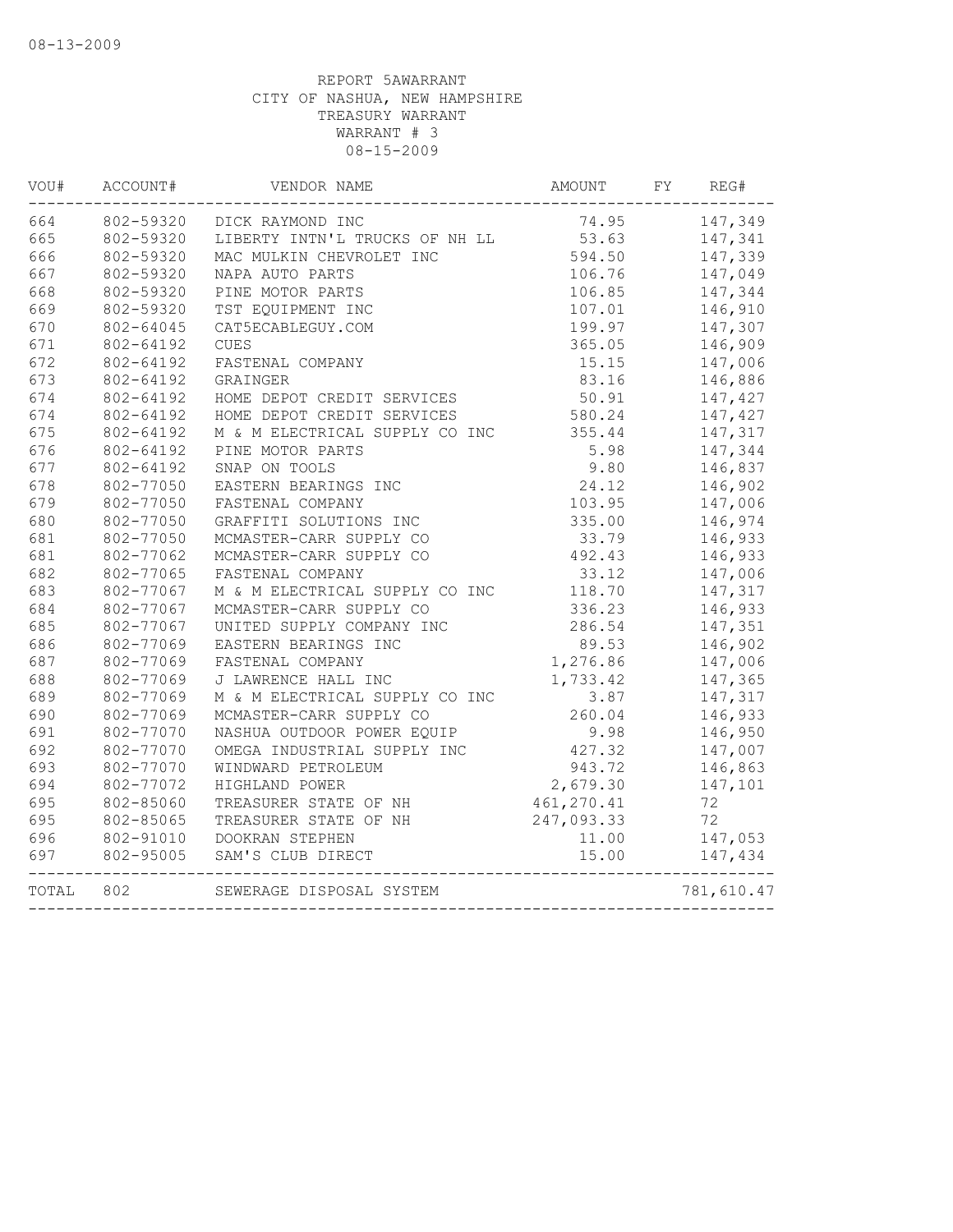|     | VOU# ACCOUNT# | VENDOR NAME                                                                                                        | AMOUNT FY REG#   |          |
|-----|---------------|--------------------------------------------------------------------------------------------------------------------|------------------|----------|
|     |               | 698 915-94010 WILLIAM TRACY                                                                                        | 760.50 147,283   |          |
|     |               | TOTAL 915 HUMAN RESOURCE TRUST FUND                                                                                |                  | 760.50   |
|     |               |                                                                                                                    |                  |          |
| 699 | 952-01354     | BRIAN OWENS                                                                                                        | 450.00           | 147,309  |
| 700 | 952-01354     | READ WAYNE                                                                                                         | 650.00           | 146,914  |
| 701 | 952-05051     | DWIGHT DAMON ASSOCIATES                                                                                            | 450.00           | 146,822  |
| 702 | $952 - 05058$ | HANDY HOUSE INC                                                                                                    | 55.00            | 147,437  |
| 703 | $952 - 05058$ | POOR FARM TRADING POST                                                                                             | 289.00           | 146,989  |
| 704 | $952 - 05058$ | SAM'S CLUB DIRECT                                                                                                  | 28.04            | 147,434  |
| 705 | $952 - 05058$ | TAYLOR RENTAL INC                                                                                                  | 536.95           | 146,908  |
| 706 | $952 - 45065$ | GATE CITY FENCE CO INC                                                                                             | 735.00           | 146,911  |
| 707 | 952-75021     | BAY STATE FORESTRY SERVICE                                                                                         | 800.00           | 146,889  |
| 708 | 952-75021     | BELLETETES INC                                                                                                     | 1,012.89         | 146,939  |
| 708 | $952 - 75021$ | BELLETETES INC                                                                                                     | 37.50            | 146,939  |
| 709 | 952-75021     | HOME DEPOT CREDIT SERVICES                                                                                         | 84.72            | 147,427  |
| 710 | 952-75021     | HUDSON SMALL ENGINE                                                                                                | 161.00           | 146,932  |
| 711 |               | 952-75021 M & M ELECTRICAL SUPPLY CO INC                                                                           | 12.85            | 147,317  |
| 712 |               | 952-75021 NASHUA WALLPAPER & PAINT CO                                                                              | 303.63           | 146,954  |
|     | TOTAL 952     | PARK & RECREATION TRUST FUND                                                                                       |                  | 5,606.58 |
|     |               | 713 961-45185 HARDY DORIC INC                                                                                      | 585.00 146,952   |          |
|     | TOTAL 961     | EDGEWOOD CEMETERY TRUST FUND                                                                                       |                  | 585.00   |
|     |               |                                                                                                                    |                  |          |
|     |               |                                                                                                                    | 1,300.00 147,453 |          |
|     |               | 714 975-05077 SLIP TRAILED STONEWARE<br>715 975-45090 BENNETT STEPHEN MAREK<br>715 975-45090 BENNETT STEPHEN MAREK | 400.00           | 147,454  |
| 716 |               | 975-51005 BARRADALE O'CONNELL NEWKIRK &                                                                            | 450.00           | 146,944  |
|     |               | TOTAL 975 LIBRARY TRUST FUND                                                                                       |                  | 2,150.00 |
|     |               |                                                                                                                    |                  |          |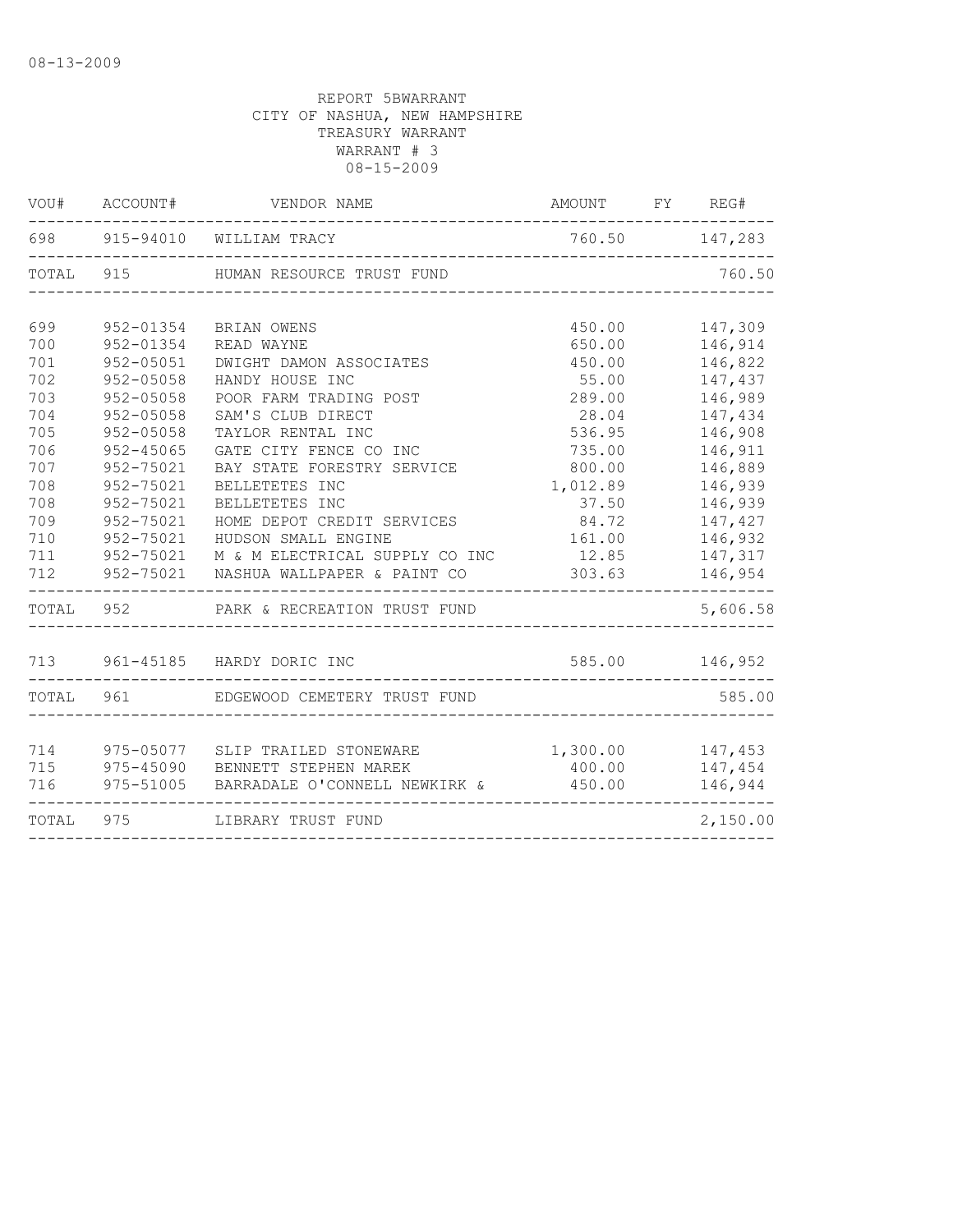|           | ACCOUNT# PAYROLL WEEK ENDING |  |  | AMOUNT |  |
|-----------|------------------------------|--|--|--------|--|
|           |                              |  |  |        |  |
| TOTAL 952 |                              |  |  |        |  |
|           |                              |  |  |        |  |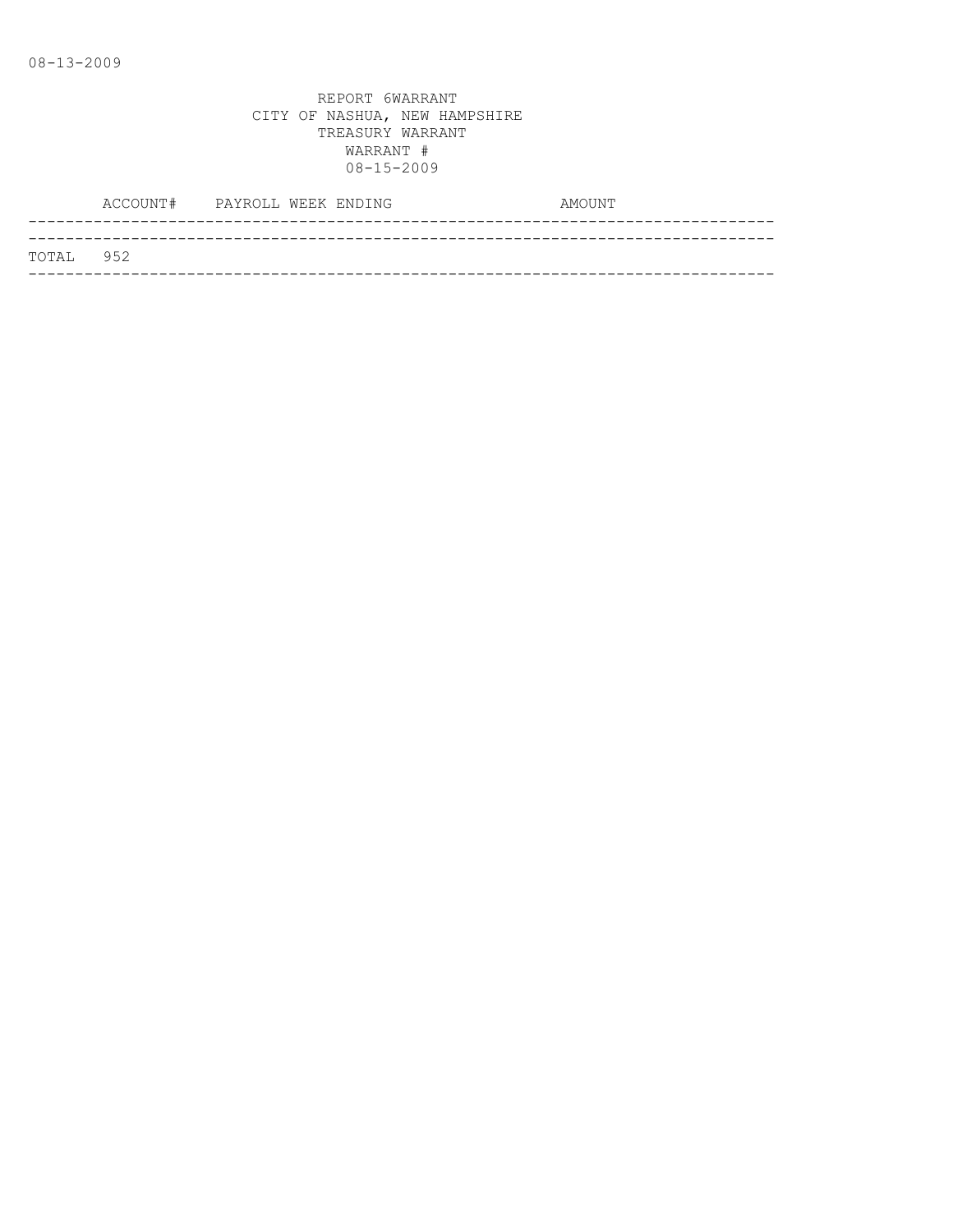|           | ACCOUNT#                                                      | PAYROLL WEEK ENDING                                                                                  | AMOUNT                                                                |           |
|-----------|---------------------------------------------------------------|------------------------------------------------------------------------------------------------------|-----------------------------------------------------------------------|-----------|
|           | 305-11125<br>305-11125<br>305-11239                           | 01-AUG-2009<br>08-AUG-2009<br>$01 - AUG - 2009$<br>305-11239 08-AUG-2009                             | 929.81<br>929.81<br>1,044.26<br>1,044.25                              |           |
| TOTAL     | 305                                                           | SRF - CIVIC & COMM ACTIVITIES                                                                        |                                                                       | 3,948.13  |
|           | 308-83051<br>308-83051<br>308-83052<br>308-83052<br>308-83102 | 01-AUG-2009<br>08-AUG-2009<br>01-AUG-2009<br>08-AUG-2009<br>308-83102  01-AUG-2009<br>08-AUG-2009    | 3,410.40<br>2,782.63<br>2,540.43<br>3,329.62<br>4, 417.78<br>6,353.46 |           |
| TOTAL     | 308                                                           | SRF - INSURANCE                                                                                      |                                                                       | 22,834.32 |
|           |                                                               | 3086-11870 08-AUG-2009<br>3086-13032 01-AUG-2009<br>3086-13032 08-AUG-2009<br>3086-13133 08-AUG-2009 | 4,859.63<br>359.00<br>193.31<br>150.00                                |           |
| TOTAL     | 308                                                           | JAVITS GRANT PROGRAM                                                                                 |                                                                       | 5,561.94  |
|           |                                                               | 3097-11162 01-AUG-2009<br>3097-11162 08-AUG-2009<br>3097-19138 08-AUG-2009<br>3097-19139 08-AUG-2009 | 627.00<br>627.00<br>3,011.20<br>1,868.15                              |           |
| TOTAL     | 309                                                           | SRF - FOOD SERVICES                                                                                  |                                                                       | 6, 133.35 |
|           |                                                               | 3117-12006 01-AUG-2009<br>3117-12006 08-AUG-2009                                                     | 1,213.10<br>1,050.00                                                  |           |
|           | 311                                                           | DRIVER'S EDUCATION                                                                                   |                                                                       | 2,263.10  |
|           |                                                               | 3118-12006 08-AUG-2009<br>3118-13032 08-AUG-2009<br>3118-13133 08-AUG-2009                           | 162.50<br>500.36<br>125.00                                            |           |
| TOTAL 311 |                                                               | SUMMER SCHOOL                                                                                        |                                                                       | 787.86    |

312-11165 01-AUG-2009 721.84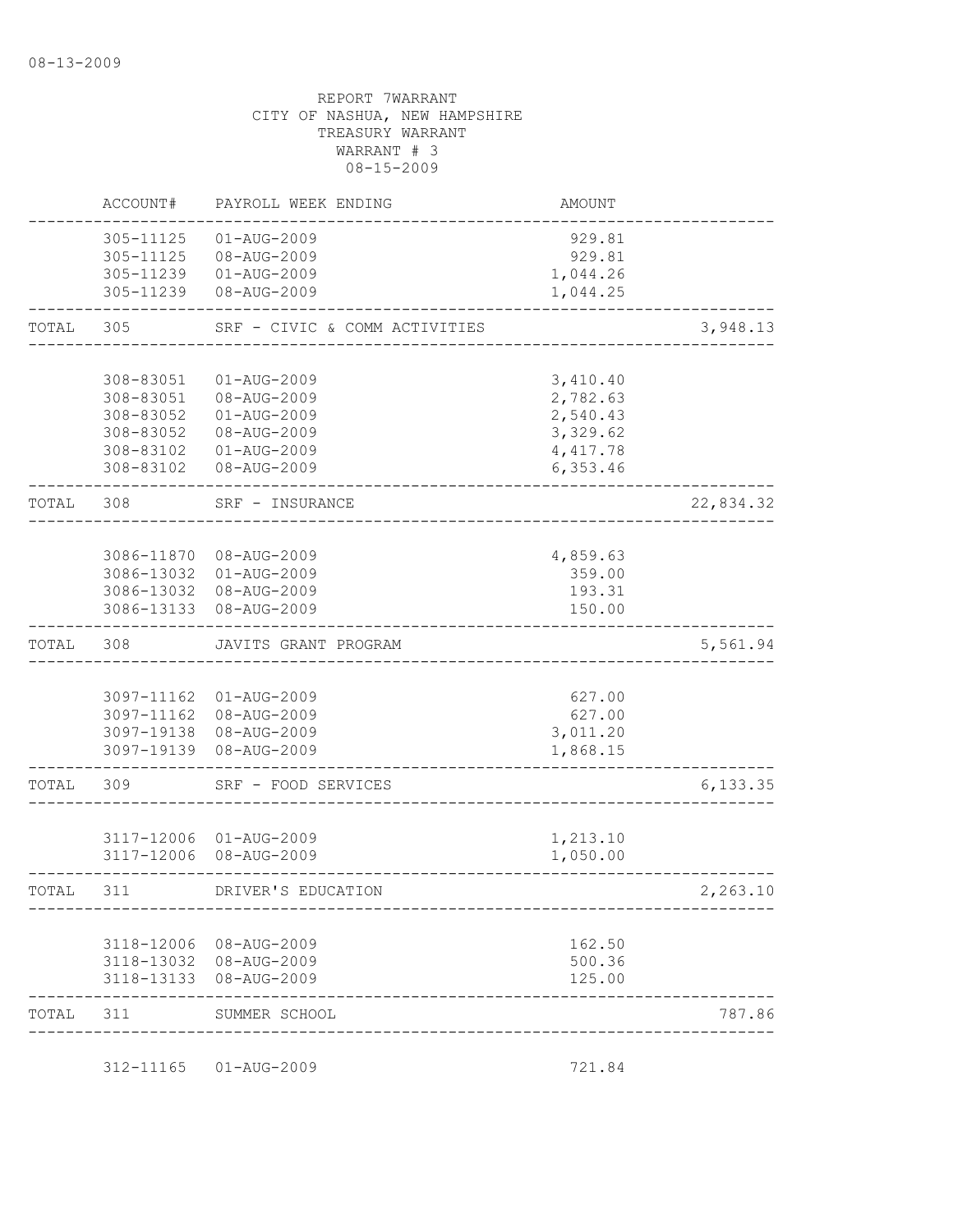|       | ACCOUNT#  | PAYROLL WEEK ENDING                   | AMOUNT    |           |
|-------|-----------|---------------------------------------|-----------|-----------|
|       | 312-11165 | 08-AUG-2009                           | 721.84    |           |
|       | 312-11191 | 01-AUG-2009                           | 788.83    |           |
|       | 312-11191 | 08-AUG-2009                           | 788.83    |           |
|       | 312-11445 | 01-AUG-2009                           | 142.46    |           |
|       | 312-11445 | 08-AUG-2009                           | 142.46    |           |
|       | 312-11547 | 01-AUG-2009                           | 2,170.10  |           |
|       | 312-11547 | 08-AUG-2009                           | 2,170.11  |           |
|       | 312-12052 | 01-AUG-2009                           | 407.61    |           |
|       | 312-12052 | 08-AUG-2009                           | 407.62    |           |
|       | 312-12116 | 01-AUG-2009                           | 614.87    |           |
|       | 312-12116 | 08-AUG-2009                           | 614.87    |           |
|       |           | 312-13004 01-AUG-2009                 | 566.10    |           |
|       |           | 312-13004 08-AUG-2009                 | 542.71    |           |
|       |           | TOTAL 312 SRF - FINANCIAL SERVICES    |           | 10,800.25 |
|       |           | 3139-13133 08-AUG-2009                | 3,250.00  |           |
|       |           | TOTAL 313 FIFTH BLOCK INITIATIVE FY09 |           | 3,250.00  |
|       |           |                                       |           |           |
|       |           | 3245-11860 08-AUG-2009                | 1,373.08  |           |
|       | TOTAL 324 | YOUTH SAFE HAVEN-PAL                  |           | 1,373.08  |
|       |           |                                       |           |           |
|       |           | 3289-13032 01-AUG-2009                | 97.26     |           |
|       |           | 3289-13133 08-AUG-2009                | 2,050.00  |           |
| TOTAL |           | 328 TITLE IIA CORRECTIVE ACTION       |           | 2,147.26  |
|       |           |                                       |           |           |
|       | 331-11250 | 01-AUG-2009                           | 682.87    |           |
|       | 331-11250 | 08-AUG-2009                           | 682.87    |           |
|       | 331-11561 | 01-AUG-2009                           | 1,117.33  |           |
|       | 331-11561 | 08-AUG-2009                           | 1, 117.33 |           |
|       |           |                                       | 570.25    |           |
|       | 331-12115 | 08-AUG-2009                           | 570.25    |           |
|       | 331-13038 | $01 - AUG - 2009$                     | 795.78    |           |
|       | 331-13038 | 08-AUG-2009                           | 2,166.30  |           |
|       | 331-13044 | 01-AUG-2009                           | 1,828.94  |           |
|       | 331-13044 | 08-AUG-2009                           | 2,698.76  |           |
|       | 331-13048 | $01 - AUG - 2009$                     | 1,807.83  |           |
|       | 331-13048 | 08-AUG-2009                           | 2,287.78  |           |
|       | 331-18036 | 01-AUG-2009                           | 10,189.92 |           |
|       | 331-18036 | 08-AUG-2009                           | 9,206.53  |           |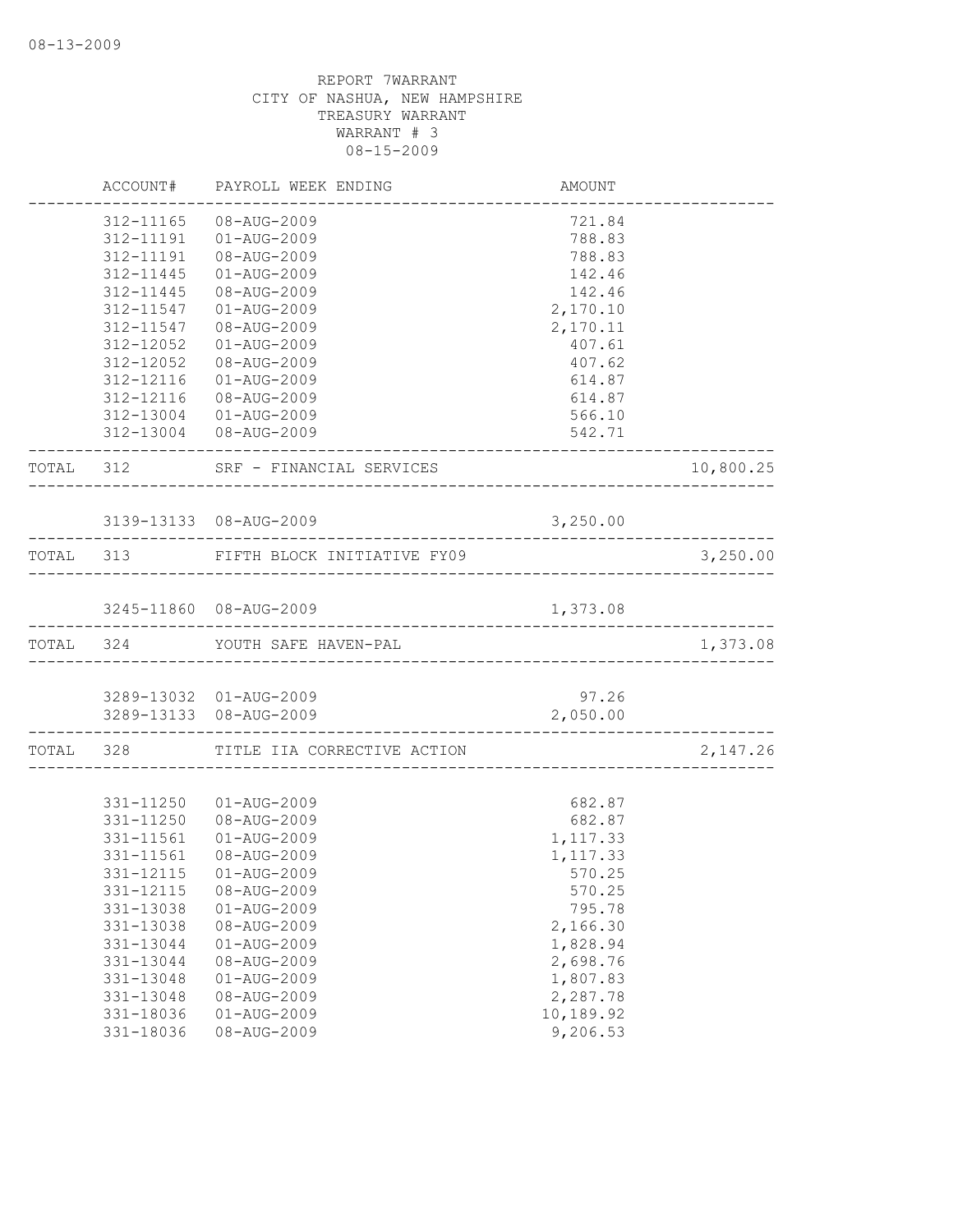|           |                                                  |                                                                                                                                                                                                                                                                                                                                                                                                                                                                                                                                                                                                                                                                | 35,722.74                                                                                                                                                                                                         |
|-----------|--------------------------------------------------|----------------------------------------------------------------------------------------------------------------------------------------------------------------------------------------------------------------------------------------------------------------------------------------------------------------------------------------------------------------------------------------------------------------------------------------------------------------------------------------------------------------------------------------------------------------------------------------------------------------------------------------------------------------|-------------------------------------------------------------------------------------------------------------------------------------------------------------------------------------------------------------------|
|           |                                                  |                                                                                                                                                                                                                                                                                                                                                                                                                                                                                                                                                                                                                                                                |                                                                                                                                                                                                                   |
|           |                                                  | 307.50                                                                                                                                                                                                                                                                                                                                                                                                                                                                                                                                                                                                                                                         |                                                                                                                                                                                                                   |
|           |                                                  |                                                                                                                                                                                                                                                                                                                                                                                                                                                                                                                                                                                                                                                                | 307.50                                                                                                                                                                                                            |
|           |                                                  |                                                                                                                                                                                                                                                                                                                                                                                                                                                                                                                                                                                                                                                                |                                                                                                                                                                                                                   |
|           |                                                  |                                                                                                                                                                                                                                                                                                                                                                                                                                                                                                                                                                                                                                                                | 2,275.00                                                                                                                                                                                                          |
|           |                                                  |                                                                                                                                                                                                                                                                                                                                                                                                                                                                                                                                                                                                                                                                |                                                                                                                                                                                                                   |
|           |                                                  | 400.00                                                                                                                                                                                                                                                                                                                                                                                                                                                                                                                                                                                                                                                         |                                                                                                                                                                                                                   |
|           |                                                  |                                                                                                                                                                                                                                                                                                                                                                                                                                                                                                                                                                                                                                                                | 700.00                                                                                                                                                                                                            |
|           |                                                  |                                                                                                                                                                                                                                                                                                                                                                                                                                                                                                                                                                                                                                                                |                                                                                                                                                                                                                   |
|           |                                                  |                                                                                                                                                                                                                                                                                                                                                                                                                                                                                                                                                                                                                                                                |                                                                                                                                                                                                                   |
| 341-11235 | $01 - AUG - 2009$                                | 1,167.80                                                                                                                                                                                                                                                                                                                                                                                                                                                                                                                                                                                                                                                       |                                                                                                                                                                                                                   |
| 341-11235 | 08-AUG-2009                                      | 1,167.81                                                                                                                                                                                                                                                                                                                                                                                                                                                                                                                                                                                                                                                       |                                                                                                                                                                                                                   |
|           | 01-AUG-2009                                      | 640.00                                                                                                                                                                                                                                                                                                                                                                                                                                                                                                                                                                                                                                                         |                                                                                                                                                                                                                   |
|           | 08-AUG-2009                                      | 640.00                                                                                                                                                                                                                                                                                                                                                                                                                                                                                                                                                                                                                                                         |                                                                                                                                                                                                                   |
|           |                                                  |                                                                                                                                                                                                                                                                                                                                                                                                                                                                                                                                                                                                                                                                |                                                                                                                                                                                                                   |
|           |                                                  |                                                                                                                                                                                                                                                                                                                                                                                                                                                                                                                                                                                                                                                                |                                                                                                                                                                                                                   |
|           |                                                  |                                                                                                                                                                                                                                                                                                                                                                                                                                                                                                                                                                                                                                                                |                                                                                                                                                                                                                   |
|           |                                                  |                                                                                                                                                                                                                                                                                                                                                                                                                                                                                                                                                                                                                                                                |                                                                                                                                                                                                                   |
|           |                                                  | 467.19                                                                                                                                                                                                                                                                                                                                                                                                                                                                                                                                                                                                                                                         |                                                                                                                                                                                                                   |
|           |                                                  |                                                                                                                                                                                                                                                                                                                                                                                                                                                                                                                                                                                                                                                                | 6,773.01                                                                                                                                                                                                          |
|           |                                                  |                                                                                                                                                                                                                                                                                                                                                                                                                                                                                                                                                                                                                                                                |                                                                                                                                                                                                                   |
|           |                                                  |                                                                                                                                                                                                                                                                                                                                                                                                                                                                                                                                                                                                                                                                |                                                                                                                                                                                                                   |
|           |                                                  |                                                                                                                                                                                                                                                                                                                                                                                                                                                                                                                                                                                                                                                                |                                                                                                                                                                                                                   |
|           |                                                  |                                                                                                                                                                                                                                                                                                                                                                                                                                                                                                                                                                                                                                                                |                                                                                                                                                                                                                   |
| 342-12000 |                                                  | 654.03                                                                                                                                                                                                                                                                                                                                                                                                                                                                                                                                                                                                                                                         |                                                                                                                                                                                                                   |
| 342-12000 | 08-AUG-2009                                      | 654.03                                                                                                                                                                                                                                                                                                                                                                                                                                                                                                                                                                                                                                                         |                                                                                                                                                                                                                   |
| 342-12081 |                                                  |                                                                                                                                                                                                                                                                                                                                                                                                                                                                                                                                                                                                                                                                |                                                                                                                                                                                                                   |
| 342-12081 | 08-AUG-2009                                      | 59.23                                                                                                                                                                                                                                                                                                                                                                                                                                                                                                                                                                                                                                                          |                                                                                                                                                                                                                   |
| 342       |                                                  |                                                                                                                                                                                                                                                                                                                                                                                                                                                                                                                                                                                                                                                                | 6,644.33                                                                                                                                                                                                          |
|           | 341-11563<br>341-11563<br>342-11584<br>342-11584 | ACCOUNT# PAYROLL WEEK ENDING<br>TOTAL 331 SRF - POLICE DEPARTMENT<br>332-18084 08-AUG-2009<br>TOTAL 332 SRF - FIRE DEPARTMENT<br>3350-13133 08-AUG-2009<br>3359-12078 01-AUG-2009<br>3359-12078 08-AUG-2009<br>TOTAL 335 TITLE IB READ 1ST MT PLEASANT<br>341-11107  01-AUG-2009<br>341-11107 08-AUG-2009<br>341-11484<br>341-11484<br>01-AUG-2009<br>08-AUG-2009<br>341-12037 01-AUG-2009<br>341-12037  08-AUG-2009<br>341-12101  01-AUG-2009<br>341-12101  08-AUG-2009<br>TOTAL 341 SRF - COMMUNITY SERVICES<br>342-11499  01-AUG-2009<br>342-11499  08-AUG-2009<br>$01 - AUG - 2009$<br>08-AUG-2009<br>01-AUG-2009<br>01-AUG-2009<br>SRF - COMMUNITY HEALTH | <b>AMOUNT</b><br>2,275.00<br>TOTAL 335 TITLE IIA TQ RESTRUCTURING GRT<br>300.00<br>140.65<br>966.24<br>966.25<br>104.21<br>116.79<br>396.07<br>__________________<br>1,064.00<br>1,064.00<br>1,574.52<br>1,574.52 |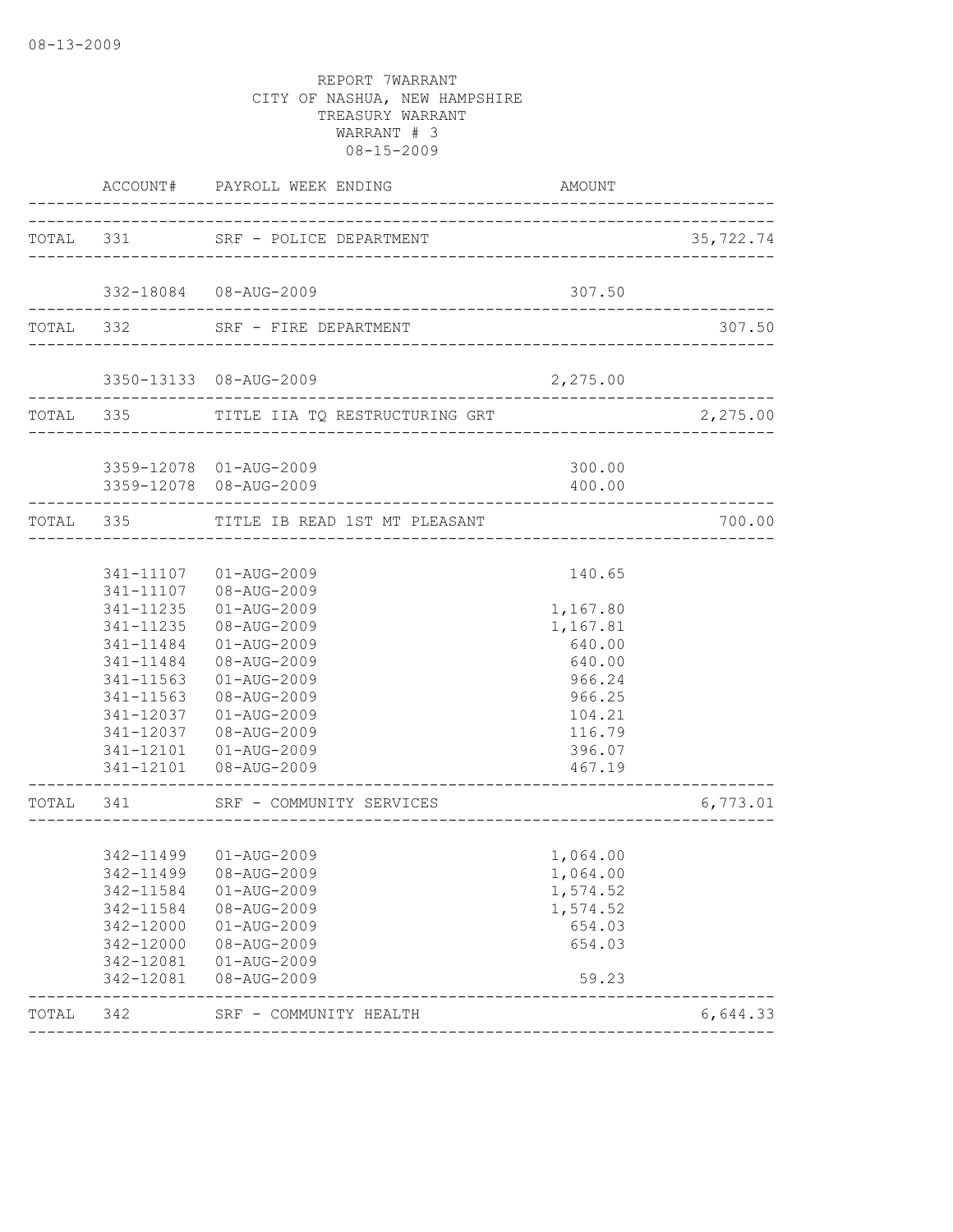|           | ACCOUNT#                                                           | PAYROLL WEEK ENDING                                                                 | <b>AMOUNT</b>                                        |           |
|-----------|--------------------------------------------------------------------|-------------------------------------------------------------------------------------|------------------------------------------------------|-----------|
|           |                                                                    | 3440-12078 01-AUG-2009<br>3440-12078 08-AUG-2009                                    | 1,200.00<br>14,400.00                                |           |
| TOTAL     | 344                                                                | AFTER SCHOOL PROGRAM                                                                | -----------------------------------                  | 15,600.00 |
|           | 3450-11162<br>3450-11162<br>3450-11860<br>3450-12006<br>3450-12006 | $01 - AUG - 2009$<br>08-AUG-2009<br>08-AUG-2009<br>$01 - AUG - 2009$<br>08-AUG-2009 | 350.80<br>350.80<br>8,066.87<br>7,676.34<br>1,200.76 |           |
| TOTAL     | 345                                                                | 21 ST CENTURY ELEM. AFTER SCHL                                                      |                                                      | 17,645.57 |
|           | 3468-11162<br>3468-11162<br>3468-11870                             | $01 - AUG - 2009$<br>08-AUG-2009<br>08-AUG-2009<br>3468-19230 08-AUG-2009           | 627.00<br>627.00<br>4,437.21<br>13,000.00            |           |
| TOTAL     | 346                                                                | SMALLER LEARNING COMMUNITY                                                          |                                                      | 18,691.21 |
|           |                                                                    | 3509-11726 08-AUG-2009                                                              | 12,549.73                                            |           |
|           | TOTAL 350                                                          | TITLE 11A TEACHER QUALITY                                                           |                                                      | 12,549.73 |
|           |                                                                    | 352-59050 08-AUG-2009<br>352-59055 01-AUG-2009<br>352-59055 08-AUG-2009             | 1,950.00<br>400.05<br>400.05                         |           |
| TOTAL     | 352                                                                | SRF - PARKS AND RECREATION                                                          |                                                      | 2,750.10  |
|           |                                                                    | 3609-11515 08-AUG-2009                                                              | 2,015.62                                             |           |
| TOTAL     | 360                                                                | DROP OUT PREVENTION/ALT ED                                                          |                                                      | 2,015.62  |
|           |                                                                    | 3687-19140 01-AUG-2009<br>3687-19140 08-AUG-2009                                    | 5,478.15<br>5,593.69                                 |           |
| TOTAL 368 |                                                                    | SUMMER FEEDING PROGRAM                                                              |                                                      | 11,071.84 |
|           |                                                                    | 374-01126  01-AUG-2009<br>374-01126  08-AUG-2009                                    | 914.75<br>914.75                                     |           |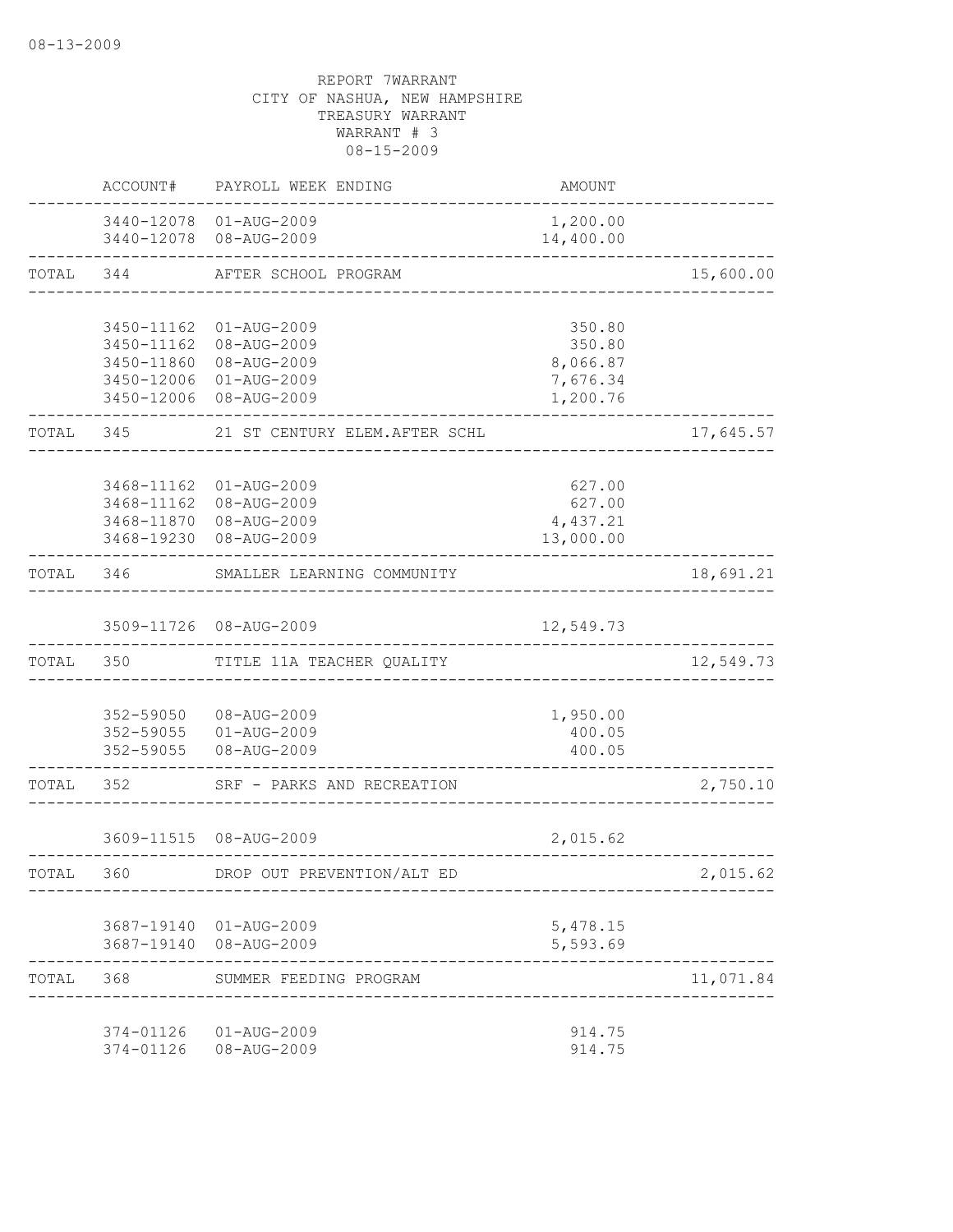|       | ACCOUNT#   | PAYROLL WEEK ENDING  | AMOUNT    |           |
|-------|------------|----------------------|-----------|-----------|
|       | 374-01127  | $01 - AUG - 2009$    | 170.53    |           |
|       | 374-01127  | 08-AUG-2009          | 170.53    |           |
|       | 374-01210  | $01 - AUG - 2009$    | 1,817.38  |           |
|       | 374-01210  | 08-AUG-2009          | 1,817.38  |           |
|       | 374-0703P  | 01-AUG-2009          | 213.90    |           |
|       | 374-0703P  | 08-AUG-2009          | 213.90    |           |
|       | 374-0704P  | 01-AUG-2009          | 213.90    |           |
|       | 374-0704P  | 08-AUG-2009          | 213.90    |           |
|       | 374-0705P  | 01-AUG-2009          | 706.42    |           |
|       | 374-0705P  | 08-AUG-2009          | 706.41    |           |
|       | 374-07235  | $01 - AUG - 2009$    | 589.06    |           |
|       | 374-07235  | 08-AUG-2009          | 589.06    |           |
|       | 374-0734P  | 01-AUG-2009          | 2,878.55  |           |
|       | 374-0734P  | 08-AUG-2009          | 3,104.05  |           |
|       | 374-09003  | $01 - AUG - 2009$    | 524.28    |           |
|       | 374-09003  | 08-AUG-2009          | 524.28    |           |
|       | 374-11131  | 01-AUG-2009          | 1,255.87  |           |
|       | 374-11131  | 08-AUG-2009          | 1,255.87  |           |
|       | 374-11149  | 01-AUG-2009          | 1,840.92  |           |
|       | 374-11149  | 08-AUG-2009          | 1,840.92  |           |
|       | 374-11168  | $01 - AUG - 2009$    | 928.64    |           |
|       | 374-11168  | 08-AUG-2009          | 928.64    |           |
|       | 374-11653  | 01-AUG-2009          | 234.71    |           |
|       | 374-11653  | 08-AUG-2009          | 234.71    |           |
|       | 374-11676  | 01-AUG-2009          | 902.76    |           |
|       | 374-11676  | 08-AUG-2009          | 902.76    |           |
|       | 374-11677  | 01-AUG-2009          | 606.48    |           |
|       | 374-11679  | 01-AUG-2009          | 898.38    |           |
|       | 374-11679  | 08-AUG-2009          | 898.38    |           |
|       | 374-11680  | $01 - AUG - 2009$    | 810.25    |           |
|       | 374-11680  | 08-AUG-2009          | 810.25    |           |
|       | 374-11682  | $01 - AUG - 2009$    | 475.06    |           |
|       | 374-11682  | 08-AUG-2009          | 475.06    |           |
|       | 374-11683  | $01 - AUG - 2009$    | 877.88    |           |
|       | 374-11683  | 08-AUG-2009          | 1,705.15  |           |
|       | 374-11688  | 01-AUG-2009          | 615.62    |           |
|       | 374-11688  | 08-AUG-2009          | 615.62    |           |
|       | 374-13004  | 01-AUG-2009          | 230.86    |           |
|       | 374-13004  | 08-AUG-2009          | 239.09    |           |
| TOTAL | 374        | SRF - URBAN PROGRAMS |           | 35,866.91 |
|       |            |                      |           |           |
|       | 3769-11726 | 08-AUG-2009          | 2,331.62  |           |
|       | 3769-11802 | 08-AUG-2009          | 1,972.09  |           |
|       | 3769-12111 | 08-AUG-2009          | $-69.71$  |           |
|       | 3769-12198 | 08-AUG-2009          | 17,319.11 |           |
|       | 3769-13133 | $01 - AUG - 2009$    | 925.00    |           |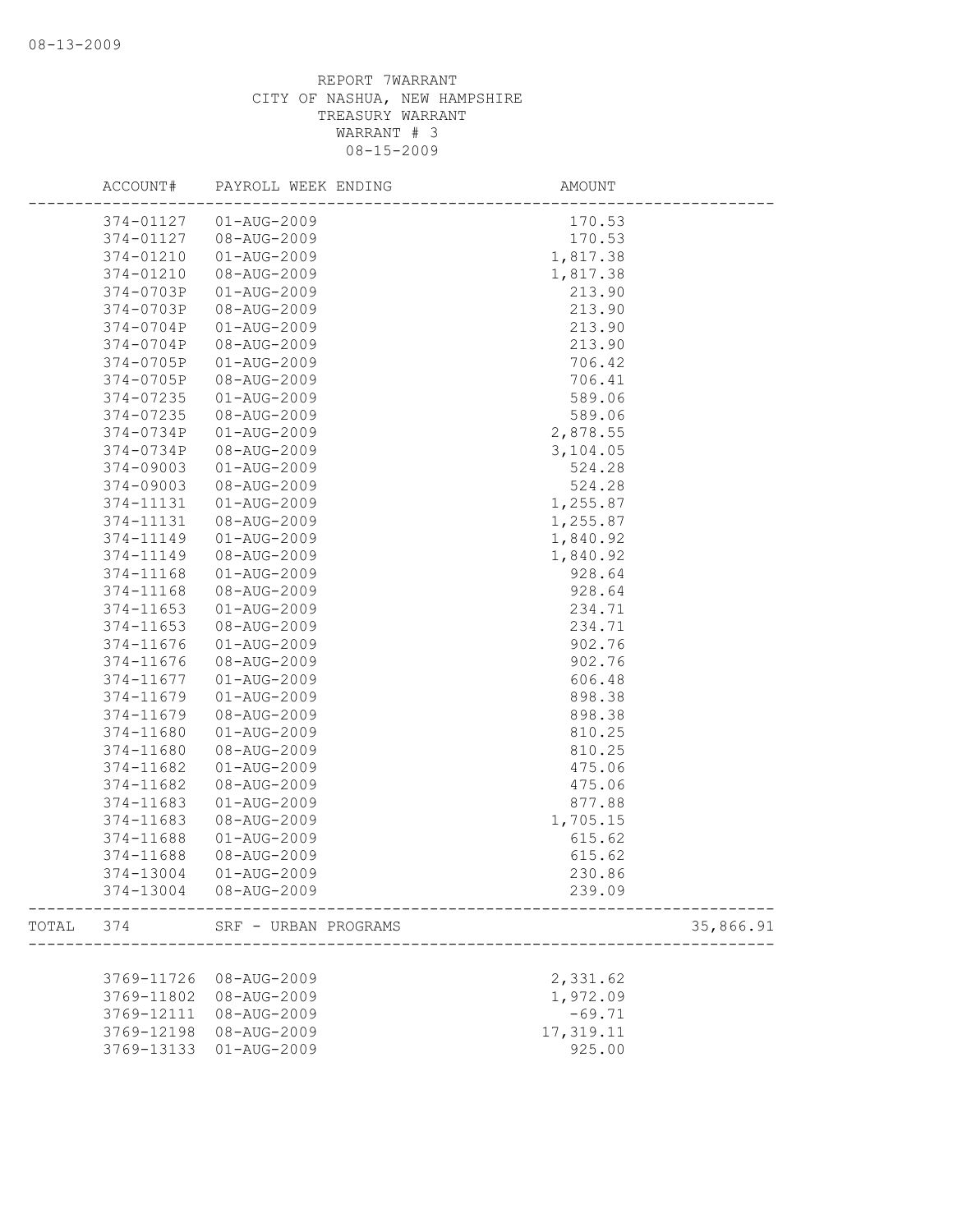|           |                    | ACCOUNT# PAYROLL WEEK ENDING                                               | AMOUNT                           |            |
|-----------|--------------------|----------------------------------------------------------------------------|----------------------------------|------------|
|           |                    | 3769-13133 08-AUG-2009                                                     | 8,956.25                         |            |
|           |                    | TOTAL 376 TITLE I ESEA                                                     |                                  | 31, 434.36 |
|           |                    | 3909-11726 08-AUG-2009<br>3909-13133 08-AUG-2009<br>3909-19000 08-AUG-2009 | 2,019.06<br>1,175.00<br>1,400.00 |            |
|           |                    | TOTAL 390 VOC ED SECONDARY PERKINS                                         |                                  | 4,594.06   |
|           |                    | 3937-19000 08-AUG-2009<br>_________________________________                | 809.02                           |            |
|           | TOTAL 393 DAY CARE |                                                                            |                                  | 809.02     |
|           |                    | 3959-11726 08-AUG-2009<br>3959-11805 08-AUG-2009                           | 47,608.86<br>1,400.81            |            |
|           |                    | TOTAL 395 IDEA BASIC SPEC ED                                               |                                  | 49,009.67  |
|           |                    | 3969-11726 08-AUG-2009                                                     | 2,514.46                         |            |
| TOTAL 396 |                    | IDEA PRESCHOOL SPEC ED                                                     |                                  | 2,514.46   |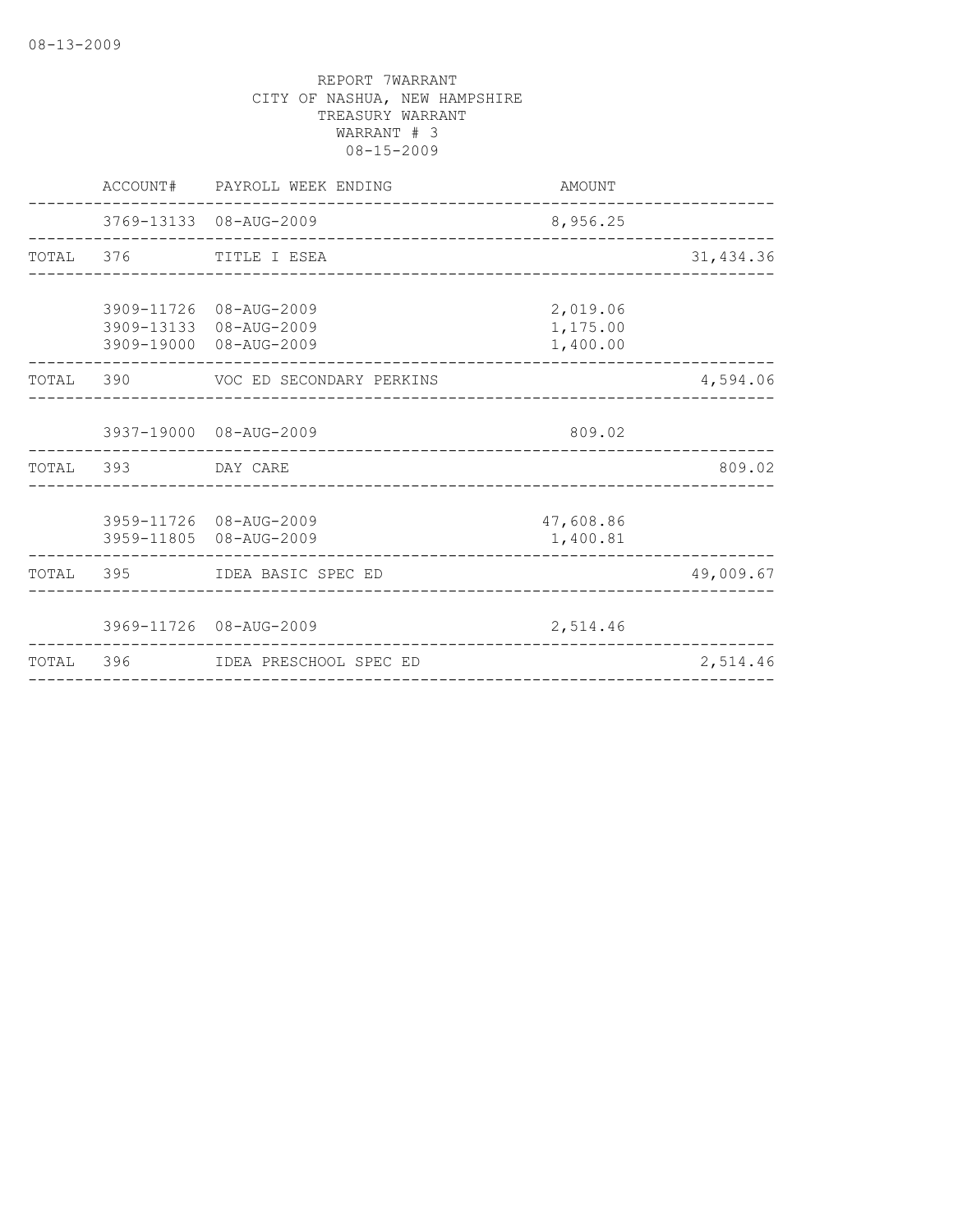|       | ACCOUNT#               | PAYROLL WEEK ENDING         | <b>AMOUNT</b>      |           |
|-------|------------------------|-----------------------------|--------------------|-----------|
|       | 501-11033              | $01 - AUG - 2009$           | 478.98             |           |
|       | 501-11033              | 08-AUG-2009                 | 798.30             |           |
|       | 501-11445              | $01 - AUG - 2009$           | 569.82             |           |
|       | 501-11445              | 08-AUG-2009                 | 569.82             |           |
|       | 501-11463              | $01 - AUG - 2009$           | 769.94             |           |
|       | $501 - 11463$          | 08-AUG-2009                 | 769.94             |           |
|       | 501-11470              | $01 - AUG - 2009$           | 827.74             |           |
|       | 501-11470              | 08-AUG-2009                 | 827.74             |           |
|       | 501-11471              | $01 - AUG - 2009$           | 1,990.00           |           |
|       | 501-11471              | 08-AUG-2009                 | 1,990.00           |           |
|       | 501-11611              | $01 - AUG - 2009$           | 546.80             |           |
|       | 501-11611              | 08-AUG-2009                 | 546.80             |           |
| TOTAL | 501                    | MAYOR'S OFFICE              |                    | 10,685.88 |
|       |                        |                             |                    |           |
|       | 502-11113              | $01 - AUG - 2009$           | 1,571.35           |           |
|       | 502-11113              | 08-AUG-2009                 | 1,571.35           |           |
|       | $502 - 11195$          | $01 - AUG - 2009$           | 1,999.68           |           |
|       | 502-11195              | 08-AUG-2009                 | 1,999.68           |           |
|       | 502-11219              | $01 - AUG - 2009$           | 1,819.33           |           |
|       | 502-11219              | 08-AUG-2009                 | 1,819.33           |           |
|       | 502-11518              | 01-AUG-2009                 | 1,663.23           |           |
|       | 502-11518              | 08-AUG-2009                 | 1,663.22           |           |
| TOTAL | 502                    | LEGAL DEPARTMENT            |                    | 14,107.17 |
|       |                        |                             |                    |           |
|       | 503-11071              | 01-AUG-2009                 | 1,240.67           |           |
|       | 503-11071              | 08-AUG-2009                 | 1,240.67           |           |
|       | 503-12092              | 01-AUG-2009                 | 505.03             |           |
|       | 503-12092              | 08-AUG-2009                 | 505.03             |           |
| TOTAL | 503                    | BOARD OF ALDERMEN           |                    | 3,491.40  |
|       |                        |                             |                    |           |
|       | 508-11130              | 01-AUG-2009                 | 833.86             |           |
|       |                        | 508-11130 08-AUG-2009       | 833.86             |           |
|       | 508-11446              | 01-AUG-2009                 | 838.07             |           |
|       | 508-11446              | 08-AUG-2009                 | 838.07             |           |
| TOTAL | 508                    | INSURANCE-EMPLOYEE BENEFITS |                    | 3,343.86  |
|       |                        |                             |                    |           |
|       |                        |                             |                    |           |
|       | 511-11247              | 01-AUG-2009                 | 666.36             |           |
|       | 511-11247<br>511-11248 | 08-AUG-2009<br>08-AUG-2009  | 666.36<br>1,351.04 |           |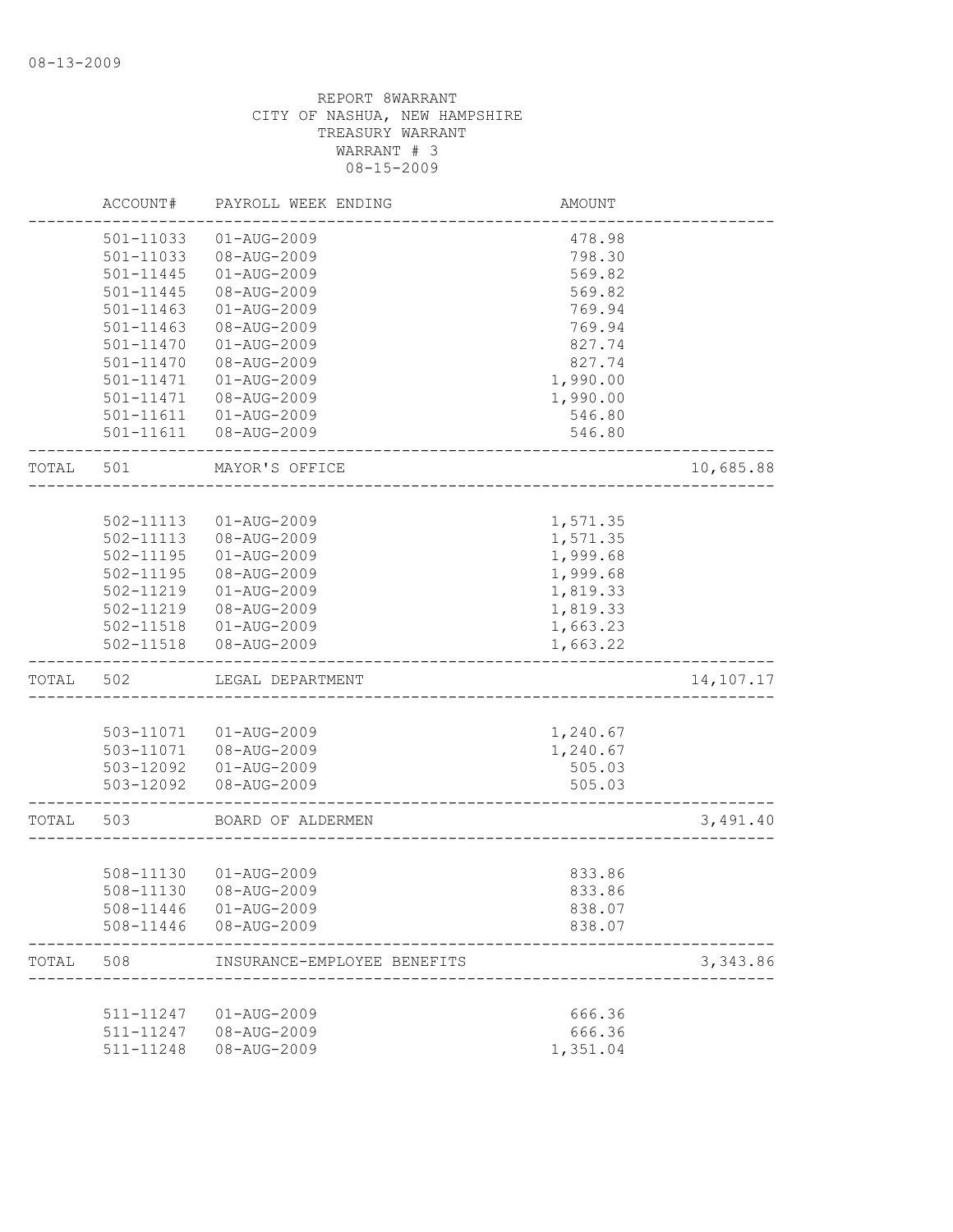| 512-11005 | 01-AUG-2009              | 876.86   |  |
|-----------|--------------------------|----------|--|
| 512-11005 | 08-AUG-2009              | 876.86   |  |
| 512-11050 | 01-AUG-2009              | 793.03   |  |
| 512-11050 | 08-AUG-2009              | 700.65   |  |
| 512-11064 | 01-AUG-2009              | 983.28   |  |
| 512-11064 | 08-AUG-2009              | 983.28   |  |
| 512-11073 | 01-AUG-2009              | 1,544.88 |  |
| 512-11073 | 08-AUG-2009              | 1,544.89 |  |
| 512-11134 | 01-AUG-2009              | 750.52   |  |
| 512-11134 | 08-AUG-2009              | 750.52   |  |
| 512-11165 | 01-AUG-2009              | 1,847.02 |  |
| 512-11165 | 08-AUG-2009              | 1,847.01 |  |
| 512-11173 | 01-AUG-2009              | 1,404.69 |  |
| 512-11173 | 08-AUG-2009              | 1,404.69 |  |
| 512-11177 | $01 - \text{AUG} - 2009$ | 1,941.86 |  |
| 512-11177 | 08-AUG-2009              | 1,941.86 |  |
| 512-11222 | 01-AUG-2009              | 985.72   |  |
| 512-11222 | 08-AUG-2009              | 985.72   |  |
| 512-11224 | 01-AUG-2009              | 957.64   |  |
| 512-11224 | 08-AUG-2009              | 957.64   |  |
| 512-11232 | 01-AUG-2009              | 1,010.46 |  |
| 512-11232 | 08-AUG-2009              | 1,010.46 |  |
| 512-11265 | 01-AUG-2009              | 858.43   |  |
| 512-11265 | 08-AUG-2009              | 858.44   |  |
| 512-11531 | 01-AUG-2009              | 1,761.98 |  |
| 512-11531 | 08-AUG-2009              | 1,761.99 |  |
| 512-11684 | 01-AUG-2009              | 852.14   |  |
| 512-11684 | 08-AUG-2009              | 852.14   |  |
| 512-11714 | $01 - AUG - 2009$        | 929.81   |  |
| 512-11714 | 08-AUG-2009              | 929.81   |  |
| 512-11740 | $01 - \text{AUG} - 2009$ | 1,622.11 |  |
| 512-11740 | 08-AUG-2009              | 1,622.11 |  |
| 512-12033 | 01-AUG-2009              | 598.30   |  |
|           | 512-12033 08-AUG-2009    | 598.30   |  |
| 512-12052 | $01 - AUG - 2009$        | 572.61   |  |
| 512-12052 | 08-AUG-2009              | 801.36   |  |
| 512-12056 | $01 - AUG - 2009$        | 367.97   |  |
| 512-12056 | 08-AUG-2009              | 343.89   |  |
| 512-12749 | $01 - AUG - 2009$        | 592.39   |  |
| 512-12749 | 08-AUG-2009              | 592.39   |  |
| 512-13004 | $01 - AUG - 2009$        | 86.87    |  |
| 512-13004 | 08-AUG-2009              | 228.45   |  |
|           |                          |          |  |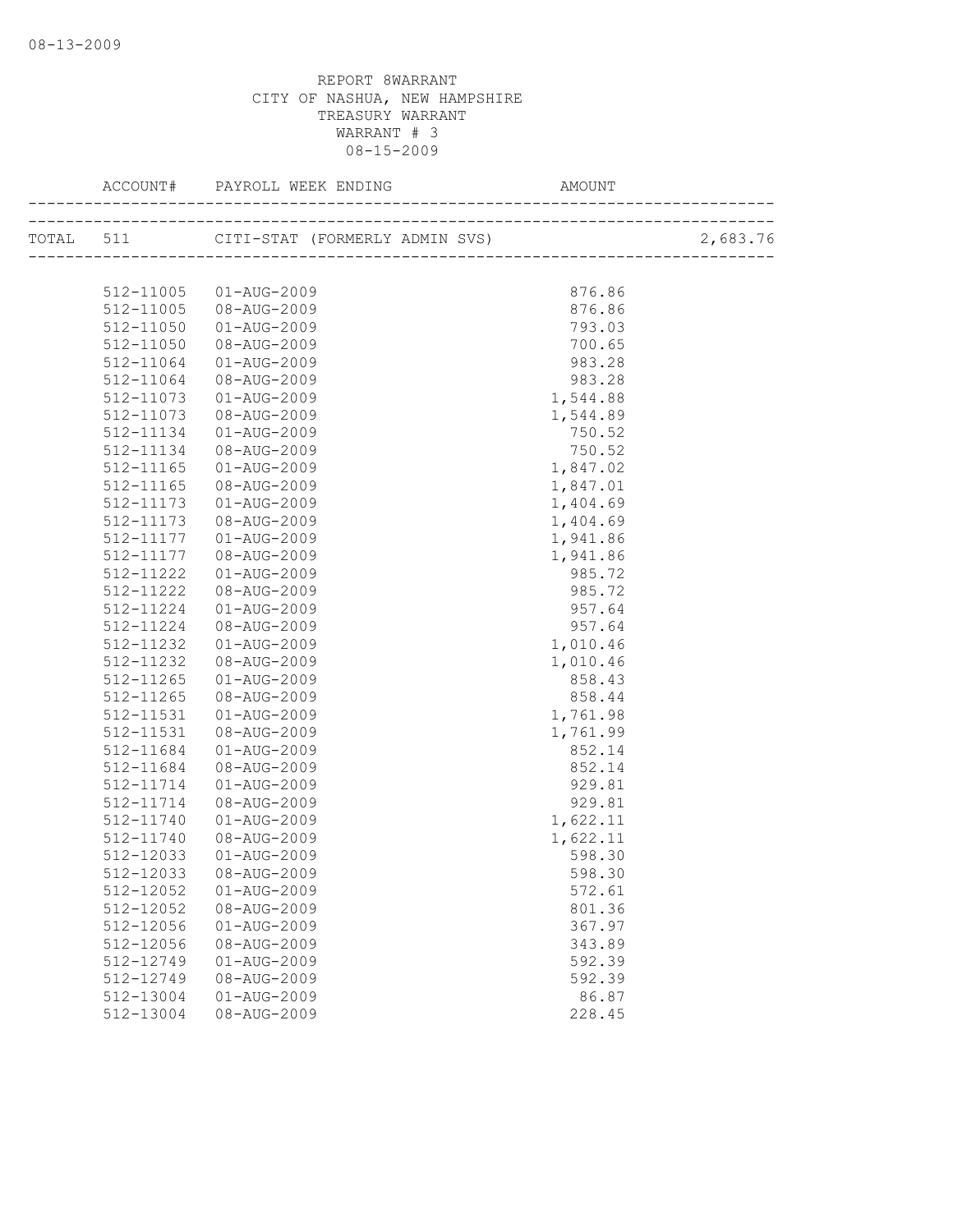|       | ACCOUNT#               | PAYROLL WEEK ENDING           | AMOUNT                        |           |
|-------|------------------------|-------------------------------|-------------------------------|-----------|
| TOTAL | 512                    | FINANCIAL SERVICES            |                               | 42,931.03 |
|       |                        |                               | _____________________________ |           |
|       |                        |                               |                               |           |
|       | 513-11117              | 01-AUG-2009                   | 1,579.18                      |           |
|       | 513-11117              | 08-AUG-2009                   | 1,579.19                      |           |
|       | 513-11171<br>513-11171 | 01-AUG-2009<br>08-AUG-2009    | 2,571.32<br>2,571.32          |           |
|       | 513-11213              |                               |                               |           |
|       | 513-11213              | 01-AUG-2009                   | 1,255.87<br>1,255.87          |           |
|       |                        | 08-AUG-2009<br>01-AUG-2009    |                               |           |
|       | 513-11223              | 513-11223 08-AUG-2009         | 737.23<br>737.23              |           |
| TOTAL | 513                    | CITY CLERK'S OFFICE           |                               | 12,287.21 |
|       |                        |                               |                               |           |
|       | 514-11441              | $01 - AUG - 2009$             | 1,404.69                      |           |
|       | 514-11441              | 08-AUG-2009                   | 1,404.69                      |           |
|       | 514-11540              | 01-AUG-2009                   | 1,047.51                      |           |
|       | 514-11540              | 08-AUG-2009                   | 1,047.51                      |           |
|       | 514-11578              | 01-AUG-2009                   | 964.36                        |           |
|       | 514-11578              | 08-AUG-2009                   | 964.36                        |           |
|       | 514-11589              | 01-AUG-2009                   | 939.83                        |           |
|       | 514-11589              | 08-AUG-2009                   | 717.92                        |           |
| TOTAL | 514                    | INSURANCE-PROPERTY & CASUALTY |                               | 8,490.87  |
|       |                        |                               |                               |           |
|       | 515-11031              | 01-AUG-2009                   | 1,075.15                      |           |
|       | 515-11031              | 08-AUG-2009                   | 1,075.15                      |           |
|       | 515-11350              | 01-AUG-2009                   | 929.81                        |           |
|       | 515-11350              | 08-AUG-2009                   | 929.81                        |           |
|       | 515-11446              | 01-AUG-2009                   | 279.36                        |           |
|       | 515-11446              | 08-AUG-2009                   | 279.36                        |           |
|       | 515-11447              | 01-AUG-2009                   | 1,670.35                      |           |
|       | 515-11447              | 08-AUG-2009                   | 1,670.35                      |           |
| TOTAL | 515                    | HUMAN RESOURCES               |                               | 7,909.34  |
|       |                        |                               |                               |           |
|       | 516-11147              | 01-AUG-2009                   | 617.67                        |           |
|       | 516-11147              | 08-AUG-2009                   | 617.67                        |           |
|       | 516-11148              | $01 - AUG - 2009$             | 938.85                        |           |
|       | 516-11148              | 08-AUG-2009                   | 938.85                        |           |
|       | 516-11459              | $01 - AUG - 2009$             | 1,240.67                      |           |
|       | 516-11459              | 08-AUG-2009                   | 1,240.67                      |           |
|       | 516-11573              | $01 - AUG - 2009$             | 895.46                        |           |
|       | 516-11573              | 08-AUG-2009                   | 895.46                        |           |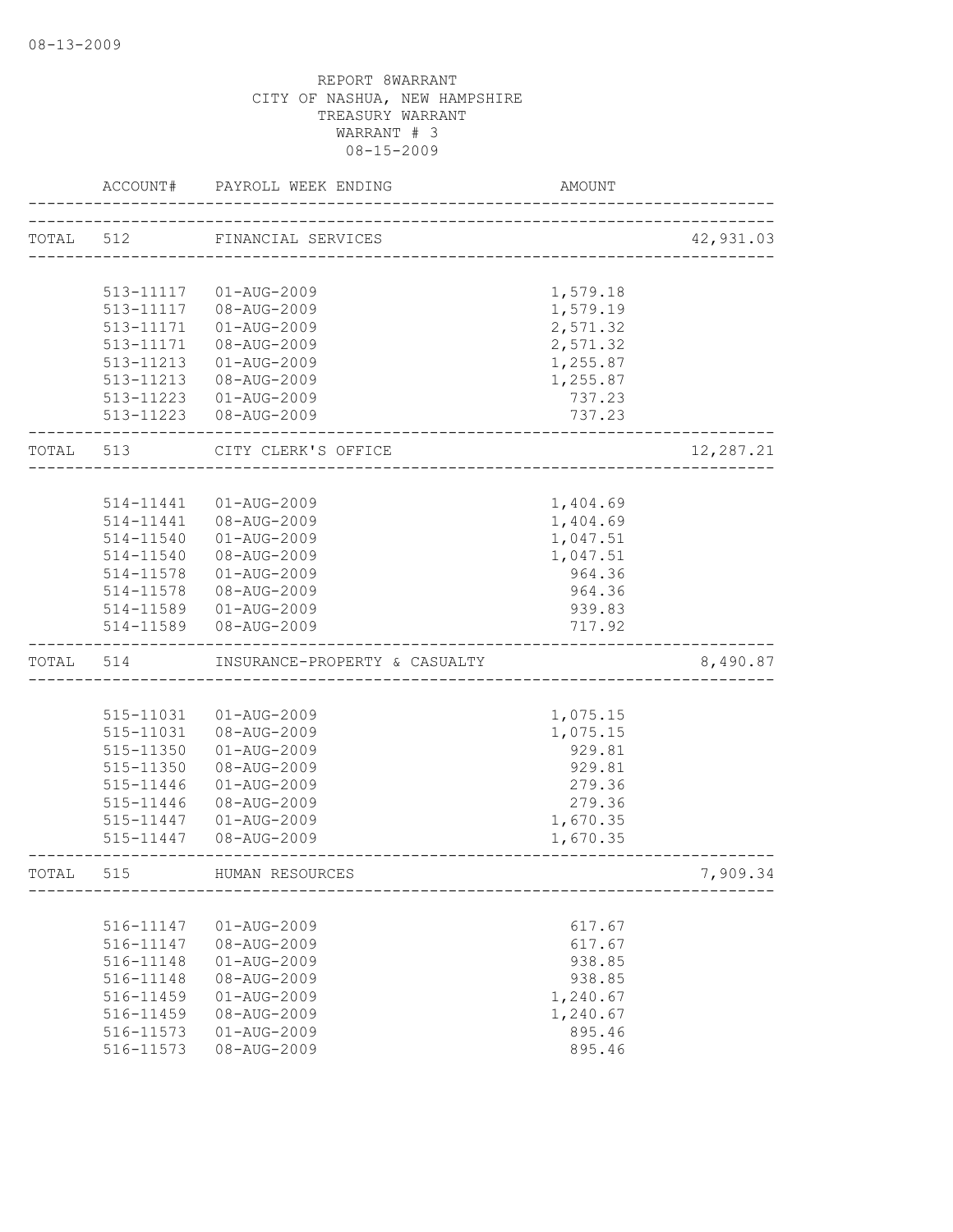|           |                        | ACCOUNT# PAYROLL WEEK ENDING | AMOUNT   |           |
|-----------|------------------------|------------------------------|----------|-----------|
|           |                        | 516-13004  01-AUG-2009       | 46.33    |           |
| TOTAL 516 |                        | PURCHASING DEPARTMENT        |          | 7,431.63  |
|           |                        |                              |          |           |
|           | 517-11198              | 01-AUG-2009                  | 1,077.41 |           |
|           | 517-11198              | 08-AUG-2009                  | 1,077.40 |           |
|           | 517-11266              | 01-AUG-2009                  | 623.58   |           |
|           | $517 - 11266$          | 08-AUG-2009                  | 623.58   |           |
|           | 517-11420              | 01-AUG-2009                  | 722.90   |           |
|           |                        | 517-11420 08-AUG-2009        | 722.90   |           |
|           |                        | 517-12063  01-AUG-2009       | 284.23   |           |
|           |                        | 517-12063  08-AUG-2009       | 284.23   |           |
| TOTAL 517 |                        | BUILDING MAINT - CITY ADMIN  |          | 5,416.23  |
|           |                        |                              |          |           |
|           |                        | 519-11014  01-AUG-2009       | 1,069.50 |           |
|           |                        | 519-11014 08-AUG-2009        | 1,069.50 |           |
|           | 519-11016              | 01-AUG-2009                  | 938.85   |           |
|           | 519-11016              | 08-AUG-2009                  | 938.85   |           |
|           | 519-11017              | 01-AUG-2009                  | 783.92   |           |
|           | 519-11017              | 08-AUG-2009                  | 783.92   |           |
|           | 519-11115              | 01-AUG-2009                  | 1,929.25 |           |
|           | 519-11115              | 08-AUG-2009                  | 1,929.25 |           |
|           | 519-11146              | 01-AUG-2009                  | 816.64   |           |
|           | 519-11146              | 08-AUG-2009                  | 816.63   |           |
|           | 519-11153              | 01-AUG-2009                  | 589.71   |           |
|           | 519-11153              | 08-AUG-2009                  | 589.71   |           |
|           | 519-11154              | $01 - AUG - 2009$            | 617.66   |           |
|           | 519-11154              | 08-AUG-2009                  | 617.67   |           |
|           | 519-11205              | 01-AUG-2009                  | 773.50   |           |
|           | 519-11205              | 08-AUG-2009                  | 773.50   |           |
|           | 519-11241              | 01-AUG-2009                  | 1,367.59 |           |
|           |                        | 519-11241  08-AUG-2009       | 1,367.59 |           |
| TOTAL     | 519                    | ASSESSORS                    |          | 17,773.24 |
|           |                        |                              |          |           |
|           |                        | 520-12077  01-AUG-2009       | 266.12   |           |
|           |                        | 520-12077 08-AUG-2009        | 266.12   |           |
| TOTAL     | 520                    | HUNT BUILDING                |          | 532.24    |
|           | 522-11127              |                              |          |           |
|           |                        | $01 - \text{AUG} - 2009$     | 1,674.48 |           |
|           | 522-11127<br>522-11128 | 08-AUG-2009                  | 1,674.48 |           |
|           |                        | $01 - AUG - 2009$            | 1,096.69 |           |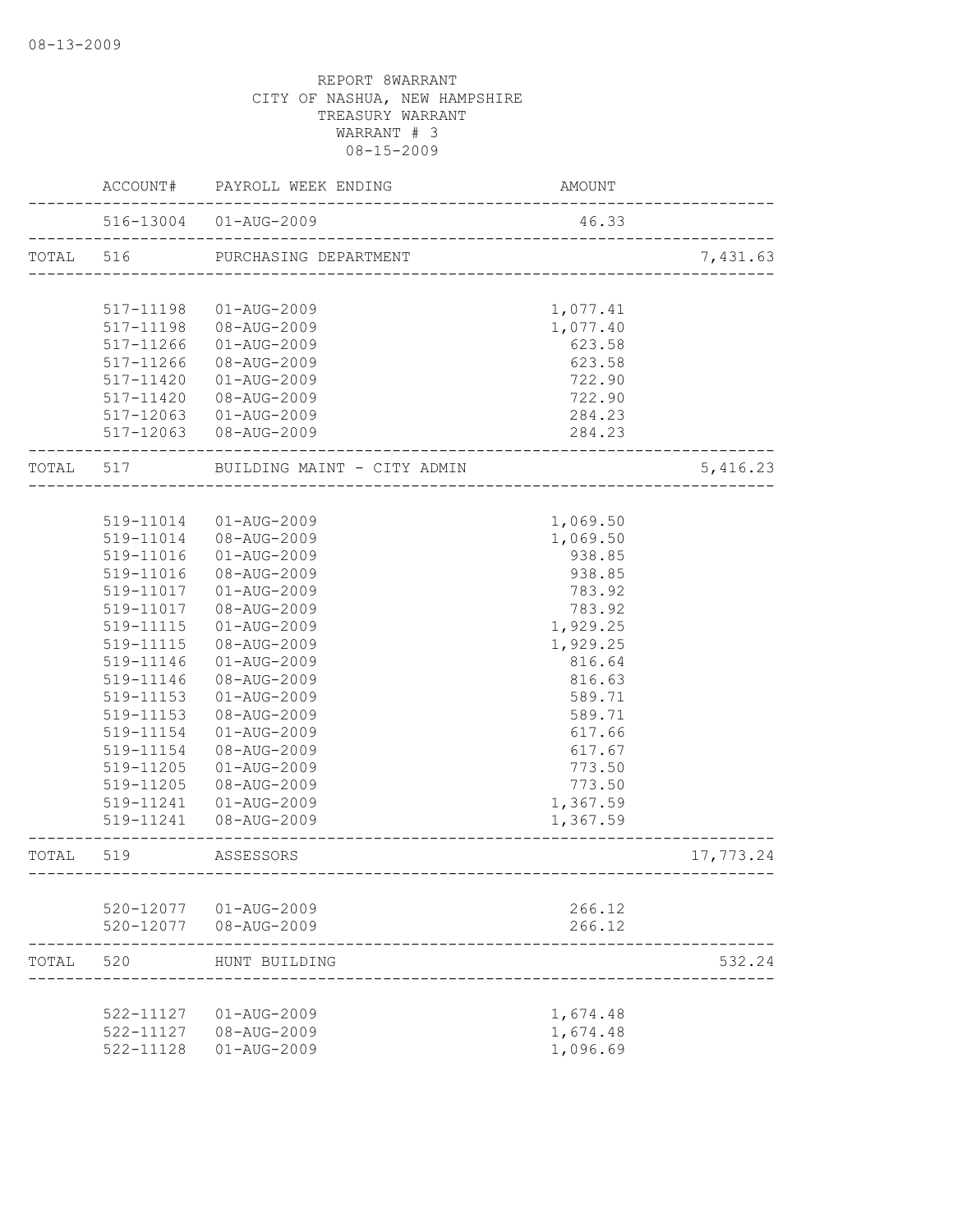|           | ACCOUNT#      | PAYROLL WEEK ENDING                     | AMOUNT   |           |
|-----------|---------------|-----------------------------------------|----------|-----------|
|           | 522-11128     | 08-AUG-2009                             | 1,096.69 |           |
|           | 522-11286     | 01-AUG-2009                             | 574.80   |           |
|           | 522-11286     | 08-AUG-2009                             | 574.80   |           |
|           | 522-11356     | 01-AUG-2009                             | 928.64   |           |
|           | 522-11356     | 08-AUG-2009                             | 928.64   |           |
|           | 522-11429     | $01 - AUG - 2009$                       | 1,819.33 |           |
|           | 522-11429     | 08-AUG-2009                             | 1,819.33 |           |
|           | 522-11641     | $01 - AUG - 2009$                       | 1,342.56 |           |
|           | 522-11641     | 08-AUG-2009                             | 1,342.56 |           |
|           | $522 - 11652$ | 01-AUG-2009                             | 1,446.40 |           |
|           | $522 - 11652$ | 08-AUG-2009                             | 1,446.40 |           |
|           | 522-11721     | 01-AUG-2009                             | 1,482.33 |           |
|           | 522-11721     | 08-AUG-2009                             | 1,482.33 |           |
|           | 522-11724     | 01-AUG-2009                             | 1,331.47 |           |
|           | 522-11724     | 08-AUG-2009                             | 1,331.47 |           |
|           | 522-11725     | 01-AUG-2009                             | 951.69   |           |
|           | 522-11725     | 08-AUG-2009                             | 951.69   |           |
|           | 522-11729     | 01-AUG-2009                             | 2,124.16 |           |
|           | 522-11729     | 08-AUG-2009                             | 2,012.60 |           |
|           |               | 522-13004 08-AUG-2009                   | 149.60   |           |
| TOTAL     | 522           | INFORMATION TECHNOLOGY                  |          | 29,583.14 |
|           |               |                                         |          |           |
|           |               | 523-11332  01-AUG-2009                  | 957.33   |           |
|           |               | 523-11332  08-AUG-2009                  | 957.33   |           |
| TOTAL 523 |               | GIS<br>________________________________ |          | 1,914.66  |
|           |               |                                         |          |           |
|           | 531-11065     | 01-AUG-2009                             | 1,110.43 |           |
|           | 531-11065     | 08-AUG-2009                             | 1,110.43 |           |
|           | 531-11085     | 01-AUG-2009                             | 877.59   |           |
|           | 531-11085     | 08-AUG-2009                             | 877.59   |           |
|           | 531-11114     | 01-AUG-2009                             | 2,297.83 |           |
|           | 531-11114     | 08-AUG-2009                             | 2,297.83 |           |
|           | 531-11129     | $01 - AUG - 2009$                       | 1,331.19 |           |
|           | 531-11129     | 08-AUG-2009                             | 1,331.18 |           |
|           | 531-11164     | $01 - AUG - 2009$                       | 1,121.86 |           |
|           | 531-11164     | 08-AUG-2009                             | 1,121.86 |           |
|           | 531-11166     | 01-AUG-2009                             | 2,515.44 |           |
|           | 531-11166     | 08-AUG-2009                             | 1,778.23 |           |
|           | 531-11170     | $01 - AUG - 2009$                       | 1,474.44 |           |
|           | 531-11170     | 08-AUG-2009                             | 1,474.44 |           |
|           | 531-11201     | $01 - AUG - 2009$                       | 1,338.91 |           |
|           | 531-11201     | 08-AUG-2009                             | 1,338.91 |           |
|           | 531-11203     | $01 - AUG - 2009$                       | 659.67   |           |
|           | 531-11203     | 08-AUG-2009                             | 659.67   |           |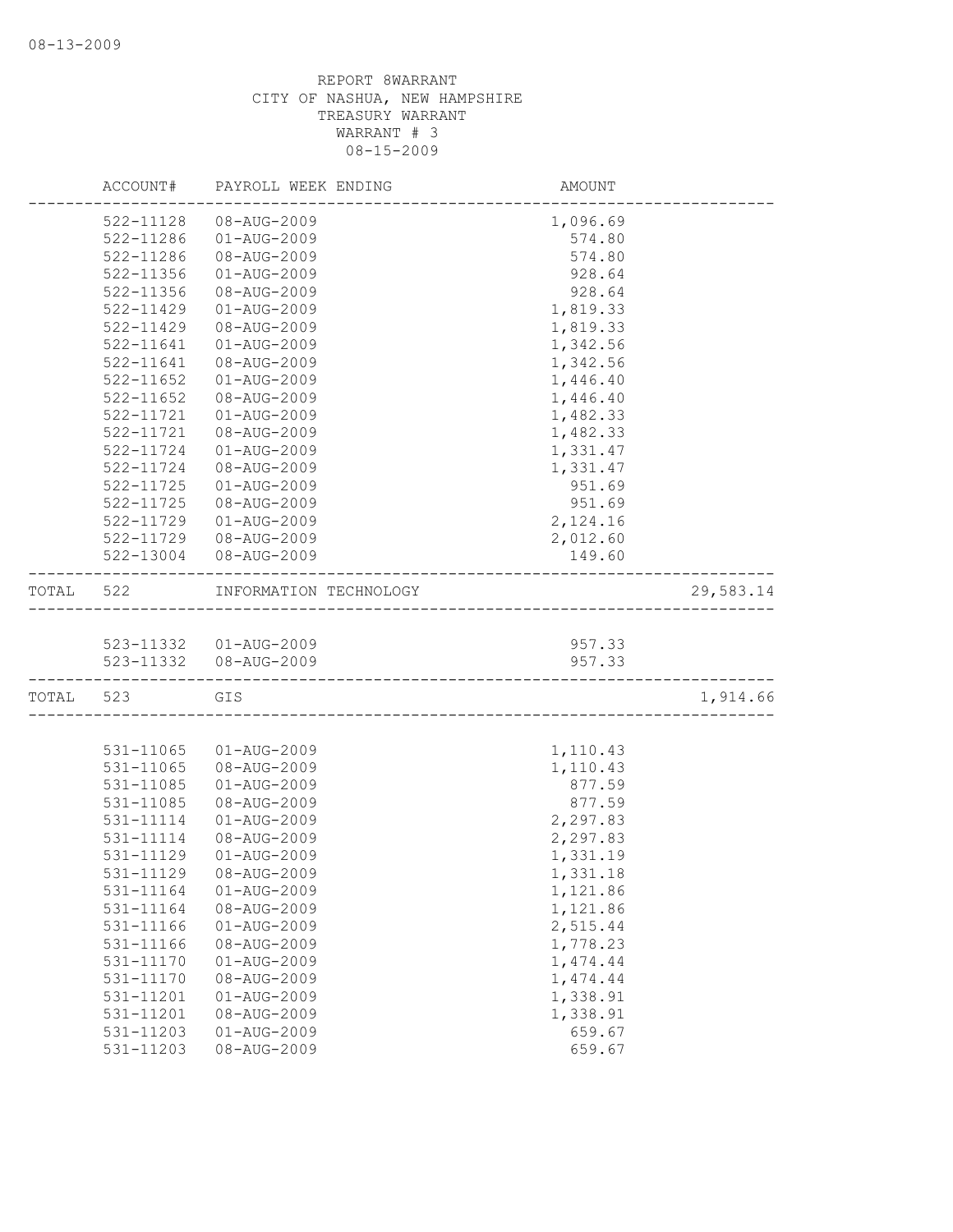| ACCOUNT#  | PAYROLL WEEK ENDING      | AMOUNT     |
|-----------|--------------------------|------------|
| 531-11226 | $01 - \text{AUG} - 2009$ | 804.94     |
| 531-11226 | 08-AUG-2009              | 804.94     |
| 531-11242 | $01 - AUG - 2009$        | 1,119.60   |
| 531-11242 | 08-AUG-2009              | 1,119.60   |
| 531-11245 | 01-AUG-2009              | 621.26     |
| 531-11245 | 08-AUG-2009              | 621.26     |
| 531-11257 | $01 - AUG - 2009$        | 2,673.80   |
| 531-11257 | 08-AUG-2009              | 2,673.80   |
| 531-11398 | 01-AUG-2009              | 624.40     |
| 531-11398 | 08-AUG-2009              | 624.40     |
| 531-11477 | $01 - AUG - 2009$        | 626.99     |
| 531-11477 | 08-AUG-2009              | 626.99     |
| 531-11487 | 01-AUG-2009              | 1,332.86   |
| 531-11487 | 08-AUG-2009              | 1,332.86   |
| 531-11495 | $01 - AUG - 2009$        | 987.31     |
| 531-11495 | 08-AUG-2009              | 987.31     |
| 531-11498 | $01 - AUG - 2009$        | 856.76     |
| 531-11498 | 08-AUG-2009              | 856.76     |
| 531-11516 | $01 - \text{AUG} - 2009$ | 854.66     |
| 531-11516 | 08-AUG-2009              | 854.66     |
| 531-11534 | $01 - \text{AUG} - 2009$ | 1,460.12   |
| 531-11534 | 08-AUG-2009              | 1,460.12   |
| 531-11535 | 01-AUG-2009              | 13,054.60  |
| 531-11535 | 08-AUG-2009              | 13,054.59  |
| 531-11537 | $01 - AUG - 2009$        | 13,787.17  |
| 531-11537 | 08-AUG-2009              | 13,787.17  |
| 531-11538 | 01-AUG-2009              | 877.60     |
| 531-11538 | 08-AUG-2009              | 877.60     |
| 531-11539 | 08-AUG-2009              | 1,533.61   |
| 531-11544 | $01 - AUG - 2009$        | 4,164.50   |
| 531-11544 | 08-AUG-2009              | 4,164.50   |
| 531-11549 | 01-AUG-2009              | 15,907.01  |
| 531-11549 | 08-AUG-2009              | 16,085.74  |
| 531-11550 | $01 - \text{AUG} - 2009$ | 934.00     |
| 531-11550 | 08-AUG-2009              | 934.00     |
| 531-11552 | 01-AUG-2009              | 10,055.35  |
| 531-11552 | 08-AUG-2009              | 10,480.87  |
| 531-11555 | 01-AUG-2009              | 26,050.75  |
| 531-11555 | 08-AUG-2009              | 26,050.75  |
| 531-11558 | 01-AUG-2009              | 69,900.02  |
| 531-11558 | 08-AUG-2009              | 70,094.38  |
| 531-11561 | 01-AUG-2009              | 13,544.70  |
| 531-11561 | 08-AUG-2009              | 13,544.70  |
| 531-11567 | $01 - AUG - 2009$        | 77,528.51  |
| 531-11567 | 08-AUG-2009              | 31, 124.55 |
| 531-11569 | $01 - AUG - 2009$        | 1,155.52   |
| 531-11569 | 08-AUG-2009              | 1,155.52   |
| 531-11618 | $01 - AUG - 2009$        | 1,890.87   |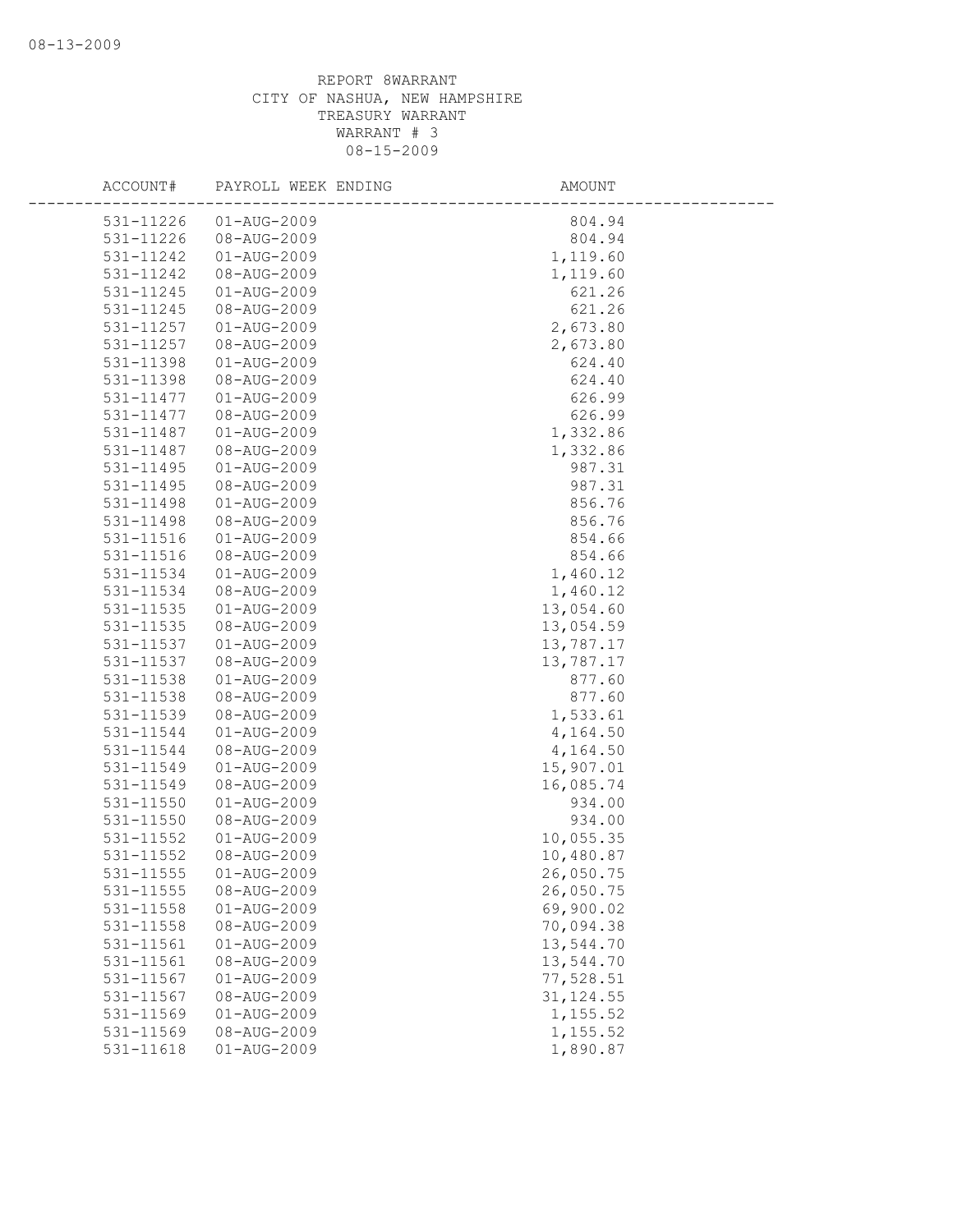|       | ACCOUNT#               | PAYROLL WEEK ENDING              | AMOUNT                 |            |
|-------|------------------------|----------------------------------|------------------------|------------|
|       | 531-11618              | 08-AUG-2009                      | 2,203.84               |            |
|       | 531-11622              | $01 - AUG - 2009$                | 2,976.99               |            |
|       | 531-11622              | 08-AUG-2009                      | 2,976.99               |            |
|       | 531-11636              | $01 - AUG - 2009$                | 988.60                 |            |
|       | 531-11636              | 08-AUG-2009                      | 988.60                 |            |
|       | 531-11664              | $01 - AUG - 2009$                | 1, 114.74              |            |
|       | 531-11664              | 08-AUG-2009                      | 1, 114.74              |            |
|       | 531-11665              | 01-AUG-2009                      | 782.02                 |            |
|       | 531-11665              | 08-AUG-2009                      | 782.02                 |            |
|       | 531-11719              | 01-AUG-2009                      | 903.53                 |            |
|       | 531-11719              | 08-AUG-2009                      | 903.53                 |            |
|       | 531-11732              | $01 - AUG - 2009$                | 6,490.60               |            |
|       | 531-11732              | 08-AUG-2009                      | 6,490.60               |            |
|       | 531-12020              | $01 - AUG - 2009$                | 951.68                 |            |
|       | 531-12020              | 08-AUG-2009                      | 951.68                 |            |
|       | 531-12042              | $01 - AUG - 2009$                | 2,838.28               |            |
|       | 531-12042              | 08-AUG-2009                      | 2,484.77               |            |
|       | 531-12066              | $01 - AUG - 2009$                | 684.12                 |            |
|       | 531-12066              | 08-AUG-2009                      | 684.12                 |            |
|       | 531-12068              | $01 - AUG - 2009$                | 1,468.42               |            |
|       | 531-12068              | 08-AUG-2009                      | 1,468.42               |            |
|       | 531-12071              | 01-AUG-2009                      | 258.97                 |            |
|       | 531-12071              | 08-AUG-2009                      | 258.96                 |            |
|       | 531-12119              | $01 - AUG - 2009$                | 1,102.70               |            |
|       | 531-12119              | 08-AUG-2009                      | 1,102.70               |            |
|       | 531-13004              | 01-AUG-2009                      | 2,345.39               |            |
|       | 531-13004              | 08-AUG-2009                      | 2,221.87               |            |
|       | 531-13038              | 01-AUG-2009                      | 672.24                 |            |
|       | 531-13038              | 08-AUG-2009                      | 794.58                 |            |
|       | 531-13040              | $01 - AUG - 2009$                | 3,295.61               |            |
|       | 531-13040              | 08-AUG-2009                      | 3,630.07               |            |
|       | 531-13044              | $01 - AUG - 2009$                | 3,057.83               |            |
|       |                        |                                  | 2,234.18               |            |
|       | 531-13044<br>531-13047 | 08-AUG-2009<br>$01 - AUG - 2009$ |                        |            |
|       |                        | 08-AUG-2009                      | 13,005.63<br>14,925.37 |            |
|       | 531-13047              |                                  |                        |            |
|       | 531-13048              | 01-AUG-2009                      | 9,885.17               |            |
|       | 531-13048              | 08-AUG-2009                      | 5,382.94               |            |
|       | 531-17003              | $01 - AUG - 2009$                | 1,250.00               |            |
|       | 531-17004              | 01-AUG-2009                      | 300.00                 |            |
|       | 531-17004              | 08-AUG-2009                      | 300.00                 |            |
|       | 531-17006              | 01-AUG-2009                      | 400.00                 |            |
|       | 531-17006              | 08-AUG-2009                      | 1,100.00               |            |
| TOTAL | 531                    | POLICE DEPARTMENT                |                        | 608,153.98 |
|       |                        | 532-11024  01-AUG-2009           | 2,002.10               |            |
|       |                        | 532-11024 08-AUG-2009            | 2,002.10               |            |
|       |                        |                                  |                        |            |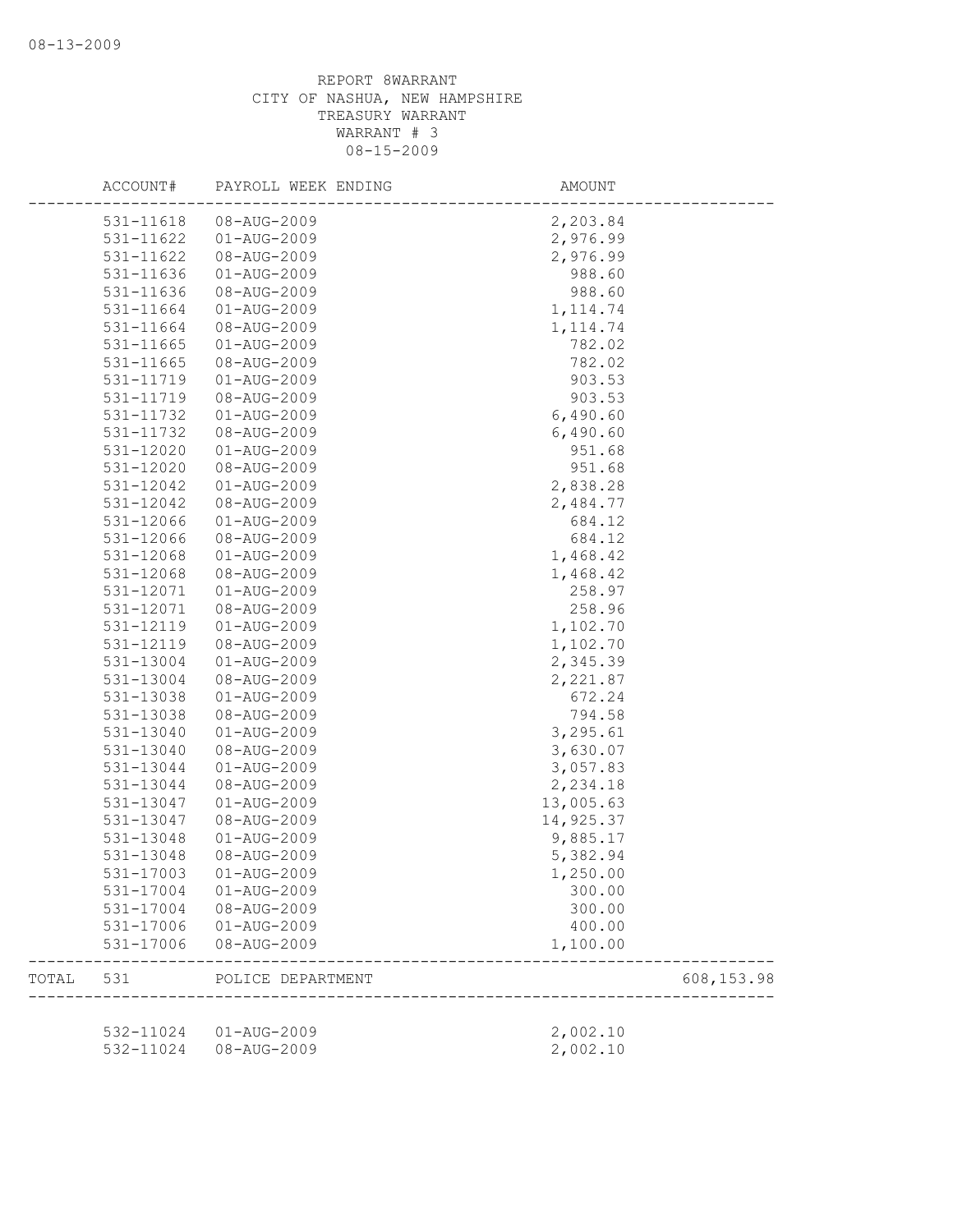| ACCOUNT#               | PAYROLL WEEK ENDING              | AMOUNT          |
|------------------------|----------------------------------|-----------------|
| 532-11036              | $01 - AUG - 2009$                | 1,873.48        |
| 532-11036              | 08-AUG-2009                      | 1,873.48        |
| 532-11066              | $01 - AUG - 2009$                | 1,297.69        |
| 532-11066              | 08-AUG-2009                      | 1,297.69        |
| 532-11069              | 01-AUG-2009                      | 2,702.49        |
| 532-11069              | 08-AUG-2009                      | 2,634.71        |
| 532-11111              | $01 - AUG - 2009$                | 2,183.76        |
| 532-11111              | 08-AUG-2009                      | 2,183.76        |
| 532-11207              | 01-AUG-2009                      | 6,649.58        |
| 532-11207              | 08-AUG-2009                      | 6,649.58        |
| 532-11281              | $01 - AUG - 2009$                | 958.08          |
| 532-11281              | 08-AUG-2009                      | 958.09          |
| 532-11285              | 01-AUG-2009                      | 7,157.41        |
| 532-11285              | 08-AUG-2009                      | 7,095.60        |
| 532-11291              | $01 - AUG - 2009$                | 6,836.26        |
| 532-11291              | 08-AUG-2009                      | 6, 193.25       |
| 532-11298              | $01 - AUG - 2009$                | 1,341.32        |
| 532-11298              | 08-AUG-2009                      | 950.10          |
| 532-11300              | $01 - \text{AUG} - 2009$         | 37,750.88       |
| 532-11300              | 08-AUG-2009                      | 36,203.69       |
| 532-11303              | $01 - AUG - 2009$                | 1,173.65        |
| 532-11303              | 08-AUG-2009                      | 1,173.65        |
| 532-11305              | 01-AUG-2009                      | 4,682.97        |
| 532-11305              | 08-AUG-2009                      | 4,682.97        |
| 532-11309              | 01-AUG-2009                      | 103,803.87      |
| 532-11309              | 08-AUG-2009                      | 104,488.76      |
| 532-11660              | $01 - AUG - 2009$                | 1,476.48        |
| 532-11660              | 08-AUG-2009                      | 1,476.48        |
| 532-11663              | $01 - AUG - 2009$                | 1,447.39        |
| 532-11663              | 08-AUG-2009                      | 1,447.38        |
| 532-11666              | $01 - AUG - 2009$                | 1,461.86        |
| 532-11666              | 08-AUG-2009                      | 1,461.86        |
| 532-11669              | $01 - AUG - 2009$                | 1,461.87        |
| 532-11669              | 08-AUG-2009                      | 1,461.86        |
| 532-12070              | $01 - AUG - 2009$                | 35, 927.61      |
| 532-12070              | 08-AUG-2009                      | 36,598.93       |
| 532-13003              | $01 - AUG - 2009$<br>08-AUG-2009 | 824.97          |
| 532-13003              |                                  | 69.86<br>231.93 |
| 532-13004<br>532-13018 | 01-AUG-2009<br>01-AUG-2009       | 3,702.54        |
| 532-13018              | 08-AUG-2009                      | 2,396.85        |
| 532-13024              | $01 - AUG - 2009$                | 336.15          |
| 532-13024              | 08-AUG-2009                      | 301.91          |
| 532-13050              | $01 - AUG - 2009$                | 12,071.95       |
| 532-13050              | 08-AUG-2009                      | 13,183.06       |
| 532-19231              | $01 - AUG - 2009$                | 1,386.51        |
| 532-19231              | 08-AUG-2009                      | 1,376.28        |
| 532-19232              | $01 - AUG - 2009$                | 1,827.98        |
|                        |                                  |                 |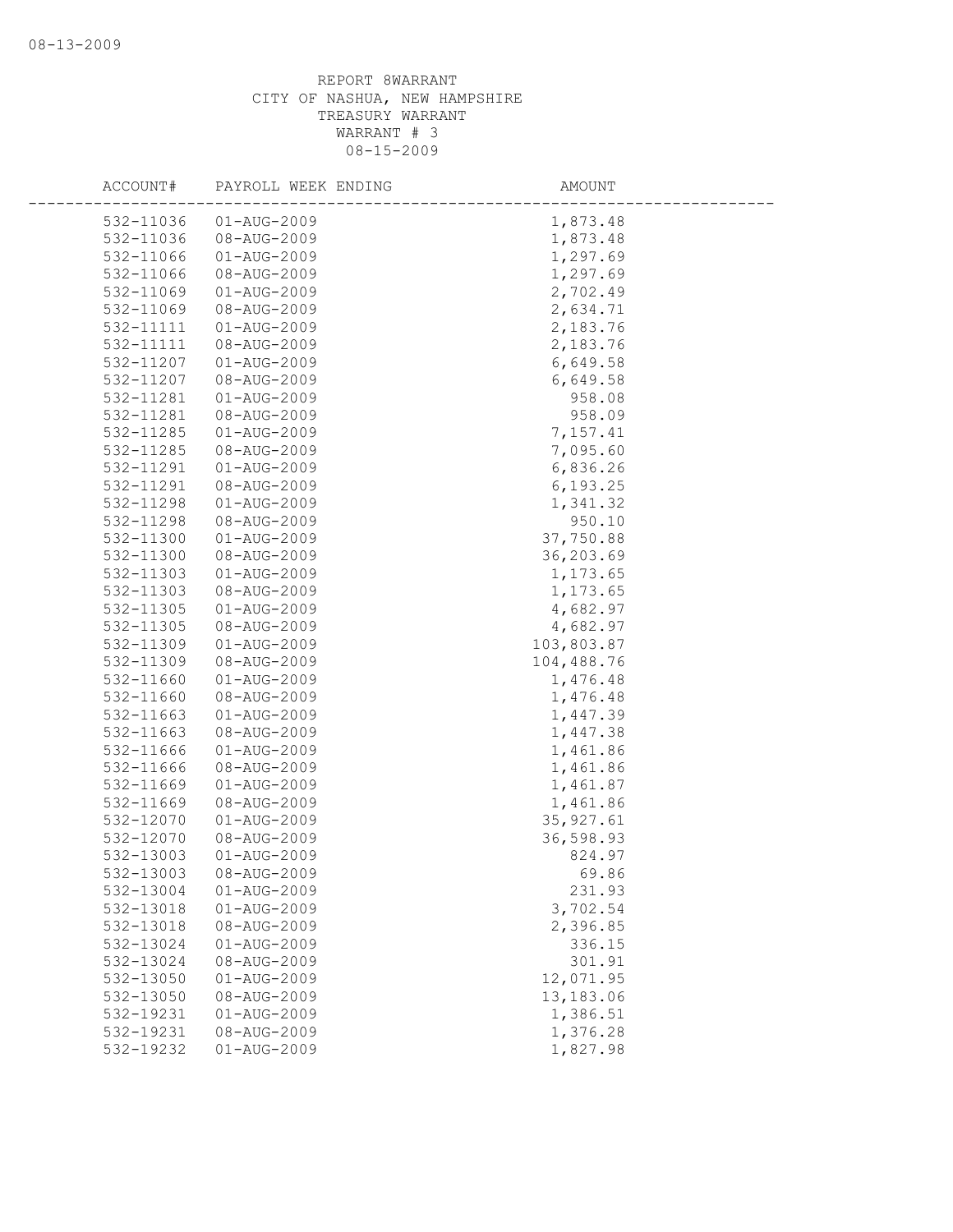|       | ACCOUNT#  | PAYROLL WEEK ENDING         | <b>AMOUNT</b> |            |
|-------|-----------|-----------------------------|---------------|------------|
|       | 532-19232 | 08-AUG-2009                 | 1,806.02      |            |
|       | 532-19233 | 01-AUG-2009                 | 2,756.07      |            |
|       | 532-19233 | 08-AUG-2009                 | 2,700.14      |            |
|       | 532-19234 | 01-AUG-2009                 | 1,869.63      |            |
|       | 532-19234 | 08-AUG-2009                 | 1,861.51      |            |
|       |           | 532-192341 01-AUG-2009      | .37           |            |
|       |           | 532-192341 08-AUG-2009      | $-.37$        |            |
| TOTAL | 532       |                             |               | 491,726.05 |
|       |           |                             |               |            |
|       | 535-81023 | 01-AUG-2009                 | 192.30        |            |
|       |           | 535-81023  08-AUG-2009      | 192.30        |            |
| TOTAL | 535       | EMERGENCY MANAGEMENT        |               | 384.60     |
|       |           |                             |               |            |
|       | 536-11200 | 01-AUG-2009                 | 1,379.75      |            |
|       | 536-11200 | 08-AUG-2009                 | 1,379.75      |            |
|       |           | 536-12137  01-AUG-2009      | 1,200.12      |            |
|       | 536-12137 | 08-AUG-2009                 | 1,200.12      |            |
| TOTAL | 536       | CITYWIDE COMMUNICATIONS     |               | 5, 159.74  |
|       |           |                             |               |            |
|       | 541-11048 | 01-AUG-2009                 | 68.90         |            |
|       | 541-11048 | 08-AUG-2009                 | 68.90         |            |
|       | 541-11104 | 01-AUG-2009                 | 1,014.26      |            |
|       | 541-11104 | 08-AUG-2009                 | 1,014.26      |            |
|       | 541-11107 | $01 - AUG - 2009$           | 93.76         |            |
|       | 541-11107 | 08-AUG-2009                 |               |            |
|       | 541-11240 | $01 - AUG - 2009$           | 1,449.15      |            |
|       | 541-11240 | 08-AUG-2009                 | 1,449.15      |            |
|       | 541-12038 | 01-AUG-2009                 | 451.38        |            |
|       | 541-12038 | 08-AUG-2009                 | 451.38        |            |
| TOTAL | 541       | COMMUNITY SERVICES DIVISION | ____________  | 6,061.14   |
|       |           |                             |               |            |
|       | 542-11024 | $01 - AUG - 2009$           | 634.77        |            |
|       | 542-11024 | 08-AUG-2009                 | 634.77        |            |
|       | 542-11426 | $01 - AUG - 2009$           | 1,364.20      |            |
|       | 542-11426 | 08-AUG-2009                 | 1,364.20      |            |
|       | 542-11584 | $01 - AUG - 2009$           | 3,590.95      |            |
|       | 542-11584 | $08 - \text{AUG} - 2009$    | 3,590.95      |            |
|       | 542-12109 | $01 - AUG - 2009$           | 48.00         |            |
|       | 542-12109 | 08-AUG-2009                 | 160.00        |            |
|       | 542-12582 | $01 - AUG - 2009$           | 606.03        |            |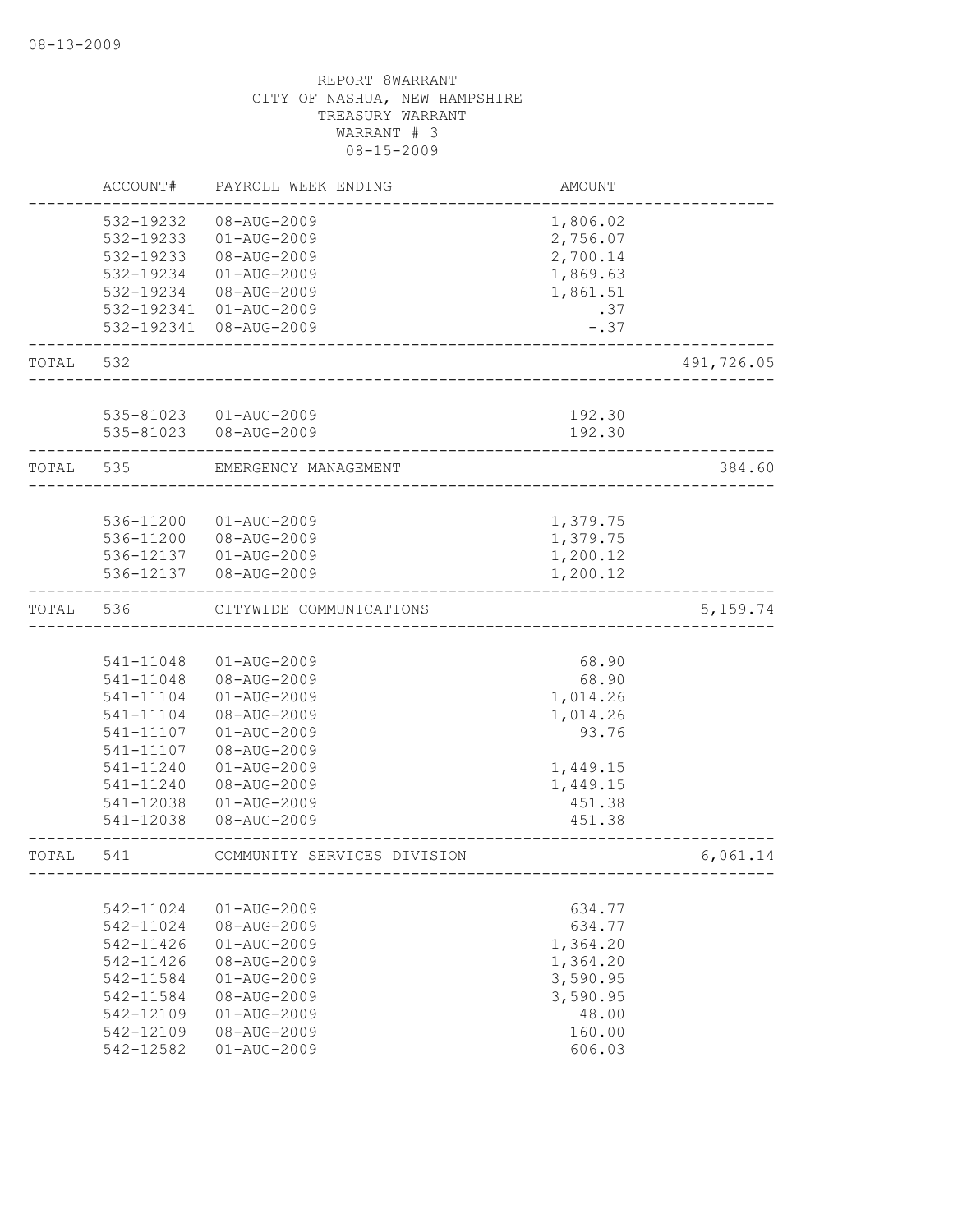|           | ACCOUNT#  | PAYROLL WEEK ENDING                                          | AMOUNT                           |           |
|-----------|-----------|--------------------------------------------------------------|----------------------------------|-----------|
|           |           | 542-12582  08-AUG-2009<br>__________________________________ | 606.03                           |           |
| TOTAL 542 |           | COMMUNITY HEALTH                                             |                                  | 12,599.90 |
|           |           |                                                              |                                  |           |
|           | 543-11380 | 01-AUG-2009                                                  | 952.97                           |           |
|           | 543-11380 | 08-AUG-2009                                                  | 952.97                           |           |
|           | 543-11438 | 01-AUG-2009                                                  | 1,286.72                         |           |
|           | 543-11438 | 08-AUG-2009                                                  | 1,286.71                         |           |
|           | 543-11602 | 01-AUG-2009                                                  | 883.75                           |           |
|           | 543-11602 | 08-AUG-2009                                                  | 883.76                           |           |
|           | 543-11604 | 01-AUG-2009                                                  | 1,528.64                         |           |
|           |           | 543-11604 08-AUG-2009                                        | 1,528.64                         |           |
|           |           | 543-11605  01-AUG-2009                                       | 956.86                           |           |
|           |           | 543-11605 08-AUG-2009                                        | 956.86                           |           |
| TOTAL 543 |           | ENVIRONMENTAL HEALTH DEPT.                                   |                                  | 11,217.88 |
|           |           |                                                              |                                  |           |
|           | 544-11008 | 01-AUG-2009                                                  | 744.55                           |           |
|           | 544-11008 | 08-AUG-2009                                                  | 744.55                           |           |
|           | 544-11099 | 01-AUG-2009                                                  | 1,512.33                         |           |
|           | 544-11099 | 08-AUG-2009                                                  | 1,501.50                         |           |
|           | 544-11112 | 01-AUG-2009                                                  | 852.13                           |           |
|           | 544-11112 | 08-AUG-2009                                                  | 852.14                           |           |
|           | 544-11367 | 01-AUG-2009                                                  | 833.86                           |           |
|           | 544-11367 | 08-AUG-2009                                                  | 833.86                           |           |
|           | 544-11777 | 01-AUG-2009                                                  | 1,289.91                         |           |
|           | 544-11777 | 08-AUG-2009                                                  | 1,289.91                         |           |
|           |           | 544-12101  01-AUG-2009                                       | 271.04                           |           |
|           |           | 544-12101  08-AUG-2009                                       | 314.46<br>______________________ |           |
| TOTAL     | 544       | WELFARE ADMINISTRATION                                       |                                  | 11,040.24 |
|           |           |                                                              |                                  |           |
|           |           | 551-11028  01-AUG-2009                                       | 531.38                           |           |
|           | 551-11028 | 08-AUG-2009                                                  | 531.38                           |           |
|           |           | 551-11057   01-AUG-2009                                      | 877.88                           |           |
|           | 551-11057 | 08-AUG-2009                                                  | 877.89                           |           |
|           | 551-11094 | $01 - AUG - 2009$                                            | 298.91                           |           |
|           | 551-11094 | 08-AUG-2009                                                  | 298.91                           |           |
|           | 551-11097 | 01-AUG-2009                                                  | 1,050.78                         |           |
|           | 551-11097 | 08-AUG-2009                                                  | 1,050.78                         |           |
|           | 551-11211 | $01 - AUG - 2009$                                            | 613.89                           |           |
|           | 551-11211 | 08-AUG-2009                                                  | 613.89                           |           |
|           | 551-11212 | $01 - AUG - 2009$                                            | 1,450.00                         |           |
|           | 551-11212 | 08-AUG-2009                                                  | 1,450.00                         |           |
|           | 551-11249 | $01 - AUG - 2009$                                            | 1,530.58                         |           |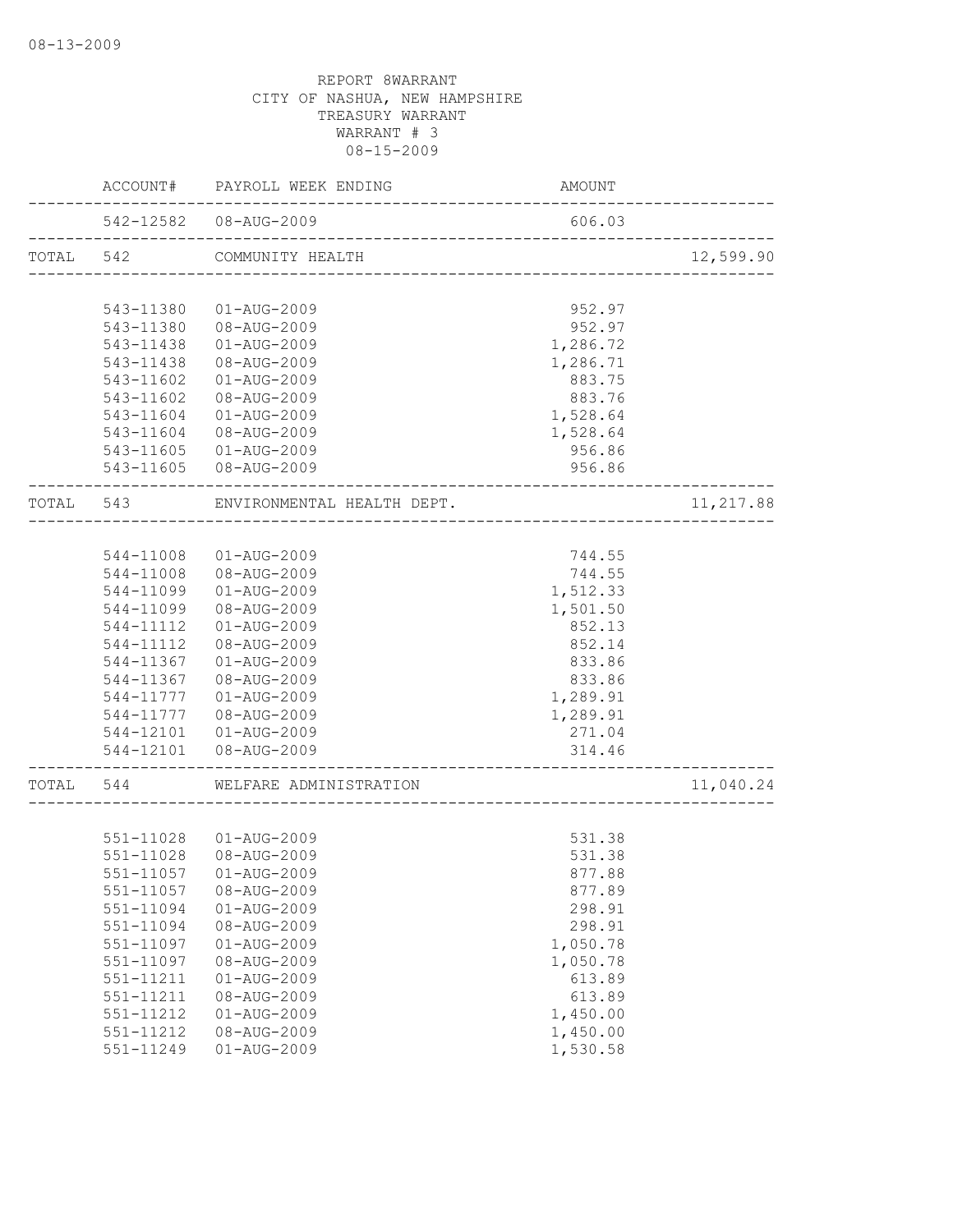|           | ACCOUNT#      | PAYROLL WEEK ENDING            | AMOUNT   |           |
|-----------|---------------|--------------------------------|----------|-----------|
|           | 551-11249     | 08-AUG-2009                    | 1,426.58 |           |
|           | 551-11273     | 01-AUG-2009                    | 1,640.42 |           |
|           | 551-11273     | 08-AUG-2009                    | 1,559.40 |           |
|           | 551-11435     | 01-AUG-2009                    | 909.67   |           |
|           | 551-11435     | 08-AUG-2009                    | 909.67   |           |
|           | 551-11462     | $01 - AUG - 2009$              | 1,009.96 |           |
|           | $551 - 11462$ | 08-AUG-2009                    | 1,009.96 |           |
|           | 551-11638     | $01 - AUG - 2009$              | 971.17   |           |
|           | 551-11638     | 08-AUG-2009                    | 1,088.89 |           |
|           | 551-13004     | $01 - AUG - 2009$              | 374.51   |           |
|           | 551-13004     | 08-AUG-2009                    | 915.61   |           |
|           | 551-59179     | $01 - AUG - 2009$              | 320.00   |           |
|           | 551-59179     | 08-AUG-2009                    | 320.00   |           |
|           | 551-91010     | 01-AUG-2009                    | 390.03   |           |
| TOTAL 551 |               | PUBLIC WORKS DIV & ENGINEERING |          | 24,022.14 |
|           |               |                                |          |           |
|           | 552-11077     | 01-AUG-2009                    | 1,293.12 |           |
|           | 552-11077     | 08-AUG-2009                    | 1,293.11 |           |
|           | 552-11087     | 01-AUG-2009                    | 757.96   |           |
|           | 552-11087     | 08-AUG-2009                    | 761.68   |           |
|           | 552-11143     | 01-AUG-2009                    | 784.00   |           |
|           | 552-11143     | 08-AUG-2009                    | 784.00   |           |
|           | 552-11324     | $01 - AUG - 2009$              | 3,332.87 |           |
|           | 552-11324     | 08-AUG-2009                    | 3,332.87 |           |
|           | 552-11339     | $01 - AUG - 2009$              | 2,824.08 |           |
|           | 552-11339     | 08-AUG-2009                    | 2,851.92 |           |
|           | 552-11342     | $01 - AUG - 2009$              | 706.00   |           |
|           | 552-11342     | 08-AUG-2009                    | 706.00   |           |
|           | 552-11343     | $01 - AUG - 2009$              | 2,368.80 |           |
|           | 552-11343     | 08-AUG-2009                    | 2,376.00 |           |
|           | 552-11407     | $01 - AUG - 2009$              | 4,884.01 |           |
|           | 552-11407     | 08-AUG-2009                    | 4,884.00 |           |
|           | 552-11492     | $01 - AUG - 2009$              | 746.80   |           |
|           | 552-11492     | 08-AUG-2009                    | 746.80   |           |
|           | 552-11548     | $01 - AUG - 2009$              | 1,028.00 |           |
|           | 552-11548     | 08-AUG-2009                    | 1,028.00 |           |
|           | 552-11562     | 01-AUG-2009                    | 400.06   |           |
|           | 552-11562     | 08-AUG-2009                    | 400.06   |           |
|           | 552-11580     | $01 - AUG - 2009$              | 985.56   |           |
|           | 552-11580     | 08-AUG-2009                    | 985.56   |           |
|           | 552-11618     | $01 - AUG - 2009$              | 638.05   |           |
|           | $552 - 11618$ | 08-AUG-2009                    | 638.05   |           |
|           | 552-11672     | $01 - AUG - 2009$              | 1,446.40 |           |
|           | 552-11672     | 08-AUG-2009                    | 1,446.40 |           |
|           | 552-11750     | $01 - AUG - 2009$              | 725.68   |           |
|           | 552-11750     | 08-AUG-2009                    | 736.96   |           |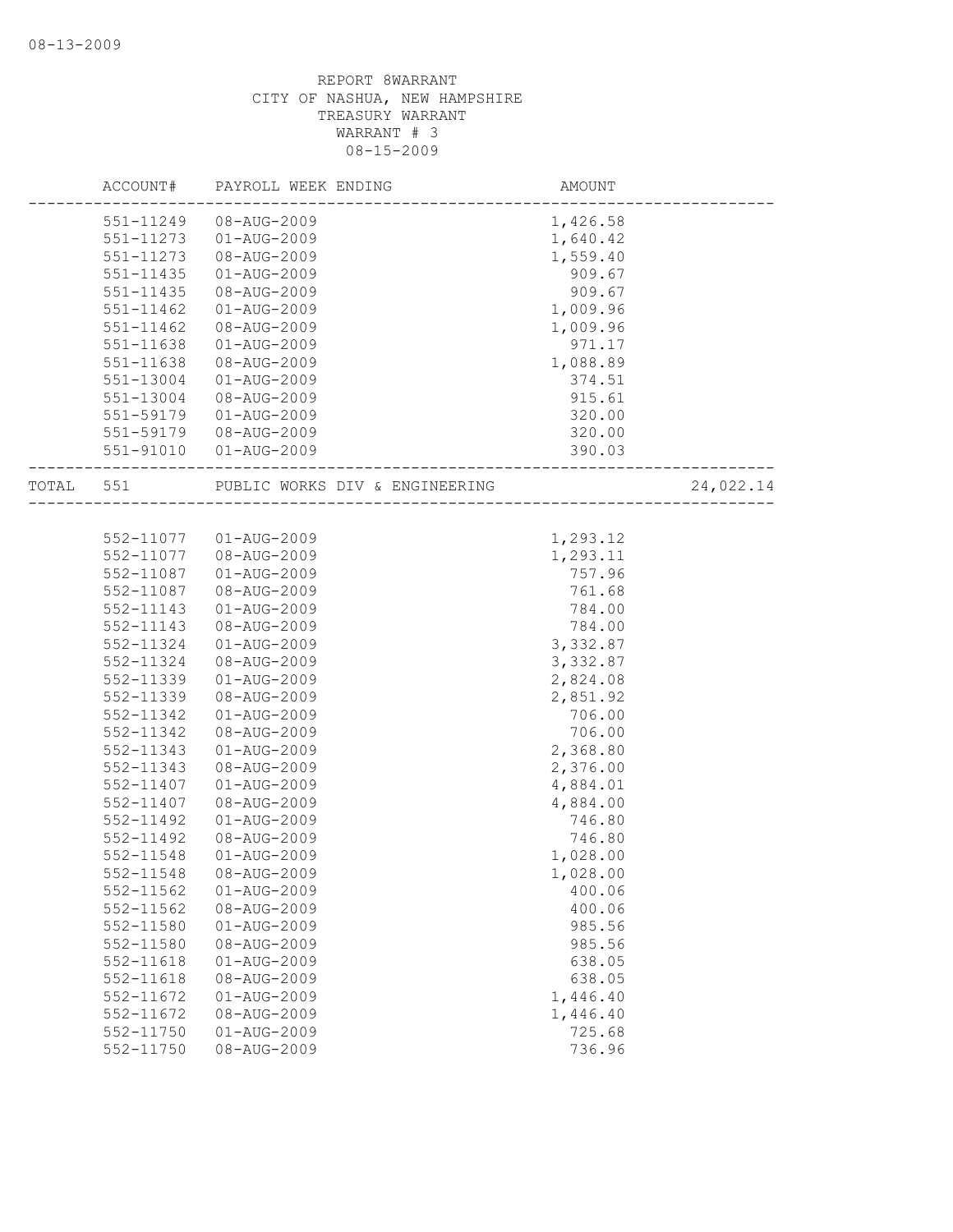|       | ACCOUNT#  | PAYROLL WEEK ENDING  | AMOUNT             |           |
|-------|-----------|----------------------|--------------------|-----------|
|       | 552-12156 | $01 - AUG - 2009$    | 6,835.00           |           |
|       | 552-12156 | 08-AUG-2009          | 6, 157.50          |           |
|       | 552-12158 | 01-AUG-2009          | 742.50             |           |
|       | 552-12158 | 08-AUG-2009          | 742.50             |           |
|       | 552-12159 | 01-AUG-2009          | 3,500.25           |           |
|       | 552-12159 | 08-AUG-2009          | 2,906.75           |           |
|       | 552-12162 | 01-AUG-2009          | 1,063.75           |           |
|       | 552-12162 | 08-AUG-2009          | 1,194.00           |           |
|       | 552-12186 | $01 - AUG - 2009$    | 1,522.25           |           |
|       | 552-12186 | 08-AUG-2009          | 1,299.50           |           |
|       | 552-12192 | 01-AUG-2009          | 2,217.50           |           |
|       | 552-12192 | 08-AUG-2009          | 2,068.00           |           |
|       | 552-13004 | 01-AUG-2009          | 3,363.52           |           |
|       | 552-13004 | 08-AUG-2009          | 4,827.72           |           |
|       | 552-17002 | 01-AUG-2009          | 500.00             |           |
|       | 552-59050 | 08-AUG-2009          | 1,162.50           |           |
| TOTAL | 552       | PARKS AND RECREATION | __________________ | 85,996.04 |
|       |           |                      |                    |           |
|       | 553-11041 | $01 - AUG - 2009$    | 1,016.27           |           |
|       | 553-11041 | 08-AUG-2009          | 1,016.26           |           |
|       | 553-11078 | 01-AUG-2009          | 239.33             |           |
|       | 553-11078 | 08-AUG-2009          | 239.33             |           |
|       | 553-11098 | 01-AUG-2009          | 990.17             |           |
|       | 553-11098 | 08-AUG-2009          | 990.17             |           |
|       | 553-11169 | 01-AUG-2009          | 1,021.62           |           |
|       | 553-11169 | 08-AUG-2009          | 1,021.62           |           |
|       | 553-11192 | $01 - AUG - 2009$    | 931.64             |           |
|       | 553-11192 | 08-AUG-2009          | 931.64             |           |
|       | 553-11279 | $01 - AUG - 2009$    | 5,531.59           |           |
|       | 553-11279 | 08-AUG-2009          | 5,531.59           |           |
|       | 553-11327 | 01-AUG-2009          | 4,039.83           |           |
|       | 553-11327 | 08-AUG-2009          | 4,039.83           |           |
|       | 553-11375 | 01-AUG-2009          | 1,792.88           |           |
|       | 553-11375 | 08-AUG-2009          | 1,932.91           |           |
|       | 553-11465 | $01 - AUG - 2009$    | 1,904.34           |           |
|       | 553-11465 | 08-AUG-2009          | 1,754.98           |           |
|       | 553-11474 | $01 - AUG - 2009$    | 3,538.42           |           |
|       | 553-11474 | 08-AUG-2009          | 4,208.00           |           |
|       | 553-11475 | $01 - AUG - 2009$    | 2,558.25           |           |
|       | 553-11475 | 08-AUG-2009          | 2,551.20           |           |
|       | 553-11630 | $01 - AUG - 2009$    | 1,435.20           |           |
|       | 553-11630 | 08-AUG-2009          | 1,435.20           |           |
|       | 553-11631 | $01 - AUG - 2009$    | 729.60             |           |
|       | 553-11631 | 08-AUG-2009          | 727.20             |           |
|       | 553-11648 | $01 - AUG - 2009$    | 820.54             |           |
|       | 553-11648 | 08-AUG-2009          | 820.54             |           |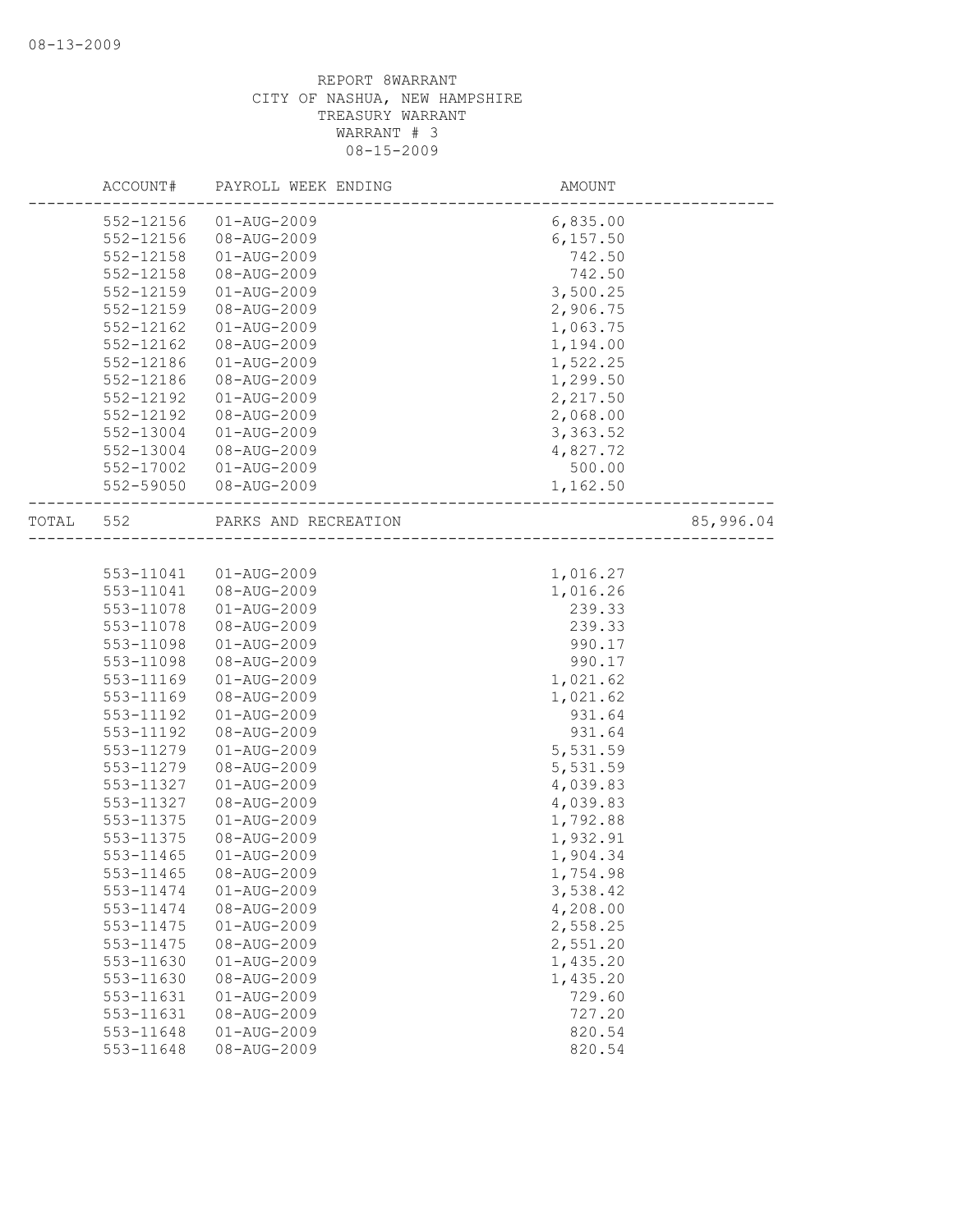| 553-11678<br>$01 - AUG - 2009$<br>1,670.34<br>08-AUG-2009<br>553-11678<br>1,670.34<br>$01 - AUG - 2009$<br>14,576.95<br>553-11759<br>13,988.54<br>553-11759<br>08-AUG-2009<br>2,524.80<br>553-11771<br>$01 - AUG - 2009$<br>553-11771<br>08-AUG-2009<br>1,683.20<br>553-12128<br>$01 - AUG - 2009$<br>270.86<br>294.56<br>553-12128<br>08-AUG-2009<br>553-13004<br>$01 - AUG - 2009$<br>806.43<br>08-AUG-2009<br>553-13004<br>806.12<br>$553 - 17010$<br>01-AUG-2009<br>18.67<br>553-17010<br>08-AUG-2009<br>1,081.33<br>TOTAL<br>553<br>STREET DEPARTMENT<br>9.33<br>555-11024<br>08-AUG-2009<br>$01 - AUG - 2009$<br>985.56<br>555-11058<br>08-AUG-2009<br>985.56<br>555-11058<br>555-11461<br>$01 - AUG - 2009$<br>1,446.40<br>555-11461<br>08-AUG-2009<br>1,446.40<br>555-11505<br>$01 - AUG - 2009$<br>1,184.60<br>555-11505<br>08-AUG-2009<br>1,184.60<br>555-11639<br>$01 - AUG - 2009$<br>746.80<br>555-11639<br>08-AUG-2009<br>746.80<br>555-11640<br>$01 - AUG - 2009$<br>695.60<br>555-11640<br>08-AUG-2009<br>746.80<br>$01 - AUG - 2009$<br>555-11738<br>1,760.00<br>555-11738<br>08-AUG-2009<br>1,760.00<br>555-11745<br>$01 - AUG - 2009$<br>738.80<br>738.80<br>555-11745<br>08-AUG-2009<br>$01 - AUG - 2009$<br>1,139.75<br>555-11746<br>08-AUG-2009<br>555-11746<br>1,139.75<br>555-13004<br>$01 - AUG - 2009$<br>474.53<br>08-AUG-2009<br>530.03<br>555-13004<br>231.00<br>555-13068<br>$01 - AUG - 2009$<br>555-13068<br>08-AUG-2009<br>231.00<br>TOTAL<br>555<br>TRAFFIC DEPARTMENT<br>01-AUG-2009<br>746.80<br>557-11161<br>08-AUG-2009 | ACCOUNT#  | PAYROLL WEEK ENDING | <b>AMOUNT</b> |            |
|---------------------------------------------------------------------------------------------------------------------------------------------------------------------------------------------------------------------------------------------------------------------------------------------------------------------------------------------------------------------------------------------------------------------------------------------------------------------------------------------------------------------------------------------------------------------------------------------------------------------------------------------------------------------------------------------------------------------------------------------------------------------------------------------------------------------------------------------------------------------------------------------------------------------------------------------------------------------------------------------------------------------------------------------------------------------------------------------------------------------------------------------------------------------------------------------------------------------------------------------------------------------------------------------------------------------------------------------------------------------------------------------------------------------------------------------------------------------------------------------------------------------------------------------------------------|-----------|---------------------|---------------|------------|
|                                                                                                                                                                                                                                                                                                                                                                                                                                                                                                                                                                                                                                                                                                                                                                                                                                                                                                                                                                                                                                                                                                                                                                                                                                                                                                                                                                                                                                                                                                                                                               |           |                     |               |            |
|                                                                                                                                                                                                                                                                                                                                                                                                                                                                                                                                                                                                                                                                                                                                                                                                                                                                                                                                                                                                                                                                                                                                                                                                                                                                                                                                                                                                                                                                                                                                                               |           |                     |               |            |
|                                                                                                                                                                                                                                                                                                                                                                                                                                                                                                                                                                                                                                                                                                                                                                                                                                                                                                                                                                                                                                                                                                                                                                                                                                                                                                                                                                                                                                                                                                                                                               |           |                     |               |            |
|                                                                                                                                                                                                                                                                                                                                                                                                                                                                                                                                                                                                                                                                                                                                                                                                                                                                                                                                                                                                                                                                                                                                                                                                                                                                                                                                                                                                                                                                                                                                                               |           |                     |               |            |
|                                                                                                                                                                                                                                                                                                                                                                                                                                                                                                                                                                                                                                                                                                                                                                                                                                                                                                                                                                                                                                                                                                                                                                                                                                                                                                                                                                                                                                                                                                                                                               |           |                     |               |            |
|                                                                                                                                                                                                                                                                                                                                                                                                                                                                                                                                                                                                                                                                                                                                                                                                                                                                                                                                                                                                                                                                                                                                                                                                                                                                                                                                                                                                                                                                                                                                                               |           |                     |               |            |
|                                                                                                                                                                                                                                                                                                                                                                                                                                                                                                                                                                                                                                                                                                                                                                                                                                                                                                                                                                                                                                                                                                                                                                                                                                                                                                                                                                                                                                                                                                                                                               |           |                     |               |            |
|                                                                                                                                                                                                                                                                                                                                                                                                                                                                                                                                                                                                                                                                                                                                                                                                                                                                                                                                                                                                                                                                                                                                                                                                                                                                                                                                                                                                                                                                                                                                                               |           |                     |               |            |
|                                                                                                                                                                                                                                                                                                                                                                                                                                                                                                                                                                                                                                                                                                                                                                                                                                                                                                                                                                                                                                                                                                                                                                                                                                                                                                                                                                                                                                                                                                                                                               |           |                     |               |            |
|                                                                                                                                                                                                                                                                                                                                                                                                                                                                                                                                                                                                                                                                                                                                                                                                                                                                                                                                                                                                                                                                                                                                                                                                                                                                                                                                                                                                                                                                                                                                                               |           |                     |               |            |
|                                                                                                                                                                                                                                                                                                                                                                                                                                                                                                                                                                                                                                                                                                                                                                                                                                                                                                                                                                                                                                                                                                                                                                                                                                                                                                                                                                                                                                                                                                                                                               |           |                     |               |            |
|                                                                                                                                                                                                                                                                                                                                                                                                                                                                                                                                                                                                                                                                                                                                                                                                                                                                                                                                                                                                                                                                                                                                                                                                                                                                                                                                                                                                                                                                                                                                                               |           |                     |               |            |
|                                                                                                                                                                                                                                                                                                                                                                                                                                                                                                                                                                                                                                                                                                                                                                                                                                                                                                                                                                                                                                                                                                                                                                                                                                                                                                                                                                                                                                                                                                                                                               |           |                     |               | 93, 142.29 |
|                                                                                                                                                                                                                                                                                                                                                                                                                                                                                                                                                                                                                                                                                                                                                                                                                                                                                                                                                                                                                                                                                                                                                                                                                                                                                                                                                                                                                                                                                                                                                               |           |                     |               |            |
|                                                                                                                                                                                                                                                                                                                                                                                                                                                                                                                                                                                                                                                                                                                                                                                                                                                                                                                                                                                                                                                                                                                                                                                                                                                                                                                                                                                                                                                                                                                                                               |           |                     |               |            |
|                                                                                                                                                                                                                                                                                                                                                                                                                                                                                                                                                                                                                                                                                                                                                                                                                                                                                                                                                                                                                                                                                                                                                                                                                                                                                                                                                                                                                                                                                                                                                               |           |                     |               |            |
|                                                                                                                                                                                                                                                                                                                                                                                                                                                                                                                                                                                                                                                                                                                                                                                                                                                                                                                                                                                                                                                                                                                                                                                                                                                                                                                                                                                                                                                                                                                                                               |           |                     |               |            |
|                                                                                                                                                                                                                                                                                                                                                                                                                                                                                                                                                                                                                                                                                                                                                                                                                                                                                                                                                                                                                                                                                                                                                                                                                                                                                                                                                                                                                                                                                                                                                               |           |                     |               |            |
|                                                                                                                                                                                                                                                                                                                                                                                                                                                                                                                                                                                                                                                                                                                                                                                                                                                                                                                                                                                                                                                                                                                                                                                                                                                                                                                                                                                                                                                                                                                                                               |           |                     |               |            |
|                                                                                                                                                                                                                                                                                                                                                                                                                                                                                                                                                                                                                                                                                                                                                                                                                                                                                                                                                                                                                                                                                                                                                                                                                                                                                                                                                                                                                                                                                                                                                               |           |                     |               |            |
|                                                                                                                                                                                                                                                                                                                                                                                                                                                                                                                                                                                                                                                                                                                                                                                                                                                                                                                                                                                                                                                                                                                                                                                                                                                                                                                                                                                                                                                                                                                                                               |           |                     |               |            |
|                                                                                                                                                                                                                                                                                                                                                                                                                                                                                                                                                                                                                                                                                                                                                                                                                                                                                                                                                                                                                                                                                                                                                                                                                                                                                                                                                                                                                                                                                                                                                               |           |                     |               |            |
|                                                                                                                                                                                                                                                                                                                                                                                                                                                                                                                                                                                                                                                                                                                                                                                                                                                                                                                                                                                                                                                                                                                                                                                                                                                                                                                                                                                                                                                                                                                                                               |           |                     |               |            |
|                                                                                                                                                                                                                                                                                                                                                                                                                                                                                                                                                                                                                                                                                                                                                                                                                                                                                                                                                                                                                                                                                                                                                                                                                                                                                                                                                                                                                                                                                                                                                               |           |                     |               |            |
|                                                                                                                                                                                                                                                                                                                                                                                                                                                                                                                                                                                                                                                                                                                                                                                                                                                                                                                                                                                                                                                                                                                                                                                                                                                                                                                                                                                                                                                                                                                                                               |           |                     |               |            |
|                                                                                                                                                                                                                                                                                                                                                                                                                                                                                                                                                                                                                                                                                                                                                                                                                                                                                                                                                                                                                                                                                                                                                                                                                                                                                                                                                                                                                                                                                                                                                               |           |                     |               |            |
|                                                                                                                                                                                                                                                                                                                                                                                                                                                                                                                                                                                                                                                                                                                                                                                                                                                                                                                                                                                                                                                                                                                                                                                                                                                                                                                                                                                                                                                                                                                                                               |           |                     |               |            |
|                                                                                                                                                                                                                                                                                                                                                                                                                                                                                                                                                                                                                                                                                                                                                                                                                                                                                                                                                                                                                                                                                                                                                                                                                                                                                                                                                                                                                                                                                                                                                               |           |                     |               |            |
|                                                                                                                                                                                                                                                                                                                                                                                                                                                                                                                                                                                                                                                                                                                                                                                                                                                                                                                                                                                                                                                                                                                                                                                                                                                                                                                                                                                                                                                                                                                                                               |           |                     |               |            |
|                                                                                                                                                                                                                                                                                                                                                                                                                                                                                                                                                                                                                                                                                                                                                                                                                                                                                                                                                                                                                                                                                                                                                                                                                                                                                                                                                                                                                                                                                                                                                               |           |                     |               |            |
|                                                                                                                                                                                                                                                                                                                                                                                                                                                                                                                                                                                                                                                                                                                                                                                                                                                                                                                                                                                                                                                                                                                                                                                                                                                                                                                                                                                                                                                                                                                                                               |           |                     |               |            |
|                                                                                                                                                                                                                                                                                                                                                                                                                                                                                                                                                                                                                                                                                                                                                                                                                                                                                                                                                                                                                                                                                                                                                                                                                                                                                                                                                                                                                                                                                                                                                               |           |                     |               |            |
|                                                                                                                                                                                                                                                                                                                                                                                                                                                                                                                                                                                                                                                                                                                                                                                                                                                                                                                                                                                                                                                                                                                                                                                                                                                                                                                                                                                                                                                                                                                                                               |           |                     |               |            |
|                                                                                                                                                                                                                                                                                                                                                                                                                                                                                                                                                                                                                                                                                                                                                                                                                                                                                                                                                                                                                                                                                                                                                                                                                                                                                                                                                                                                                                                                                                                                                               |           |                     |               |            |
|                                                                                                                                                                                                                                                                                                                                                                                                                                                                                                                                                                                                                                                                                                                                                                                                                                                                                                                                                                                                                                                                                                                                                                                                                                                                                                                                                                                                                                                                                                                                                               |           |                     |               |            |
|                                                                                                                                                                                                                                                                                                                                                                                                                                                                                                                                                                                                                                                                                                                                                                                                                                                                                                                                                                                                                                                                                                                                                                                                                                                                                                                                                                                                                                                                                                                                                               |           |                     |               | 18,922.11  |
|                                                                                                                                                                                                                                                                                                                                                                                                                                                                                                                                                                                                                                                                                                                                                                                                                                                                                                                                                                                                                                                                                                                                                                                                                                                                                                                                                                                                                                                                                                                                                               |           |                     |               |            |
|                                                                                                                                                                                                                                                                                                                                                                                                                                                                                                                                                                                                                                                                                                                                                                                                                                                                                                                                                                                                                                                                                                                                                                                                                                                                                                                                                                                                                                                                                                                                                               |           |                     |               |            |
|                                                                                                                                                                                                                                                                                                                                                                                                                                                                                                                                                                                                                                                                                                                                                                                                                                                                                                                                                                                                                                                                                                                                                                                                                                                                                                                                                                                                                                                                                                                                                               | 557-11161 |                     | 746.80        |            |
| 557-13004<br>$01 - AUG - 2009$<br>243.53                                                                                                                                                                                                                                                                                                                                                                                                                                                                                                                                                                                                                                                                                                                                                                                                                                                                                                                                                                                                                                                                                                                                                                                                                                                                                                                                                                                                                                                                                                                      |           |                     |               |            |
| TOTAL<br>557<br>PARKING LOTS                                                                                                                                                                                                                                                                                                                                                                                                                                                                                                                                                                                                                                                                                                                                                                                                                                                                                                                                                                                                                                                                                                                                                                                                                                                                                                                                                                                                                                                                                                                                  |           |                     |               | 1,737.13   |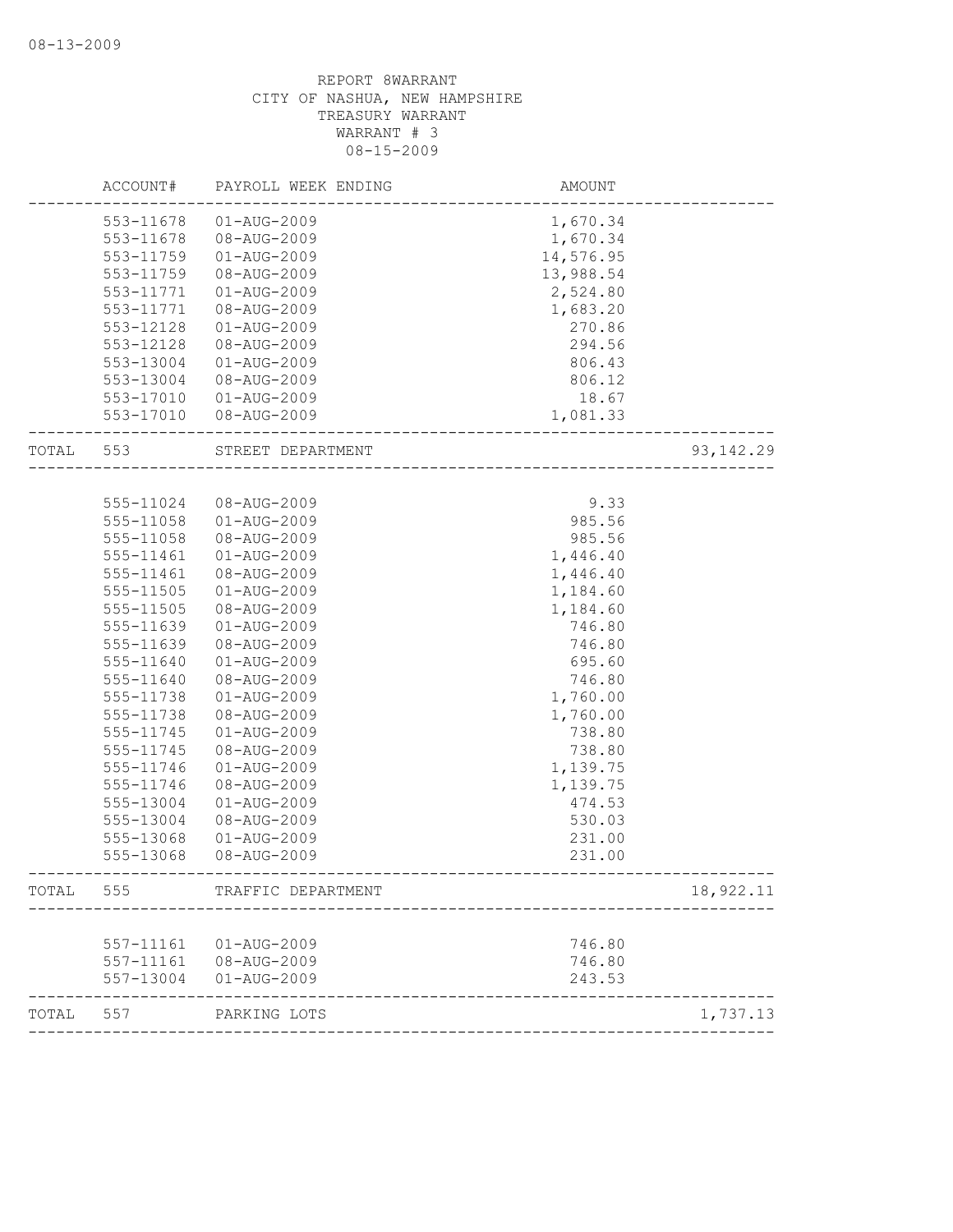|       | ACCOUNT#      | PAYROLL WEEK ENDING    | AMOUNT                              |            |
|-------|---------------|------------------------|-------------------------------------|------------|
|       | 561-11345     | $01 - AUG - 2009$      | 1,379.00                            |            |
|       | 561-11345     | 08-AUG-2009            | 1,379.00                            |            |
|       | 561-11651     | $01 - AUG - 2009$      | 860.38                              |            |
|       | 561-11651     | 08-AUG-2009            | 860.38                              |            |
|       | 561-11658     | $01 - AUG - 2009$      | 1,044.70                            |            |
|       | 561-11658     | 08-AUG-2009            | 1,044.70                            |            |
|       | 561-12153     | $01 - AUG - 2009$      | 1,740.00                            |            |
|       | $561 - 12153$ | 08-AUG-2009            | 1,705.00                            |            |
|       | 561-13004     | $01 - AUG - 2009$      | 159.06                              |            |
| TOTAL | 561           | EDGEWOOD CEMETERY      |                                     | 10, 172.22 |
|       |               |                        |                                     |            |
|       | 563-11345     | $01 - AUG - 2009$      | 1,159.56                            |            |
|       | 563-11345     | 08-AUG-2009            | 1,159.57                            |            |
|       | 563-11651     | $01 - AUG - 2009$      | 766.05                              |            |
|       | 563-11651     | 08-AUG-2009            | 766.05                              |            |
|       | 563-11657     | $01 - AUG - 2009$      | 957.28                              |            |
|       | 563-11657     | 08-AUG-2009            | 957.28                              |            |
|       | 563-12153     | 01-AUG-2009            | 750.00                              |            |
|       | 563-12153     | 08-AUG-2009            | 720.00                              |            |
| TOTAL | 563           | WOODLAWN CEMETERY      |                                     | 7,235.79   |
|       |               | 5632-13050 01-AUG-2009 | .61                                 |            |
|       |               | 5632-13050 08-AUG-2009 | $-.61$                              |            |
| TOTAL | 563           |                        |                                     |            |
|       |               |                        |                                     |            |
|       |               | 571-11237 01-AUG-2009  | 1,999.68                            |            |
|       | 571-11237     | 08-AUG-2009            | 1,999.68                            |            |
| TOTAL | 571           | COMMUNITY DEVELOPMENT  | . _ _ _ _ _ _ _ _ _ _ _ _ _ _ _ _ _ | 3,999.36   |
|       |               |                        |                                     |            |
|       | 572-11024     | $01 - AUG - 2009$      | 634.61                              |            |
|       | 572-11024     | 08-AUG-2009            | 634.61                              |            |
|       | 572-11215     | $01 - AUG - 2009$      | 3,571.25                            |            |
|       | 572-11215     | 08-AUG-2009            | 3,571.25                            |            |
|       | 572-11238     | $01 - AUG - 2009$      | 841.39                              |            |
|       | 572-11238     | 08-AUG-2009            | 841.38                              |            |
|       | 572-11450     | $01 - AUG - 2009$      | 1,720.02                            |            |
|       | 572-11450     | 08-AUG-2009            | 1,720.02                            |            |
|       | 572-11522     | $01 - AUG - 2009$      | 816.64                              |            |
|       | 572-11522     | 08-AUG-2009            | 816.64                              |            |
|       | 572-11525     | $01 - AUG - 2009$      | 1,007.85                            |            |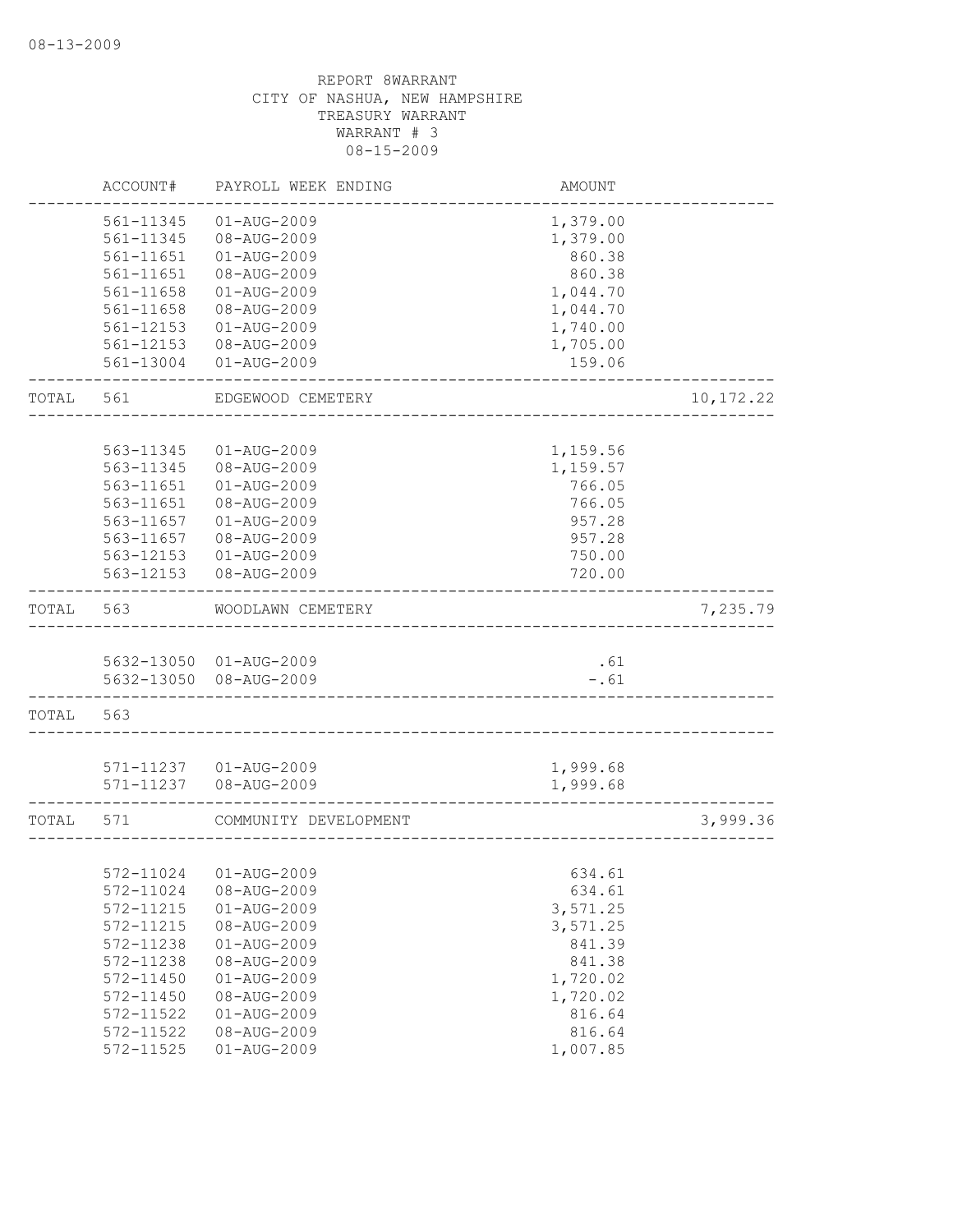|           |               | ACCOUNT# PAYROLL WEEK ENDING   | AMOUNT                    |           |
|-----------|---------------|--------------------------------|---------------------------|-----------|
|           |               | 572-11525 08-AUG-2009          | 1,007.85                  |           |
|           |               | 572-58005 01-AUG-2009          | 200.00                    |           |
|           |               | 572-98046 08-AUG-2009          | 100.00                    |           |
| TOTAL 572 |               | PLANNING DEPARTMENT            |                           | 17,483.51 |
|           |               |                                |                           |           |
|           |               | 573-11444 01-AUG-2009          | 1,618.06                  |           |
|           |               | 573-11444 08-AUG-2009          | 1,618.06                  |           |
|           |               | 573-12029  01-AUG-2009         | 355.51                    |           |
|           |               | 573-12029  08-AUG-2009         | 355.51                    |           |
|           |               | TOTAL 573 ECONOMIC DEVELOPMENT | _________________________ | 3,947.14  |
|           |               |                                |                           |           |
|           | 575-11032     | 01-AUG-2009                    | 717.23                    |           |
|           | 575-11032     | 08-AUG-2009                    | 717.23                    |           |
|           | 575-11042     | 01-AUG-2009                    | 1,418.57                  |           |
|           | 575-11042     | 08-AUG-2009                    | 2,013.78                  |           |
|           | 575-11062     | 01-AUG-2009                    | 627.75                    |           |
|           | 575-11062     | 08-AUG-2009                    | 627.75                    |           |
|           | 575-11189     | 01-AUG-2009                    | 1,102.42                  |           |
|           | 575-11189     | 08-AUG-2009                    | 1,102.42                  |           |
|           | 575-11365     | 01-AUG-2009                    | 562.69                    |           |
|           | 575-11365     | 08-AUG-2009                    | 562.69                    |           |
|           | 575-11387     | 01-AUG-2009                    | 5,973.78                  |           |
|           | 575-11387     | 08-AUG-2009                    | 5,973.78                  |           |
|           | 575-11393     | 01-AUG-2009                    | 4,528.90                  |           |
|           | 575-11393     | 08-AUG-2009                    | 4,528.90                  |           |
|           | 575-11400     | 01-AUG-2009                    | 8,201.45                  |           |
|           | 575-11400     | 08-AUG-2009                    | 8,201.42                  |           |
|           | 575-11401     | 01-AUG-2009                    | 3,999.45                  |           |
|           | 575-11401     | 08-AUG-2009                    | 3,999.44                  |           |
|           | 575-11403     | $01 - AUG - 2009$              | 858.44                    |           |
|           | $575 - 11403$ | 08-AUG-2009                    | 858.44                    |           |
|           | 575-11404     | $01 - AUG - 2009$              | 779.92                    |           |
|           | 575-11404     | 08-AUG-2009                    | 779.92                    |           |
|           | 575-12073     | 01-AUG-2009                    | 382.25                    |           |
|           | 575-12073     | 08-AUG-2009                    | 458.70                    |           |
|           | 575-12090     | $01 - AUG - 2009$              | 821.46                    |           |
|           | 575-12090     | 08-AUG-2009                    | 1,049.52                  |           |
|           | 575-12114     | $01 - AUG - 2009$              | 1,610.52                  |           |
|           | 575-12114     | 08-AUG-2009                    | 1,389.28                  |           |
|           | 575-13004     | $01 - AUG - 2009$              | 39.00                     |           |
|           | 575-13004     | 08-AUG-2009                    | 260.78                    |           |
|           | 575-13035     | $01 - AUG - 2009$              | 68.81                     |           |
|           | 575-13035     | 08-AUG-2009                    | 57.34                     |           |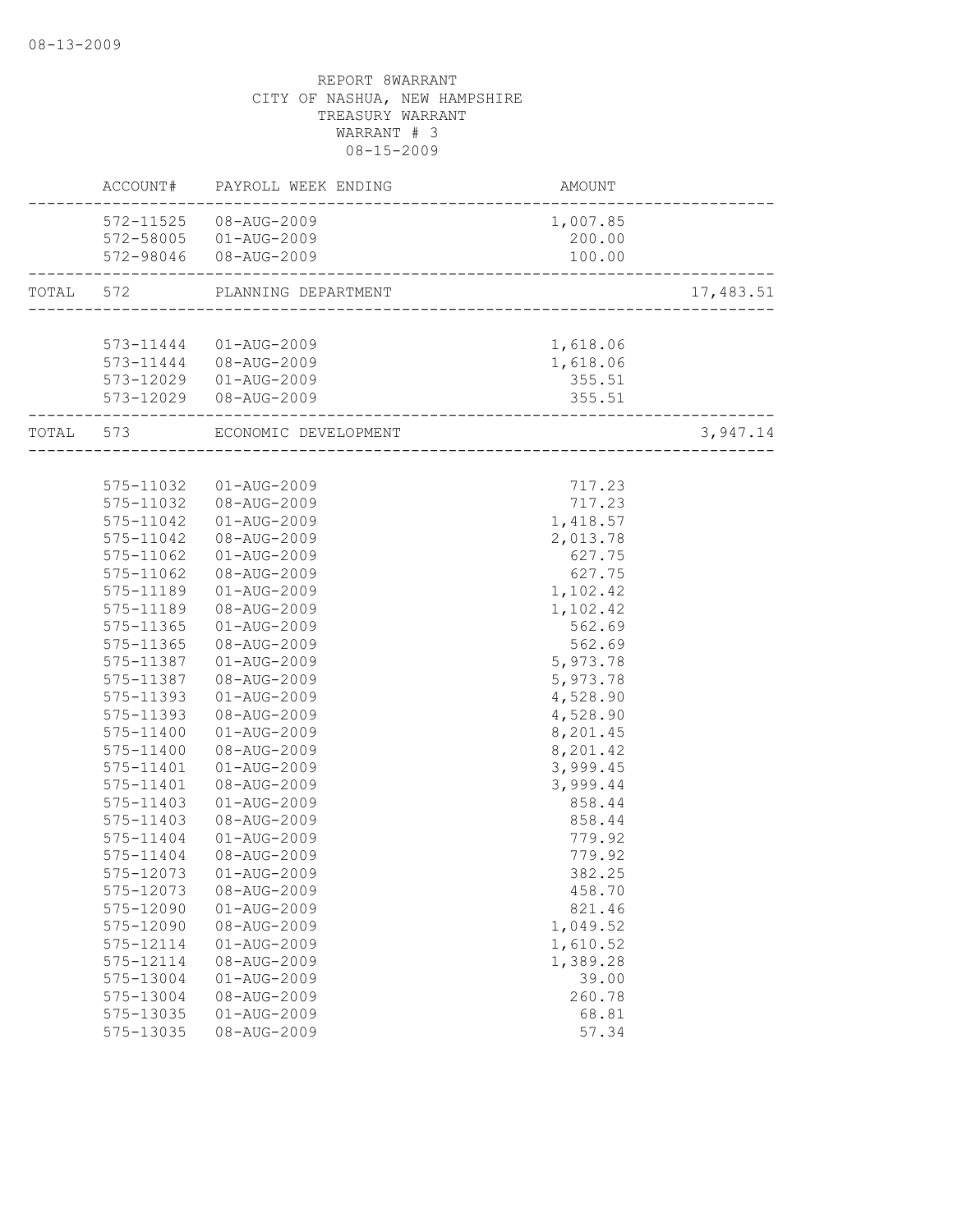|           |           | ACCOUNT# PAYROLL WEEK ENDING | AMOUNT                                |            |
|-----------|-----------|------------------------------|---------------------------------------|------------|
|           |           | TOTAL 575 PUBLIC LIBRARIES   | ------------------------------------- | 64, 274.03 |
|           |           |                              |                                       |            |
|           | 576-11059 | 01-AUG-2009                  | 1,289.91                              |            |
|           | 576-11059 | 08-AUG-2009                  | 1,289.91                              |            |
|           | 576-11221 | $01 - AUG - 2009$            | 1,038.98                              |            |
|           | 576-11221 | 08-AUG-2009                  | 1,038.98                              |            |
|           | 576-11315 | $01 - AUG - 2009$            | 1,294.19                              |            |
|           | 576-11315 | 08-AUG-2009                  | 1,294.20                              |            |
|           | 576-11361 | $01 - AUG - 2009$            | 3,928.18                              |            |
|           | 576-11361 | 08-AUG-2009                  | 3,928.18                              |            |
|           | 576-11362 | $01 - AUG - 2009$            | 1,082.36                              |            |
|           | 576-11362 | 08-AUG-2009                  | 1,082.36                              |            |
|           |           | 576-12045  01-AUG-2009       | 335.83                                |            |
|           |           | 576-12045 08-AUG-2009        | 339.65                                |            |
|           | TOTAL 576 | BUILDING DEPARTMENT          |                                       | 17,942.73  |
|           |           |                              |                                       |            |
|           |           | 577-11067  01-AUG-2009       | 1,181.68                              |            |
|           |           | 577-11067 08-AUG-2009        | 1,181.68                              |            |
|           |           | 577-11183  01-AUG-2009       | 2,002.48                              |            |
|           |           | 577-11183  08-AUG-2009       | 2,002.48                              |            |
| TOTAL 577 |           | CODE ENFORCEMENT             |                                       | 6,368.32   |
|           |           |                              |                                       |            |
|           | 581-11012 | 08-AUG-2009                  | 511.18                                |            |
|           | 581-11075 | 08-AUG-2009                  | 5,754.95                              |            |
|           | 581-11081 | 08-AUG-2009                  | 2,550.00                              |            |
|           | 581-11162 | 01-AUG-2009                  | 42,220.37                             |            |
|           | 581-11162 | 08-AUG-2009                  | 43,216.07                             |            |
|           | 581-11204 | $01 - AUG - 2009$            | 11,921.60                             |            |
|           | 581-11204 | 08-AUG-2009                  | 9,783.20                              |            |
|           | 581-11348 | 08-AUG-2009                  | 39,949.02                             |            |
|           | 581-11366 | $01 - AUG - 2009$            | 55, 352.40                            |            |
|           | 581-11366 | 08-AUG-2009                  | 56,425.70                             |            |
|           | 581-11396 | 08-AUG-2009                  | 16,877.98                             |            |
|           | 581-11402 | 08-AUG-2009                  | 3,076.92                              |            |
|           | 581-11408 | 01-AUG-2009                  | 17,773.21                             |            |
|           | 581-11408 | 08-AUG-2009                  | 17,752.80                             |            |
|           | 581-11486 | 08-AUG-2009                  | 25,892.76                             |            |
|           | 581-11515 | 08-AUG-2009                  | 3,936.55                              |            |
|           | 581-11570 | 08-AUG-2009                  | 61,368.02                             |            |
|           | 581-11572 | 08-AUG-2009                  | 61,089.43                             |            |
|           | 581-11579 | 08-AUG-2009                  | 25, 199.68                            |            |
|           | 581-11675 | 08-AUG-2009                  | 1,442.31                              |            |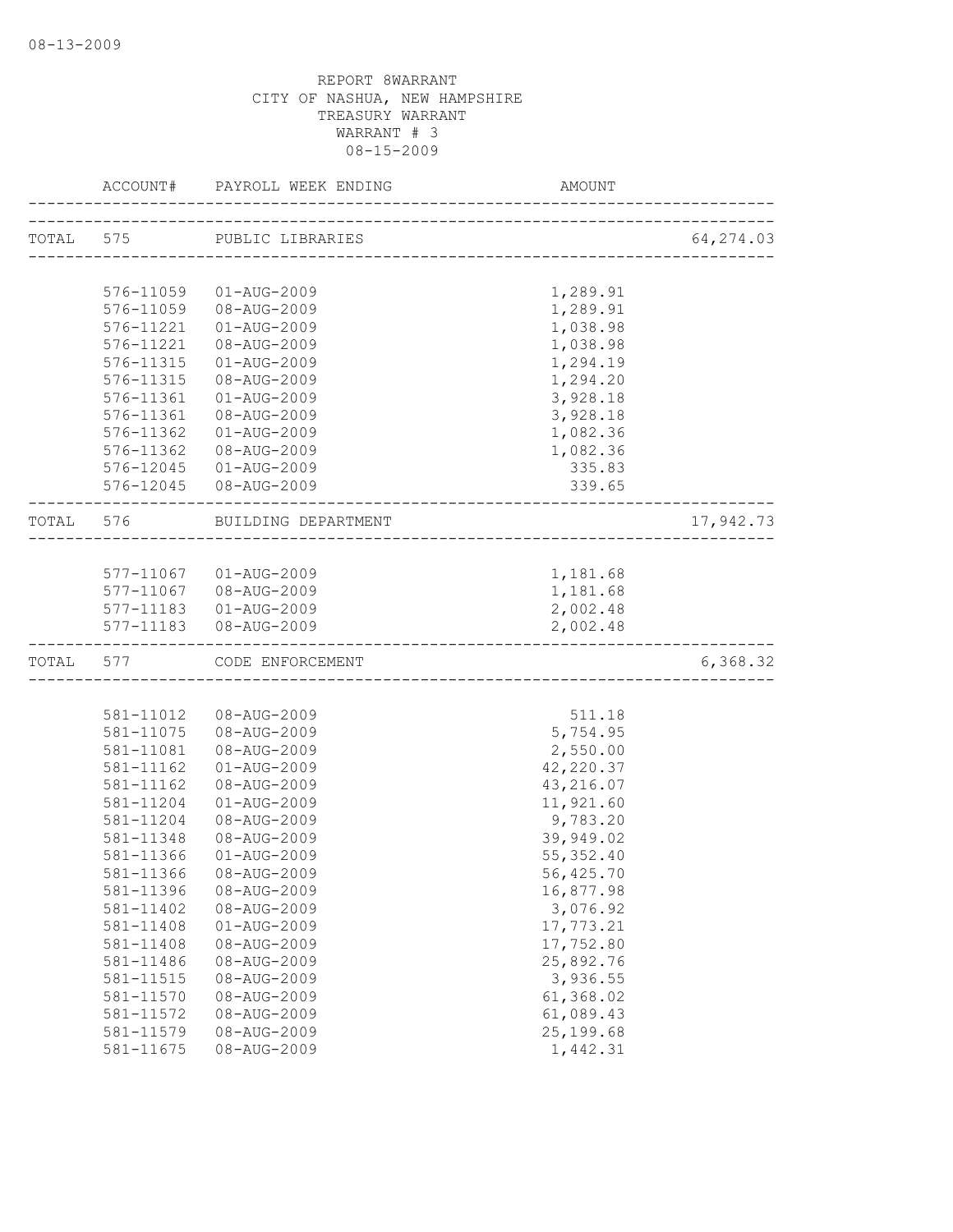|       | ACCOUNT#  | PAYROLL WEEK ENDING      | AMOUNT      |                |
|-------|-----------|--------------------------|-------------|----------------|
|       | 581-11709 | 08-AUG-2009              | 2,957.14    |                |
|       | 581-11711 | 08-AUG-2009              | 2,705.80    |                |
|       | 581-11726 | 08-AUG-2009              | 737, 150.61 |                |
|       | 581-11800 | 08-AUG-2009              | 49,657.53   |                |
|       | 581-11801 | 08-AUG-2009              | 14,827.92   |                |
|       | 581-11802 | 08-AUG-2009              | 13,219.99   |                |
|       | 581-11803 | 08-AUG-2009              | 13,568.77   |                |
|       | 581-11805 | 08-AUG-2009              | 11,886.21   |                |
|       | 581-11816 | 08-AUG-2009              | 3,799.07    |                |
|       | 581-11830 | 08-AUG-2009              | 5,715.82    |                |
|       | 581-11860 | 08-AUG-2009              | 6,538.09    |                |
|       | 581-12021 | 08-AUG-2009              | 720.00      |                |
|       | 581-12078 | $01 - AUG - 2009$        | 600.00      |                |
|       | 581-12078 | 08-AUG-2009              | 1,200.00    |                |
|       | 581-12081 | 08-AUG-2009              | 2,329.05    |                |
|       | 581-12126 | $01 - AUG - 2009$        | 1,036.02    |                |
|       | 581-12126 | 08-AUG-2009              | 1,381.21    |                |
|       | 581-12153 | $01 - AUG - 2009$        | 6,104.00    |                |
|       | 581-12153 | 08-AUG-2009              | 5,416.00    |                |
|       | 581-12181 | 08-AUG-2009              | 10,254.01   |                |
|       | 581-12198 | 08-AUG-2009              | 14,905.07   |                |
|       | 581-12201 | $01 - \text{AUG} - 2009$ | 205.27      |                |
|       | 581-13004 | 08-AUG-2009              | 2,344.00    |                |
|       | 581-13021 | $01 - AUG - 2009$        | 183.24      |                |
|       | 581-13021 | 08-AUG-2009              | 463.46      |                |
|       | 581-13032 | $01 - AUG - 2009$        | 782.75      |                |
|       | 581-13032 | 08-AUG-2009              | 901.98      |                |
|       | 581-13120 | $01 - AUG - 2009$        | 1,657.06    |                |
|       | 581-13120 | 08-AUG-2009              | 972.96      |                |
|       | 581-13133 | $01 - AUG - 2009$        | 10,545.14   |                |
|       | 581-13133 | 08-AUG-2009              | 87, 415.42  |                |
|       | 581-13137 | $01 - AUG - 2009$        | 30,718.39   |                |
|       | 581-13137 | 08-AUG-2009              | 32,559.33   |                |
|       | 581-19000 | 08-AUG-2009              | 5,536.52    |                |
|       | 581-19210 | 08-AUG-2009              | 540, 458.44 |                |
|       | 581-19220 | 08-AUG-2009              | 170.50      |                |
|       | 581-19230 | 08-AUG-2009              | $-850.00$   |                |
|       | 581-19240 | 08-AUG-2009              | 3,202.28    |                |
| TOTAL | 581       | SCHOOL DEPARTMENT        |             | 2, 125, 333.20 |
|       |           |                          |             |                |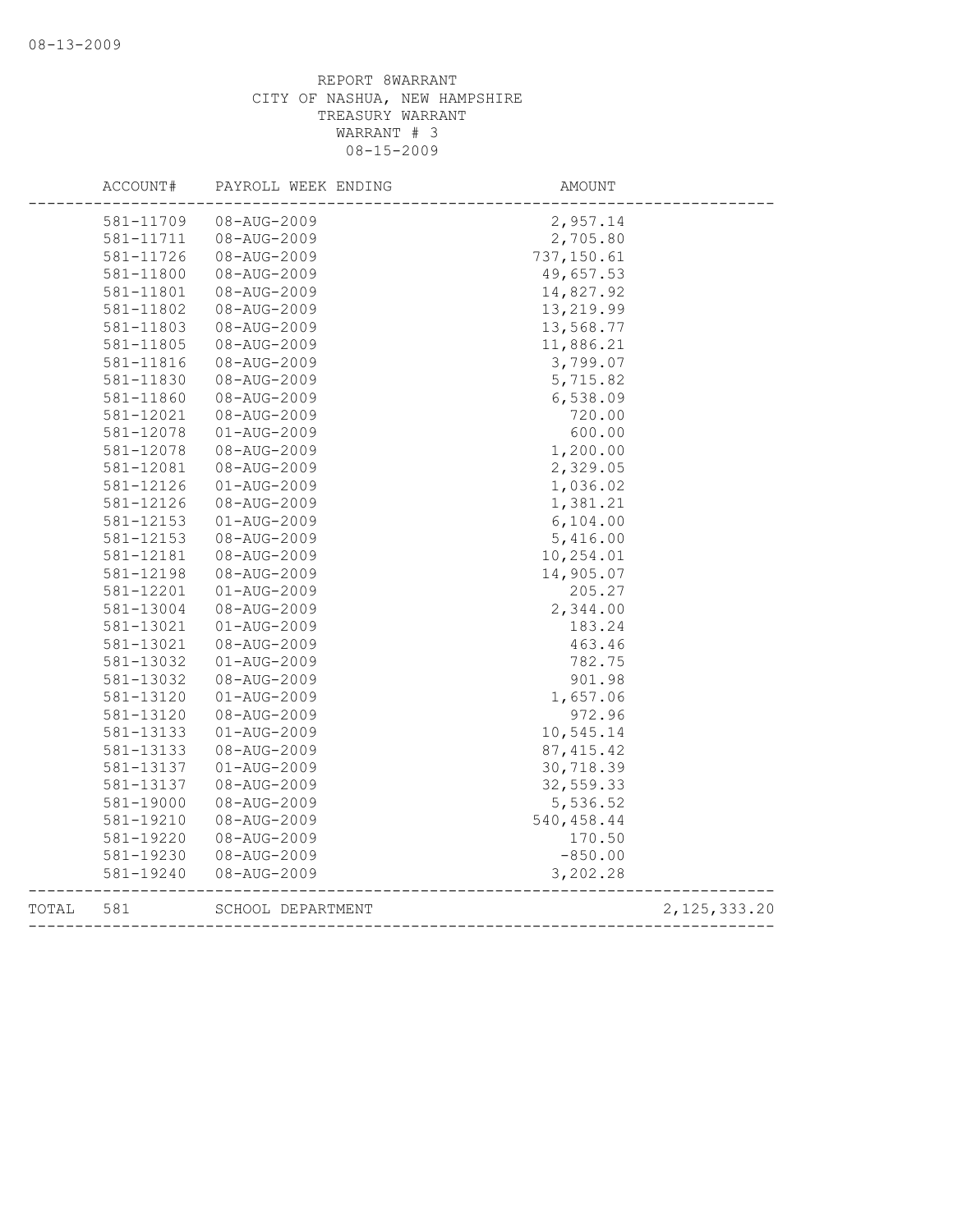|           | ACCOUNT# | PAYROLL WEEK ENDING                                             | AMOUNT          |
|-----------|----------|-----------------------------------------------------------------|-----------------|
|           |          | $751 - 11638$ $01 - \text{AUG} - 2009$<br>751-11638 08-AUG-2009 | 206.01<br>88.29 |
| TOTAL 751 |          | CPF-PWD & ENGINEERING                                           | 294.30          |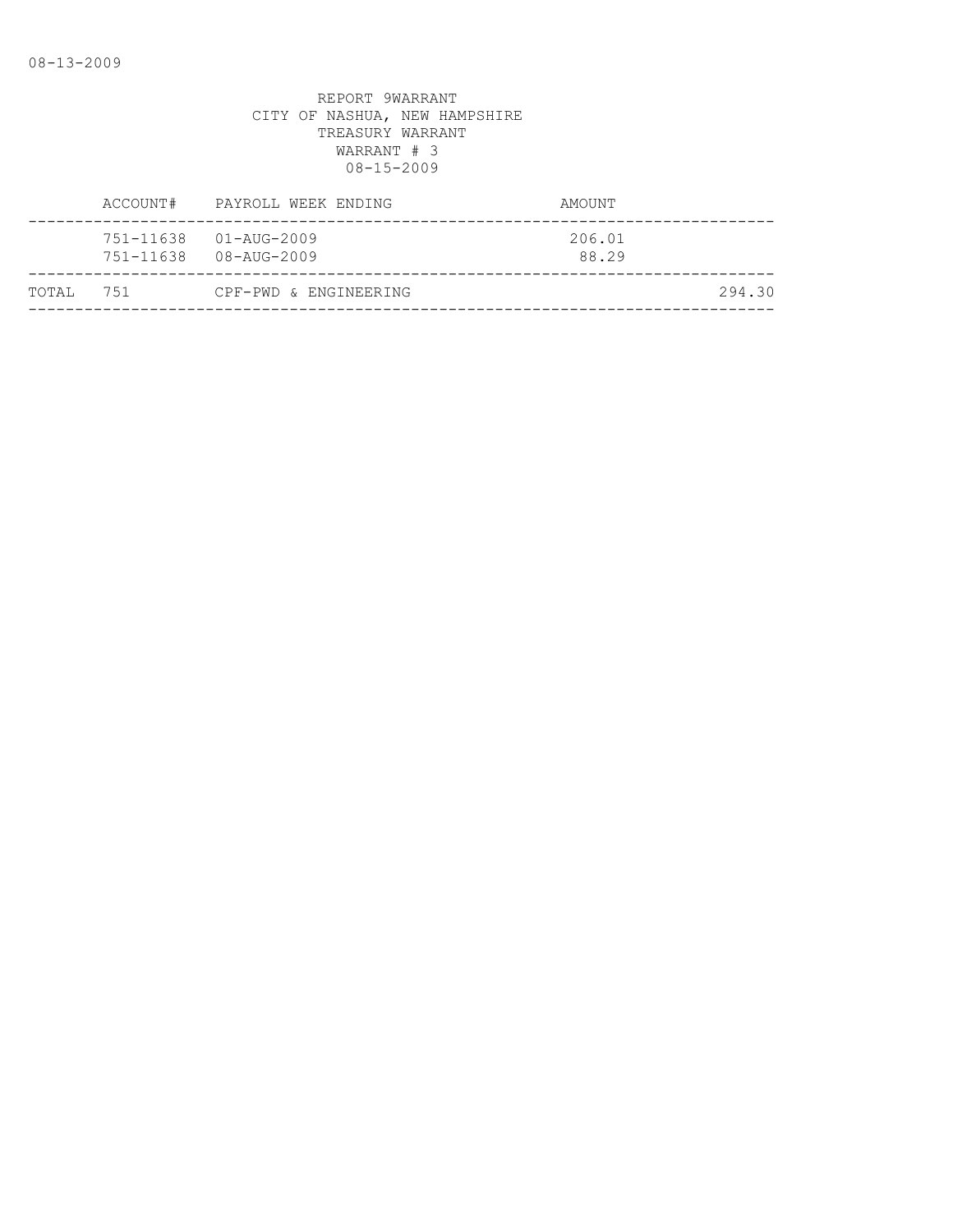| ACCOUNT#  | PAYROLL WEEK ENDING | AMOUNT   |  |
|-----------|---------------------|----------|--|
| 801-11008 | 01-AUG-2009         | 576.29   |  |
| 801-11008 | 08-AUG-2009         | 576.30   |  |
| 801-11028 | 01-AUG-2009         | 59.04    |  |
| 801-11028 | 08-AUG-2009         | 59.04    |  |
| 801-11064 | $01 - AUG - 2009$   | 140.47   |  |
| 801-11064 | 08-AUG-2009         | 140.47   |  |
| 801-11094 | 01-AUG-2009         | 99.64    |  |
| 801-11094 | 08-AUG-2009         | 99.64    |  |
| 801-11188 | $01 - AUG - 2009$   | 375.26   |  |
| 801-11188 | 08-AUG-2009         | 375.26   |  |
| 801-11190 | $01 - AUG - 2009$   | 397.88   |  |
| 801-11190 | 08-AUG-2009         | 397.88   |  |
| 801-11193 | 01-AUG-2009         | 976.79   |  |
| 801-11193 | 08-AUG-2009         | 976.79   |  |
| 801-11211 | $01 - AUG - 2009$   | 68.21    |  |
| 801-11211 | 08-AUG-2009         | 68.21    |  |
| 801-11222 | $01 - AUG - 2009$   | 211.23   |  |
| 801-11222 | 08-AUG-2009         | 211.23   |  |
| 801-11249 | 01-AUG-2009         | 183.12   |  |
| 801-11249 | 08-AUG-2009         | 183.12   |  |
| 801-11271 | 01-AUG-2009         | 1,150.52 |  |
| 801-11271 | 08-AUG-2009         | 1,150.52 |  |
| 801-11276 | 01-AUG-2009         | 4,002.41 |  |
| 801-11276 | 08-AUG-2009         | 4,002.40 |  |
| 801-11383 | 01-AUG-2009         | 867.76   |  |
| 801-11383 | 08-AUG-2009         | 867.77   |  |
| 801-11435 | 01-AUG-2009         | 272.90   |  |
| 801-11435 | 08-AUG-2009         | 272.90   |  |
| 801-11595 | 01-AUG-2009         | 5,236.00 |  |
| 801-11595 | $01 - AUG - 2009$   | 3,710.00 |  |
| 801-11595 | 08-AUG-2009         | 5,244.40 |  |
| 801-11595 | 08-AUG-2009         | 3,710.00 |  |
| 801-11596 | $01 - AUG - 2009$   | 3,136.00 |  |
| 801-11596 | 08-AUG-2009         | 3,136.00 |  |
| 801-11598 | 01-AUG-2009         | 776.80   |  |
| 801-11598 | 08-AUG-2009         | 776.80   |  |
| 801-11599 | $01 - AUG - 2009$   | 1,062.92 |  |
| 801-11599 | $01 - AUG - 2009$   | 1,062.92 |  |
| 801-11599 | 08-AUG-2009         | 1,062.92 |  |
| 801-11599 | 08-AUG-2009         | 1,062.92 |  |
| 801-11606 | $01 - AUG - 2009$   | 691.54   |  |
| 801-11606 | 08-AUG-2009         | 691.54   |  |
| 801-11647 | $01 - AUG - 2009$   | 726.19   |  |
| 801-11647 | 08-AUG-2009         |          |  |
| 801-12085 | $01 - AUG - 2009$   | 395.00   |  |
| 801-12085 | 08-AUG-2009         | 400.00   |  |
| 801-12594 | $01 - AUG - 2009$   | 5,304.00 |  |
| 801-12594 | 08-AUG-2009         | 3,952.00 |  |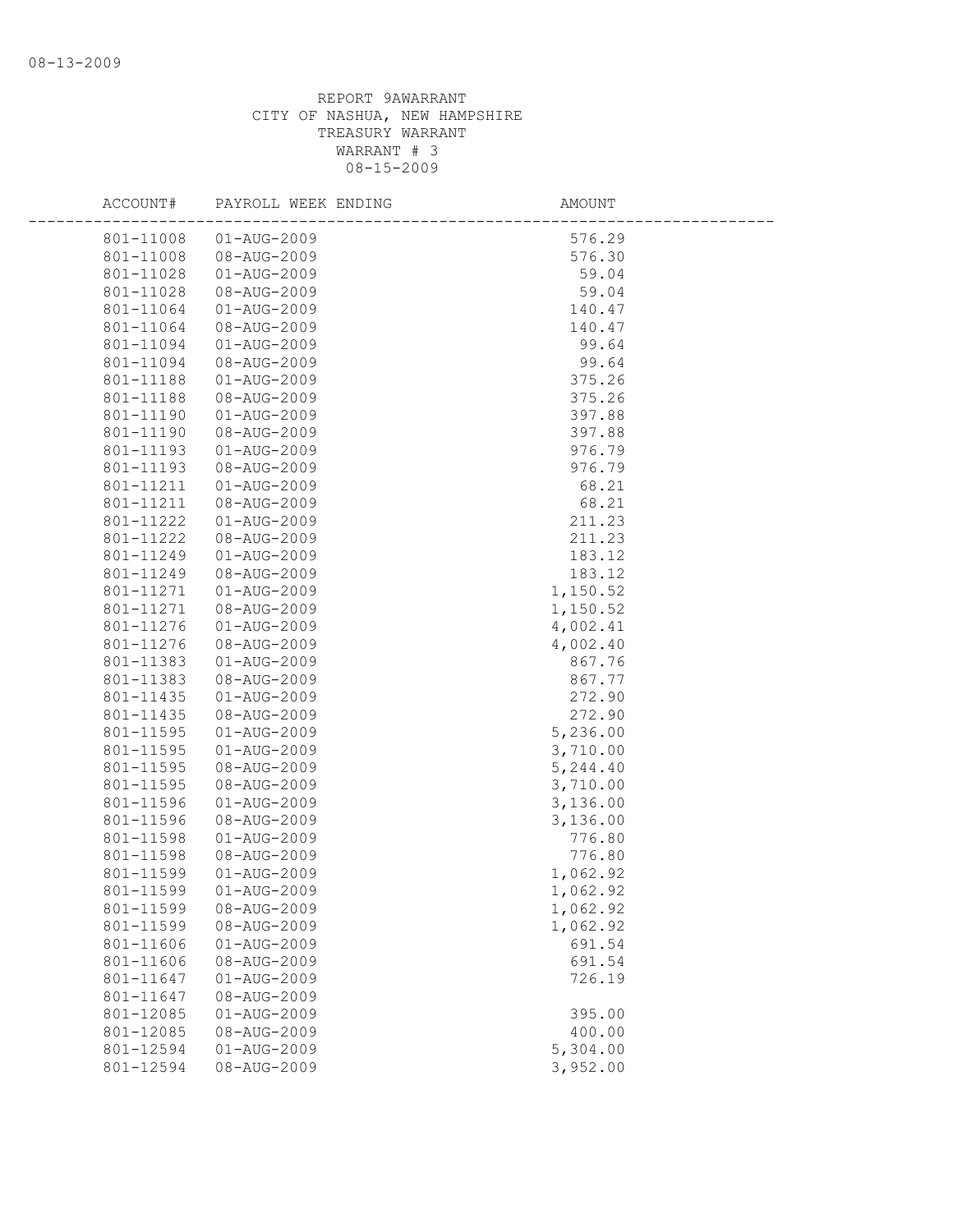|           | ACCOUNT#  | PAYROLL WEEK ENDING    | AMOUNT                                        |           |
|-----------|-----------|------------------------|-----------------------------------------------|-----------|
|           |           | 801-13004 01-AUG-2009  | 925.76                                        |           |
|           | 801-13004 | 01-AUG-2009            | 601.74                                        |           |
|           | 801-13004 | 01-AUG-2009            | 32.54                                         |           |
|           | 801-13004 | 01-AUG-2009            | 517.77                                        |           |
|           | 801-13004 | 08-AUG-2009            | 828.51                                        |           |
|           | 801-13004 | 08-AUG-2009            | 674.58                                        |           |
|           | 801-13004 | 08-AUG-2009            | 113.88                                        |           |
|           |           | 801-17002  01-AUG-2009 | 500.00<br>. 500<br>-------------------------- |           |
| TOTAL 801 |           |                        |                                               | 65,095.78 |
|           |           |                        |                                               |           |
|           | 802-11028 | 01-AUG-2009            | 401.48                                        |           |
|           | 802-11028 | 01-AUG-2009            | 188.93                                        |           |
|           | 802-11028 | 08-AUG-2009            | 401.48                                        |           |
|           | 802-11028 | 08-AUG-2009            | 188.93                                        |           |
|           | 802-11064 | $01 - AUG - 2009$      | 140.47                                        |           |
|           | 802-11064 | $01 - AUG - 2009$      | 140.47                                        |           |
|           | 802-11064 | 08-AUG-2009            | 140.47                                        |           |
|           | 802-11064 | 08-AUG-2009            | 140.47                                        |           |
|           | 802-11091 | $01 - AUG - 2009$      | 1,106.97                                      |           |
|           | 802-11091 | 08-AUG-2009            | 1,106.97                                      |           |
|           | 802-11092 | $01 - AUG - 2009$      | 1,452.80                                      |           |
|           | 802-11092 | 08-AUG-2009            | 739.60                                        |           |
|           | 802-11094 | 01-AUG-2009            | 298.89                                        |           |
|           | 802-11094 | 01-AUG-2009            | 298.91                                        |           |
|           | 802-11094 | 08-AUG-2009            | 298.89                                        |           |
|           | 802-11094 | 08-AUG-2009            | 298.91                                        |           |
|           | 802-11096 | $01 - AUG - 2009$      | 915.17                                        |           |
|           | 802-11096 | 08-AUG-2009            | 915.16                                        |           |
|           | 802-11102 | $01 - AUG - 2009$      | 885.14                                        |           |
|           | 802-11102 | 08-AUG-2009            | 885.14                                        |           |
|           | 802-11105 | $01 - AUG - 2009$      | 987.44                                        |           |
|           | 802-11105 | 08-AUG-2009            | 987.44                                        |           |
|           | 802-11124 | $01 - AUG - 2009$      | 718.17                                        |           |
|           | 802-11124 | 08-AUG-2009            | 718.17                                        |           |
|           | 802-11155 | $01 - AUG - 2009$      | 1,009.12                                      |           |
|           | 802-11155 | 08-AUG-2009            | 1,001.60                                      |           |
|           | 802-11157 | 01-AUG-2009            | 1,602.56                                      |           |
|           | 802-11157 | 08-AUG-2009            | 1,568.00                                      |           |
|           | 802-11158 | $01 - AUG - 2009$      | 1,009.92                                      |           |
|           | 802-11158 | 08-AUG-2009            | 1,713.60                                      |           |
|           | 802-11188 | 01-AUG-2009            | 375.26                                        |           |
|           | 802-11188 | 08-AUG-2009            | 375.26                                        |           |
|           | 802-11190 | $01 - AUG - 2009$      | 397.88                                        |           |
|           | 802-11190 | 08-AUG-2009            | 397.88                                        |           |
|           | 802-11211 | $01 - AUG - 2009$      | 272.84                                        |           |
|           | 802-11211 | $01 - AUG - 2009$      | 409.26                                        |           |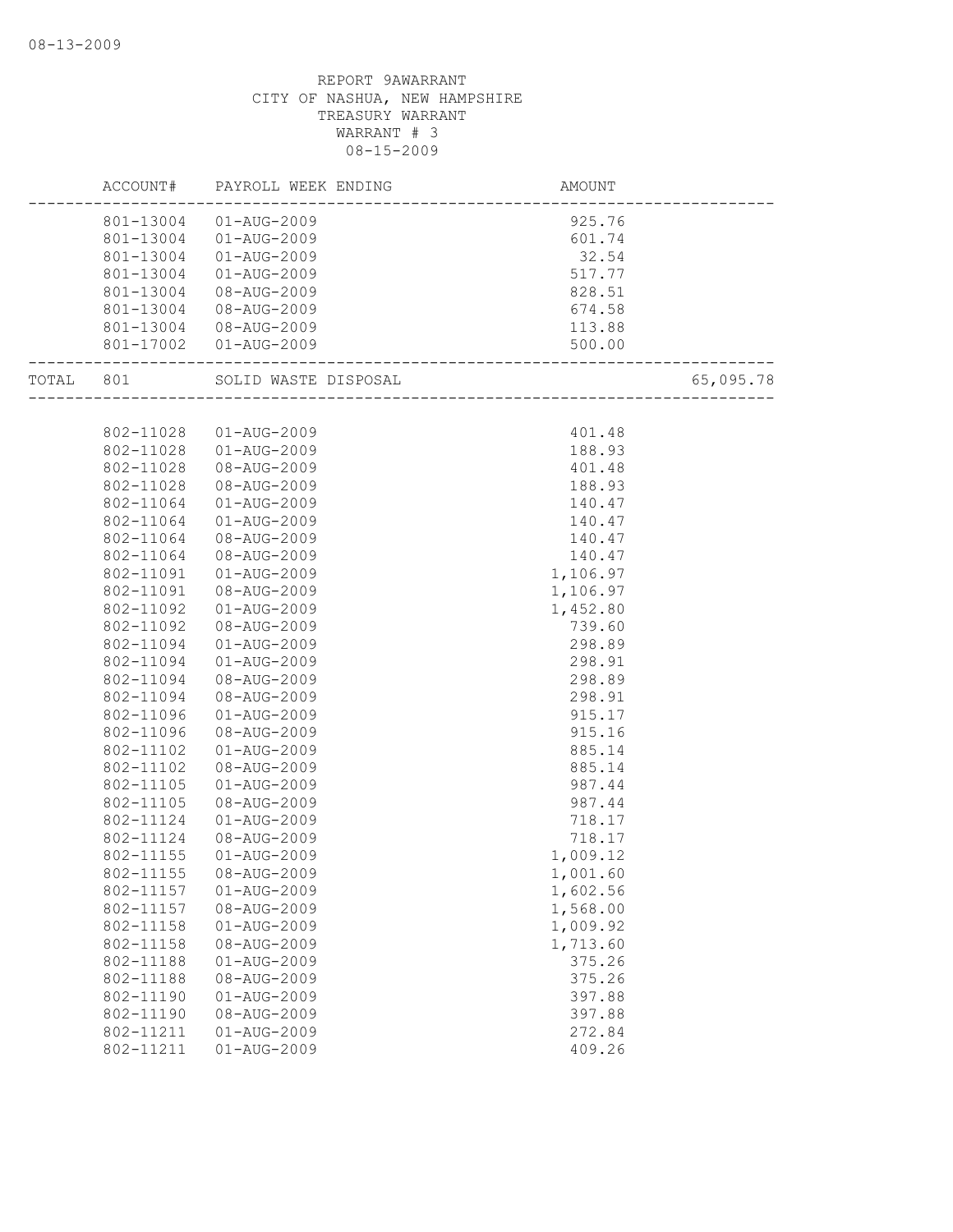| ACCOUNT#  | PAYROLL WEEK ENDING | AMOUNT   |
|-----------|---------------------|----------|
| 802-11211 | 08-AUG-2009         | 272.84   |
| 802-11211 | 08-AUG-2009         | 409.26   |
| 802-11222 | $01 - AUG - 2009$   | 211.23   |
| 802-11222 | 08-AUG-2009         | 211.23   |
| 802-11249 | $01 - AUG - 2009$   | 183.12   |
| 802-11249 | $01 - AUG - 2009$   | 183.12   |
| 802-11249 | 08-AUG-2009         | 183.12   |
| 802-11249 | 08-AUG-2009         | 183.12   |
| 802-11260 | $01 - AUG - 2009$   | 1,760.00 |
| 802-11260 | 08-AUG-2009         | 1,760.00 |
| 802-11270 | $01 - AUG - 2009$   | 1,060.46 |
| 802-11270 | 08-AUG-2009         | 1,060.46 |
| 802-11333 | 01-AUG-2009         | 1,042.06 |
| 802-11333 | 08-AUG-2009         | 1,042.06 |
| 802-11435 | $01 - AUG - 2009$   | 454.83   |
| 802-11435 | $01 - AUG - 2009$   | 181.93   |
| 802-11435 | 08-AUG-2009         | 454.83   |
| 802-11435 | 08-AUG-2009         | 181.93   |
| 802-11480 | $01 - AUG - 2009$   | 2,693.12 |
| 802-11480 | 08-AUG-2009         | 2,693.12 |
| 802-11507 | $01 - AUG - 2009$   | 746.80   |
| 802-11507 | 08-AUG-2009         | 746.80   |
| 802-11513 | 01-AUG-2009         | 5,731.54 |
| 802-11513 | 08-AUG-2009         | 5,920.80 |
| 802-11514 | $01 - AUG - 2009$   | 1,764.80 |
| 802-11514 | 08-AUG-2009         | 1,762.40 |
| 802-11681 | 01-AUG-2009         | 305.96   |
| 802-11681 | $01 - AUG - 2009$   | 1,223.86 |
| 802-11681 | 08-AUG-2009         | 305.96   |
| 802-11681 | 08-AUG-2009         | 1,223.86 |
| 802-11693 | $01 - AUG - 2009$   | 1,172.38 |
| 802-11693 | 08-AUG-2009         | 1,172.38 |
| 802-11763 | 01-AUG-2009         | 173.55   |
| 802-11763 | $01 - AUG - 2009$   | 694.22   |
| 802-11763 | 08-AUG-2009         | 173.55   |
| 802-11763 | 08-AUG-2009         | 694.22   |
| 802-11764 | $01 - AUG - 2009$   | 1,184.60 |
| 802-11764 | 08-AUG-2009         | 1,184.60 |
| 802-12154 | 01-AUG-2009         | 1,056.00 |
| 802-12154 | $01 - AUG - 2009$   | 1,576.00 |
| 802-12154 | 08-AUG-2009         | 1,144.00 |
| 802-12154 | 08-AUG-2009         | 1,733.00 |
| 802-12203 | 01-AUG-2009         | 336.00   |
| 802-12203 | 08-AUG-2009         | 480.00   |
| 802-13004 | $01 - AUG - 2009$   | 870.94   |
| 802-13004 | $01 - AUG - 2009$   | 1,412.63 |
| 802-13004 | 08-AUG-2009         | 577.11   |
| 802-13004 | 08-AUG-2009         | 4,172.94 |
|           |                     |          |